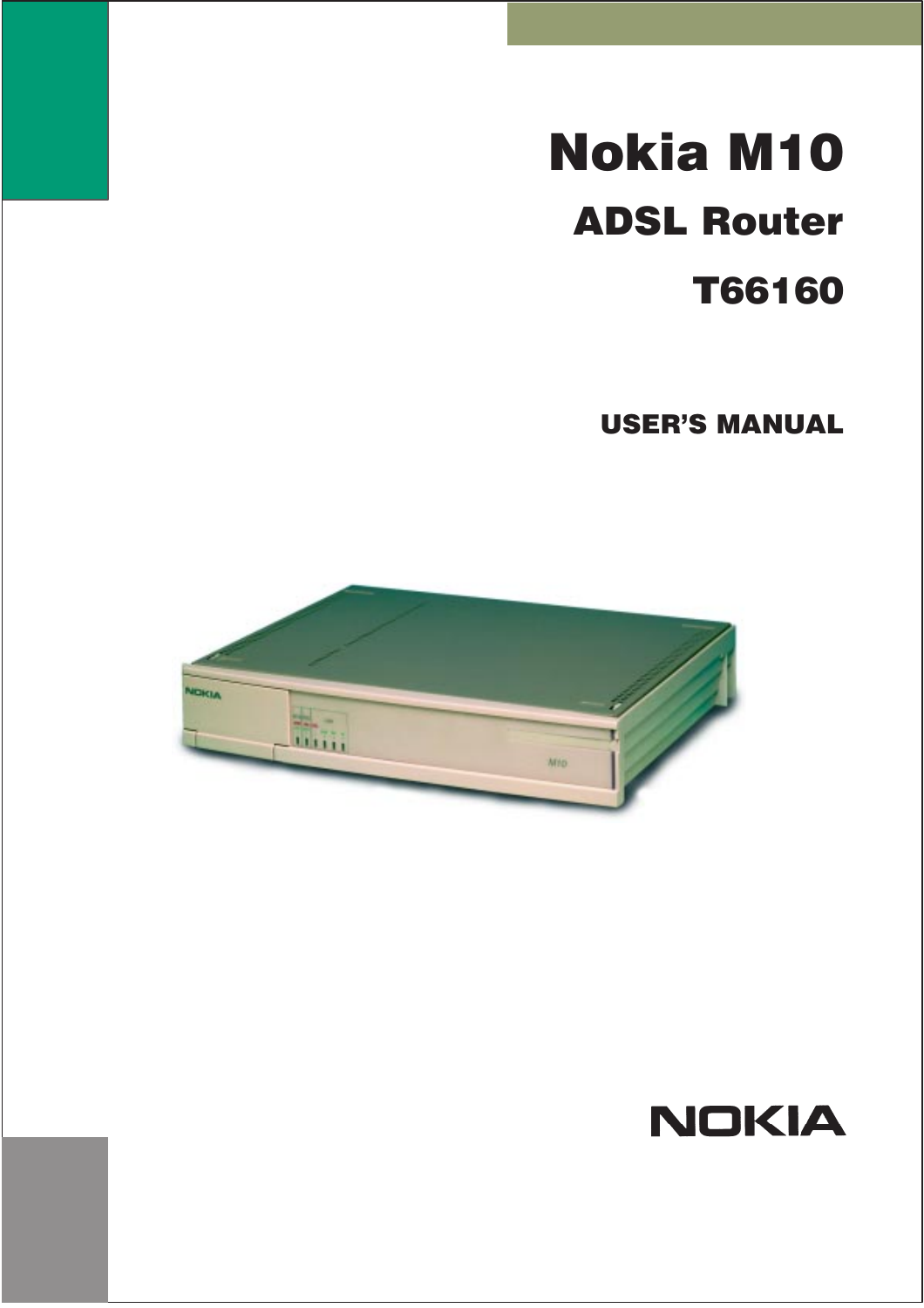# **Nokia M10**

# **ADSL ROUTER**

User's Manual C33539.20 B0 DRAFT

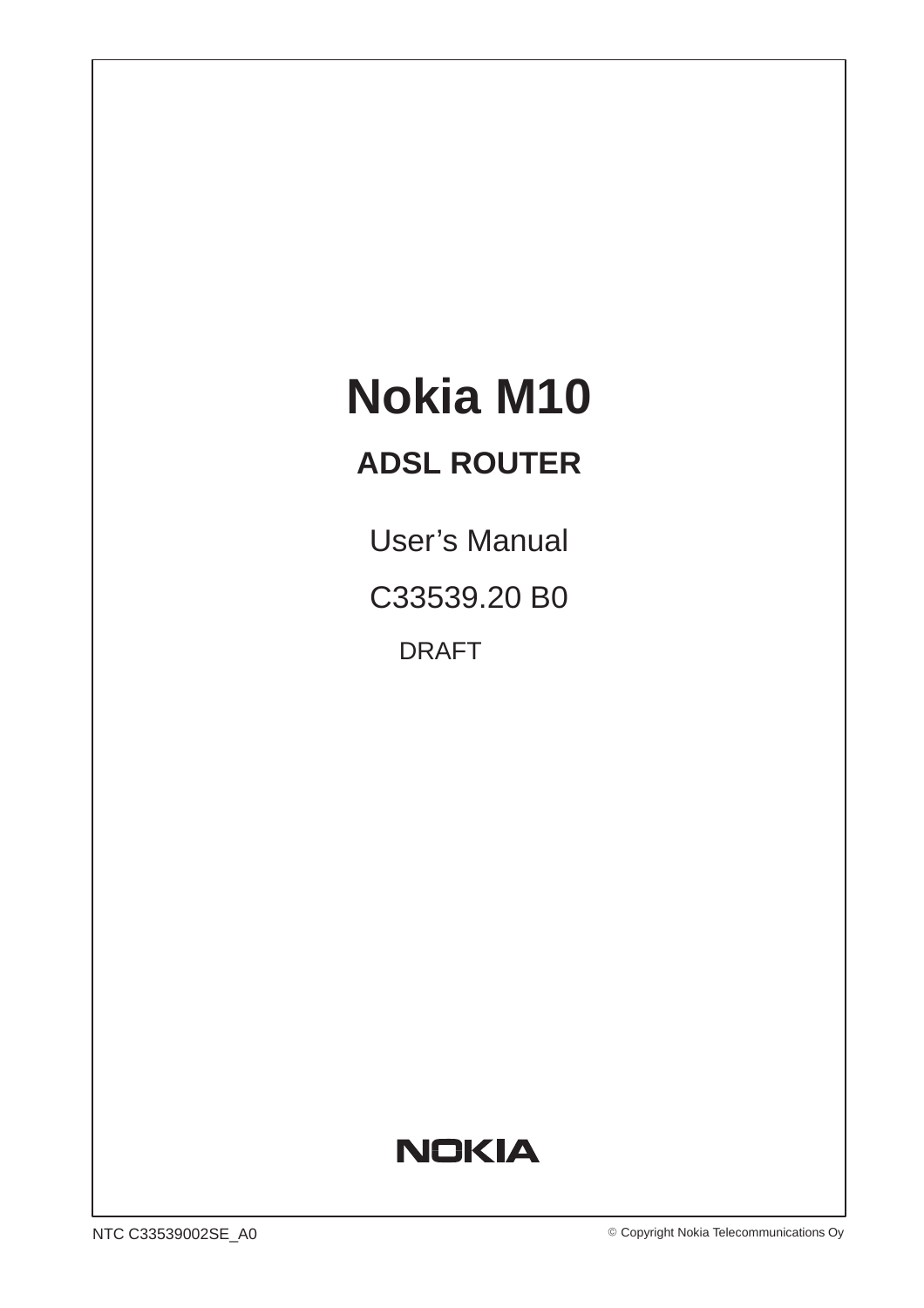COPYRIGHT Nokia Telecommunications Oy 1999 All rights reserved.

No part of this publication may be copied, distributed, transmitted, transcribed, stored in a retrieval system, or translated into any human or computer language without the prior written permission of Nokia Telecommunications Oy.

The manufacturer has made every effort to ensure that the instructions contained in the documents are adequate and free of errors and omissions. The manufacturer will, if necessary, explain issues which may not be covered by the documents. The manufacturer's liability for any errors in the documents is limited to the correction of errors and the aforementioned advisory services.

The documents have been prepared to be used by professional and properly trained personnel, and the customer assumes full responsibility when using them.The manufacturer welcomes customer comments as part of the process of continual development and improvement of the documentation in the best way possible from the user's viewpoint. Please submit your comments to the nearest Nokia sales representative.

NOKIA is a registered trademark of Nokia Corporation.

Any other trademarks mentioned in the documents are the property of their respective owners.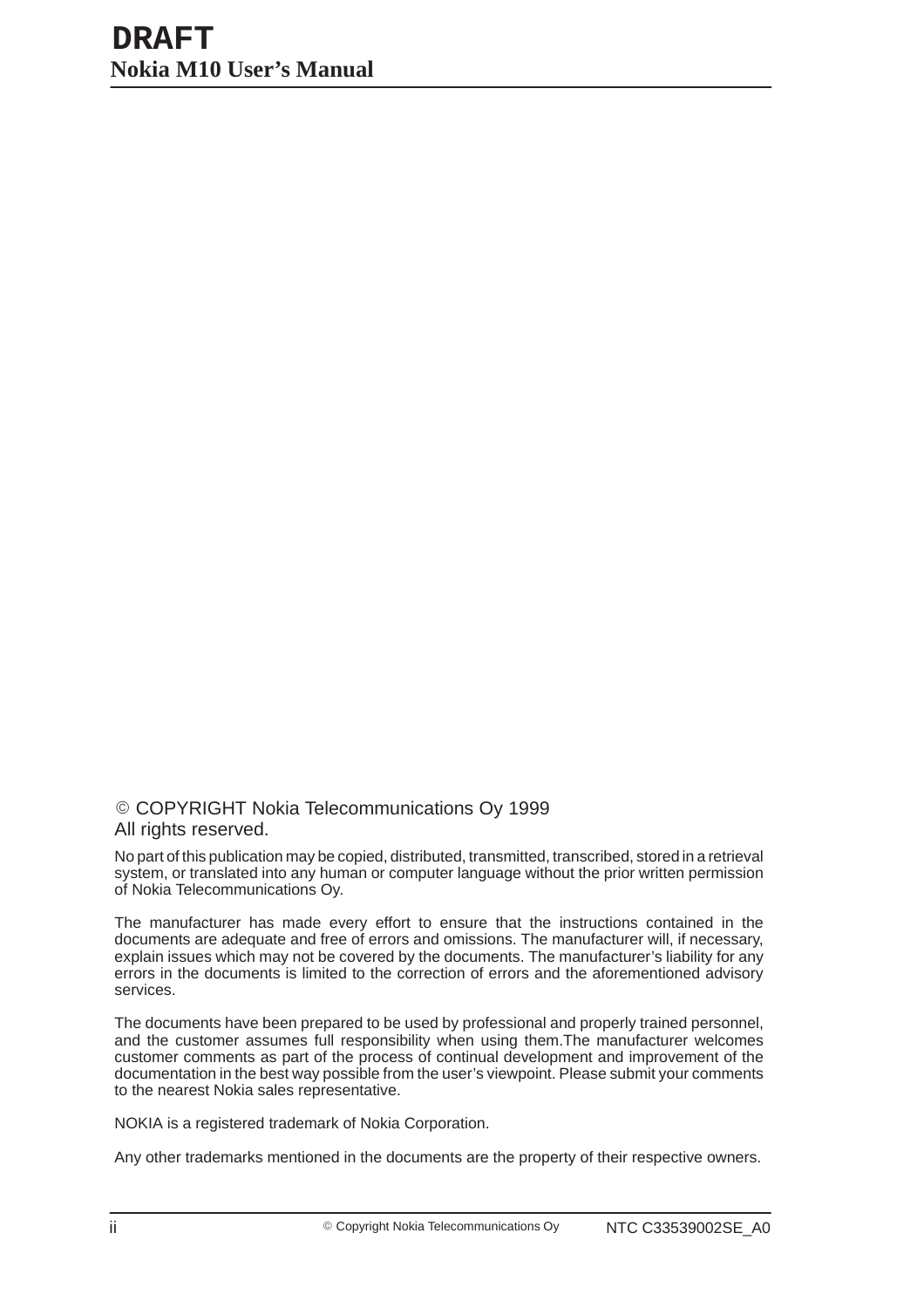## **Document History**

| <b>Document</b> | Date | <b>Comment</b>                     |
|-----------------|------|------------------------------------|
| C33539002SE 00  |      | 17 Dec 1998 First approved version |
| C33539002SE_A0  |      |                                    |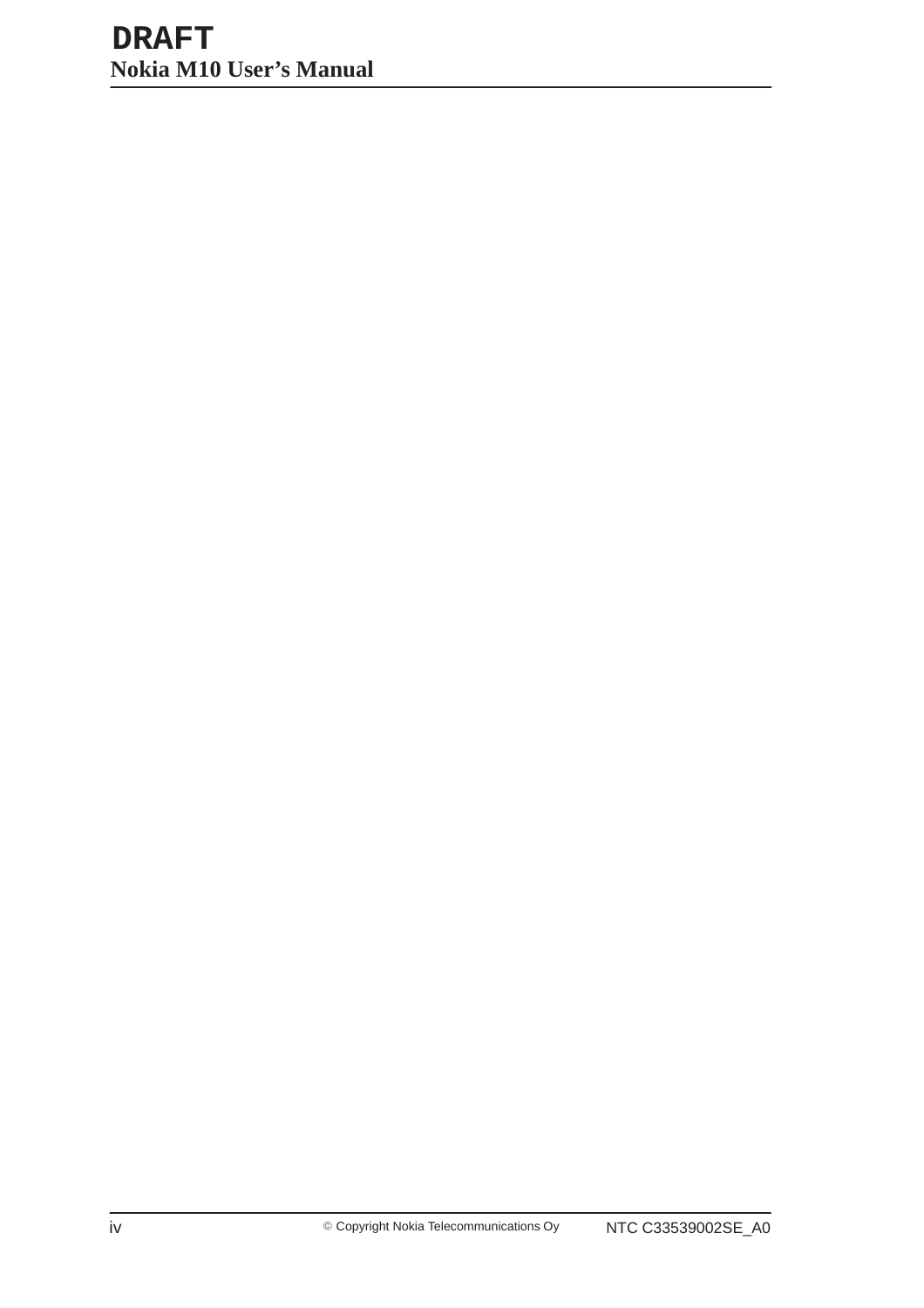## **Contents**

|                                | <b>Chapter 1</b><br>Introduction to Nokia M10                                                         | $1-1$                                                                     |
|--------------------------------|-------------------------------------------------------------------------------------------------------|---------------------------------------------------------------------------|
|                                | <b>Chapter 2</b><br>Applications and features                                                         | $2 - 1$                                                                   |
| 2.1<br>2.1.1<br>2.1.2<br>2.1.3 | Internet access using NAPT router<br>LAN interconnection using M10 as a bridge $\dots\dots\dots\dots$ | $2 - 1$<br>$2 - 2$<br>$2 - 3$<br>$2 - 4$                                  |
| 2.2                            | Network Address Port Translation                                                                      | $2 - 4$<br>$2 - 5$<br>$2 - 5$<br>$2 - 5$<br>$2 - 6$<br>$2 - 6$<br>$2 - 6$ |
| 2.3                            |                                                                                                       | $2 - 7$                                                                   |
|                                | <b>Chapter 3</b><br>Interfaces and indicator lights                                                   | $3-1$                                                                     |
| 3.1                            | 10Base-T Ethernet interface                                                                           | $3-1$                                                                     |
| 3.2                            | ADSL line interface                                                                                   | $3 - 2$                                                                   |
| 3.3                            | Front panel indicator lights<br>STA indicator<br>DSL indicator (ADSL line status)<br>LAN indicators   | $3 - 3$<br>$3 - 3$<br>$3 - 3$<br>$3 - 3$                                  |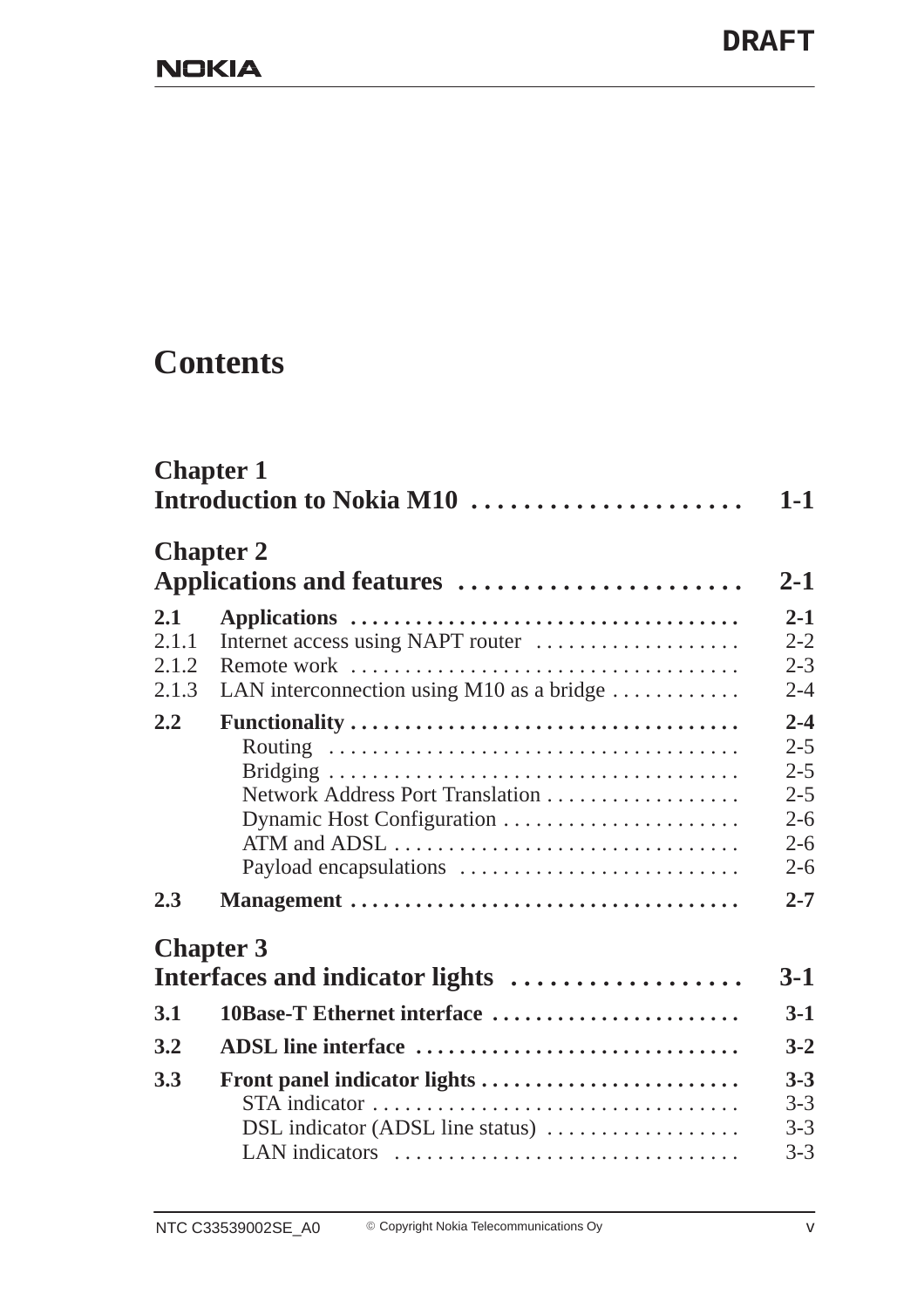|                       | <b>Chapter 4</b>                                                                                                                                                                                                                                                                                                                    |                                                                                    |
|-----------------------|-------------------------------------------------------------------------------------------------------------------------------------------------------------------------------------------------------------------------------------------------------------------------------------------------------------------------------------|------------------------------------------------------------------------------------|
| 4.1                   | <b>Installation</b><br>Internet access (NAPT router)<br>Step 1a: Connect cables (data services only)<br>Step 1b: Connect cables (data and telephone services)<br>Step 2: Switch power on<br>Step 3: Turn on your PC<br>Step 4a: Connect to M10 with a Web browser (password<br>Step 4b: Connect to M10 with a Web browser (password | $4 - 1$<br>$4-1$<br>$4 - 3$<br>$4 - 3$<br>$4 - 3$<br>$4 - 4$<br>$4 - 4$<br>$4 - 4$ |
|                       | Step 5a: Configure M10 (password disabled)<br>Step 5b: Configure M10 (password enabled)<br>Step 6: Surf $\dots \dots \dots \dots \dots \dots \dots \dots \dots \dots \dots \dots$                                                                                                                                                   | $4 - 4$<br>$4 - 5$<br>$4 - 6$                                                      |
| 4.2                   | Remote work (Basic router)<br>Step 1: Connect cables<br>Step 2: Turn on your PC and start the terminal software.<br>Step 4: Connect your M10 to the network<br>Step 5: Check that the connection works                                                                                                                              | $4 - 6$<br>$4 - 8$<br>$4 - 8$<br>$4 - 8$<br>$4 - 14$<br>$4 - 14$                   |
| 4.3                   | LAN interconnection (Basic Ethernet bridge)<br>Step 1: Connect cables<br>Step 2: Turn on your PC and start the terminal software.<br>Step 3: Configure the M10 using CLI commands $\dots$<br>Step 4: Connect your M10 to the network<br>Step 5: Check that the connection works                                                     | $4 - 14$<br>$4 - 15$<br>$4 - 15$<br>$4 - 15$<br>$4 - 20$<br>$4 - 21$               |
| 4.4                   | Default settings                                                                                                                                                                                                                                                                                                                    | $4 - 21$                                                                           |
| 4.5                   | Troubleshooting<br>Is the ADSL connection to the remote network working?<br>Is the Ethernet connection working?<br>Is the PPP connection working?                                                                                                                                                                                   | $4 - 24$<br>$4 - 24$<br>$4 - 25$<br>$4 - 25$<br>$4 - 25$                           |
|                       | <b>Chapter 5</b><br>Management                                                                                                                                                                                                                                                                                                      | $5-1$                                                                              |
| 5.1<br>5.1.1<br>5.1.2 | Browser management                                                                                                                                                                                                                                                                                                                  | $5-1$<br>$5 - 2$<br>$5 - 3$<br>$5 - 4$                                             |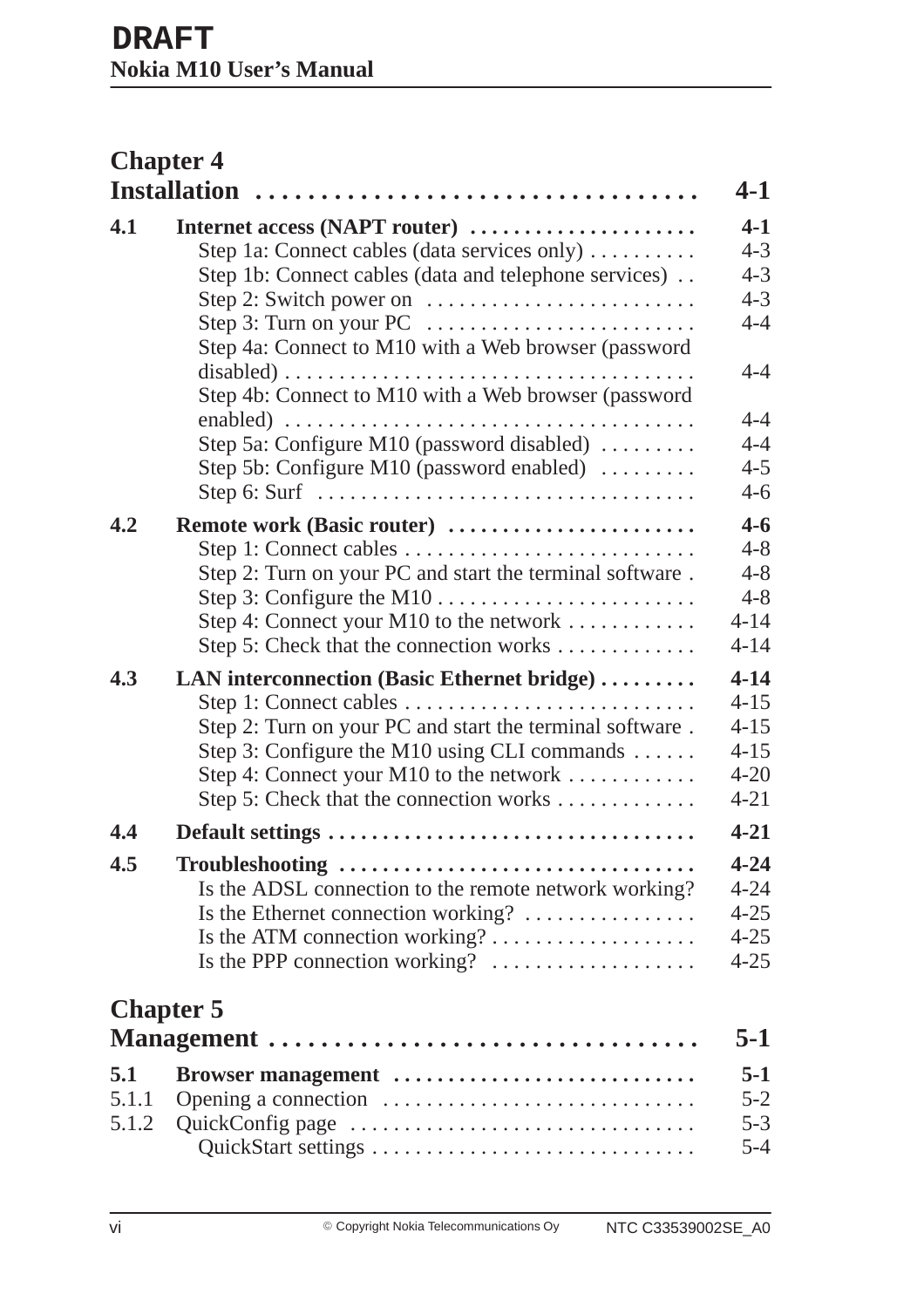|       |                                    | $5 - 5$  |
|-------|------------------------------------|----------|
|       |                                    | $5 - 5$  |
| 5.1.3 |                                    | $5 - 7$  |
|       | Entering router settings           | $5 - 8$  |
| 5.1.4 |                                    | $5 - 11$ |
|       | Entering bridge settings           | $5 - 11$ |
| 5.1.5 |                                    | $5 - 12$ |
|       | Entering ATM settings              | $5 - 12$ |
|       | Configuring ATM channels           | $5 - 13$ |
|       | PPP over ATM (VC-muxed)            | $5 - 13$ |
|       | Other encapsulations               | $5 - 15$ |
| 5.1.6 | NAT pinhole page                   | $5 - 17$ |
|       | Pinhole configuration example      | $5 - 17$ |
| 5.1.7 |                                    | $5-19$   |
|       |                                    | $5-19$   |
| 5.1.8 |                                    | $5 - 20$ |
| 5.2   | Command line interface             | $5 - 21$ |
| 5.2.1 | Starting and ending a CLI session  | $5 - 21$ |
|       | Connecting from telnet             | $5 - 21$ |
|       | Connecting from the console port   | $5 - 21$ |
|       |                                    | $5 - 22$ |
|       | Entering commands in Nokia M10 CLI | $5 - 22$ |
|       |                                    | $5 - 24$ |
|       | Using the CLI help facility        | $5 - 24$ |
|       |                                    | $5 - 24$ |
| 5.2.2 | The Root command hierarchy         | $5 - 24$ |
|       |                                    | $5 - 24$ |
|       | Root command shortcuts             | $5 - 24$ |
|       | Root commands                      | $5 - 25$ |
| 5.2.3 |                                    | $5-40$   |
|       | Config prompt                      | $5 - 41$ |
|       | Navigating the Config hierarchy    | $5 - 41$ |
|       | Displaying current settings        | $5 - 43$ |
|       | Stepping through M10 configuration | $5 - 43$ |
|       | Validating your configuration      | $5 - 44$ |
|       | Config command reference           | $5 - 44$ |
|       | System settings                    | $5 - 45$ |
|       | CLI preferences                    | $5 - 47$ |
|       | ATM settings                       | $5 - 48$ |
|       | TCP/IP settings                    | $5 - 52$ |
|       | Static route settings              | $5 - 68$ |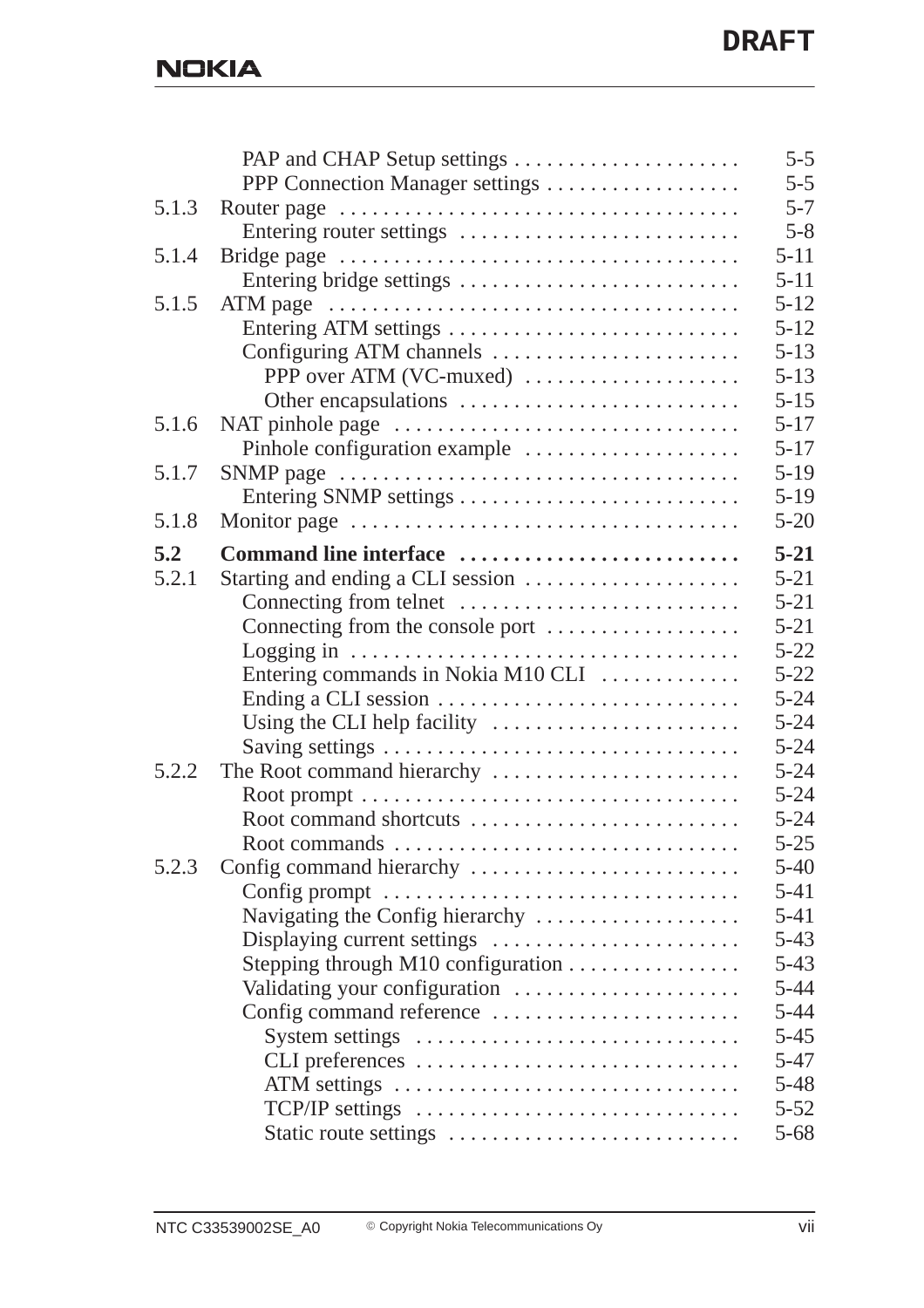|       | BNCP setting                                       | $5 - 72$ |
|-------|----------------------------------------------------|----------|
|       | DHCP settings                                      | $5 - 73$ |
|       | Domain Name System settings                        | $5 - 75$ |
|       | Bridging settings                                  | $5 - 76$ |
|       | DMT (ADSL) setting                                 | $5 - 78$ |
|       | PPP settings                                       | $5-79$   |
|       |                                                    | $5 - 85$ |
|       | Pinhole settings                                   | $5 - 87$ |
|       | Integrated server settings                         | 5-89     |
| 5.3   |                                                    | $5-90$   |
| 5.4   | Software download                                  | $5-91$   |
|       | <b>Chapter 6</b>                                   |          |
|       | How your Nokia M10 works                           | $6-1$    |
| 6.1   |                                                    | $6-1$    |
| 6.2   | ATM and frames over ADSL                           | $6-1$    |
| 6.3   | Routing and bridging                               | $6 - 2$  |
| 6.3.1 |                                                    | $6 - 2$  |
| 6.3.2 | Static and dynamic routes                          | $6 - 2$  |
| 6.3.3 |                                                    | $6 - 2$  |
| 6.4   | Network Address Port Translation (NAPT)            | $6 - 3$  |
| 6.4.1 |                                                    | $6 - 4$  |
| 6.5   | IP address management                              | $6 - 4$  |
| 6.6   | Payload encapsulation                              | $6 - 5$  |
| 6.7   | Point-to-point protocol (PPP)                      | $6 - 6$  |
| 6.7.1 |                                                    | $6 - 7$  |
| 6.7.2 | Network configuration                              | $6 - 7$  |
| 6.8   | <b>Dynamic Host Configuration Protocol (DHCP) </b> | $6 - 8$  |
| 6.8.1 |                                                    | $6 - 8$  |
| 6.8.2 |                                                    | $6 - 8$  |
| 6.9   | Domain Name Service (DNS) relay                    | $6-9$    |
|       | <b>Appendix A</b>                                  |          |
|       | Technical specifications                           | $A-1$    |
| A.1   |                                                    | $A-1$    |
| A.2   | Mechanical construction and power supply           | $A-2$    |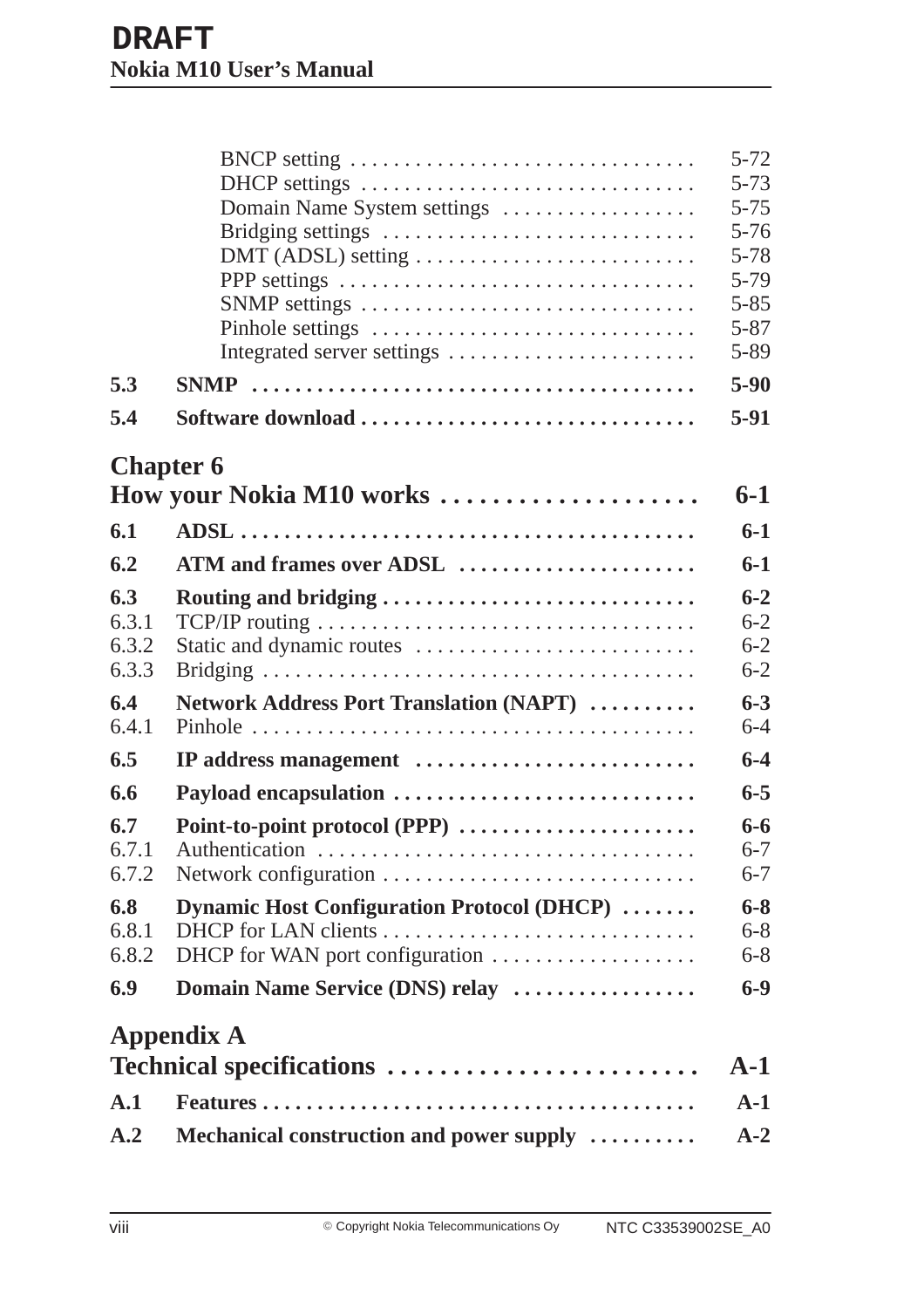|  | $A-3$ |
|--|-------|
|  | $A-3$ |

**Glossary**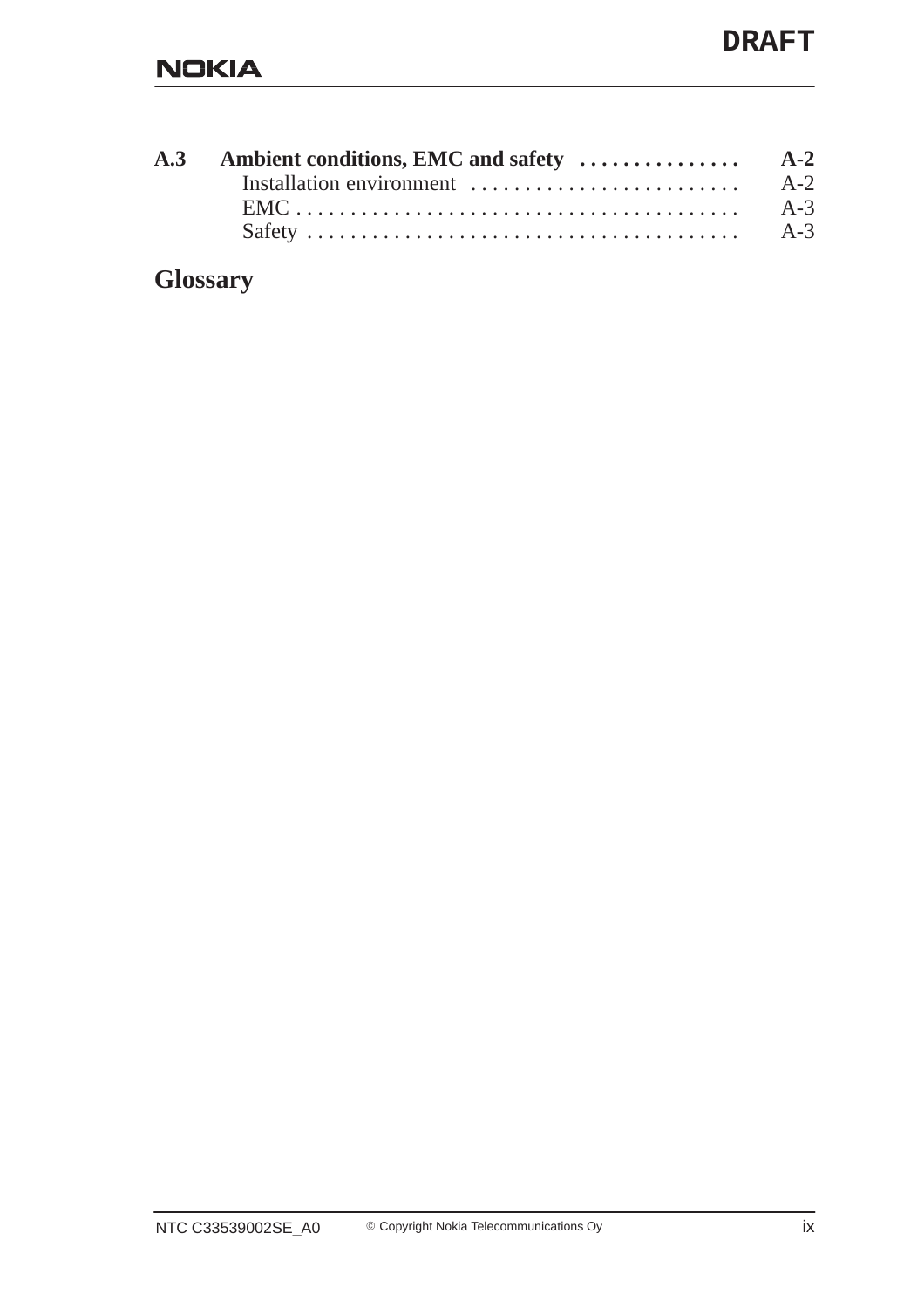# **Chapter 1 Introduction to Nokia M10**

Nokia M10 is an ADSL modem which enables high-speed Internet access and LAN interconnection. It increases the capacity of the already installed telephone lines used traditionally for telephone services. M10 enables high-speed connections for residential users, small offices and telecommuters.



**Figure 1-1** Nokia M10

Nokia M10 is a modem with an ADSL router and bridge. This allows a PC equipped with a 10Base-T Ethernet interface to be connected to a remote IP network via a Digital Subscriber Line Access Multiplexer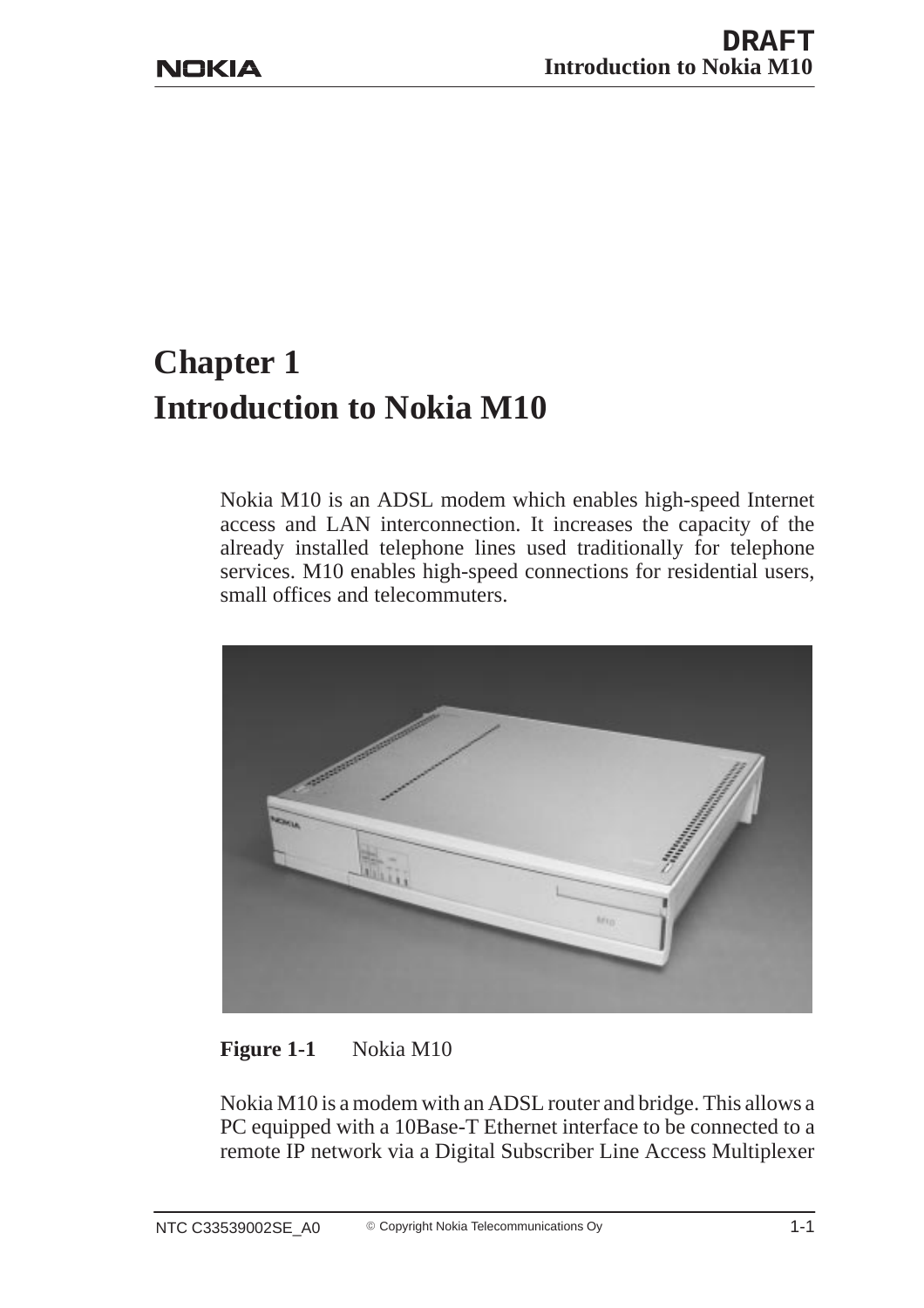(DSLAM) and an ATM access network. M10 can also act as a bridge between the Ethernet LAN and ADSL/ATM network interfaces.

The ADSL transmission is based on a DMT line code and it provides speeds up to 8 Mbit/s downstream (from the network) and 1 Mbit/s upstream (to the network). M10 can adjust its speed to the line conditions in steps of 32 kbit/s maximising the data throughput over the given distance. M10 is compatible with Nokia Eksos B DSLAM.

M10 provides optimised access to high-speed data services. It can be used to connect telecommuters to the corporate network or netsurfers to the Internet Service Provider's (ISP) network, for example.

As a default, M10 supports plug-and-play operation for an Internet access application. The ADSL connection, data connection as well as Internet network addresses are set up automatically.

M10 has an integrated Web server which enables the configuration of the most frequently used parameters with an ordinary Web browser. It can also be managed through a command line interface via telnet protocol or via local console interface.

An external POTS filter enables the simultaneous use of the conventional telephone service and the ADSL data services.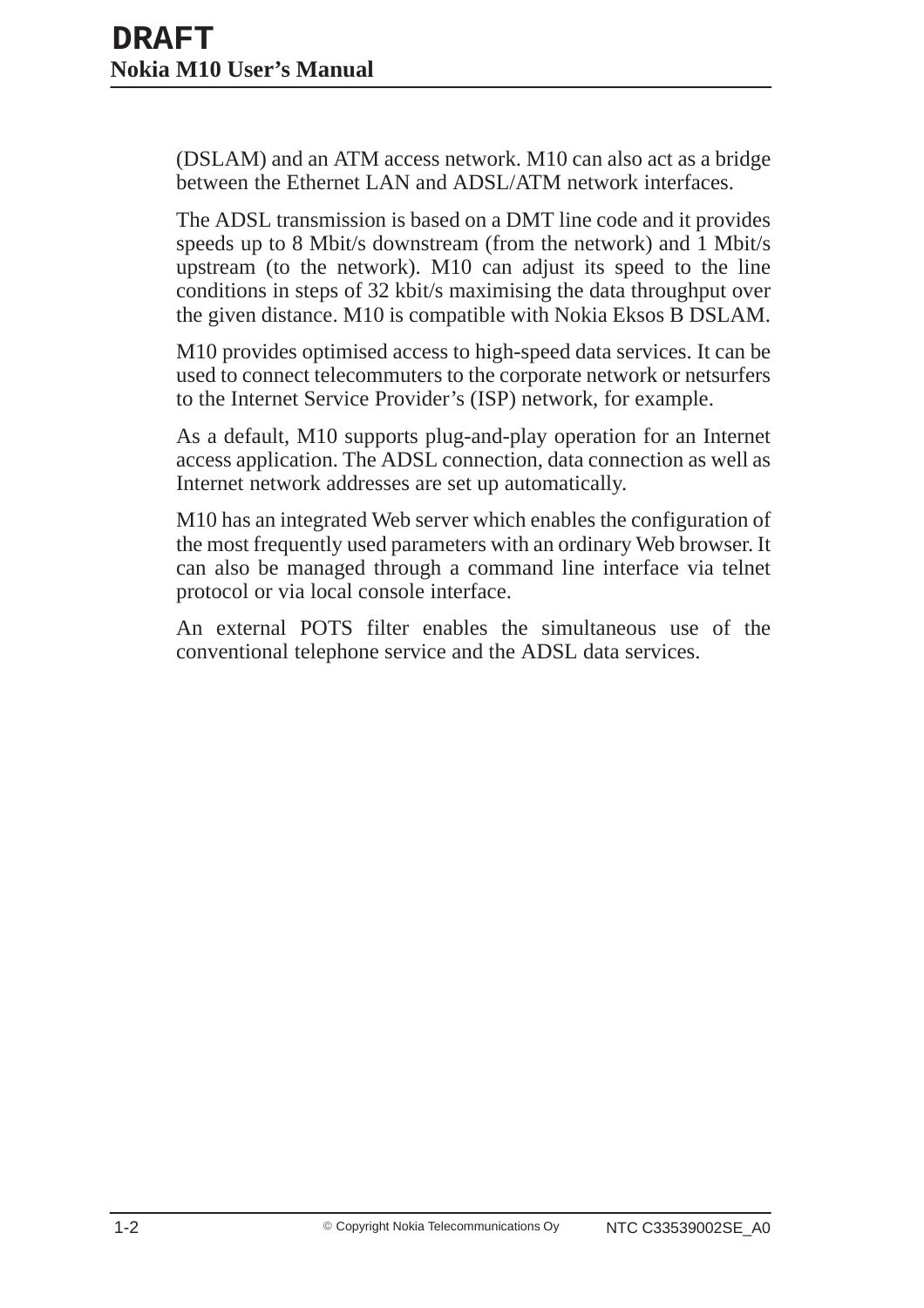# **Chapter 2 Applications and features**

This chapter introduces the most common applications, features and management method options of M10.

## **2.1 Applications**

M10 has three main applications:

- $\bullet$ Internet access
- $\bullet$ Remote work
- $\bullet$ LAN interconnection

In these application examples M10 can act as a router, bridge or NAPT router. The selected mode for every single application depends on the access and service provider network architectures. Table 2-1 presents the different application examples and the respective modes of M10. The application examples described in this manual are marked with bold 'X's. See Chapter 6 for more information on routing, bridging and Network Address Port Translation.

| <b>Application</b>                 | <b>NAPT</b> | <b>Router</b> | <b>Bridge</b> |
|------------------------------------|-------------|---------------|---------------|
| <b>Business Internet access</b>    |             |               |               |
| <b>Residential Internet access</b> |             |               |               |
| Remote work                        |             |               |               |
| <b>LAN</b> interconnection         |             |               |               |

## **Table 2-1** Applications and M10 modes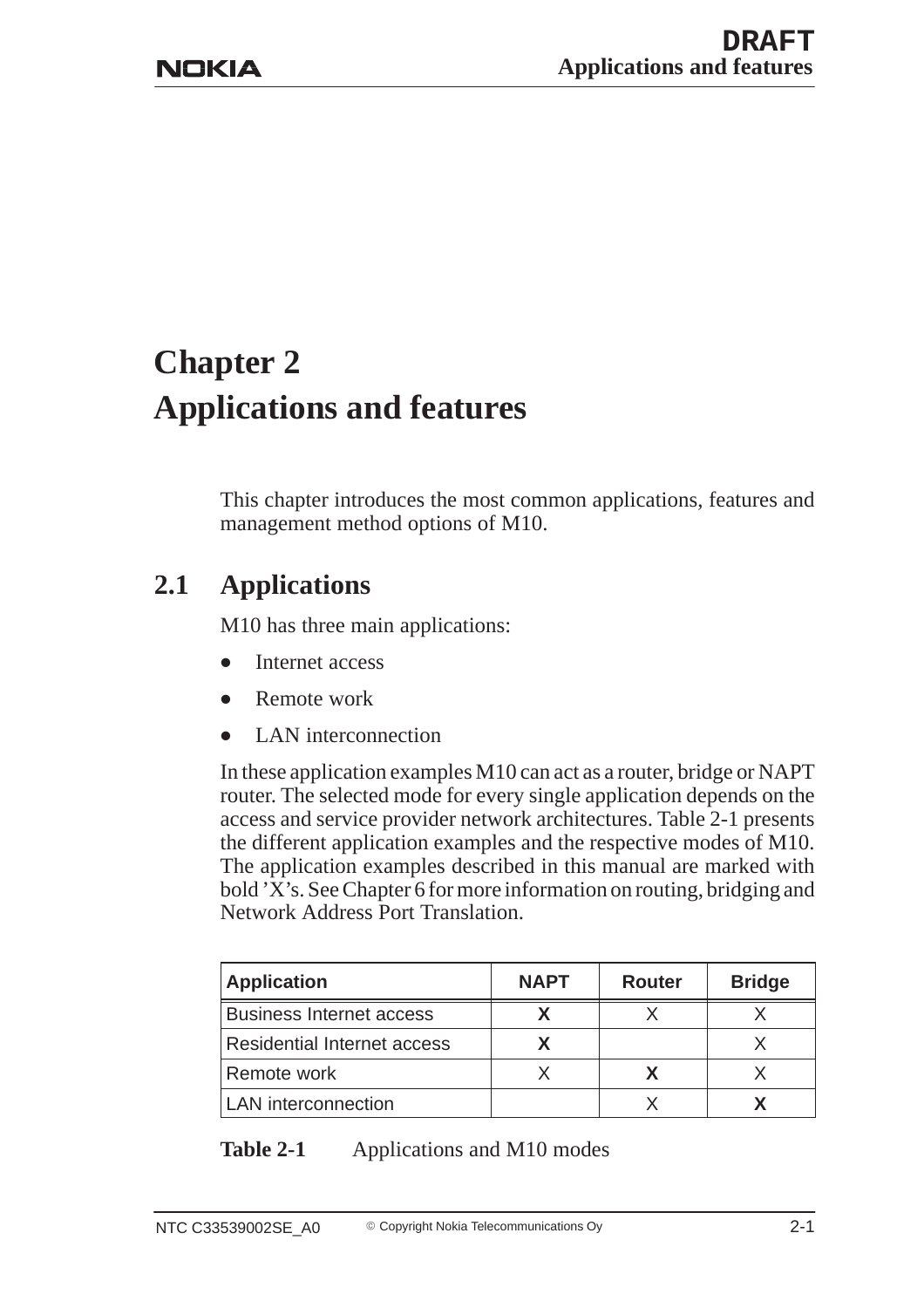### **2.1.1 Internet access using NAPT router**

M10 can connect your PC via your operator's Digital Subscriber Line Access Multiplexer (DSLAM) and ATM network to an Internet service provider (ISP). If you are connected to a single ISP the network addresses (IP addresses) in your home can be part of the ISP's IP address range. However, in many cases it is more practical that the home network is an independent network utilising private IP addresses which are not visible to outside and that M10 has only one external IP address received from the ISP. The external Internet services are accessed through this single IP address. This mode of operation is called the Network Port Address Translation (NAPT).

The benefits of NAPT are the minimum coupling of the ISP and the home network, the saving of public IP addresses, and in–built simple firewall functionality.



**Figure 2-1** Internet access using NAPT router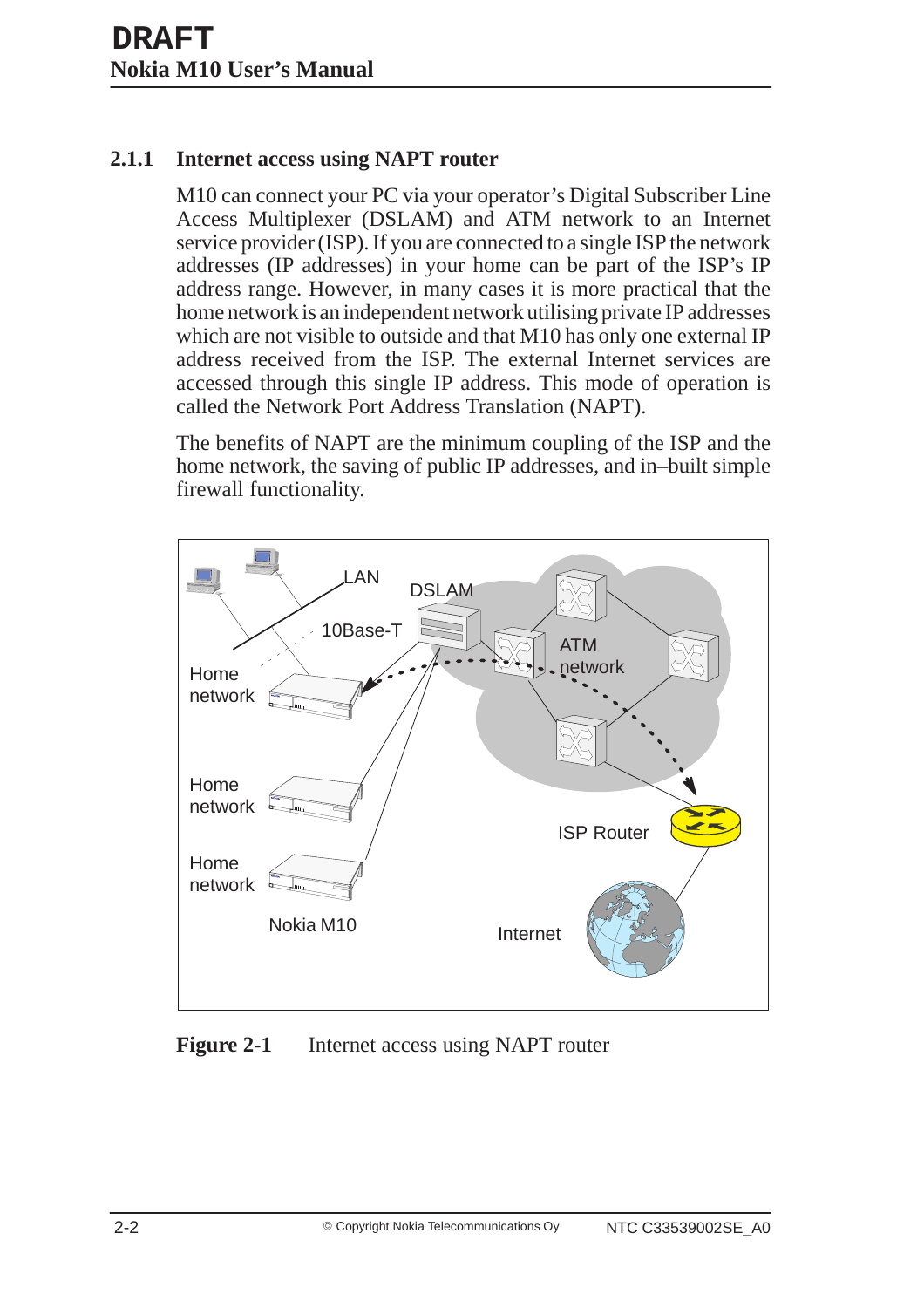#### **2.1.2 Remote work**

In a typical remote work application M10 is used as an IP router to provide access to corporate Intranet services. Using routing functionality between the home and the corporate networks prevents unnecessary broadcast traffic as well as non-IP protocol traffic from loading the access connection still providing sufficient transparency for Intranet applications. M10 routing table can be static or can be updated dynamically using RIP version 1 and RIP version 2 routing protocols.



**Figure 2-2** Remote work using M10 as a standard router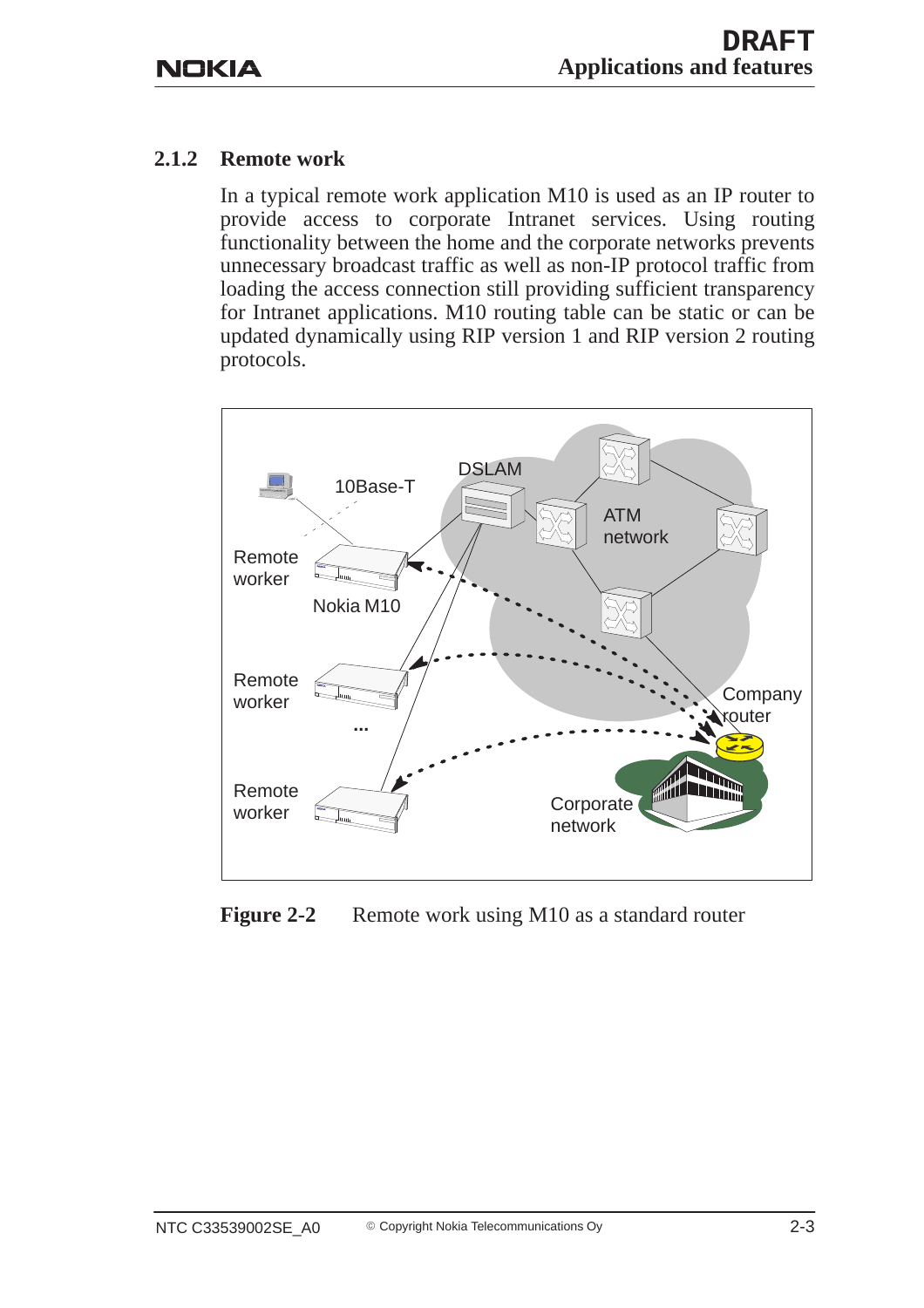## **2.1.3 LAN interconnection using M10 as a bridge**

LAN interconnection between a corporate headquarters and its remote office is another typical application for M10. In the LAN interconnection application M10 is typically used as an Ethernet bridge which relays all non-local Ethernet traffic between the corporate headquarters and remote sites through the ATM core network.

The benefit of bridging in this application example is the transparency for all network protocols in a multiprotocol data communications corporate network.



**Figure 2-3** Internet access and LAN interconnection

## **2.2 Functionality**

M10 can operate as an OSI layer 3 Internet Protocol (IP) router between the Ethernet interface and the virtual channels of ADSL/ATM interface. M10 supports both dynamic and static routing.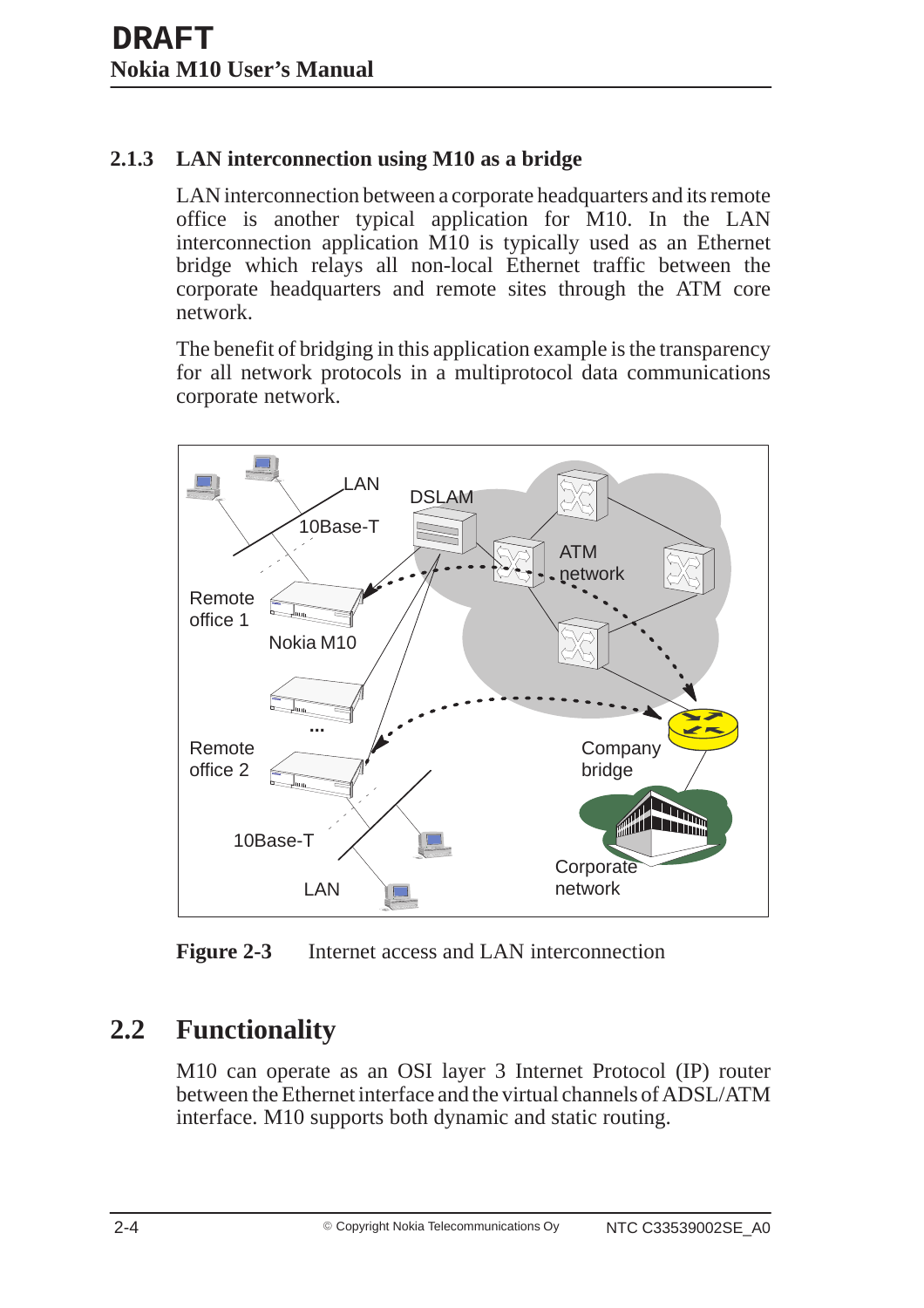It can also operate as a self-learning bridge supporting up to 256 MAC addresses.

## **Routing**

Routing is based on routing entries in a routing table. Static routes are added via the management interface and dynamic routing is done using RIP and RIPv2. Routing is done between the Ethernet 10Base-T interface and the virtual channel connection (VCC) of the ATM/ADSL interface. Optionally, the routing between the VCCs can be disabled. M10 supports up to 8 simultaneous VCCs.

## **Bridging**

Bridging is supported if full protocol transparency is required. Bridging can be used simultaneously with IP routing. M10 works as a self-learning bridge supporting up to 256 MAC addresses. Bridging is done between the Ethernet 10Base-T interface and each ATM VCC interface. Optionally, the bridging between the VCCs can be disabled. M10 supports up to 8 simultaneous VCCs.

#### **Network Address Port Translation**

M10 supports Network Address Port Translation (NAPT) for TCP/IP and UDP/IP protocols. When NAPT is used a single IP address is allocated to a VCC to the public IP network. The Ethernet subnet has private IP addressing and is not visible to the VCC. NAPT translates the IP source address and source port number dynamically to the VCC IP address and port number. Similarly packets coming from the VCC are mapped back to the original destination addresses. NAPT allows up to 253 hosts to share the single VCC IP address to the public network. The Network Address Port Translation principle is presented in Figure 2-4.



## **Figure 2-4** Network Address Port Translation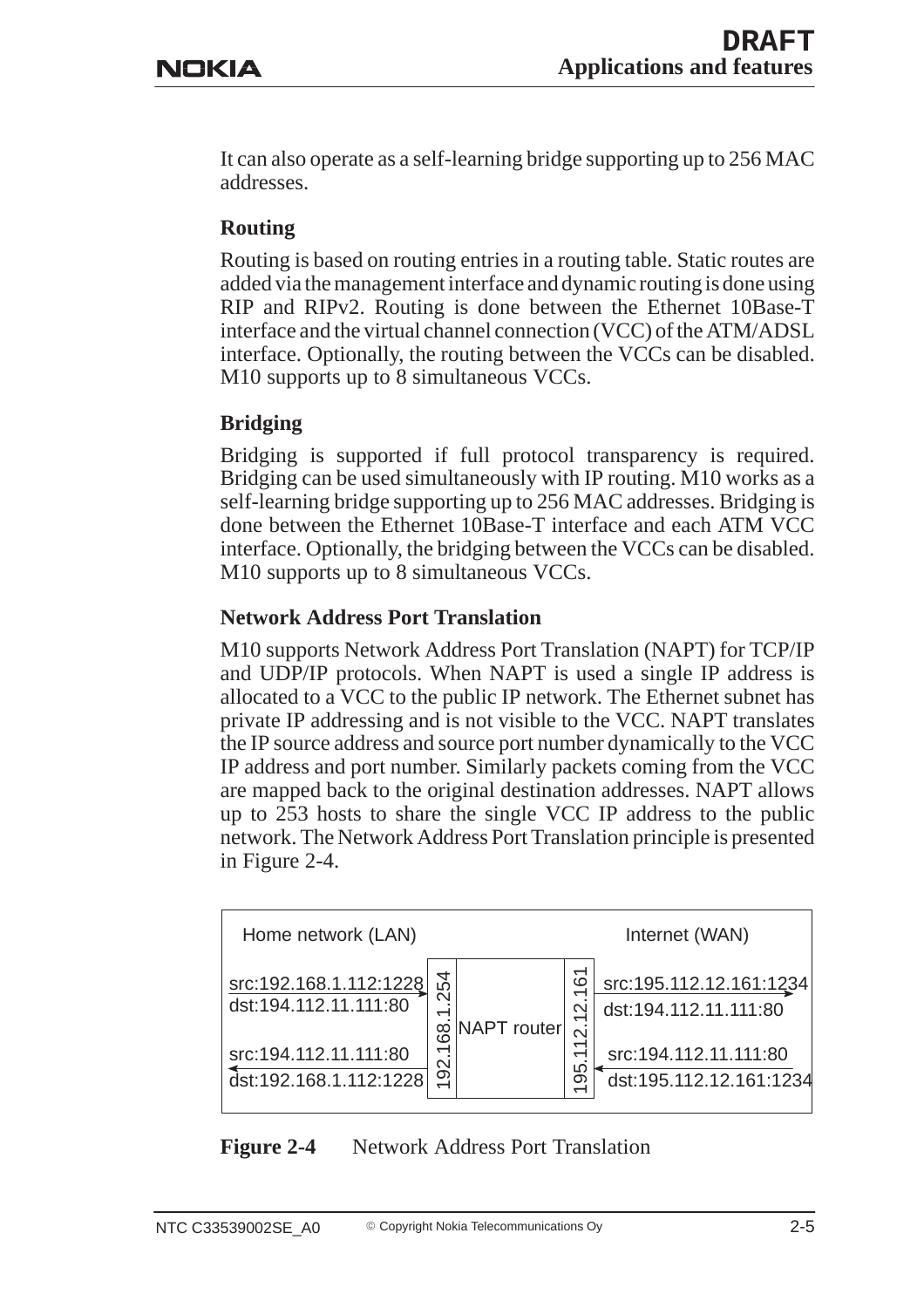NAPT may restrict the operation of some IP applications. NAPT also operates as a simple IP firewall because translation is only allowed when the first packet is transmitted from the LAN because the NAPT table entry is created on when a packet is sent from the home network to the Internet. With a pinhole capability the user can add static entries to the NAPT table allowing the translation always in both directions. This capability is used to add servers (HTTP, NNTP, and FTP), which are visible from the public IP network via the VCC, in the LAN subnet

#### **Dynamic Host Configuration**

M10 can act as a Dynamic Host Configuration Protocol (DHCP) server for the PCs in the end-user LAN. In this mode M10 can assign up to 253 IP addresses to the PCs in the home network.

## **ATM and ADSL**

M10 supports up to 8 simultaneous VCCs and supports UBR (Unspecified bit rate) traffic shaping on all VCCs. The maximum transmit rate on each VCC is the ADSL upstream capability. If more than one VCCs are transmitting simultaneously the ADSL upstream capability is temporarily shared between these VCCs. When one VCC is idle the bandwidth is used by another VCC.

The ADSL transmission is based on the DMT line code. M10 provides a DMT line rate up to 8 Mbit/s downstream and up to 1 Mbit/s upstream. The DMT transceiver is rate adaptive and capable of providing faster rates over short distances or slower rates over long distances. The transceiver adapts itself to the line conditions. The ADSL interface of M10 functions completely automatically and all configuration related to the ADSL connection is done at the access multiplexer in the operator's premises.

The ATM over ADSL transmission is based on ANSI T1.413 Issue 2 recommendation.

Rate adaptation is done in steps of 32 kbit/s. The network operator can set the data rates as a part of the network management functionality provided by Nokia Eksos B DSLAM.

## **Payload encapsulations**

Both routed and bridged protocols are encapsulated in the ATM link by using either RFC 1483 LLC/SNAP encapsulation or VC multiplexing. M10 also supports PPP over AAL5 encapsulation, in which both bridged and routed protocols are first encapsulated in PPP (RFC 1661).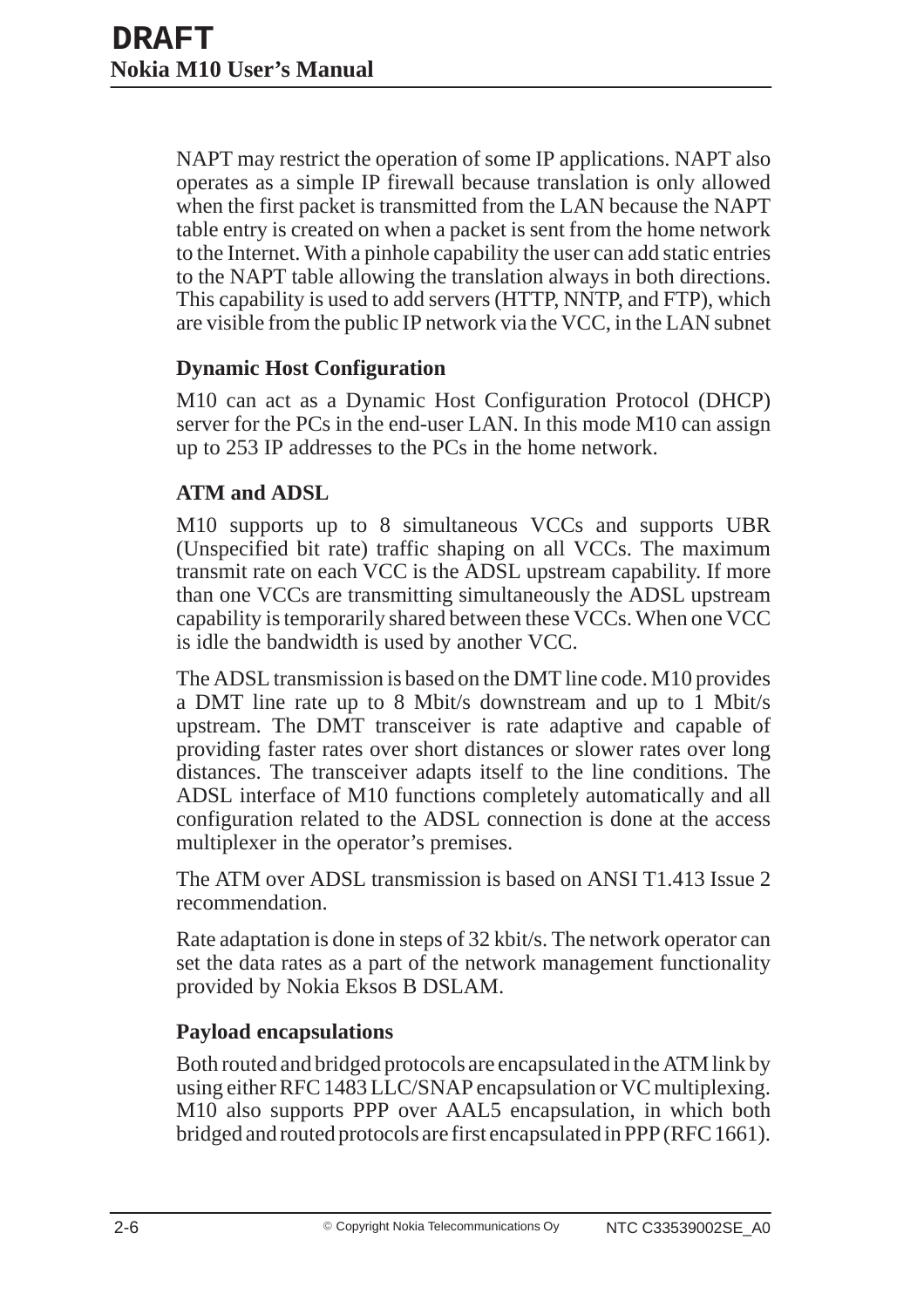PPP is then encapsulated in ATM according to the IETF PPP over AAL5 using RFC 2364 VC multiplexing.

Routed IP packets can also be encapsulated using LLC/SNAP or VC-multiplexed Ethernet (bridged) encapsulations. See Chapter 6 for more information on the payload encapsulations.

## **2.3 Management**

There are four management methods in M10:

- $\bullet$ Command line interface (CLI) over console serial port
- $\bullet$ CLI via telnet
- $\bullet$ SNMP
- $\bullet$ Web browser management

The CLI allows complete configuration of the unit and the Web browser management addresses the most frequently used configuration parameters. SNMP can be used to read some equipment identity information and to provide traps for authentication failures.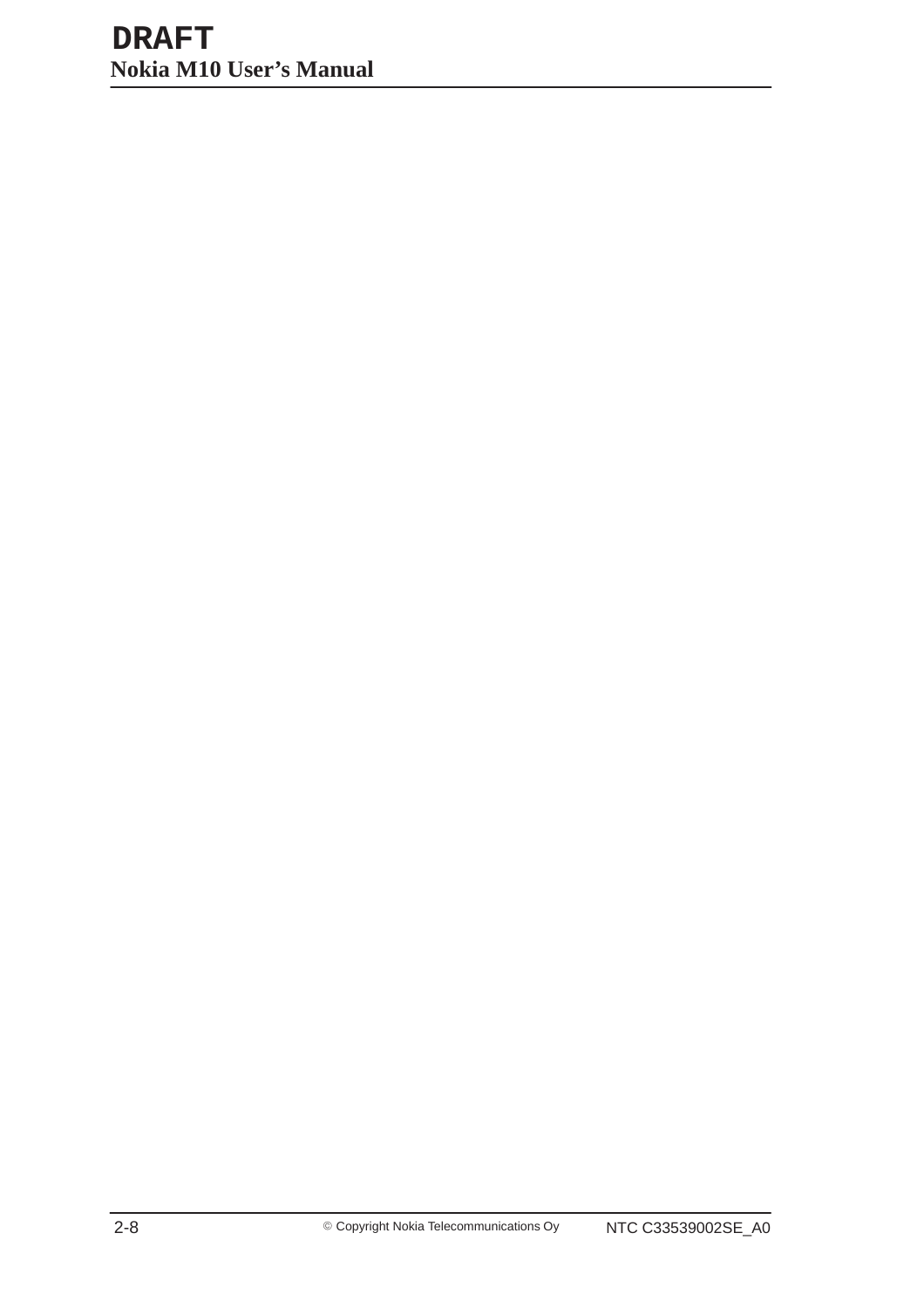# **Chapter 3 Interfaces and indicator lights**

M10 provides one Ethernet 10Base-T interface and one ADSL line interface. The ADSL line interface is ANSI T1.413 Issue 2 compatible.

## **3.1 10Base-T Ethernet interface**

The Ethernet interface is a standard 10 Mbit/s half-duplex 10Base-T interface. The mechanical connector is an 8-pin RJ-45 connector.



Figure 3-1 Ethernet connector location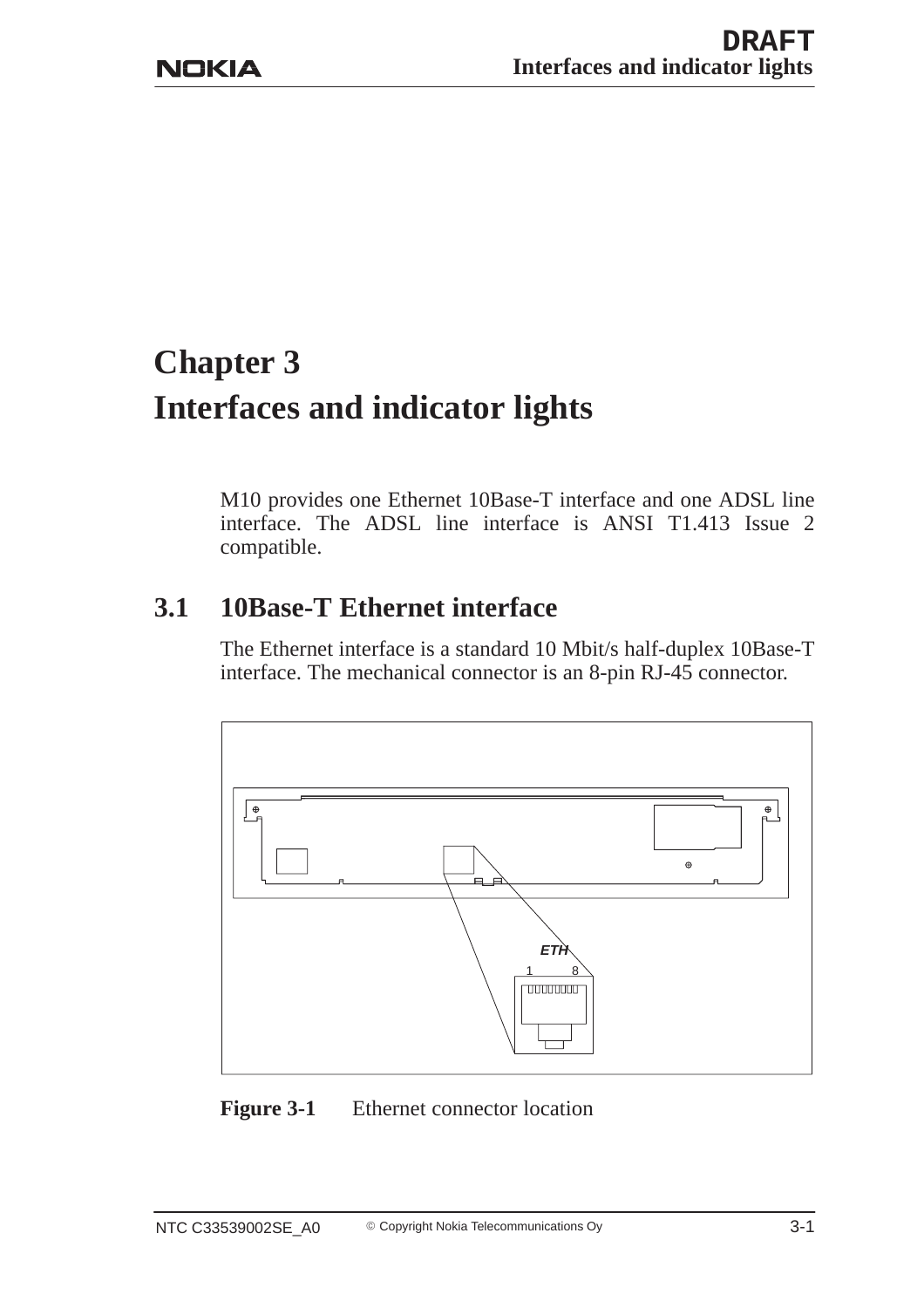| <b>PIN</b> | <b>Signal</b> | <b>Direction</b><br>M10-Ethernet | <b>MDI signal</b> |
|------------|---------------|----------------------------------|-------------------|
|            | Tx+           | $\rightarrow$                    | Transmit data +   |
|            | Tx–           | ->                               | Transmit data -   |
| 3          | $Rx+$         | <-                               | Receive data +    |
|            | 2 v.          |                                  | Receive data -    |

## **3.2 ADSL line interface**

The ADSL line interface is ANSI T1.413 Issue 2 compatible. The mechanical connector is a 6-pin RJ-11 connector.



**Figure 3-2** ADSL line connector location

| <b>PIN</b> | <b>Signal</b>    |
|------------|------------------|
| ╭<br>U     | DSL1             |
| ↵          | DSL <sub>2</sub> |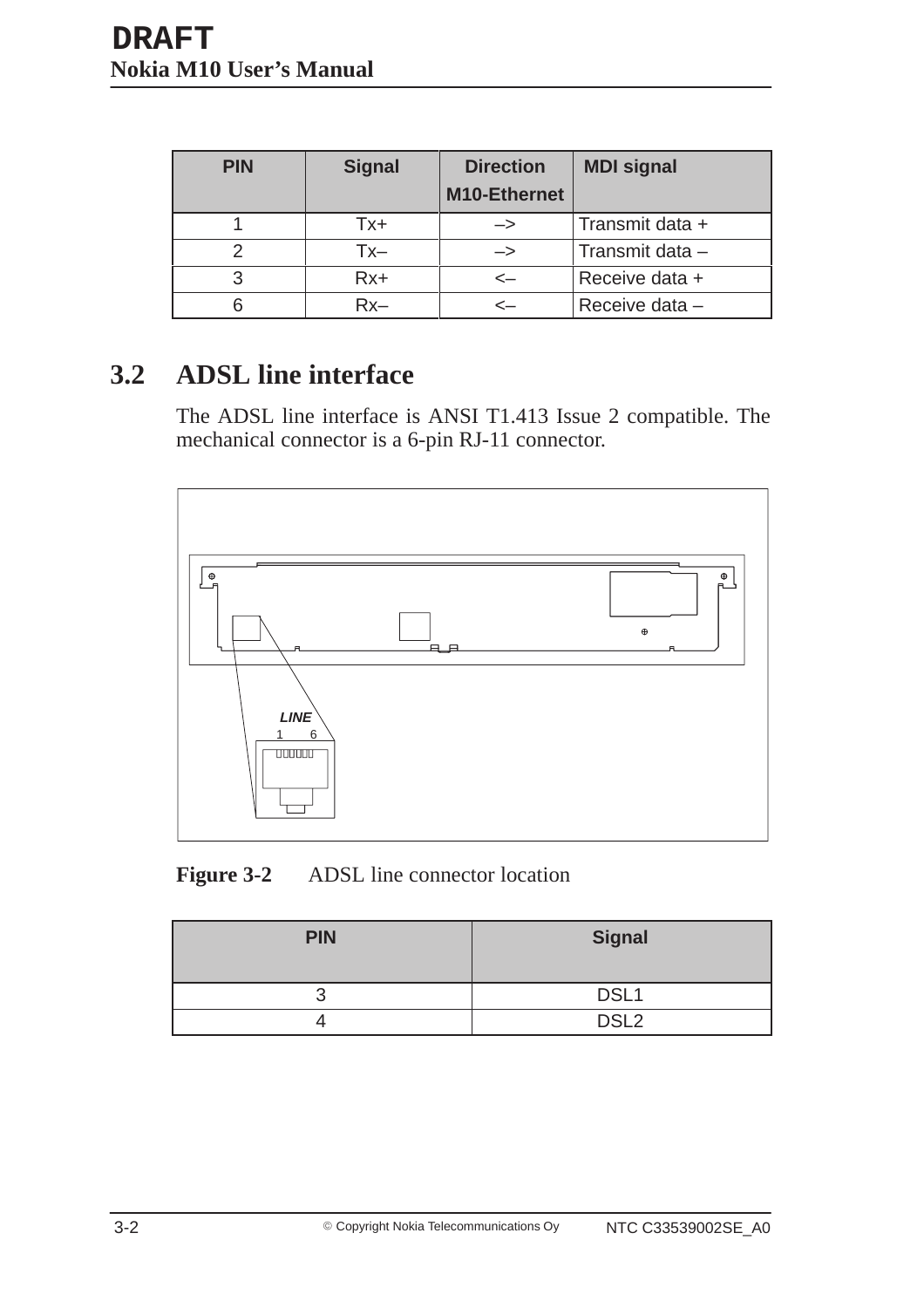## **3.3 Front panel indicator lights**

Six indicator lights have been grouped into three groups in the front panel:

- $\bullet$ **STA**
- $\bullet$ DSL
- $\bullet$ LAN



**Figure 3-3** Front panel indicator lights

## **STA indicator**

- $\bullet$  Err (red): There is a malfunction in the unit. Switch power off and on again. If this does not help send the unit for repair.
- $\bullet$ OK (green): Unit is functional

## **DSL indicator (ADSL line status)**

- $\bullet$  INA (red): ADSL line is inactive (no connection). Blinking light indicates that the ADSL link is training.
- $\bullet$ ACT (green): ADSL line is active (connection).

## **LAN indicators**

- $\bullet$ COL (red): Blinking light indicates collisions on the Ethernet.
- $\bullet$ LNK (green): Lit if the Ethernet connection is OK.
- $\bullet$  Rx (green): Blinking light indicates that M10 is receiving Ethernet packets.
- $\bullet$  Tx (green): Blinking light indicates that M10 is transmitting Ethernet packets.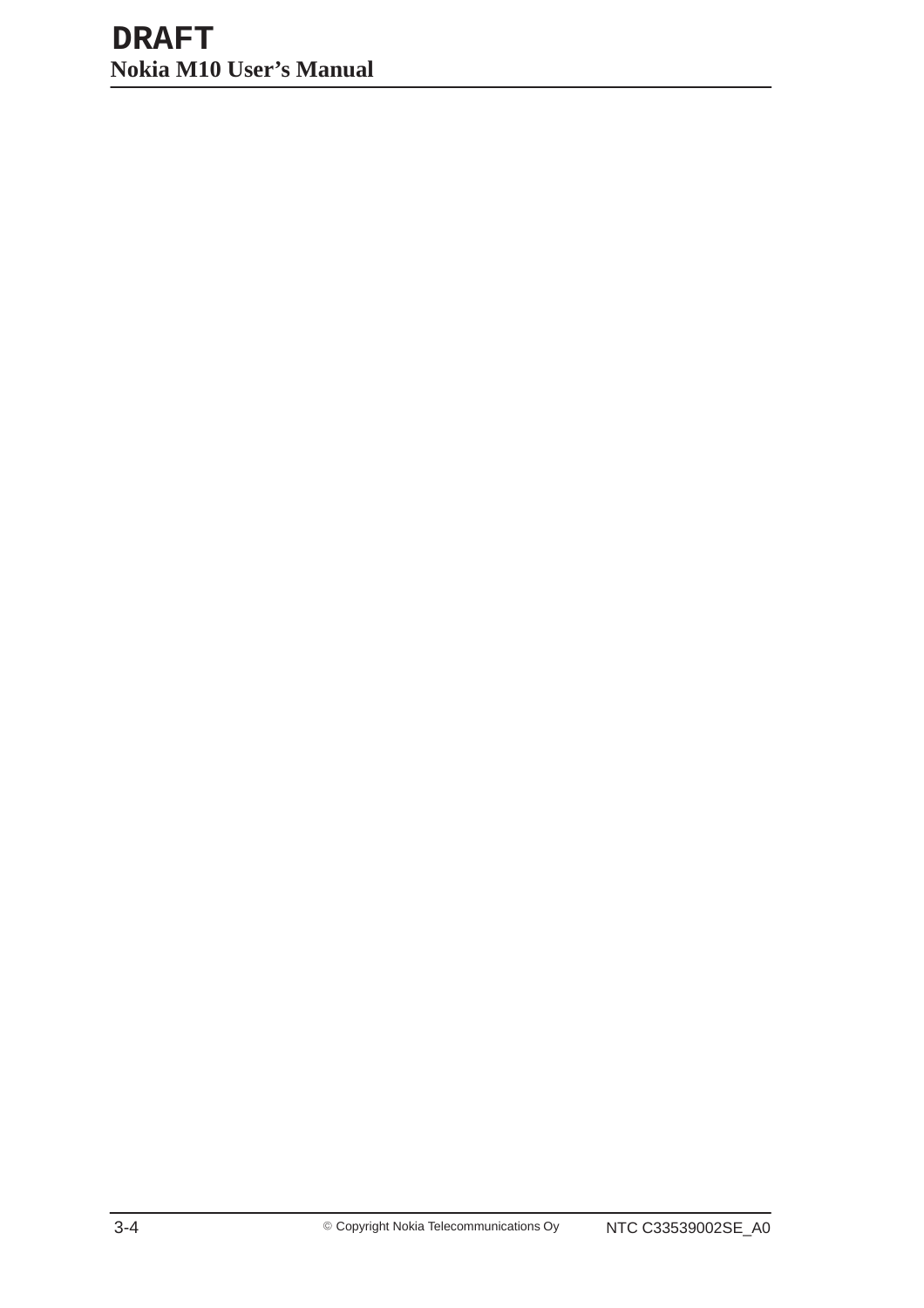## **Chapter 4 Installation**

This chapter presents a step-by-step installation example procedure for three different application examples of Nokia M10:

- $\bullet$ Internet access (NAPT router)
- $\bullet$ Remote work (basic router)
- $\bullet$ LAN interconnection (basic bridge)

These installation procedures are examples to guide you through some of the typical use cases.

The installation examples assume that you have a new M10 with a factory default configuration. The complete default configuration is presented in the end of this chapter. The default settings are, briefly:

- $\bullet$ Single ADSL/ATM channel (VPI =  $0$ , VCI = 100)
- $\bullet$ PPP over ATM/AAL5 encapsulation
- $\bullet$  M10 retrieves IP address configuration from the IP network using PPP-IPCP negotiation
- $\bullet$ Network Address Port Translation activated
- $\bullet$ Private IP addresses in use in LAN
- $\bullet$ DHCP server for the LAN interface activated

Before starting the installation, unpack the unit and check that it is physically undamaged.

## **4.1 Internet access (NAPT router)**

This application is based on the default configuration of the Nokia M10. By default, Nokia M10 is an Internet access device that uses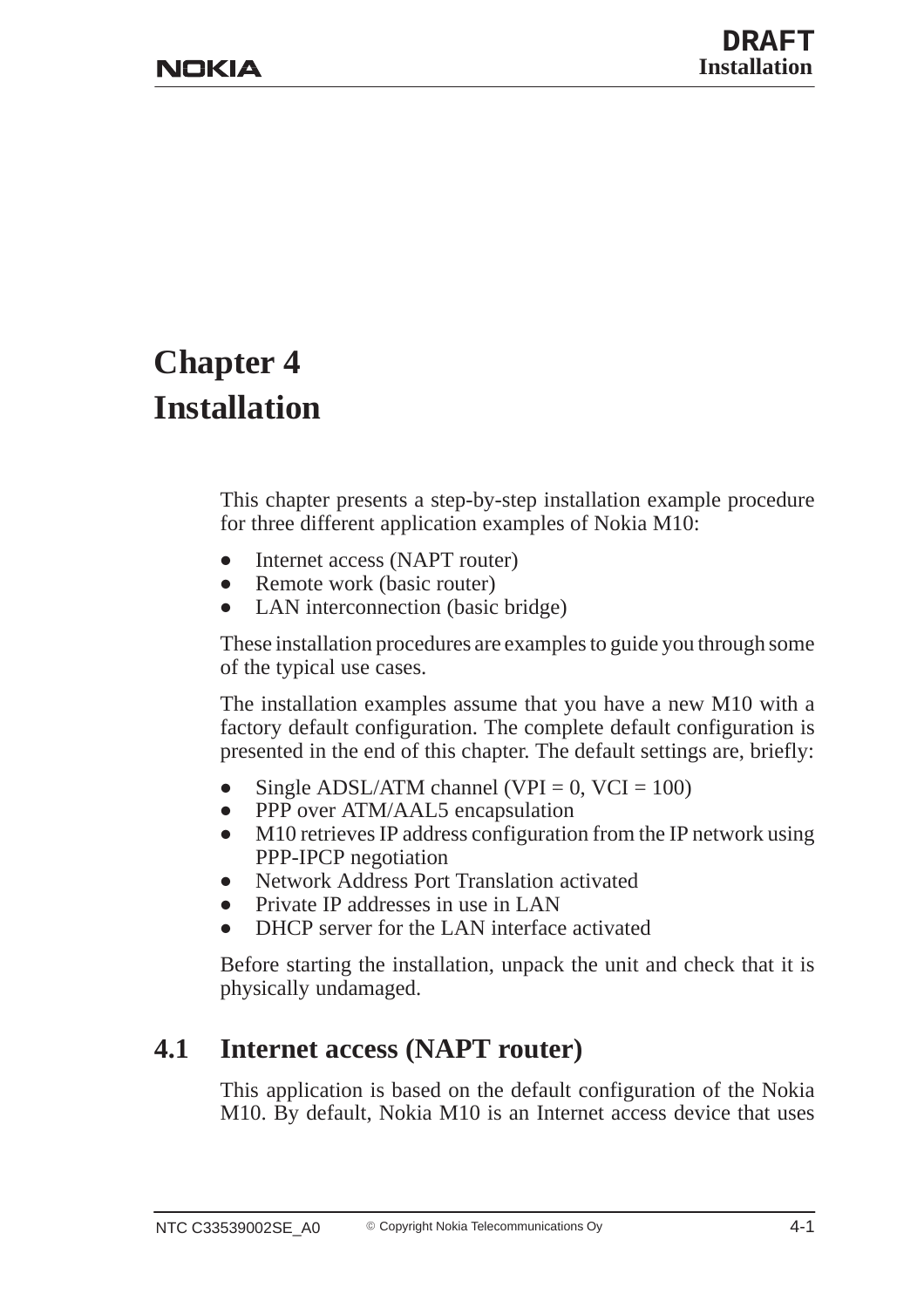Network Address Port Translation between the private home network and the public Internet.



**Figure 4-1** Internet access application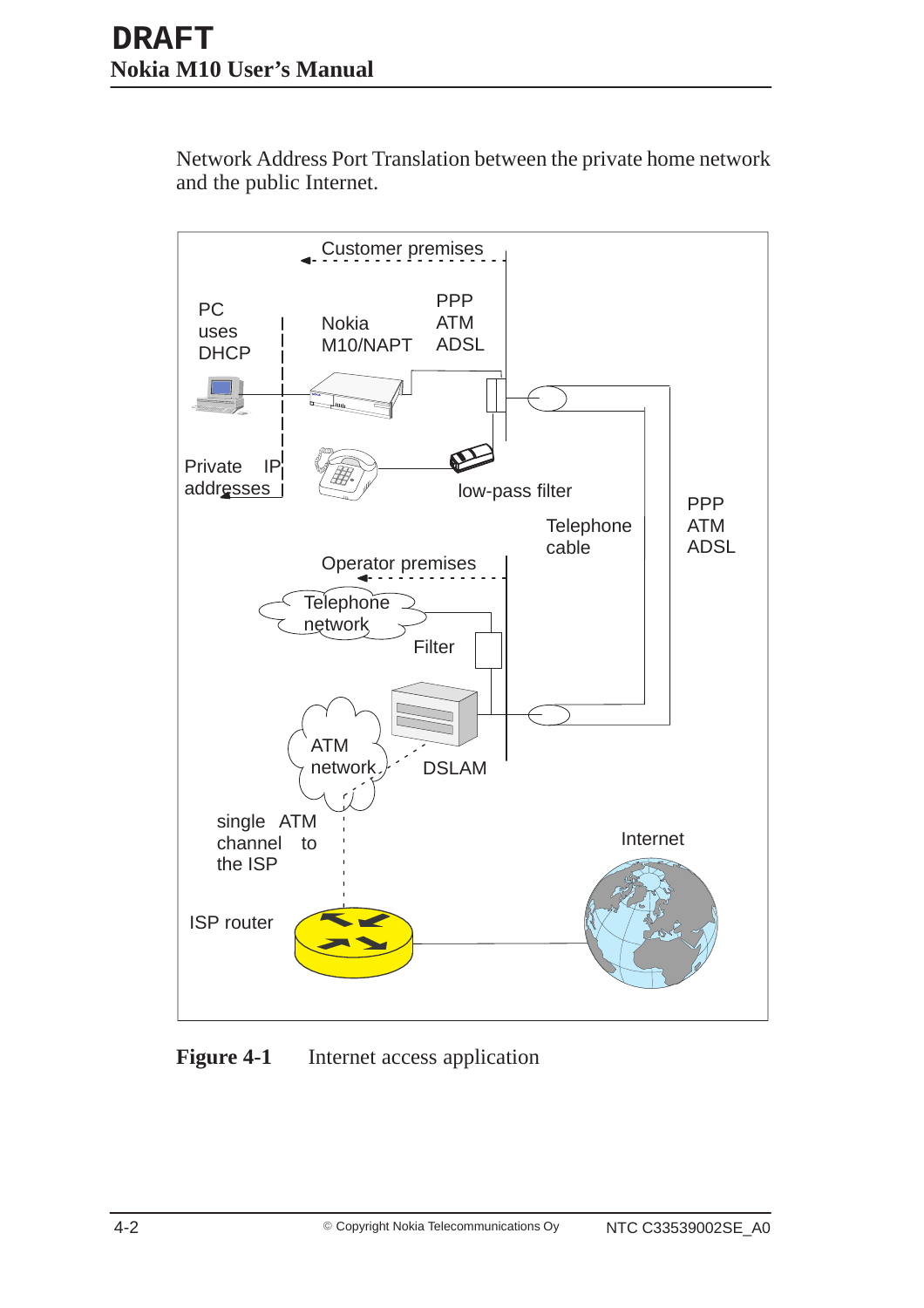The Internet access application requires that your PC uses Dynamic Host Configuration Protocol (DHCP) to get its network address (IP address) from your Nokia M10.

The installation procedure depends on whether you want to use data services only or data and simultaneous telephone services. If you want data services only start from the Step 1a. Start from Step 1b if you want both data and telephone services.

M10 has an optional three-level password (user, user-admin, and admin) which also affects the installation procedure. By default, the password is disabled but it can be enabled through the command line interface (see Chapter 5 Management). Steps 4b and 5b describe the actions when password is enabled.

#### **Step 1a: Connect cables (data services only)**

Connect the following cables:

- $\bullet$  Connect the mains power cord first to the Nokia M10 and to a power outlet.
- $\bullet$  Connect the Ethernet cross cable to the Nokia M10 ETH connector and the other end to your PC's Ethernet port.
- $\bullet$ Connect the ADSL cable to the telephone socket.
- $\bullet$ Go to Step 2.

#### **Step 1b: Connect cables (data and telephone services)**

If you want to use your telephone line for both the high-speed ADSL service and normal telephone service you must install a POTS filter. You can use Nokia POTS filter T66130 or T66150. See separate installation instructions for POTS filters.

Connect the following cables:

- $\bullet$  Connect the mains power cord first to the Nokia M10 and to a power outlet.
- $\bullet$  Connect the Ethernet cross cable to the Nokia M10 ETH connector and the other end to your PC's Ethernet port.
- $\bullet$  Connect the ADSL cable and the telephone according to the separate POTS filter installation instructions.

#### **Step 2: Switch power on**

Turn the Nokia M10 on. The green STA indicator and red DSL indicator light up. After a while the DSL light starts blinking indicating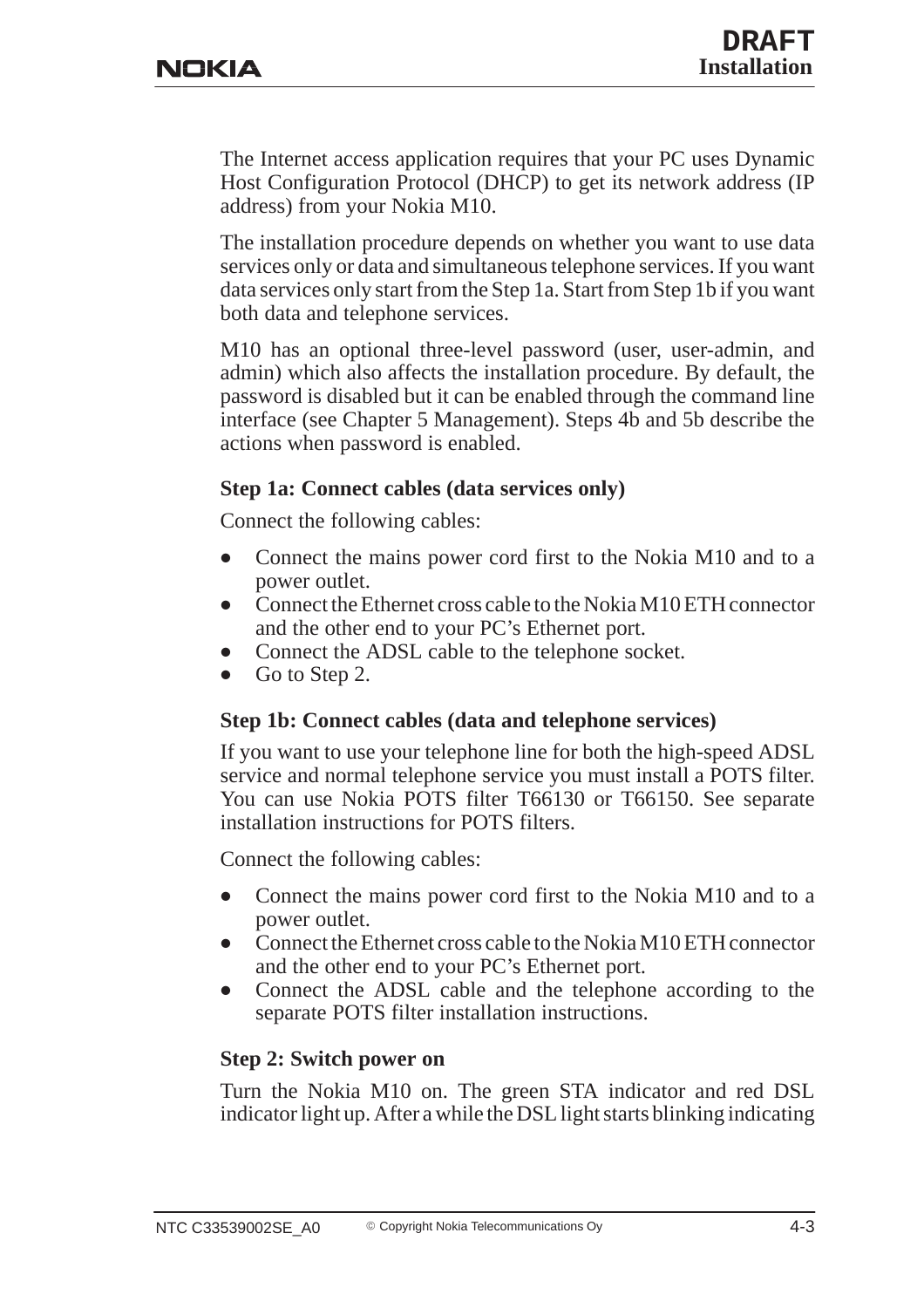that the connection is being established. Green DSL light indicates that the unit has a connection to the central office.

## **Step 3: Turn on your PC**

Turn on your PC. The LAN/LNK indicator lights up in the Nokia M10 front panel. Note that you must activate the DHCP functionality in your PC to make it retrieve an IP address from M10.

## **Step 4a: Connect to M10 with a Web browser (password disabled)**

Start the Web browser in your PC, write the IP address (192.168.1.254) or the name ("M10") of the M10 to the HTTP address field and press Enter. The M10 QuickConfig page is displayed. Note that the QuickConfig page is displayed first only when M10 has its factory default settings active. If M10 has been previously configured the first page to appear is the M10 home page. Go to Step 5a.



## **Step 4b: Connect to M10 with a Web browser (password enabled)**

Start the Web browser in your PC, write the IP address (192.168.1.254) or the name ("M10") of the M10 to the HTTP address field and press Enter. Enter Network Password dialog is shown. Enter your M10 User name and Password and click OK. Goto Step 5b.

| OK     |
|--------|
|        |
| Cancel |
|        |
|        |
|        |

## **Step 5a: Configure M10 (password disabled)**

Click Internet Access-Single PPP button to set your username and password for the Internet service.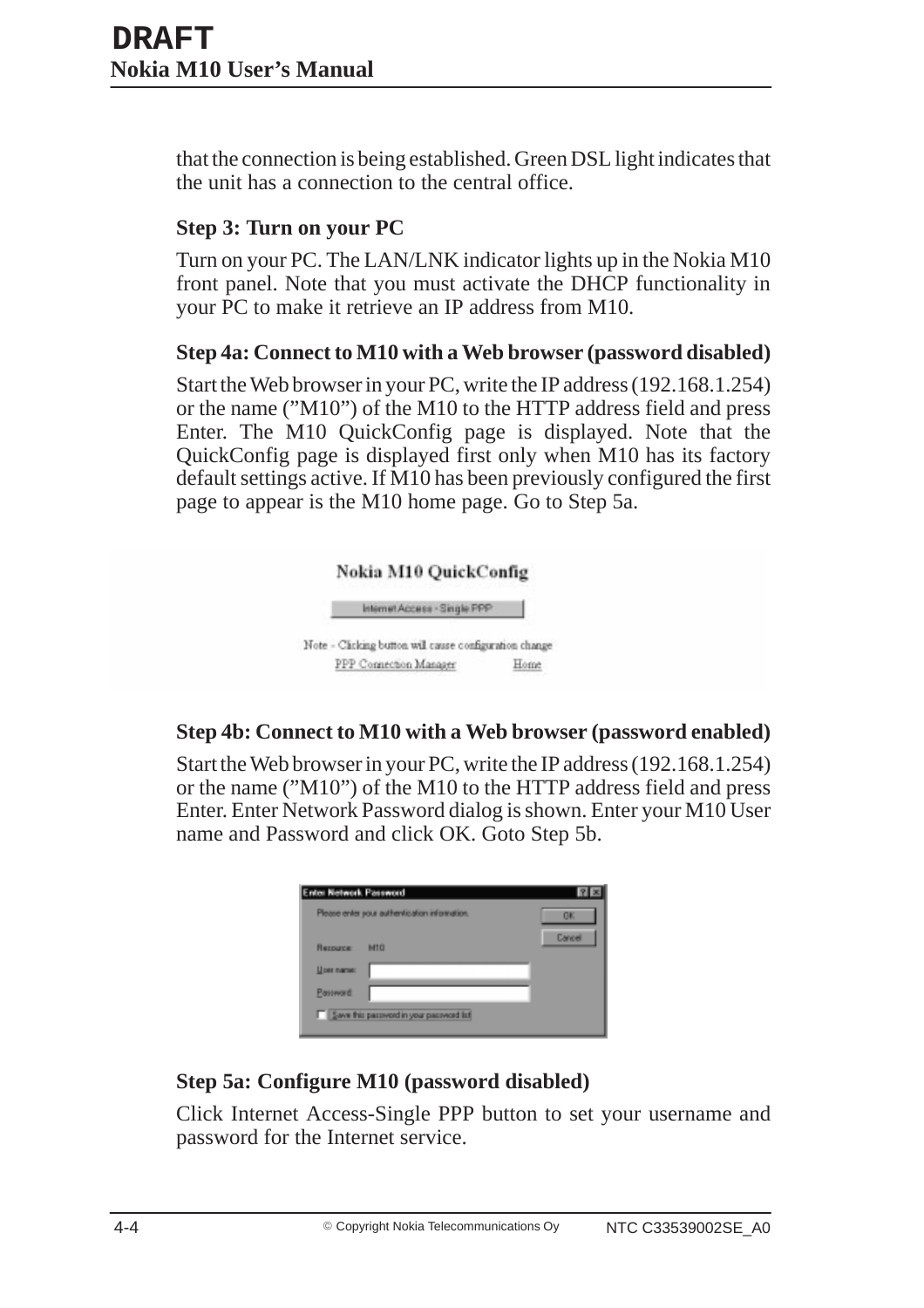

Here it is assumed that the default settings of M10 are suitable for accessing the Internet through your Internet Service Provider, i.e. the connection from M10 to the ISP uses PPP over AAL5 protocol, the ISP provides the required network address information to your M10 automatically, and the default connection channel (VPI and VCI values) of M10 is correct. This means that you only have to enable the needed authentication method (CHAP or PAP) by clicking the relevant radio button and to type in your username and password related to the authentication method. You will get the information which authentication method to use and your corresponding username and password from your Internet Service Provider. After entering the information click Save and restart M10.

#### **Step 5b: Configure M10 (password enabled)**

Enable PAP or CHAP authentication and type in your corresponding user name and password. You will get the information which authentication method to use and your corresponding username and password from your Internet Service Provider. After entering the information click Save and restart M10.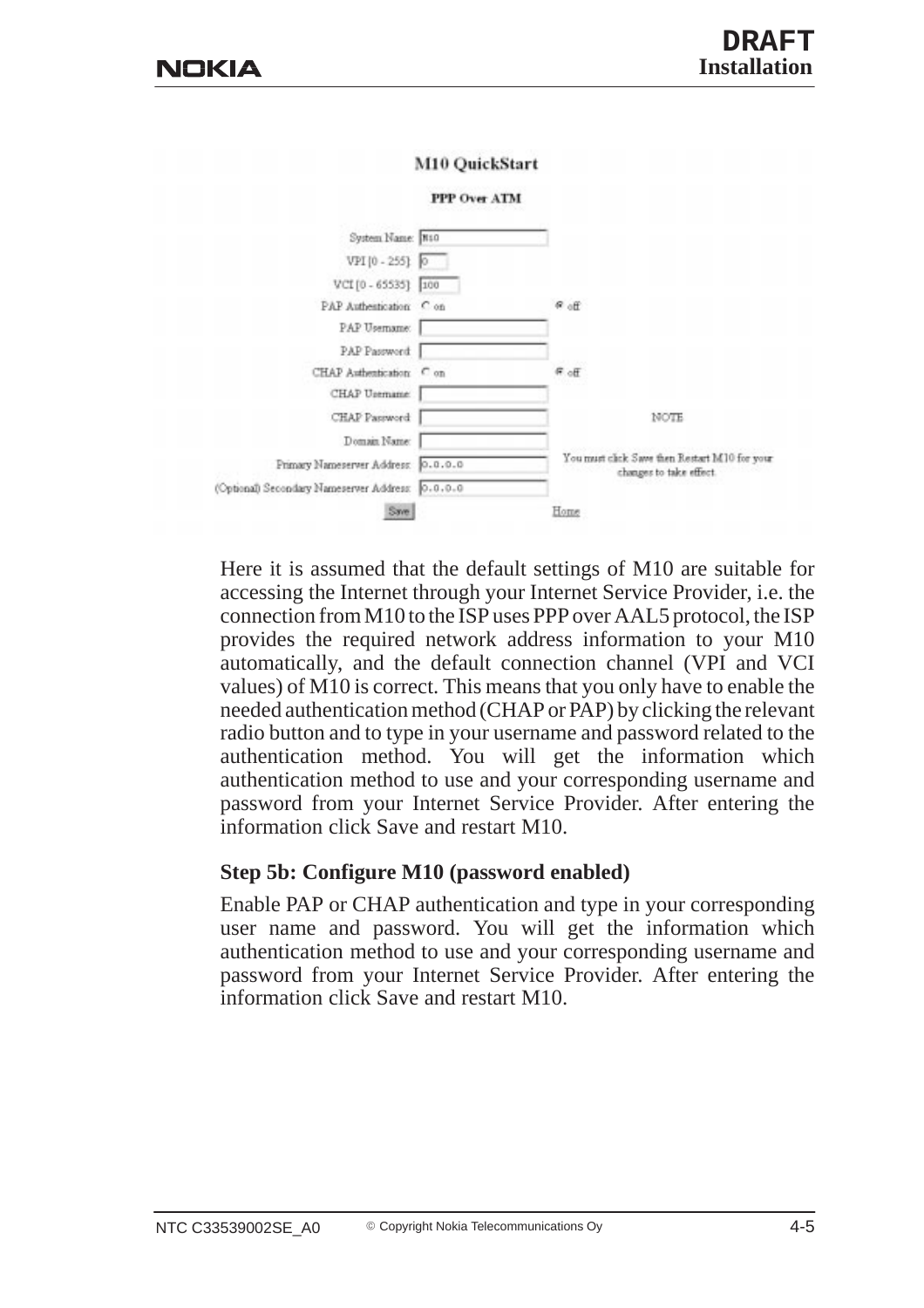| PPP Connection Manager | Pinhole                   |                    | Monitor | Restart M10 |
|------------------------|---------------------------|--------------------|---------|-------------|
|                        | M10<br>"M10"              |                    |         |             |
|                        | <b>PAP and CHAP Setup</b> |                    |         |             |
|                        | PAP Authentication: Con.  | $e$ off            |         |             |
|                        | PAP Usemame:              |                    |         |             |
|                        | PAP Password:             |                    |         |             |
|                        | CHAP Authentication: C on | $\mathfrak{G}$ off |         |             |
|                        | CHAP Upername:            |                    |         |             |
|                        | CHAP Password             |                    |         |             |
|                        |                           |                    |         |             |
|                        | Seve                      |                    |         |             |

#### **Step 6: Surf**

After the ADSL connection has been established the installation is complete and you can use your Web browser normally.

## **4.2 Remote work (Basic router)**

In the remote work application example the Nokia M10 routes you to your company's LAN through an ATM network. It is assumed that your PC belongs to your company's IP network and has a fixed IP address. It is also assumed that static IP routing is used. An example is shown in Figure 4-2.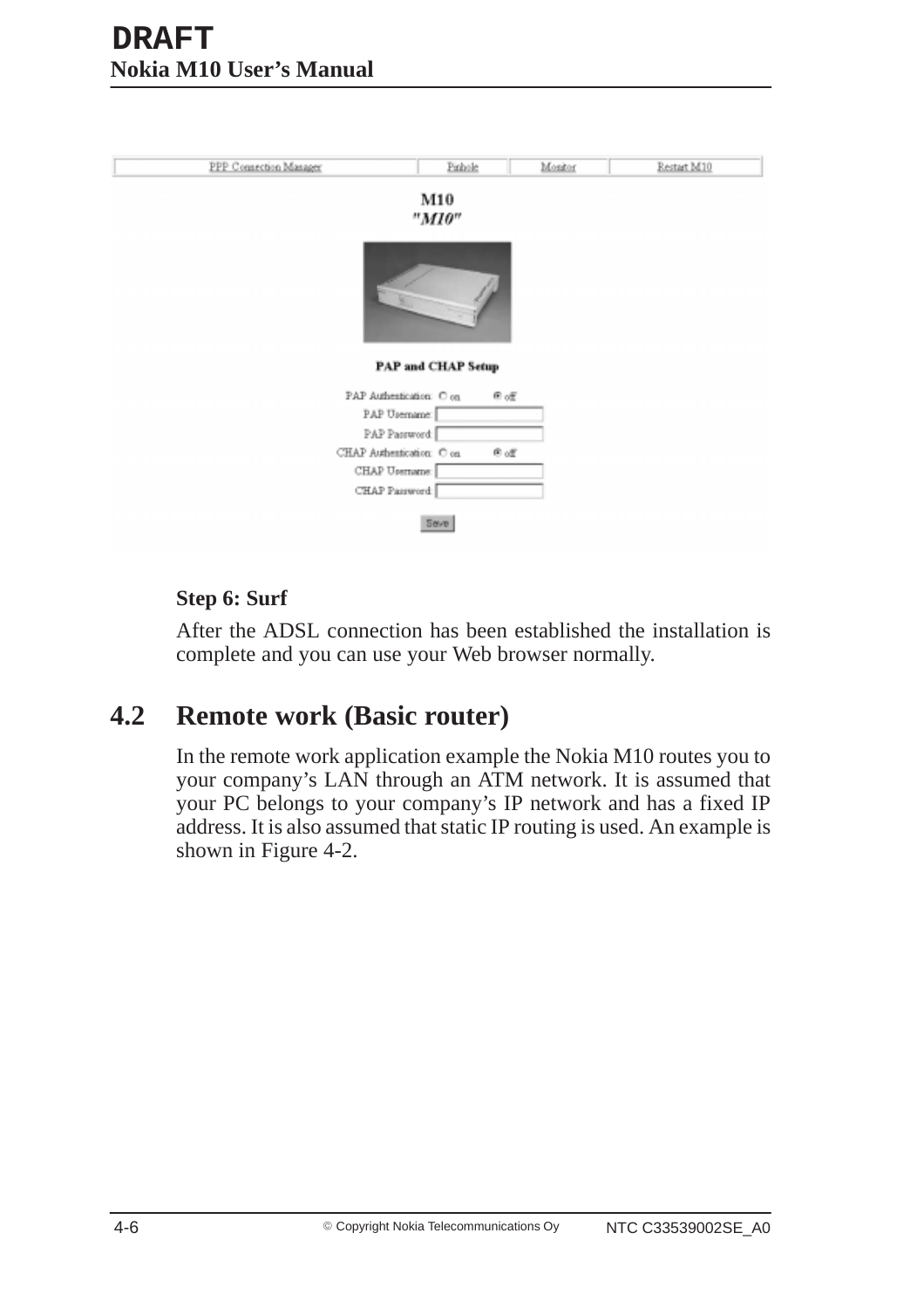

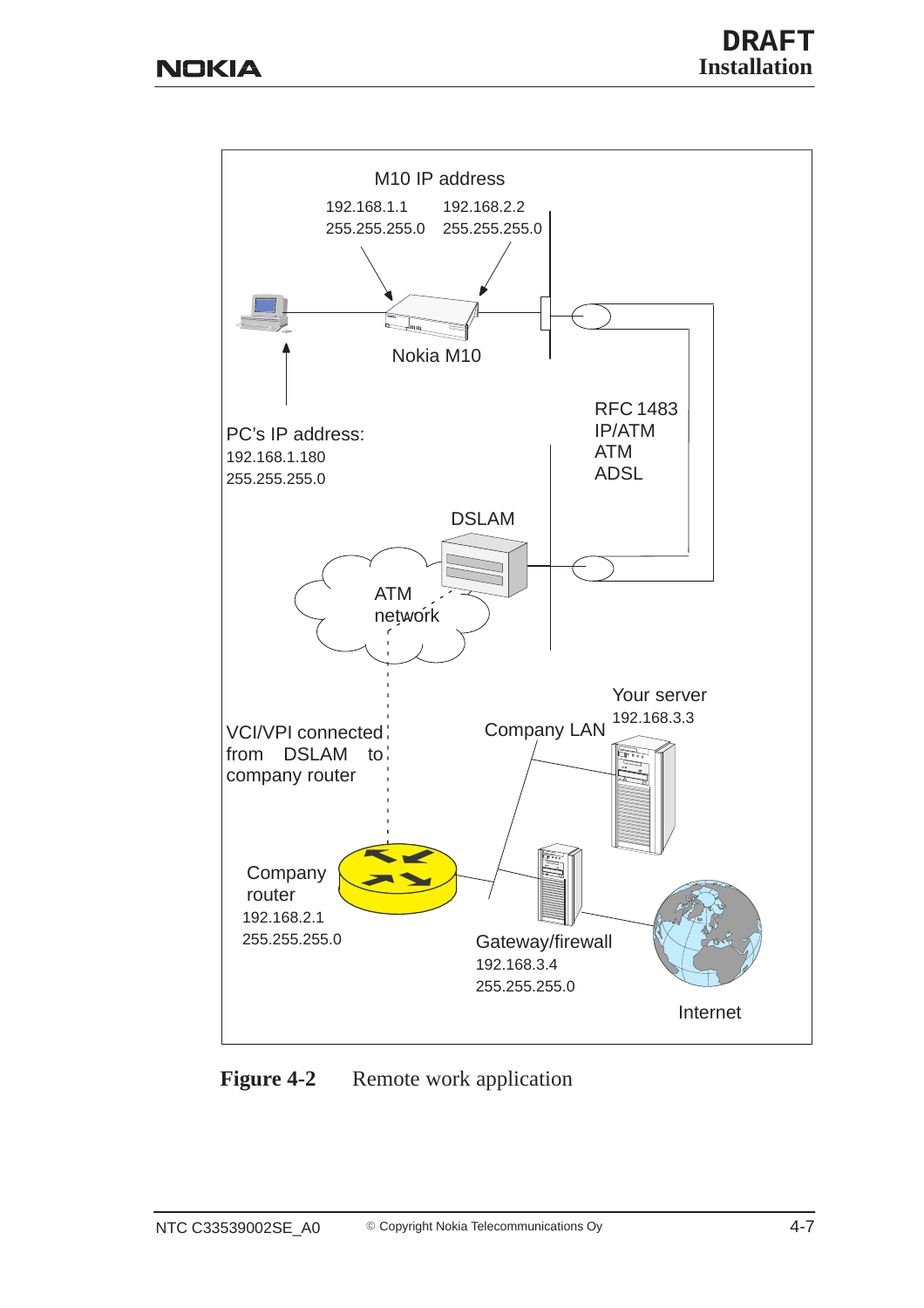Here the configuration is done using the command line interface (CLI) through the console port of Nokia M10. A special cable is needed, type designation E64320.01.

### **Step 1: Connect cables**

- $\bullet$  Connect the mains power cord to your M10 and the other end to the power outlet.
- $\bullet$  Connect the M10 console cable to the console port behind the hatch in the front panel of your M10. Connect the other end of the cable to the serial port of your PC/terminal.



**Figure 4-3** Location of the console port

 $\bullet$  Turn on your Nokia M10. The green status indicator and the red DSL indicator light up.

## **Step 2: Turn on your PC and start the terminal software**

Set the following terminal software parameters: 9600, 8 bits, no parity, 1 stop bit, no flow control.

Press enter in the terminal window. The Nokia command line interface prompt will be displayed.

## **Step 3: Configure the M10**

The configurations given here assume that the unit uses its default configurations and the changes are done on top of the default configuration.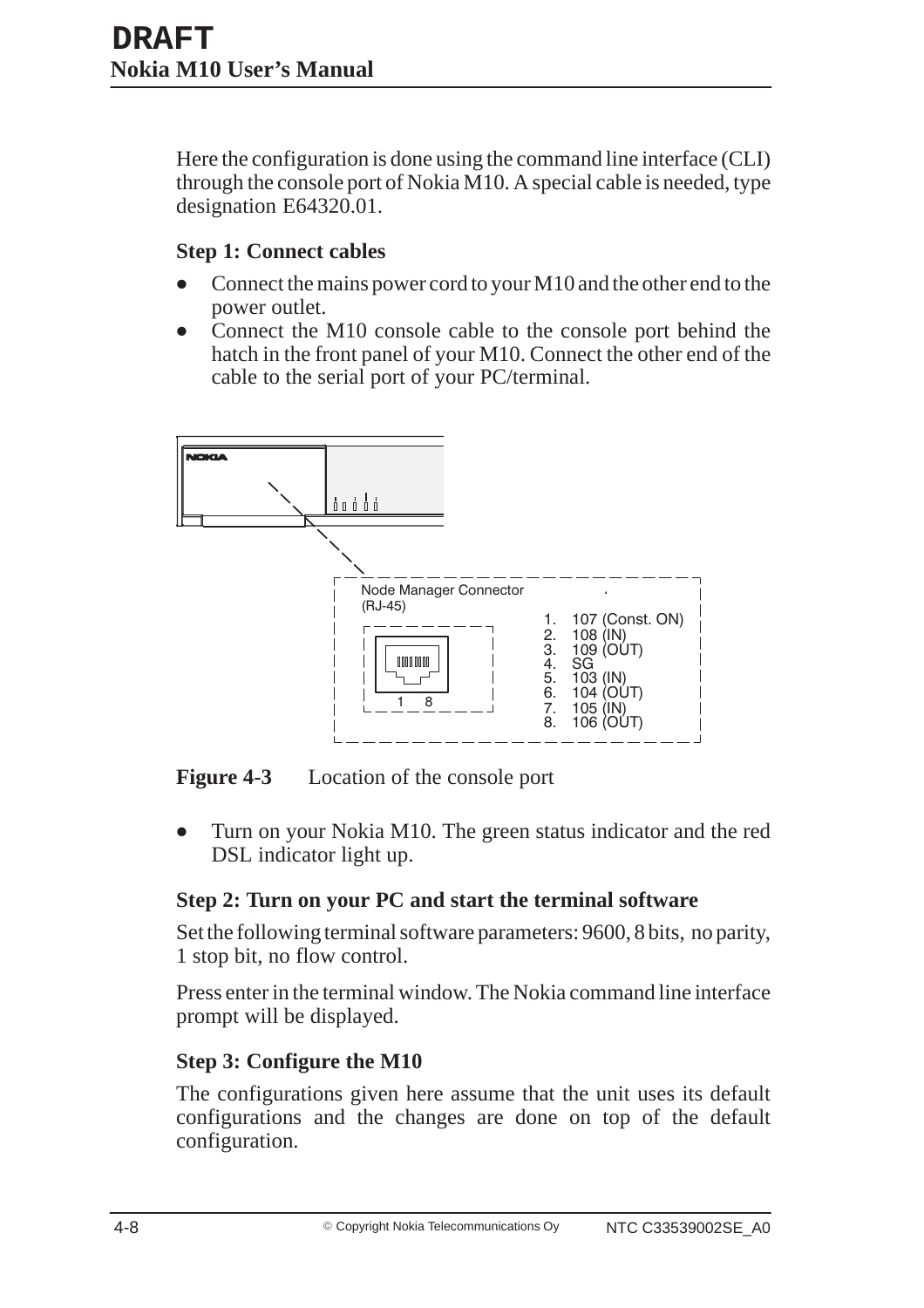The Nokia M10 command line interface includes a step mode to automate the process of entering configuration settings. When you use the Config step mode, the CLI prompts you for all required and optional information. You can enter the configuration values appropriate for your site without having to enter complete CLI commands.

When you are in step mode, the CLI prompts you to enter required and optional settings. If a setting has a default value or a current setting, the command line interface displays the default value for the command in parentheses. If a command has a limited number of acceptable values, those values are presented in brackets, with each value separated by a vertical line. For example, the following CLI step command indicates that the default value is off and that valid entries are limited to on and off.

```
option (off) [on|off]: on
```
You can accept the default value for a field by pressing the Enter key. To use a different value, type it in and press Enter.

Enter the Config step mode by typing set from the top node of the Config hierarchy. See Chapter 5 section *Stepping through M10 configuration* for more information on the step mode.

In the following example the values changed by the user are in bold type. The default values have been accepted by pressing Enter.

```
M10> config
Config Mode v1.0
(admin level privileges –– read/write
M10 (top)>>set
Stepping set mode (press Control–X <Return/Enter> to
exit)...
```

```
system
    name ("M10"): <Enter>
    Diagnostic Level List
        low
        medium
        high
        warnings
        failures
    diagnostic-level (high): <Enter>
dmt
    option (on) [on|off]: <Enter>
```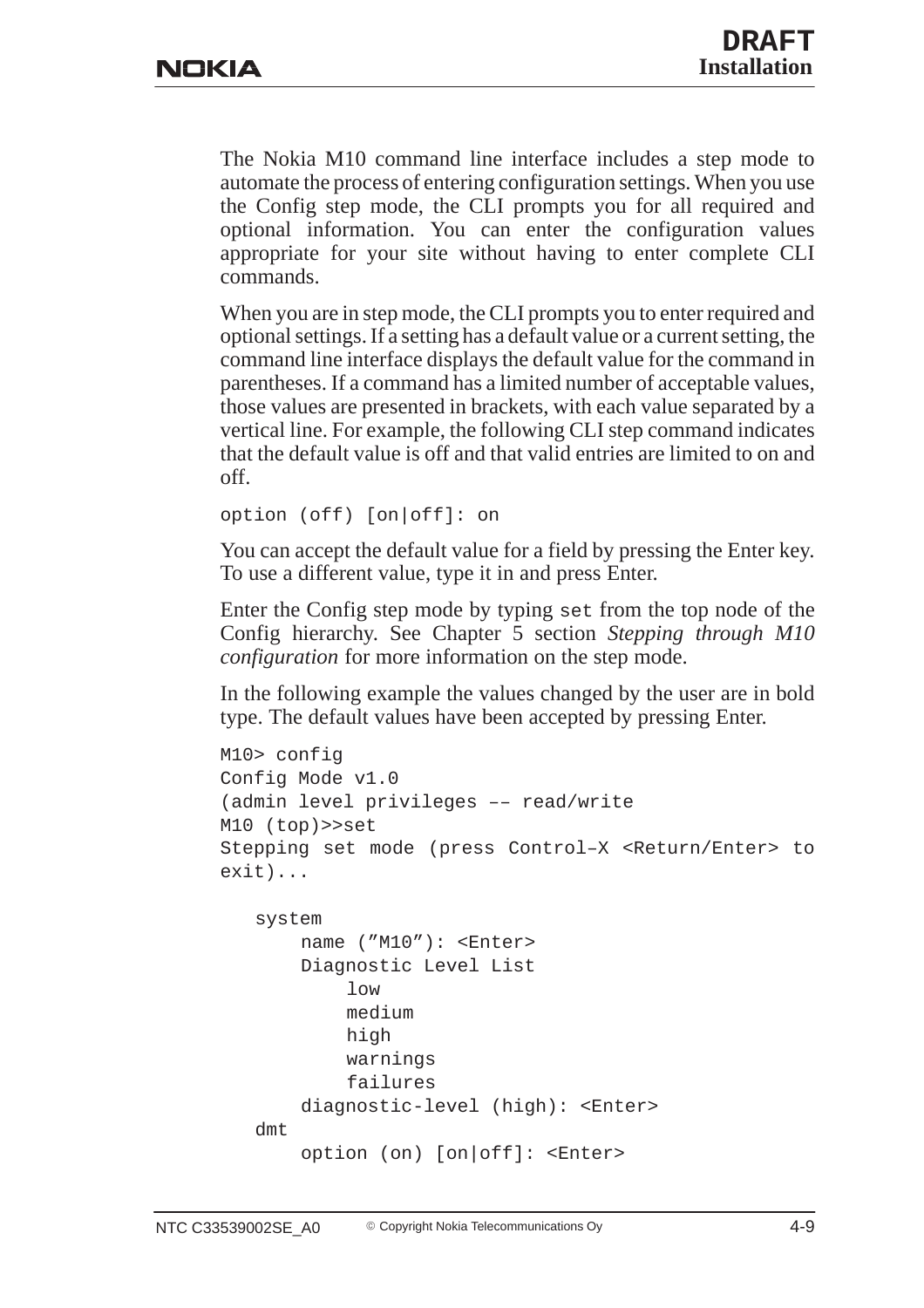```
encap (CELL) [HDLC|PPP|CELL]: <Enter>
    downRate (1536.0) [1536.0|3072.0|4608.0|
    6144.0] CO Only: <Enter>
    upRate (64.0) [64.0|160.0|384.0|576.0|640.0]
    CO Only: <Enter>
    margin (3) [-3 - 9] CO Only: <Enter>
atm
    option (on) [on|off]: <Enter>
    vcc 1
        option (on): <Enter>
        vpi (0) [0 – 255]: <Enter>
        vci (100) [0 – 65535]: <Enter>
        encap (ppp-vcmux)
            ppp-vcmux : PPP over ATM,
                            VC-muxed
            ether-vcmux : RFC-1483, briged
                            Ethernet, VC-muxed
            ether-llc : RFC-1483, bridged
                            Ethernet, LLC-SNAP
            ip-vcmux : RFC-1483, routed IP,
                            VC-muxed
            ip-llc : RFC-1483, routed IP,
                            LLC-SNAP
            [ppp-vcmux|ether-vcmux|ether-llc|
            ip-vcmux|ip-llc]: ip-llc
    vcc 2
        option (off): <Enter>
    vcc 3
        option (off): <Enter>
    vcc 4
        option (off): <Enter>
    vcc 5
        option (off): <Enter>
    vcc 6
        option (off): <Enter>
    vcc 7
        option (off): <Enter>
    vcc 8
        option (off): <Enter>
    cell
        ehead (0x00000001) [0x0 – 0xffffffff]:
        <Enter>
        epayload (0x6a6a6a6a) [0x0 - 0xffffffff]:
```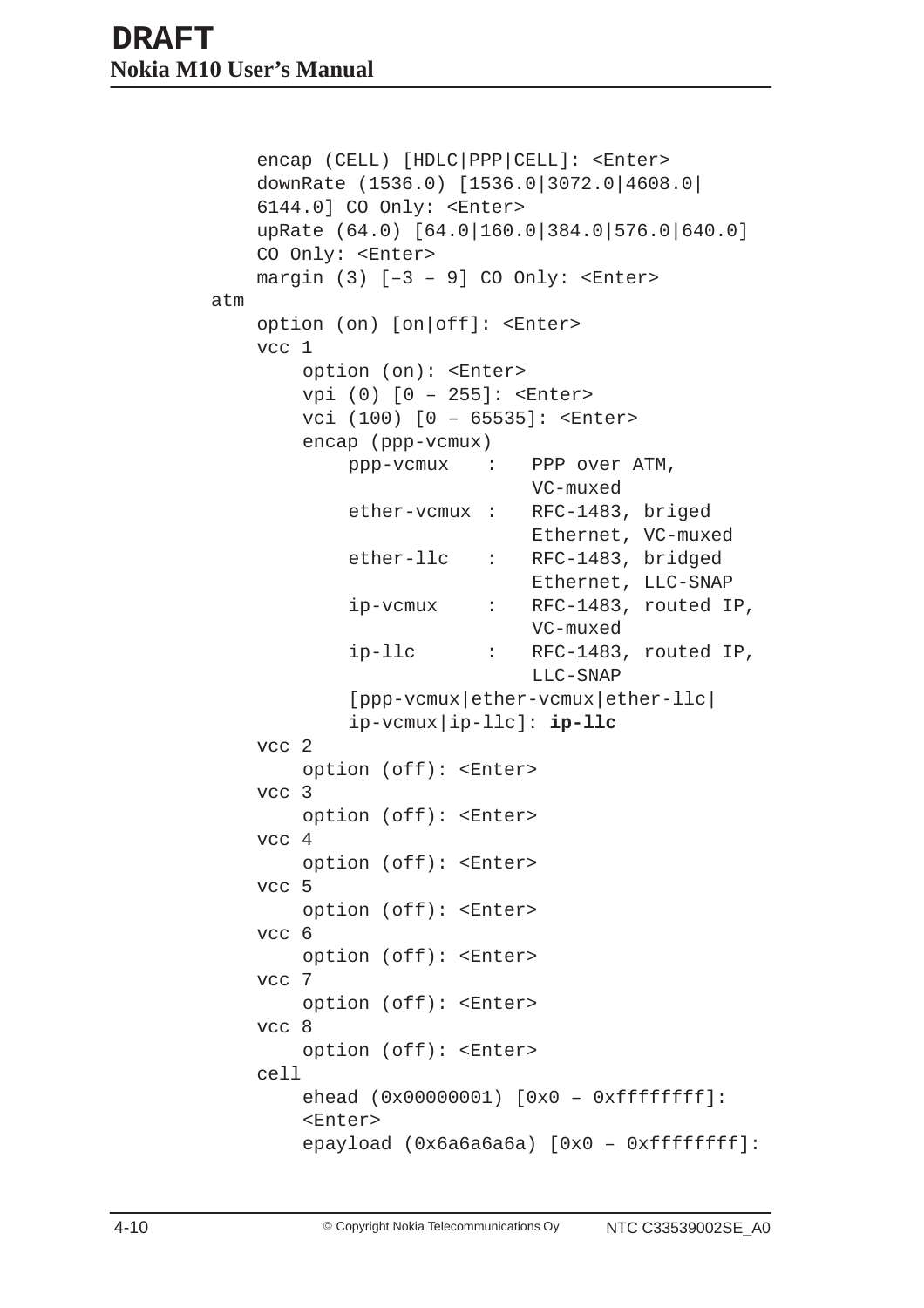```
<Enter>
           hec coset (on): <Enter>
           payload_scrambling (on): <Enter>
   bncp
       option (off) [on|off]: <Enter>
   ip
       option (on) [on|off]: <Enter>
       ethernet
           option (on) [on|off]: <Enter>
           address (192.168.1.254): 192.168.1.1
           broadcast (192.168.1.255): <Enter>
           netmask (255.255.255.0): <Enter>
           proxy-arp (off) [on|off]: <Enter>
           rip-send (v1) [off | v1 | v2 |
           v1-compat]: <Enter>
           rip-receive (v1) [off | v1 | v2 |
           v1-compat]: <Enter>
       dsl vcc1
           option (off) [on|off]: on
           address (0.0.0.0): 192.168.2.2
           broadcast (0.0.0.255): 192.168.2.255
           netmask (255.255.255.0): <Enter>
           addr-mapping (on) [on|off]: off
           proxy-arp (off) [on|off]: <Enter>
           rip-send (v1) [off | v1 | v2 |
           v1-compat]: <Enter>
           rip-receive (v1) [off | v1 | v2 |
           v1-compat]: <Enter>
           admin-disable (off) [on|off]: <Enter>
       gateway
           option (on) [on|off]: <Enter>
           interface () [ip-address]: ip-address
           default (0.0.0.0): 192.168.2.1
       interwan-routing (on) [on|off]: <Enter>
       static routes
IP Static Route List
       destination-network (0.0.0.0) [enter a
       listed or new static route address]: <Enter>
   location
Location names: <Enter>
```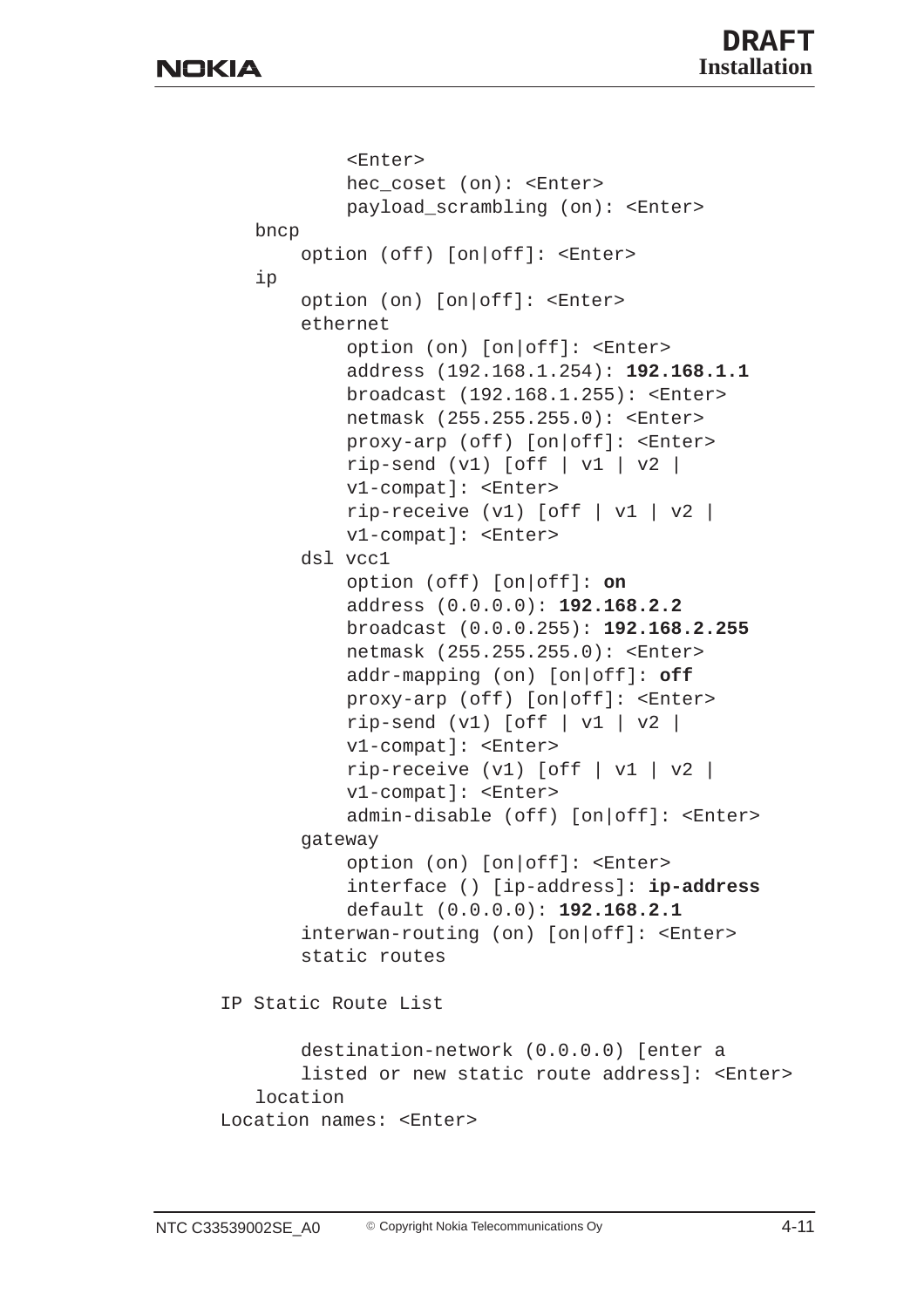```
name ("") [enter a listed or new location name]:
   <Enter>
   dhcp
       option (on) [on|off]: off
   dns
       domain-name (""): <Enter>
       primary-address (0.0.0.0): <Enter>
       secondary-address (0.0.0.0): <Enter>
   bridge
       option (off) [on|off]: <Enter>
       interwan-bridging (on) [on|off]: <Enter>
   snmp
Community Name List
   "public"
       community (""): <Enter>
       traps
           authentication-traps (off) [on|off]:
           <Enter>
IP Trap List
           ip-traps (0.0.0.0) [enter a listed or
           new IP address]: <Enter>
       sysgroup
           contact (""): <Enter>
           location (""): <Enter>
   ppp
       peer-database
Authentication User List
           peer-name ("") [enter a listed or new
           user name]: <Enter>
   pinhole
Pinhole Table
       item (0) [enter a listed or new
       pinhole entry]:
   servers
```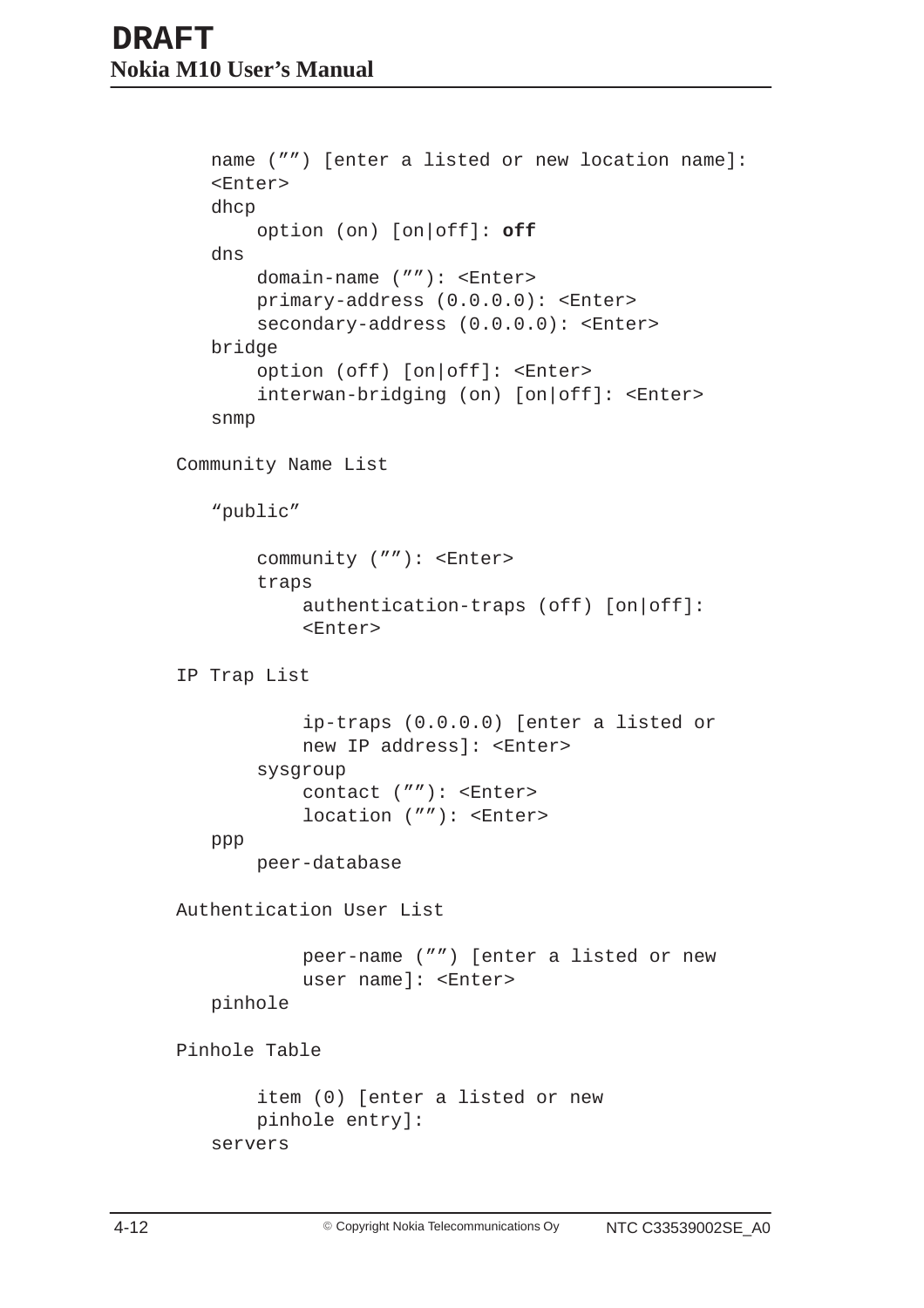```
web-http (80) [0 – 32767]: <Enter>
       telnet-tcp (23) [0 – 32767]: <Enter>
Stepping mode ended.
M10 (top)>> save
WARNING: 'dns domain-name' is null, indicating no
domain name is available.
WARNING: 'dns primary-address [0.0.0.0]' and 'dns
secondary-address [0.0.0.0]' indicates no nameserver
is available.
Configuration data saved.
M10 (top)>> exit
M10> restart
REBOOT scheduled in 2 seconds
```
Goodbye.

The following changes were made in the above basic router example:

- $\bullet$  Ip-llc encapsulation was selected for the ATM channel 1. This encapsulation is used by your company's main office router. Alternatively vc-mux encapsulation could be used. See Chapter 6 for more information on the payload encapsulations.
- $\bullet$ IP address was assigned to the Ethernet port of your M10.
- $\bullet$  IP and broadcast addresses were assigned to the ATM/ADSL interface of your M10.
- $\bullet$  Address mapping was disabled because your PC and M10 belong to your company network.
- $\bullet$  Default gateway was enabled and its IP address defines the IP gateway interface.
- $\bullet$ IP address of the default gateway was given.
- $\bullet$ DHCP was disabled.

The warnings in the end of the above example indicate that the addresses have not been specified. 0.0.0.0 setting indicates that M10 retrieves the name server addresses from the network. Warning is not fatal. If an error message occurs the configuration has not been validated successfully and M10 does not save the configuration.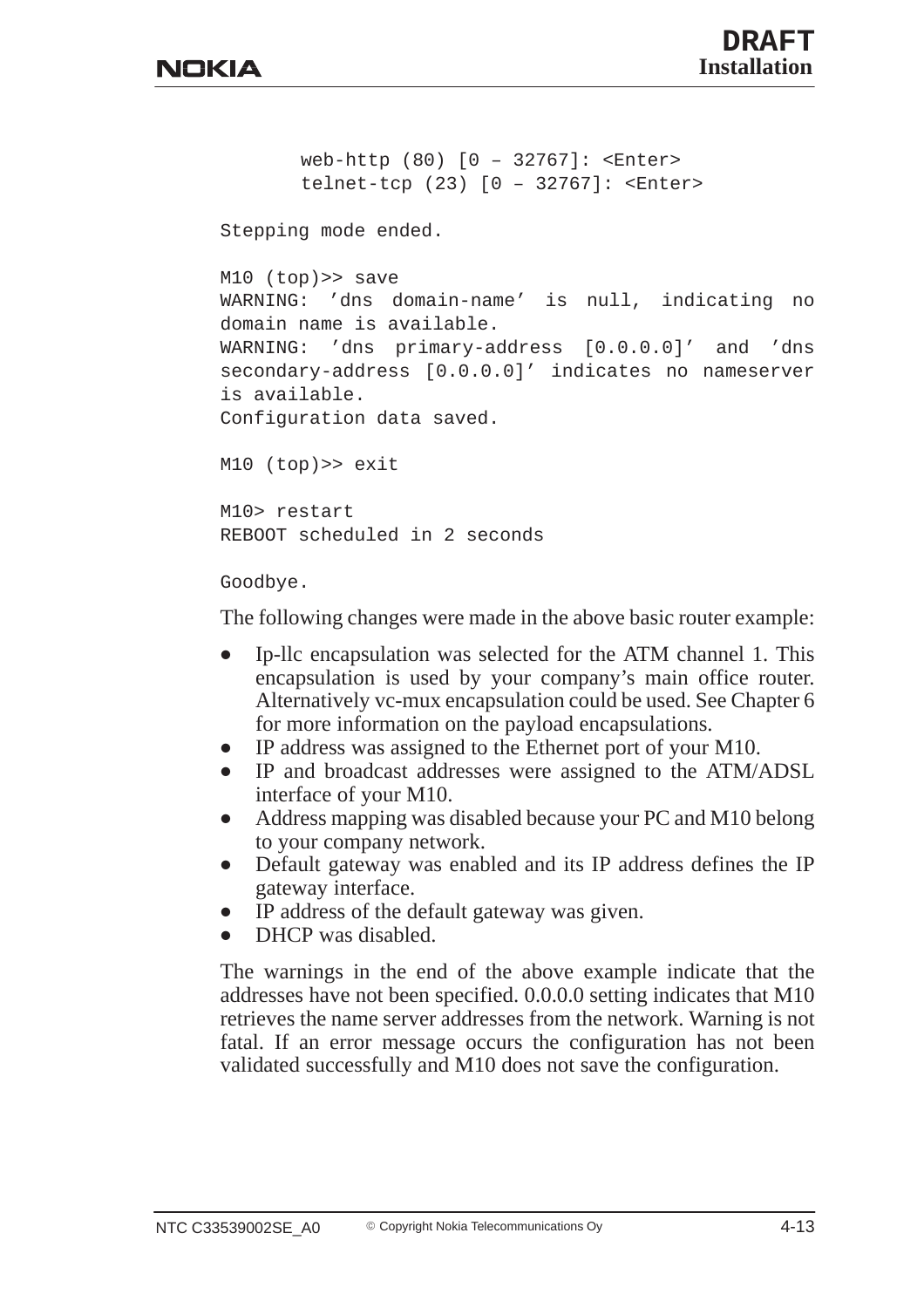## **Step 4: Connect your M10 to the network**

Connect the ADSL cable to the telephone socket and the Ethernet interface to your PC. The green LAN LNK indicator lights up when you connect the Ethernet cable. After a while the DSL light starts blinking indicating that the connection is being established. The green DSL light indicates that the unit has a connection to the central office.

#### **Step 5: Check that the connection works**

Ping the company server or the gateway to check that the connection works.

## **4.3 LAN interconnection (Basic Ethernet bridge)**

In this application example Nokia M10 connects transparently to a remote office or company headquarters.



**Figure 4-4** LAN interconnection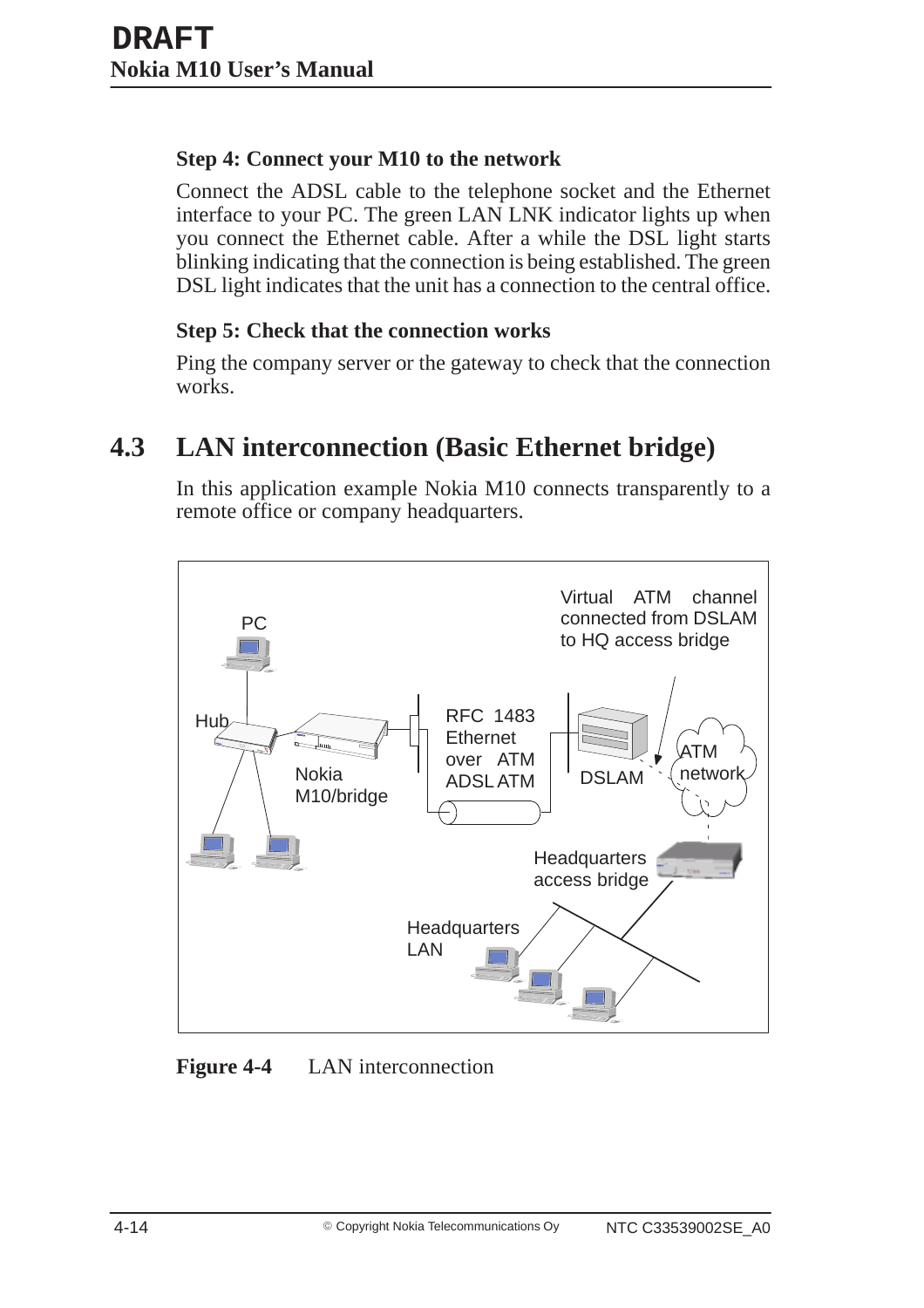#### **Step 1: Connect cables**

- $\bullet$  Connect the mains power cord to your M10 and the other end to the power outlet.
- $\bullet$  Connect the M10 console cable to the console port behind the hatch in the front panel of your M10. Connect the other end of the cable to the serial port of your PC/terminal. A special cable is needed, type designation E64320.01.
- $\bullet$  Turn on your Nokia M10. The green status indicator and the red DSL indicator light up.



**Figure 4-5** Location of the console port

## **Step 2: Turn on your PC and start the terminal software**

Set the following terminal software parameters: 9600, 8, no parity, no flow control.

## **Step 3: Configure the M10 using CLI commands**

The configurations given here assume that the unit uses its default configurations and the changes are done on top of the default configuration.

The Nokia M10 command line interface includes a step mode to automate the process of entering configuration settings. When you use the Config step mode, the CLI prompts you for all required and optional information. You can enter the configuration values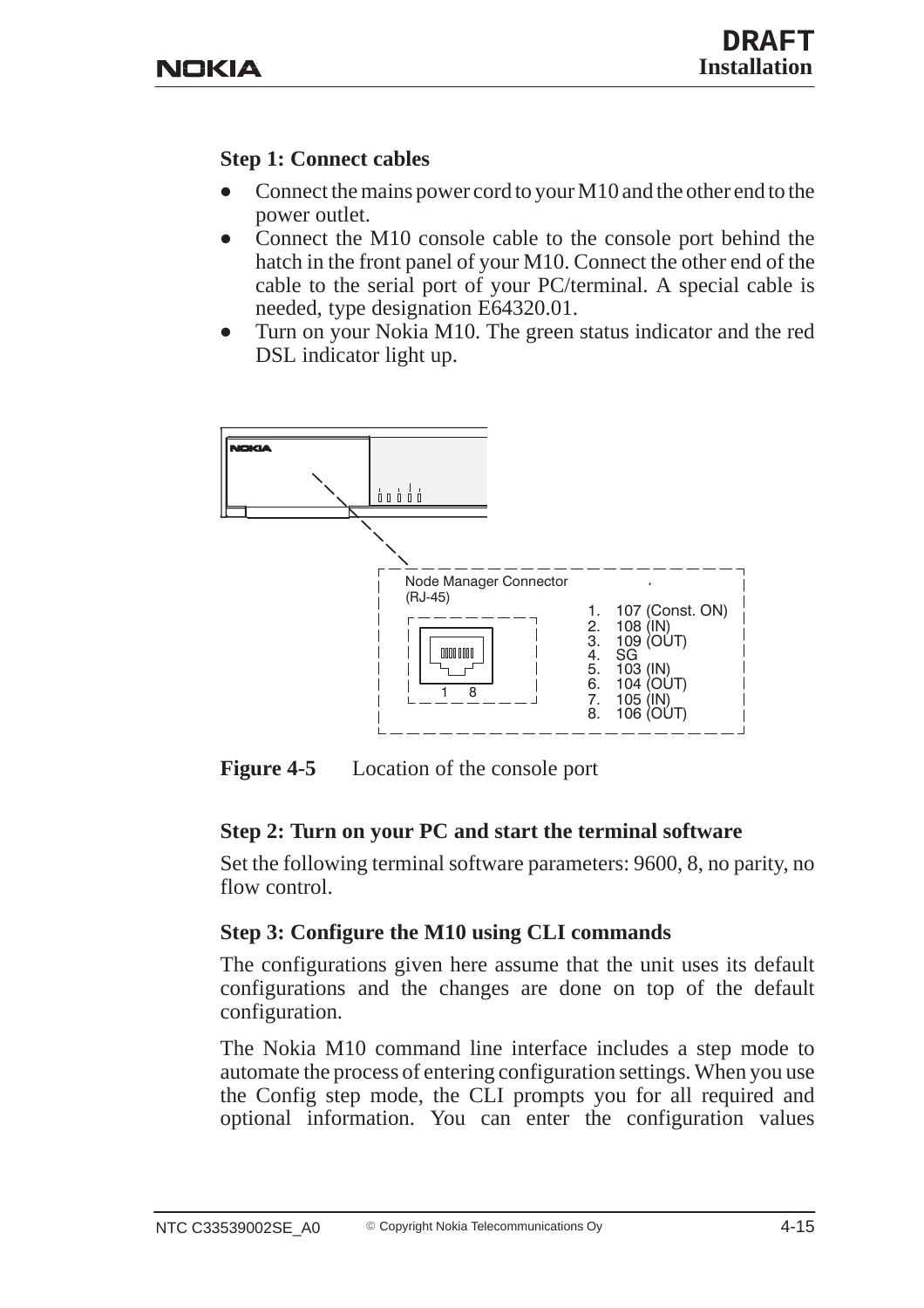appropriate for your site without having to enter complete CLI commands.

When you are in step mode, the CLI prompts you to enter required and optional settings. If a setting has a default value or a current setting, the command line interface displays the default value for the command in parentheses. If a command has a limited number of acceptable values, those values are presented in brackets, with each value separated by a vertical line. For example, the following CLI step command indicates that the default value is off and that valid entries are limited to on and off.

```
option (off) [on|off]: on
```
You can accept the default value for a field by pressing the Enter key. To use a different value, type it in and press Enter.

You can enter the Config step mode by typing set from the top node of the Config hierarchy.

In the following example the values changed by the user are in bold type. The default values have been accepted by pressing Enter.

```
M10> config
Config Mode v1.0
(admin level privileges –– read/write
M10 (top)>>set
Stepping set mode (press Control–X <Return/Enter> to
exit)...
   system
       name ("M10"): <Enter>
       Diagnostic Level List
           low
           medium
           high
           warnings
           failures
       diagnostic-level (high): <Enter>
   dmt
       option (on) [on|off]: <Enter>
       encap (CELL) [HDLC|PPP|CELL]: <Enter>
       downRate (1536.0) [1536.0|3072.0|4608.0|
       6144.0] CO Only: <Enter>
       upRate (64.0) [64.0|160.0|384.0|576.0|640.0]
       CO Only: <Enter>
```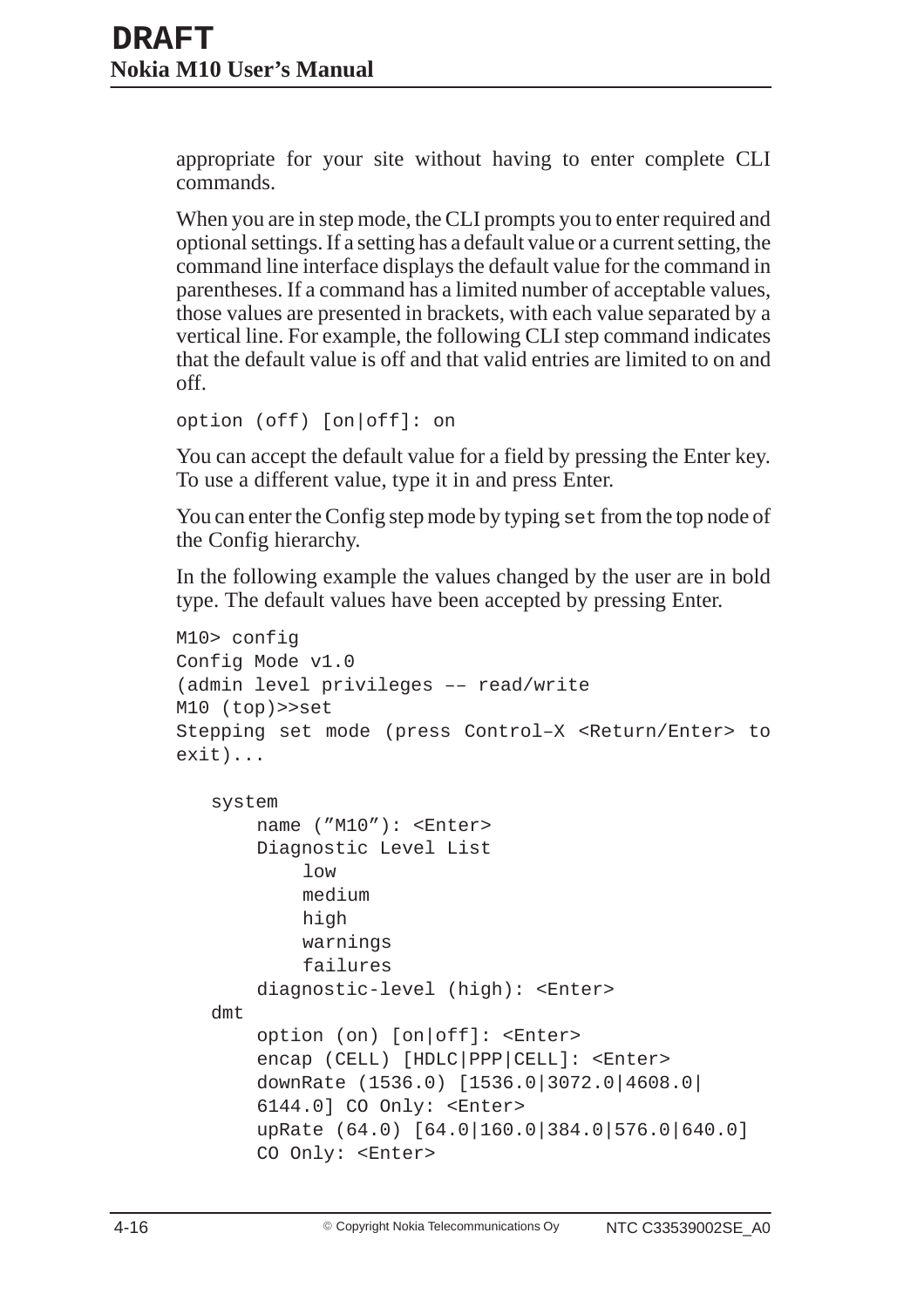```
margin (3) [-3 - 9] CO Only: <Enter>
atm
    option (on) [on|off]: <Enter>
    vcc 1
        option (on): <Enter>
        vpi (0) [0 – 255]: <Enter>
        vci (100) [0 – 65535]: <Enter>
        encap (ppp-vcmux)
            ppp-vcmux : PPP over ATM,
                            VC-muxed
            ether-vcmux : RFC-1483, briged
                            Ethernet, VC-muxed
            ether-llc : RFC-1483, bridged
                            Ethernet, LLC-SNAP
            ip-vcmux : RFC-1483, routed IP,
                            VC-muxed
            ip-llc : RFC-1483, routed IP,
                            LLC-SNAP
            [ppp-vcmux|ether-vcmux|ether-llc|
            ip-vcmux|ip-llc]: ether-llc
    vcc 2
        option (off): <Enter>
    vcc 3
        option (off): <Enter>
    vcc 4
        option (off): <Enter>
    vcc 5
        option (off): <Enter>
    vcc 6
        option (off): <Enter>
    vcc 7
        option (off): <Enter>
    vcc 8
        option (off): <Enter>
    cell
        ehead (0x00000001) [0x0 – 0xffffffff]:
        <Enter>
        epayload (0x6a6a6a6a) [0x0 - 0xffffffff]:
        <Enter>
        hec_coset (on): <Enter>
        payload_scrambling (on): <Enter>
bncp
    option (off) [on|off]: <Enter>
```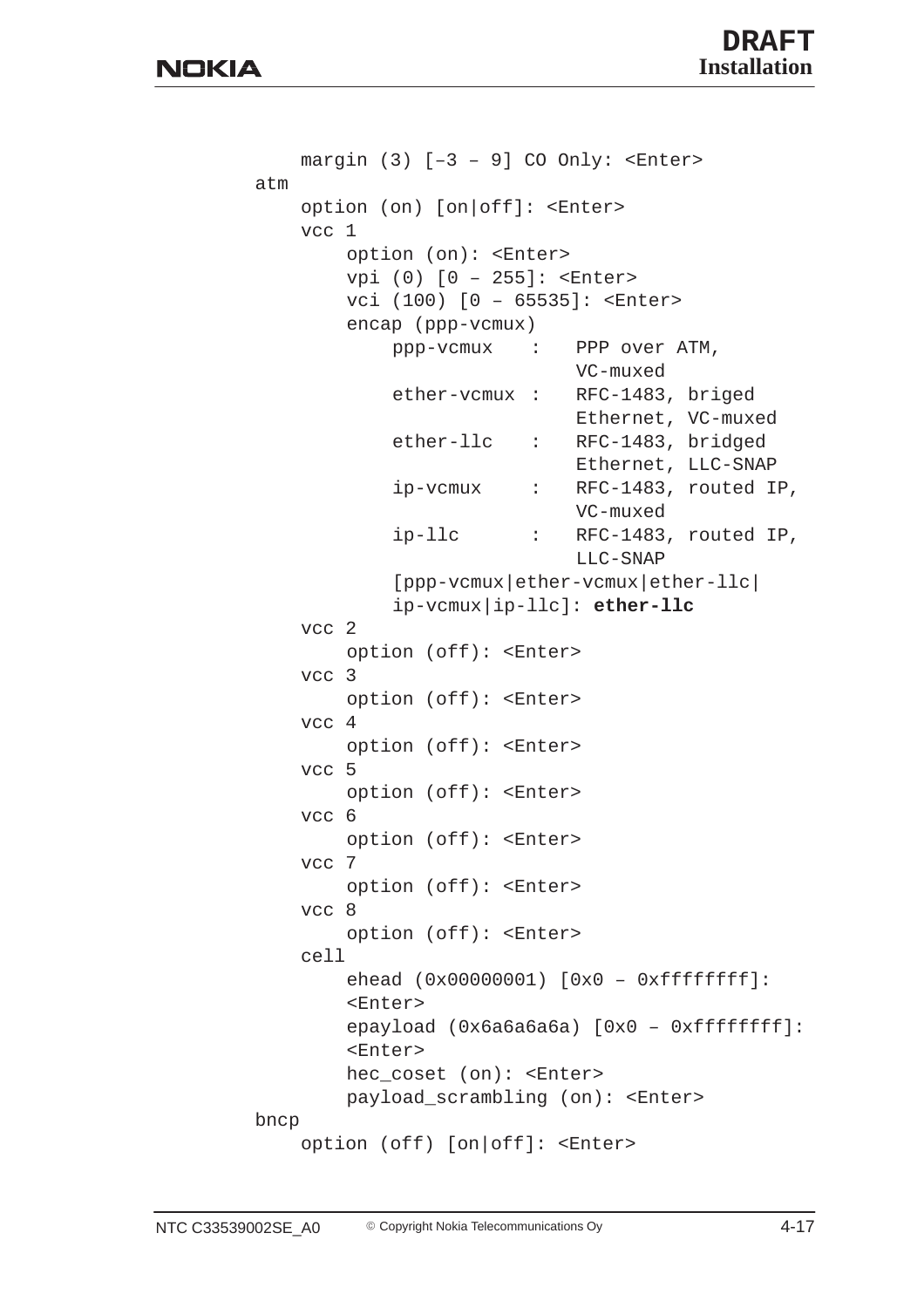```
ip
       option (on) [on|off]: <Enter>
       ethernet
           option (on) [on|off]: off
       dsl vcc1
           option (off) [on|off]: <Enter>
       gateway
           option (on) [on|off]: off
       interwan-routing (on) [on|off]: off<Enter>
       static routes
IP Static Route List
       destination-network (0.0.0.0) [enter a
       listed or new static route address]: <Enter>
   location
Location names: <Enter>
   name ("") [enter a listed or new location name]:
   <Enter>
   dhcp
       option (on) [on|off]: off
   dns
       domain-name (""): <Enter>
       primary-address (0.0.0.0): <Enter>
       secondary-address (0.0.0.0): <Enter>
   bridge
       option (off) [on|off]: on
       ethernet
           option (on) [on|off]: <Enter>
       dsl vcc1
           option (on) [on|off]: <Enter>
       interwan-bridging (on) [on|off]: <Enter>
   snmp
Community Name List
   "public"
       community (""): <Enter>
       traps
           authentication-traps (off) [on|off]:
           <Enter>
```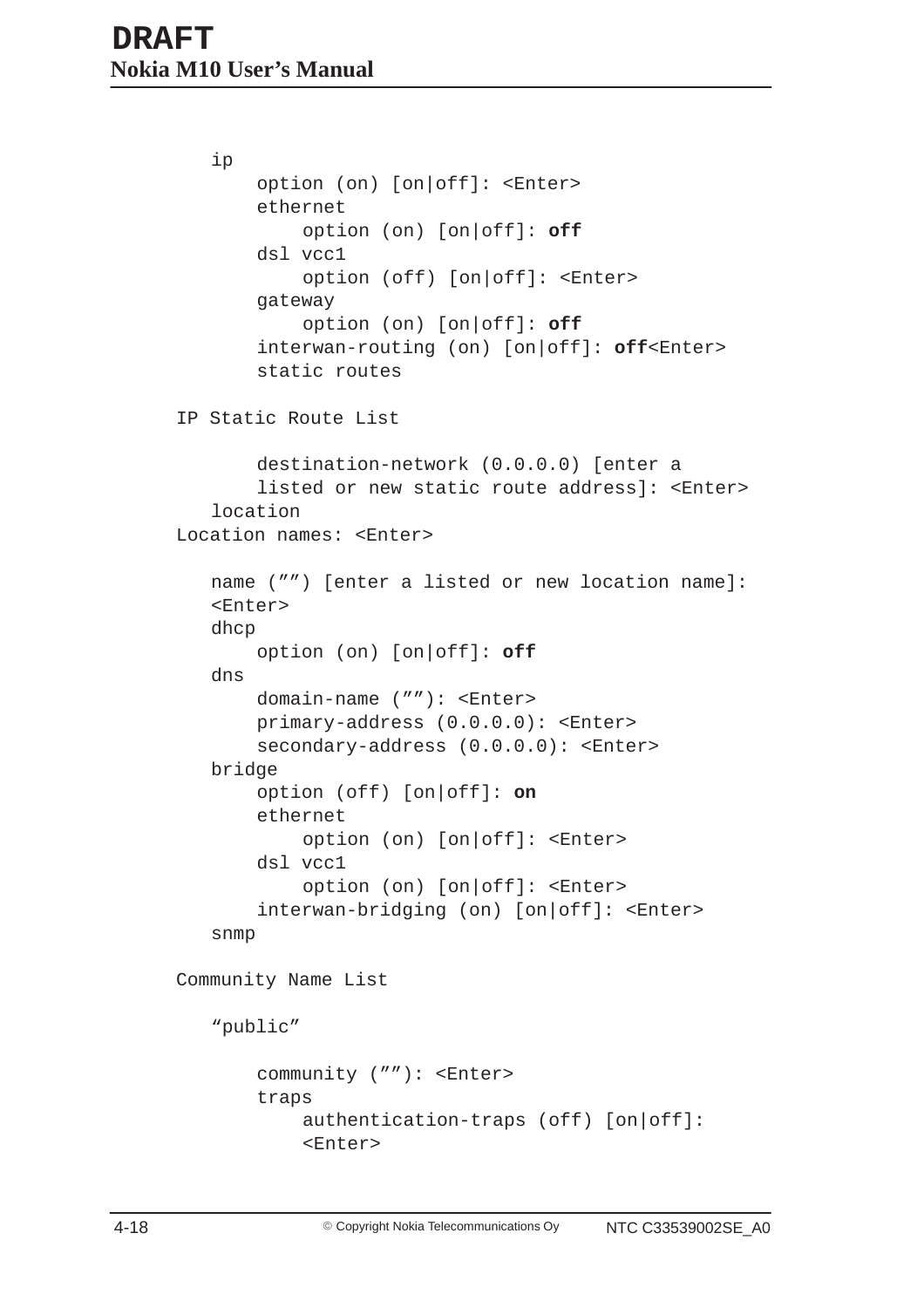```
IP Trap List
           ip-traps (0.0.0.0) [enter a listed or
           new IP address]: <Enter>
       sysgroup
           contact (""): <Enter>
           location (""): <Enter>
   ppp
       peer-database
Authentication User List
           peer-name ("") [enter a listed or new
           user name]: <Enter>
   pinhole
Pinhole Table
       item (0) [enter a listed or new
       pinhole entry]:
   servers
       web-http (80) [0 – 32767]: <Enter>
       telnet-tcp (23) [0 – 32767]: <Enter>
Stepping mode ended.
M10 (top)>> ip
M10 (ip)>> set
Stepping set mode (press Control-X <Return/Enter> to
exit)...
   ip
       option (on) [on|off]: off
       interwan-routing (off) [on|off]: <Enter>
       static routes
IP Static Route List
           destination-network (0.0.0.0) [enter a
           listed or new static route address]:
           <Enter>
Stepping mode ended.
```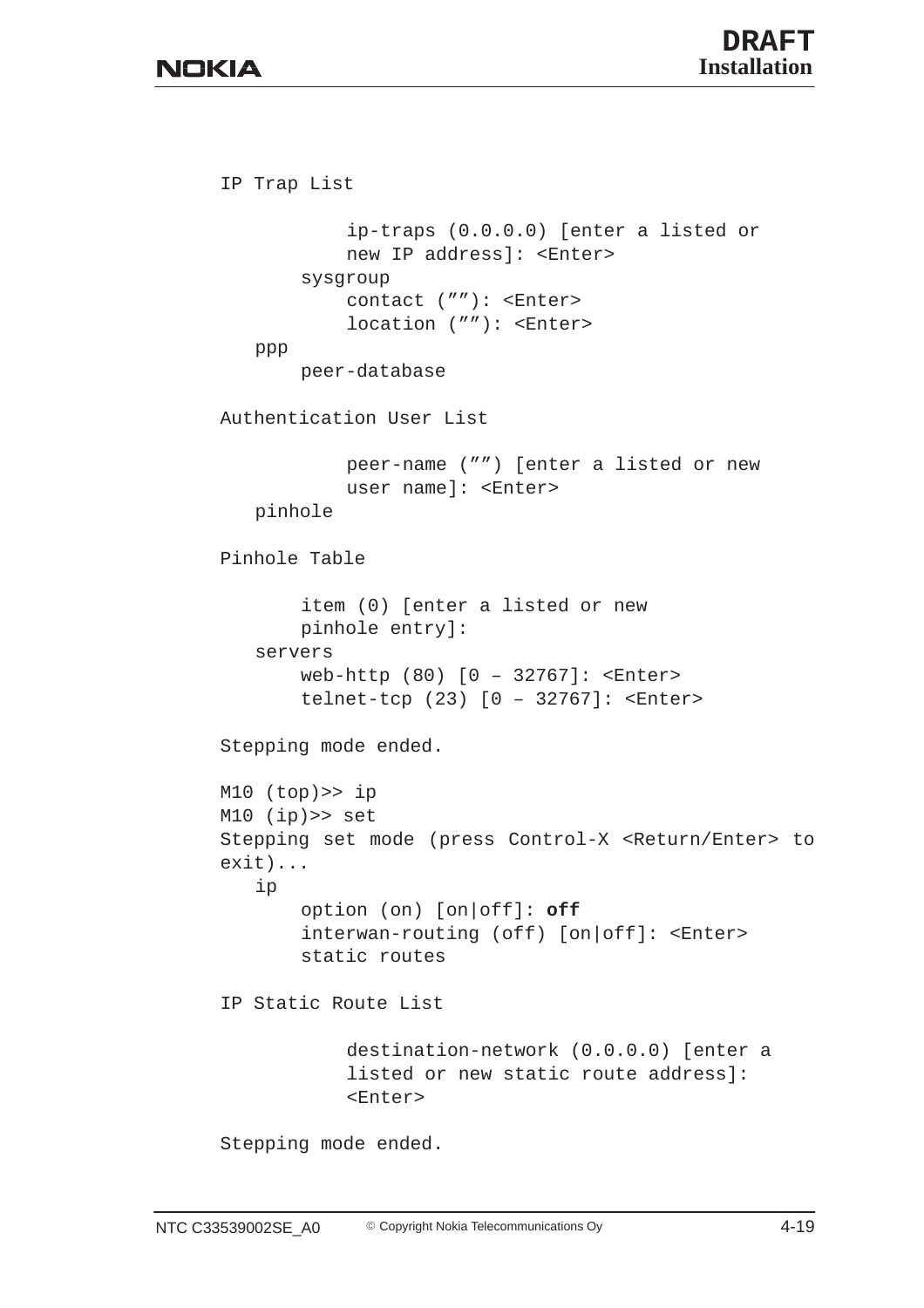```
M10 (top)>> save
WARNING: 'dns domain-name' is null, indicating no
domain name is available.
WARNING: 'dns primary-address [0.0.0.0]' and 'dns
secondary-address [0.0.0.0]' indicates no nameserver
is available.
Configuration data saved.
M10 (ip)>> exit
```
M10> restart REBOOT scheduled in 2 seconds

Goodbye.

The following changes were made in the above basic router example:

- $\bullet$  Ether-llc encapsulation was selected for the ATM channel 1. This encapsulation is used by your company's main office bridge. Alternatively ether-vcmux encapsulation could be used. See Chapter 6 for more information on the payload encapsulations.
- $\bullet$  IP functionality, default gateway and interwan routing were disabled in the Ethernet. Note, that you have to go through the IP option twice. First to disable Ethernet and gateway options and then to disable the IP option.
- $\bullet$ DHCP option was disabled.
- $\bullet$ Bridge was enabled.

Warnings related to 0.0.0.0 settings of DNS servers are irrelevant in this configuration because the M10 is now a transparent bridge. Warnings are not fatal. If an error message occurs the configuration has not been validated successfully and M10 does not save the configuration.

#### **Step 4: Connect your M10 to the network**

Connect the ADSL cable to the telephone socket and the Ethernet interface to your office hub. The green LAN LNK indicator lights up when you connect the Ethernet cable. After a while the DSL indicator starts blinking indicating that the connection is being established. The green DSL light indicates that the unit has a connection to the central office.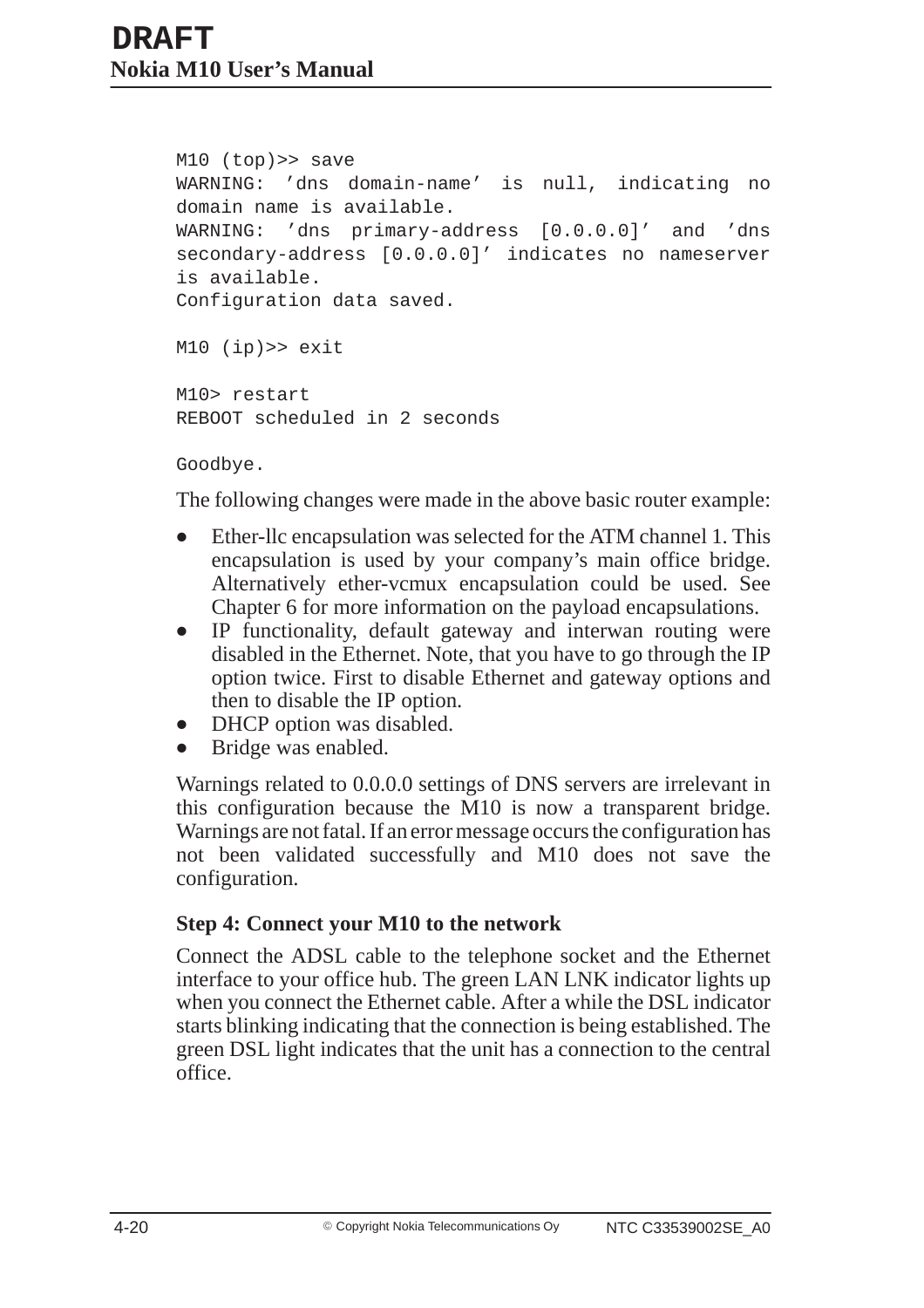## **Step 5: Check that the connection works**

Establish a connection to the office server to check that the connection works.

## **4.4 Default settings**

The table below indicates the default settings for Nokia M10. By default, Nokia M10 works as a plug and play unit for Internet access application. Node and Subnode refer to Config command hierarchy nodes (see Chapter 5).

| <b>Node</b>        | <b>Subnode</b>             | <b>Parameter</b>                         | M10 default                     |
|--------------------|----------------------------|------------------------------------------|---------------------------------|
| System             |                            | System name                              | M <sub>10</sub>                 |
|                    |                            | <b>System Diag-</b><br>nostic Level      | $3$ (high)                      |
|                    |                            | <b>System Name</b><br>Password/<br>User  | <empty></empty>                 |
|                    |                            | <b>System Name</b><br>Password/<br>Admin | <empty></empty>                 |
|                    |                            | <b>CLI Verbose</b>                       | <b>OFF</b>                      |
|                    |                            | <b>CLI Lines</b>                         | 16                              |
| <b>ATM Option</b>  |                            |                                          | ON                              |
|                    |                            | <b>Empty Cell</b><br><b>Header Value</b> | 0x00000001                      |
|                    |                            | <b>Empty Cell</b><br>Payload Value       | 0x6A6A6A6A                      |
|                    |                            | <b>ATM HEC</b><br>Coset                  | ON                              |
|                    |                            | Payload<br>Scrambling                    | <b>ON</b>                       |
|                    | ATM VCC Op-<br>tions $(8)$ |                                          | ON (VCC1), others<br><b>OFF</b> |
|                    |                            | VCI (VCC1)                               | 100                             |
|                    |                            | VPI (VCCI1)                              | $\overline{0}$                  |
|                    |                            | Encapsulation<br>(VCC1)                  | ppp-vcmux                       |
| <b>BNCP Option</b> |                            |                                          | <b>OFF</b>                      |
| <b>PPP Option</b>  |                            |                                          | ON                              |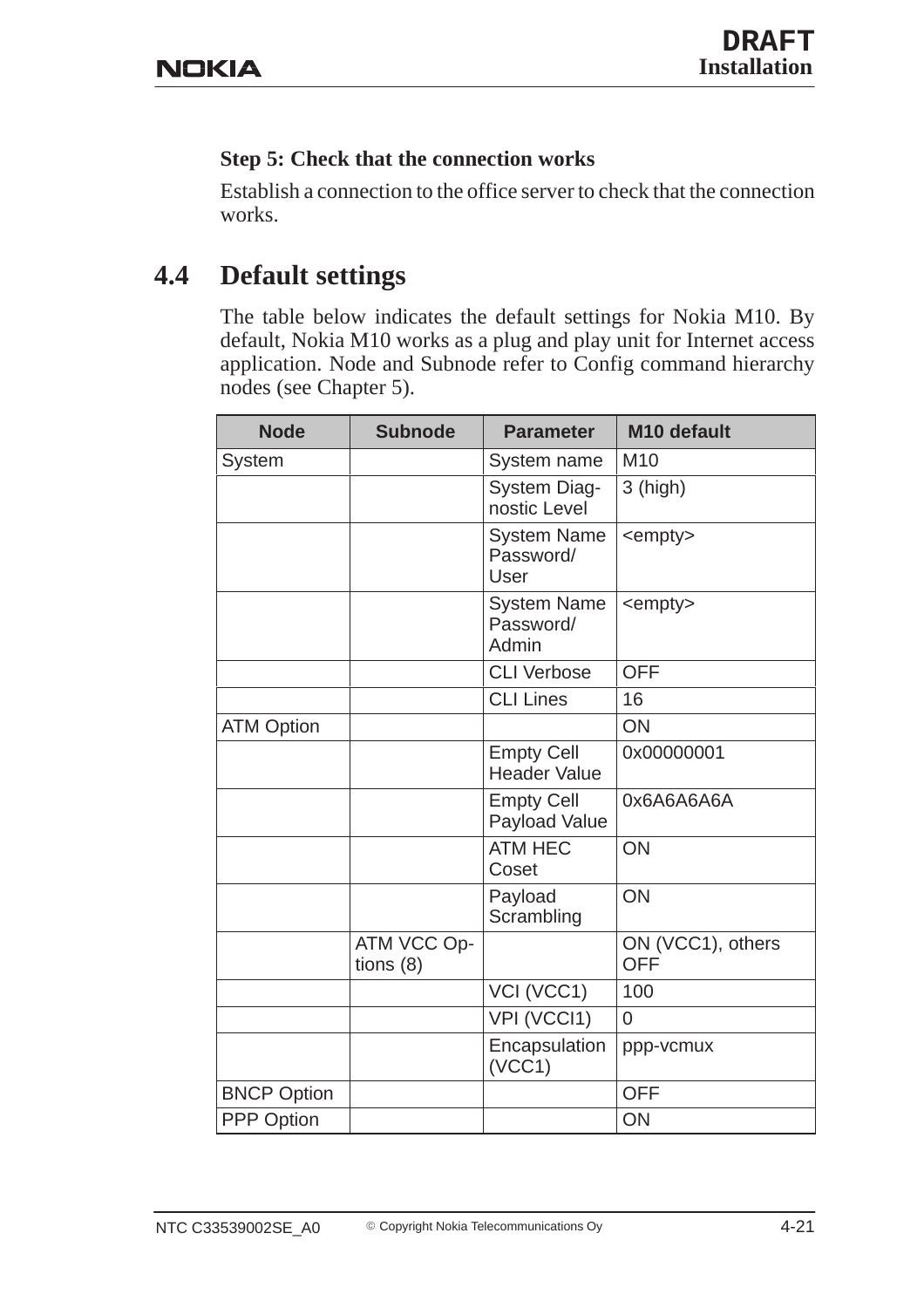| <b>Node</b> | <b>Subnode</b><br><b>Parameter</b> |                                             | M10 default    |  |  |
|-------------|------------------------------------|---------------------------------------------|----------------|--|--|
|             |                                    | <b>PPP Maxi-</b><br>mum Receive<br>Unit     | 1500           |  |  |
|             |                                    | <b>LCP Magic</b><br>Number Ne-<br>gotiation | ON             |  |  |
|             |                                    | Protocol Com-<br>pression                   | <b>OFF</b>     |  |  |
|             |                                    | Address Com-<br>pression                    | <b>OFF</b>     |  |  |
|             |                                    | LCP Echo Re-<br>quests                      | <b>ON</b>      |  |  |
|             |                                    | Failures-max                                | 10             |  |  |
|             |                                    | Configure-<br>max                           | 10             |  |  |
|             |                                    | Terminate-<br>max                           | $\overline{2}$ |  |  |
|             |                                    | <b>Restart Timer</b>                        | 3              |  |  |
|             |                                    | <b>Activity Time-</b><br>out                | $\overline{0}$ |  |  |
|             | <b>Chap Option</b>                 |                                             | <b>OFF</b>     |  |  |
|             |                                    | Chap Name                                   | "empty"        |  |  |
|             |                                    | <b>Chap Secret</b>                          | "empty"        |  |  |
|             | PAP Option                         |                                             | <b>OFF</b>     |  |  |
|             |                                    | <b>PAP Name</b>                             | "empty"        |  |  |
|             |                                    | PAP Pass-<br>word                           | "empty"        |  |  |
|             | <b>Chap Peer</b><br>Option         |                                             | <b>OFF</b>     |  |  |
|             | PAP Peer Op-<br>tion               |                                             | <b>OFF</b>     |  |  |
|             |                                    | Peer Host<br>Name(s)                        | "empty"        |  |  |
|             |                                    | Peer Host<br><b>CHAP Secrets</b>            | "empty"        |  |  |
|             |                                    | Peer Host<br>PAP Pass-<br>words             | "empty"        |  |  |
| IP Option   |                                    |                                             | ON             |  |  |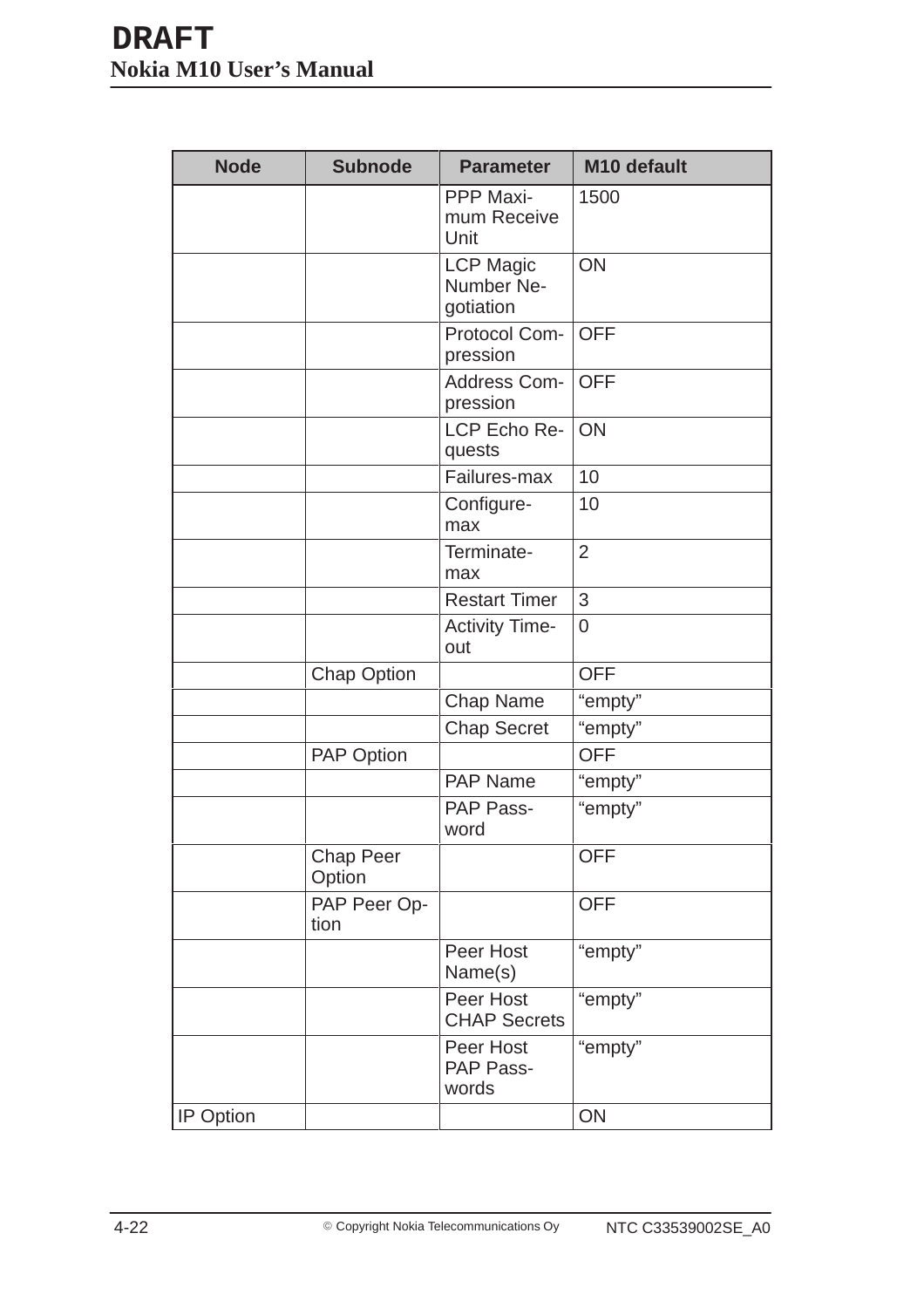| <b>Node</b>        | <b>Subnode</b>                  | <b>Parameter</b>                                    | M10 default       |
|--------------------|---------------------------------|-----------------------------------------------------|-------------------|
|                    | <b>IP Gateway</b><br>Option     |                                                     | ON                |
|                    |                                 | <b>IP Gateway</b><br>Interface                      | ppp (VCC1)        |
|                    |                                 | IP Gateway IP<br><b>Address</b>                     | "empty"           |
|                    | <b>IP Ethernet</b><br>Option    |                                                     | ON                |
|                    |                                 | <b>IP Ethernet</b><br><b>Address</b>                | 192.168.1.254     |
|                    |                                 | <b>IP Ethernet</b><br><b>Broadcast Ad-</b><br>dress | 192.168.1.255     |
|                    |                                 | <b>IP Ethernet</b><br><b>Netmask</b>                | 255.255.255.0     |
|                    |                                 | <b>IP Ethernet</b><br>RIP send                      | RIP <sub>V1</sub> |
|                    |                                 | <b>IP Ethernet</b><br><b>RIP</b> receive            | RIP <sub>V1</sub> |
|                    | IP WAN Op-<br>tion              |                                                     | <b>OFF</b>        |
|                    | IP DSL Option                   |                                                     | <b>OFF</b>        |
|                    | IP-ppp Option                   |                                                     | ON (VCC1)         |
|                    |                                 | IP-PPP IP Ad-<br>dress                              | $0.0.0.0$ (VCC1)  |
|                    |                                 | <b>IP-PPP Peer</b><br><b>IP Address</b>             | $0.0.0.0$ (VCC1)  |
|                    |                                 | IP-PPP Ad-<br>dress map-<br>ping                    | ON (VCC1)         |
|                    |                                 | <b>IP-PPP RIP</b><br>Send                           | <b>OFF</b>        |
|                    |                                 | <b>IP-PPP RIP</b><br>Receive                        | <b>OFF</b>        |
|                    |                                 | <b>IP-PPP Flush</b><br>Routes                       | <b>OFF</b>        |
|                    | <b>Static Routes</b><br>Tbl     |                                                     | Empty             |
| <b>DHCP Option</b> |                                 |                                                     | ON                |
|                    | <b>DHCP Start IP</b><br>address |                                                     | 192.168.1.1       |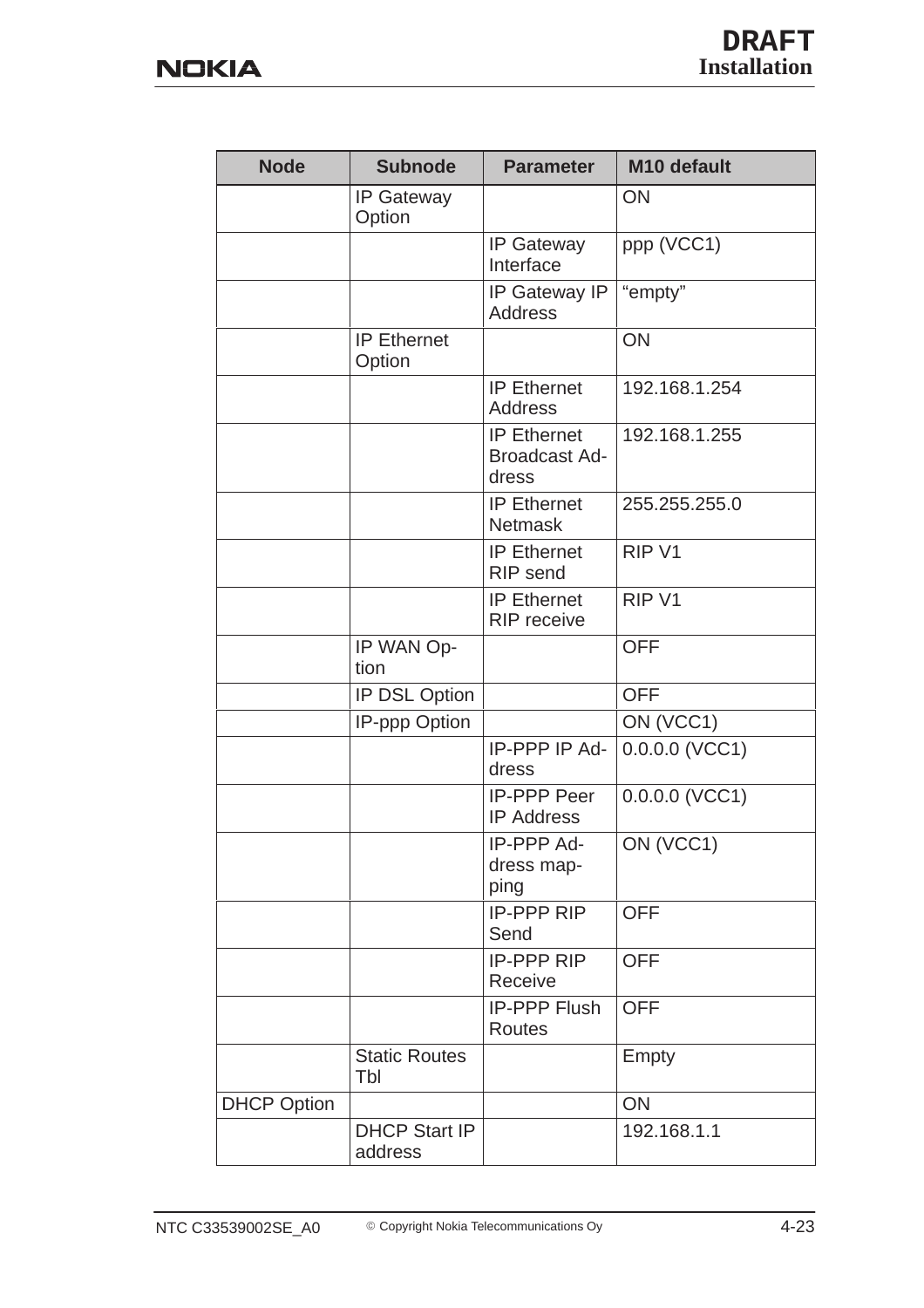| <b>Node</b>          | <b>Subnode</b> | <b>Parameter</b>                                 | M <sub>10</sub> default                                                 |
|----------------------|----------------|--------------------------------------------------|-------------------------------------------------------------------------|
| <b>DNS</b>           |                | Default Do-<br>main Name                         | <empty></empty>                                                         |
|                      |                | <b>Primary DNS</b><br>Server Ad-<br>dress        | 0.0.0.0 (The address<br>will be retrieved from<br>through the PPP link) |
|                      |                | Secondary<br><b>DNS Server</b><br><b>Address</b> | 0.0.0.0 (The address<br>will be retrieved<br>through the PPP link)      |
| <b>Bridge Option</b> |                |                                                  | <b>OFF</b>                                                              |
| <b>SNMP</b>          |                | List of<br>communities<br>(table)                | Public                                                                  |
|                      |                | <b>SNMP Auth-</b><br>entication<br><b>Traps</b>  | <b>None</b>                                                             |
|                      |                | Trap IP Ad-<br>dress                             | Empty                                                                   |
|                      |                | Trap Com-<br>munity Name                         | Public                                                                  |
|                      |                | <b>SysGroup</b><br>Contact Info                  | Empty                                                                   |

Table 4-1 Nokia M10 default settings

## **4.5 Troubleshooting**

In case the data transmission does not work you can check the following things:

#### **Is the ADSL connection to the remote network working?**

The front panel DSL indicator should be green if the ADSL link is functioning. You can also view the ADSL link status by giving the show dsl command line interface command. In case the ADSL link is not functioning, check that the cables connecting the unit to the telephone line/splitter are properly attached and then turn on the M10 again. If the ADSL link still does not work contact your service provider.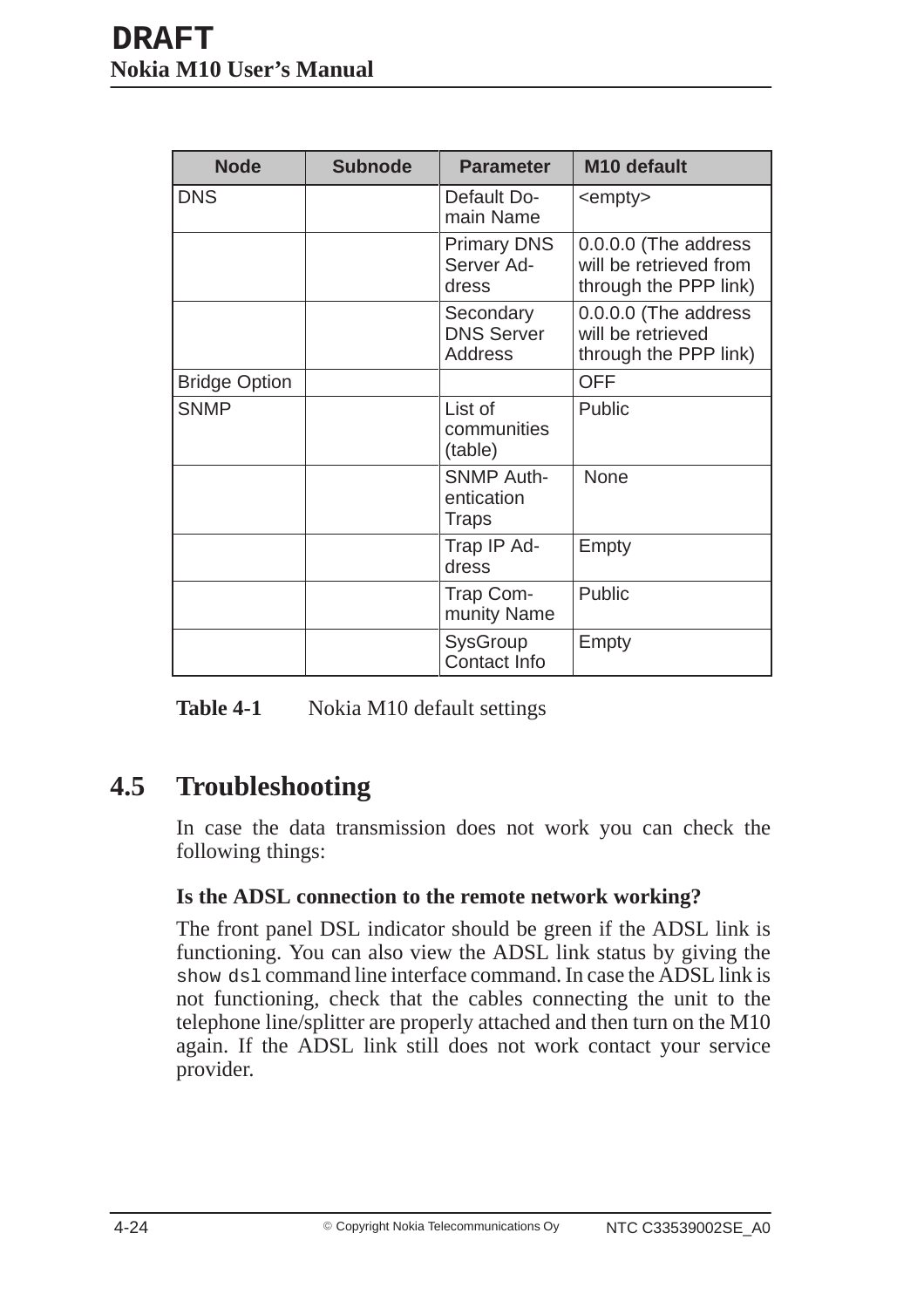## **Is the Ethernet connection working?**

The front panel LAN LNK indicator is green if the Ethernet cable is properly attached. If not, check that the cables are properly connected. Check also that you are using a right kind of Ethernet cable. If you connect your M10 directly to a PC, you should use a cross-connect cable. If you connect your M10 to a HUB, you should use a direct cable.

#### **Is the ATM connection working?**

You can check if the ATM connection is working by giving the show atm CLI command. For the ATM connection to be functioning, the ADSL connection must be working first. In case the ADSL connection is OK but the ATM connection is not contact your service provider.

#### **Is the PPP connection working?**

If you are using PPP to connect to your service provider, you can also check that your PPP connection is working. You can do this by giving the show ppp CLI command. If the ADSL link and ATM link are working but the PPP link is not you should first check that the username and password you are using on the PPP link are correct. You can also try to restart the M10 (power-off and power-on) and check if the connection is established. If these do not work contact your service provider for help.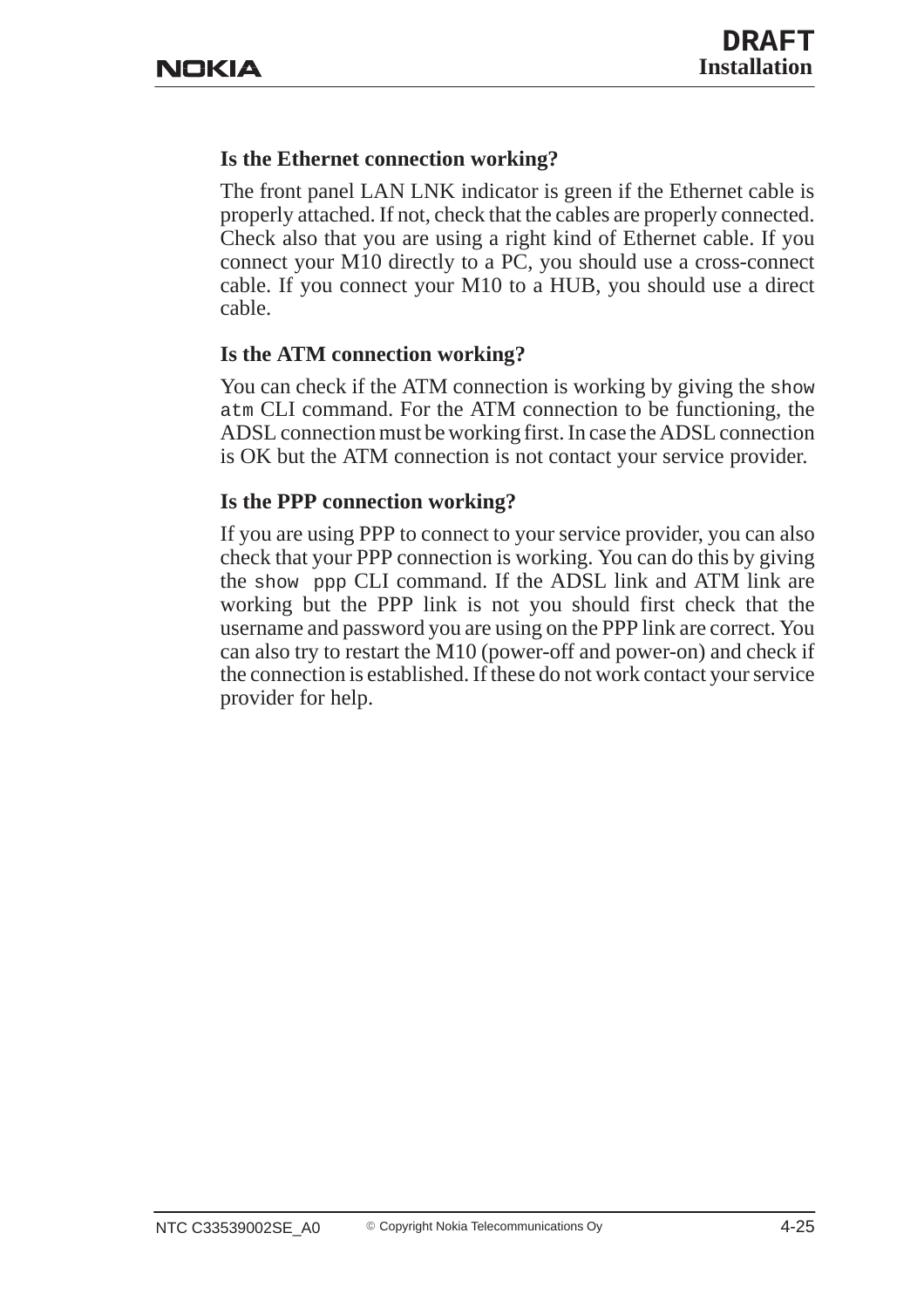# **Chapter 5 Management**

M10 can be managed with a Web browser or command line interface (CLI). The Web configuration pages of M10 can be accessed through the Ethernet port or through the ADSL/ATM channels of M10. In order to access the Web management feature, the IP functionality must be activated and the IP address must be given to the interface.

The command line interface (CLI) can be accessed through the console port on the M10 front panel. The console interface is an asynchronous V.24/V.28 character-based interface with 9600 bps, 8 bits, no parity, 1 stop bit and no flow control. A special cable for connecting PC's serial port to this interface is available from Nokia, type designation E64320.01. The CLI contains an in-built step procedure which helps you to configure you M10 through the CLI. This procedure is presented in section *Stepping through M10 configuration* in this chapter.

The command line interface can also be accessed through the Ethernet port of M10 or through the ADSL/ATM channels of M10 on top of the telnet protocol. In order to use the CLI through telnet, IP functionality must be activated and IP address must be given to the interface.

## **5.1 Browser management**

You can use your PC's Web browser software to access the Web configuration pages in M10. To access the Web pages you must know the IP address of your M10 or, alternatively, the "name" that your M10 recognises.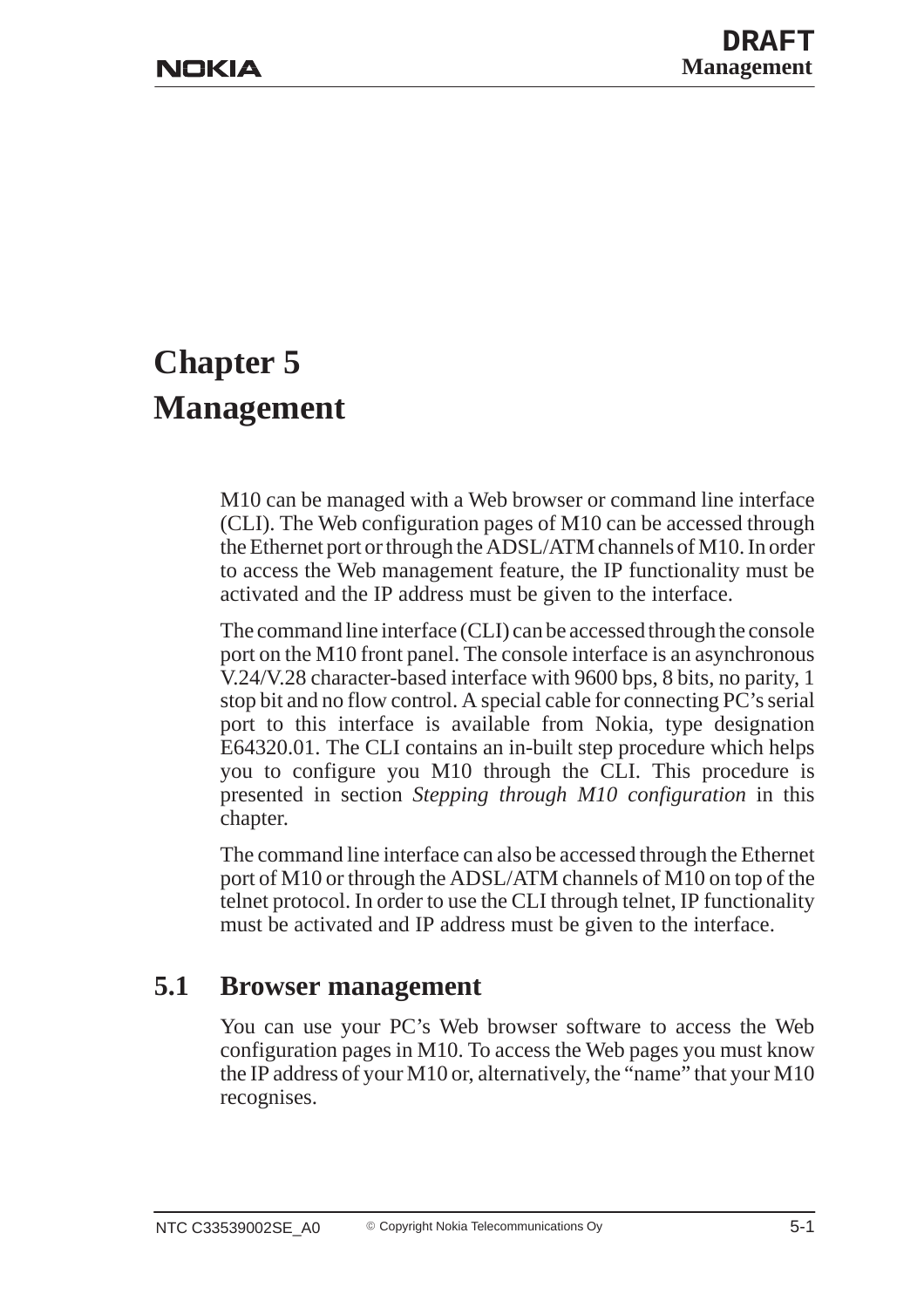#### **5.1.1 Opening a connection**

To open a connection to the Nokia M10 follow the next steps:

- 1. Start your Web browser.
- 2. Enter the name or IP address of your Nokia M10 in the browser's Open Location field and press enter. For example, you would enter http://192.168.1.254 if your Nokia M10 is using its default IP address. The default name is M10.
- **Note** If a password has been assigned to your Nokia M10, enter your username and password and click OK. Now PAP and CHAP Setup page appears, see Figure 5-4.
- 3. The Nokia M10 home page appears. If you connect to your M10 for the first time the QuickConfig page appears.



**Figure 5-1** M10 home page

- 4. Use the links on the Nokia M10 home page to issue a command or open a window.
- $\bullet$  QuickConfig link opens the QuickConfig window which lets you enter basic Internet access application settings for your Nokia M10.
- $\bullet$  Monitor link opens the Monitor window which displays operating statistics for your Nokia M10.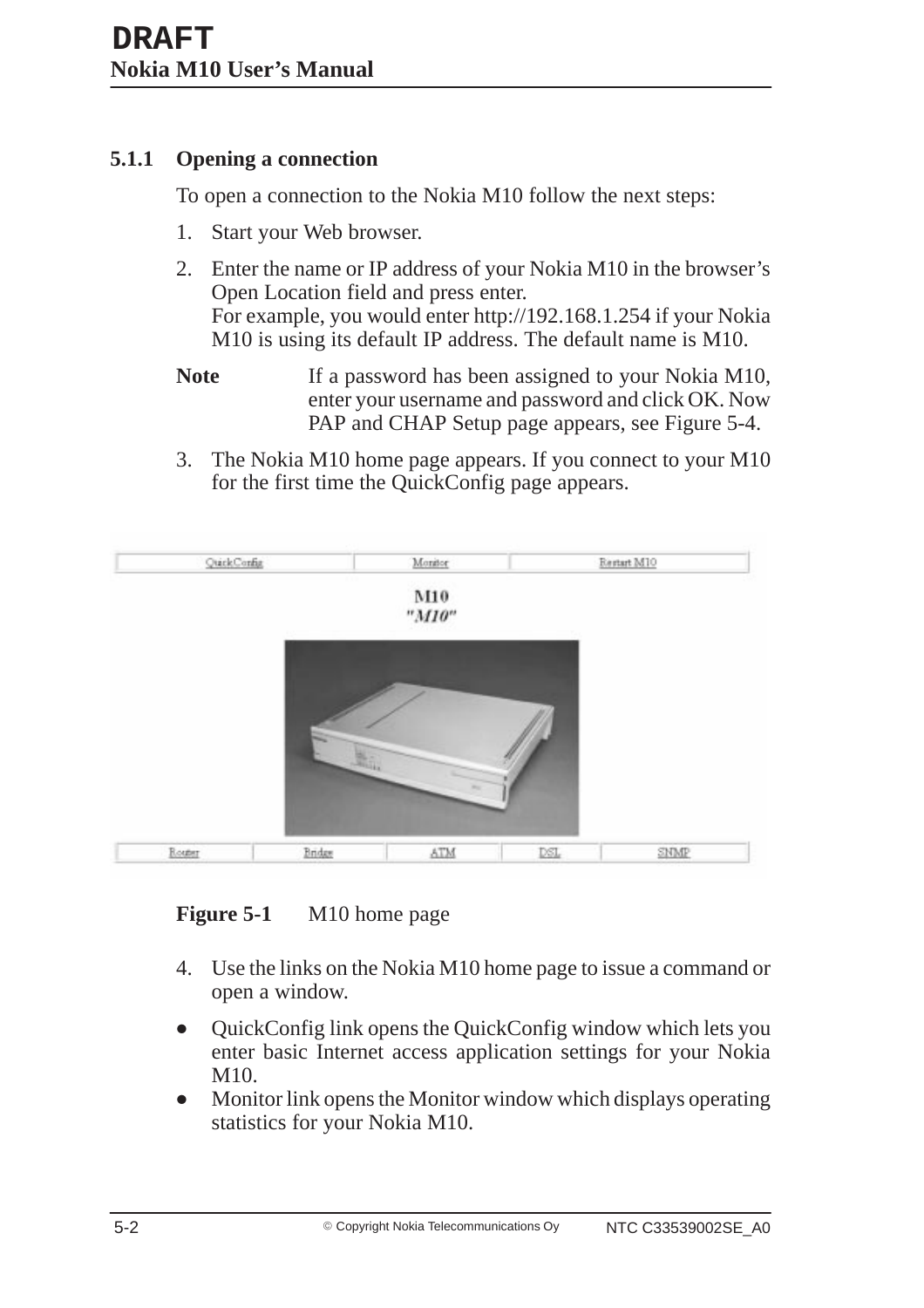- $\bullet$  Router link is used to configure some generic routing/IP address management parameters and Ethernet interface IP parameters if M10 is used as a router.
- $\bullet$  Bridge link is used to enable bridging and attach interfaces to the bridge function.
- $\bullet$  ATM link is used to activate ATM channels, select payload encapsulations to ATM and configure important ATM channel parameters.
- $\bullet$  DSL link opens the DSL Port Configuration window which lets you configure the DSL port settings of M10 when the unit is working in frame (not ATM) mode on the ADSL line.
- $\bullet$  Restart M10 link restarts your M10 causing it to activate any updated configuration information.
- $\bullet$ SNMP link is used to configure the SNMP parameters of M10.

#### **5.1.2 QuickConfig page**

The QuickConfig page lets you enter basic configuration information for your Nokia M10. To display the QuickConfig page, click QuickConfig on the M10 homepage.



## **Figure 5-2** QuickConfig page

By clicking the Internet Access-Single PPP button you can enter basic Nokia M10 settings for an Internet access application. Normally you only need to enter your username and password for the Internet service.

If you have configured multiple PPP channels into use, you can manage them through the PPP Connection Manager.

If a password has been assigned to you M10 the PAP and CHAP Setup page will be displayed instead of the QuickConfig page.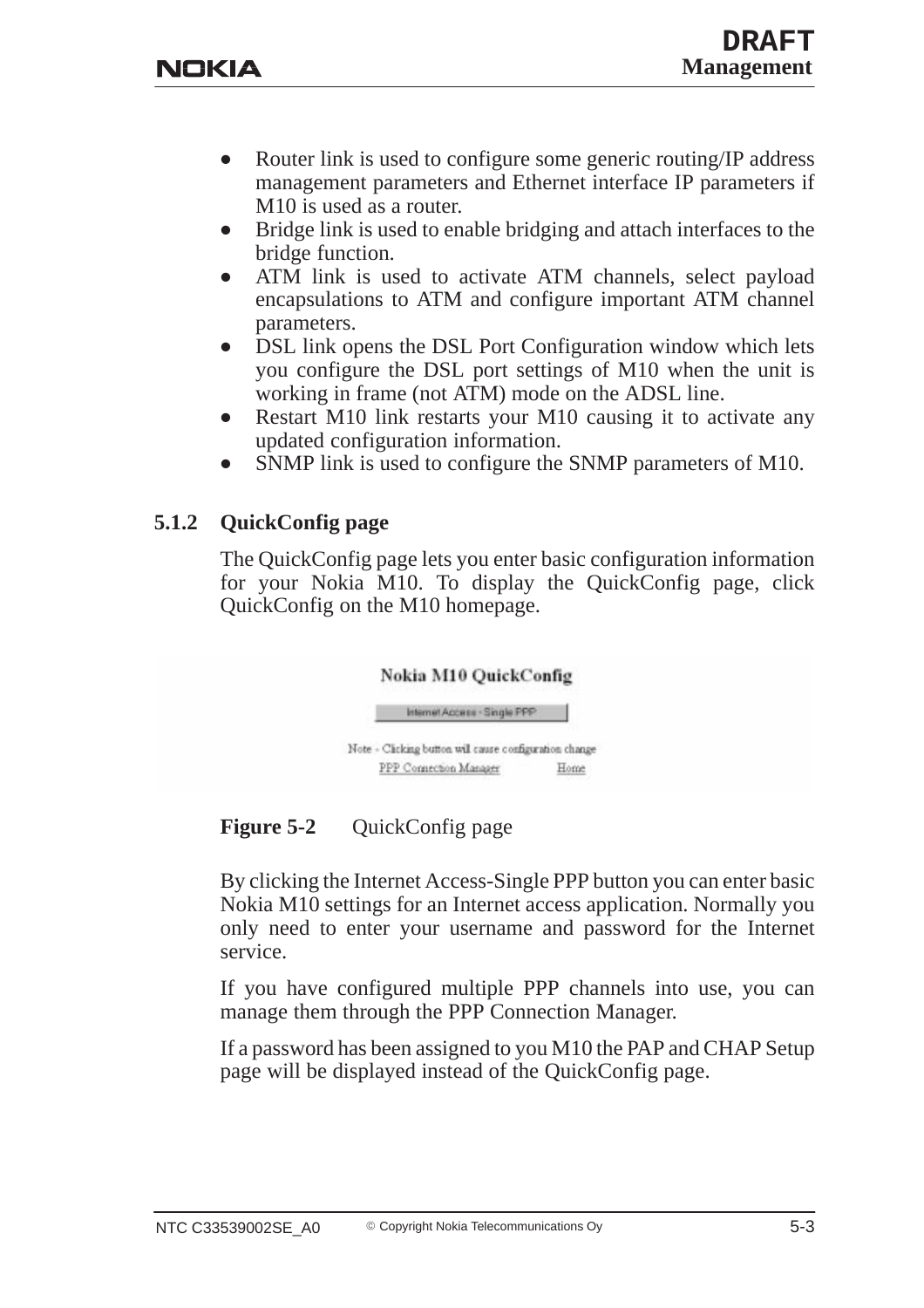## **QuickStart settings**

|                                                 | M10 QuickStart |                                                                          |
|-------------------------------------------------|----------------|--------------------------------------------------------------------------|
|                                                 | PPP Over ATM   |                                                                          |
| System Name: M10                                |                |                                                                          |
| VPI [0 - 255] 0                                 |                |                                                                          |
| VCI [0 - 65535] 100                             |                |                                                                          |
| PAP Authentication: Con-                        |                | 6.6f                                                                     |
| PAP Usemame:                                    |                |                                                                          |
| PAP Password                                    |                |                                                                          |
| CHAP Authentication: Con                        |                | சென                                                                      |
| CHAP Usemame                                    |                |                                                                          |
| CHAP Password                                   |                | NOTE                                                                     |
| Domain Name:                                    |                |                                                                          |
| Primary Nameserver Address:                     | 0.0.0.0        | You must click Save then Restart M10 for your<br>changes to take effect. |
| (Optional) Secondary Nameserver Address 0.0.0.0 |                |                                                                          |
| Save.                                           |                | Home                                                                     |

**Figure 5-3** QuickStart page

1. Change virtual path and channel identifiers if needed.

VPI and VCI are used to select the connection channel that is used between M10 and the Internet service provider (ISP). Normally you do not have to change these values.

- 2. Enable PAP or CHAP if needed. Enter the respective username and password.
- 3. Enter local LAN Domain Name if required.
- 4. Enter Domain Name Server addresses if required. Normally these are assigned automatically and the user should not fill these fields.
- 5. Save the configuration and restart M10.

You must save the new configuration and restart your M10 for your changes to take effect.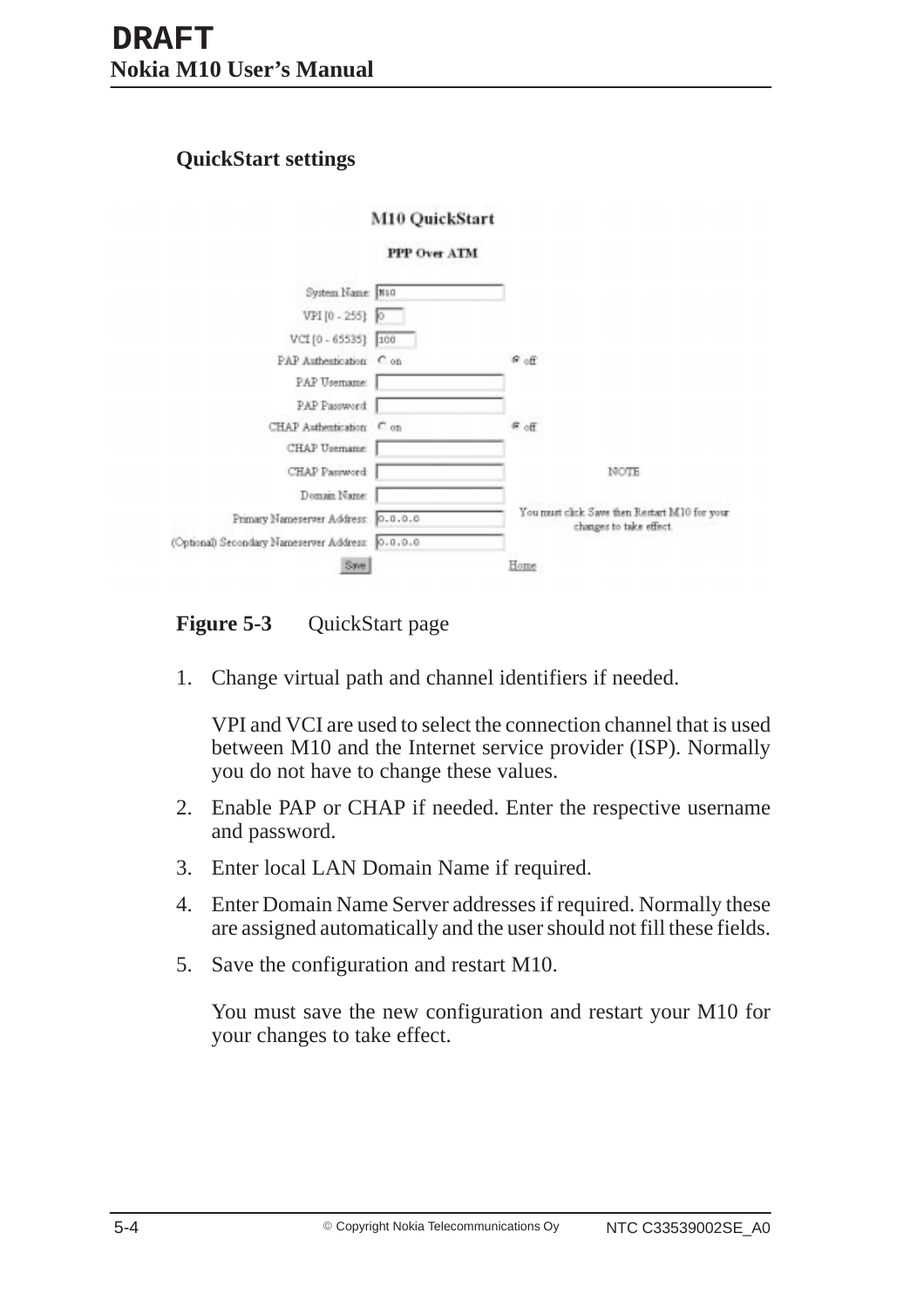## **PAP and CHAP Setup settings**

If a password has been assigned to your M10 PAP and CHAP Setup page will appear when you enter your M10 username and password and click OK.

On this page you can enable/disable PAP/CHAP and enter the corresponding usernames and passwords. By clicking the Pinhole link you can go to the NAT Pinhole page and configure pinhole settings. Monitor link takes you to the Monitor page where you can monitor the performance of your M10.

| PPP Connection Manager | Pinhole                                    | Monitor | Restart M10 |
|------------------------|--------------------------------------------|---------|-------------|
|                        | M10<br>"M10"                               |         |             |
|                        |                                            |         |             |
|                        | <b>PAP and CHAP Setup</b>                  |         |             |
|                        | PAP Authentication: Con.                   |         |             |
|                        | PAP Usemame:                               | $e$ off |             |
|                        |                                            |         |             |
|                        | PAP Password:<br>CHAP Authentication: Con. | ® o≝    |             |
|                        | CHAP Upername:                             |         |             |

**Figure 5-4** PAP and CHAP Setup page

## **PPP Connection Manager settings**

You can set the username and password for each PPP connection you have configured. Select the PPP connection you want to modify from the option menu. Press Get values to modify username and password of the connection. Press Reload to restart the PPP connection of the selected channel. The PPP connection will be restarted and new CHAP or PAP values will be used.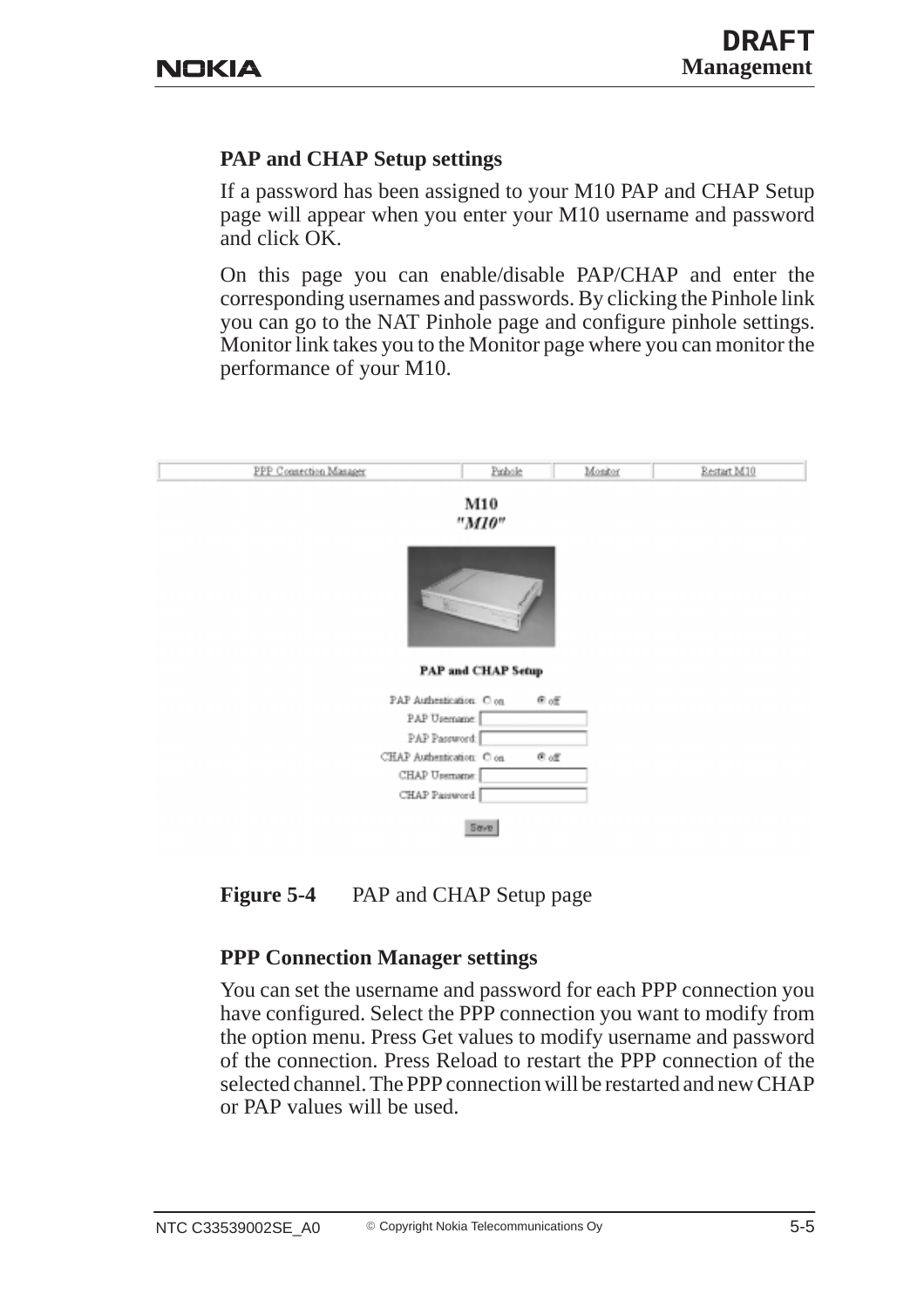

**Figure 5-5** PPP Connection manager pages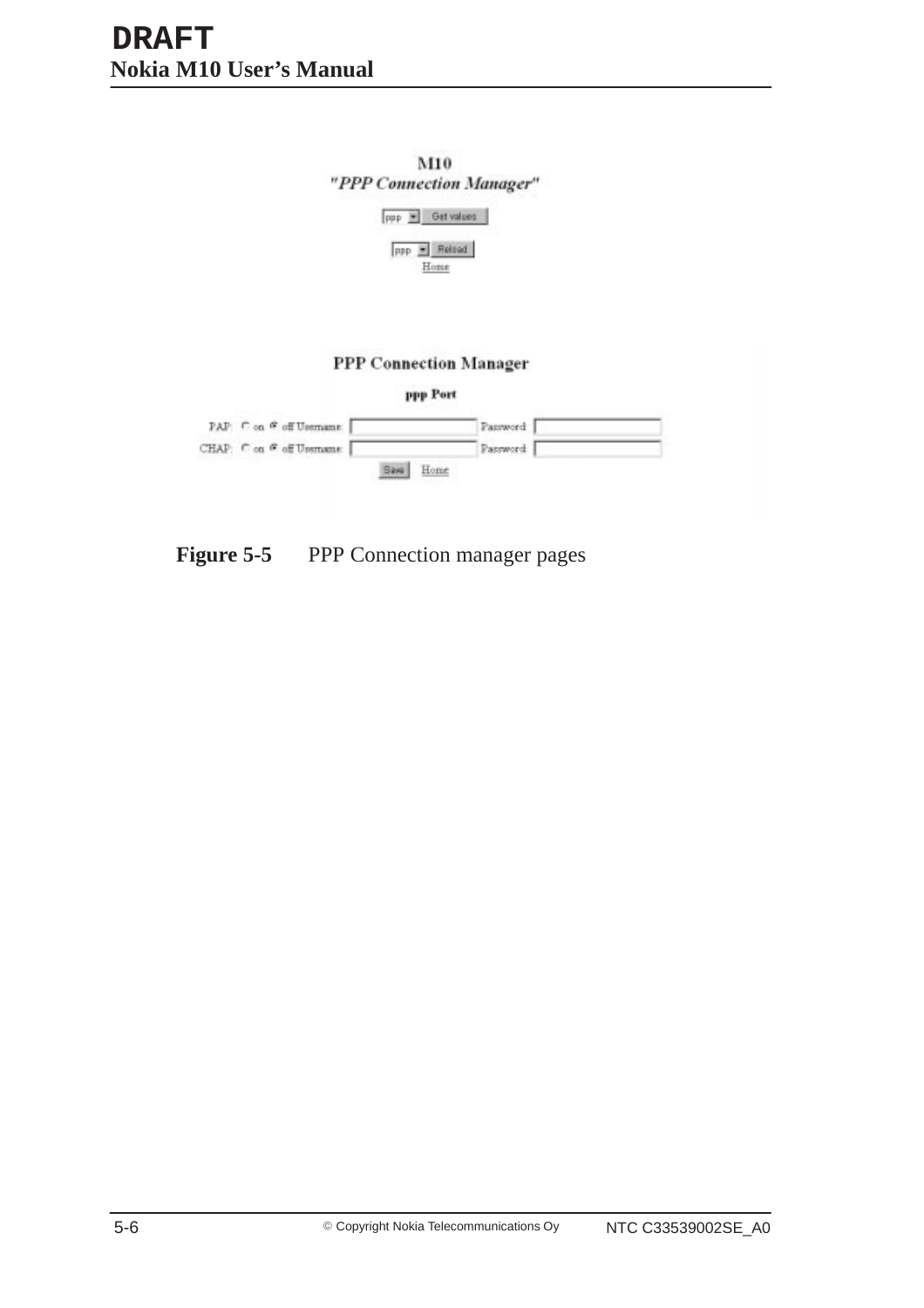#### **5.1.3 Router page**

Router page is used to configure 'global' parameters of the IP routing functionality of M10, as well as IP parameters of the Ethernet interface.

#### **Router Configuration**



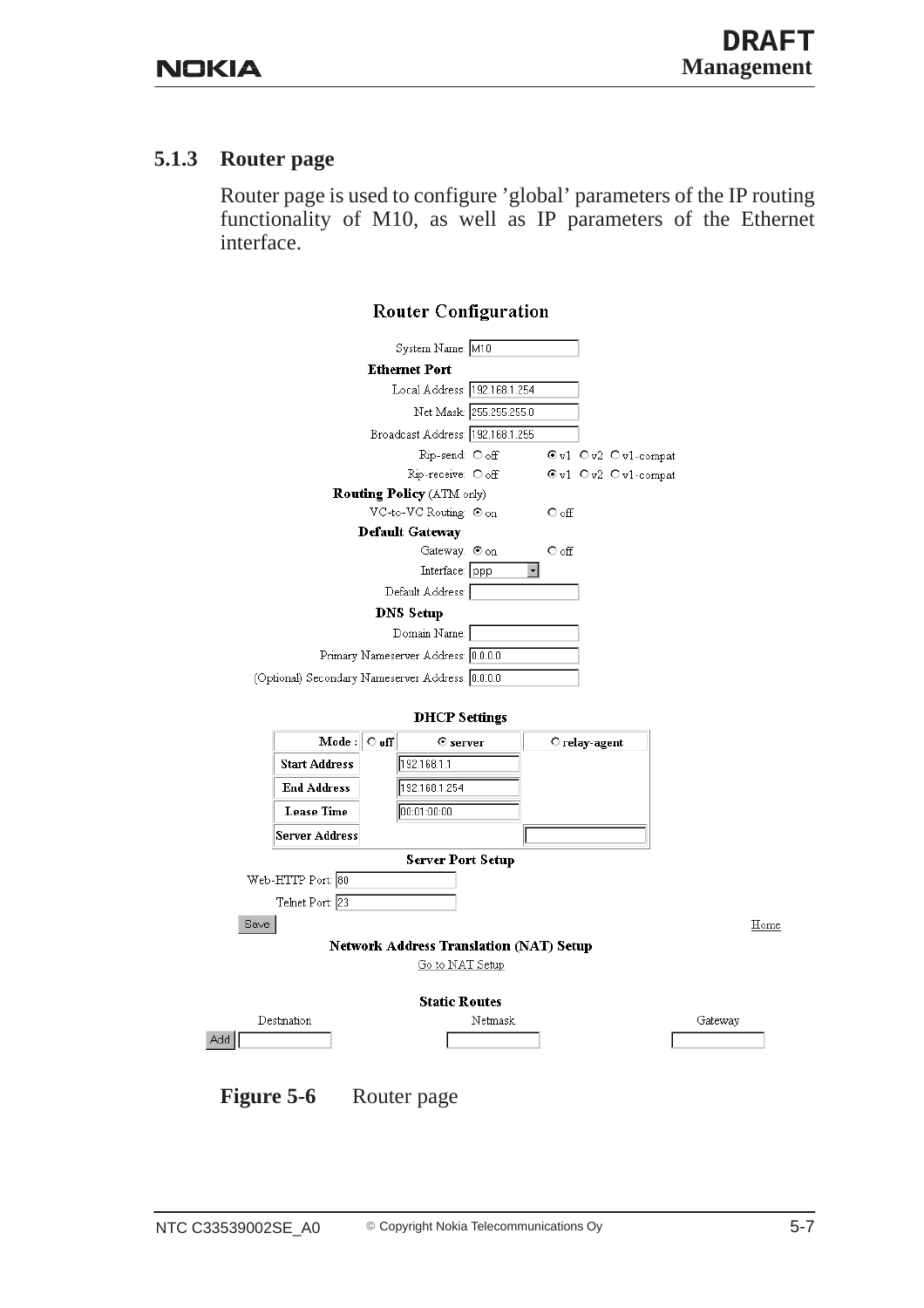#### **Entering router settings**

1. Enter the name of your M10 in the System Name field.

Each M10 is assigned a name as a part of its factory initialisation. The default name is M10. A device name can be 1-16 characters long and cannot include spaces or special characters. The name can be later used to access the M10 through a telnet connection or a Web page from the Ethernet interface.

2. Enter the IP address of your M10.

Local address is the IP address of your M10's Ethernet interface.

3. Enter the subnet mask.

Subnet mask is used to identify the network portion of an IP address. The subnet mask specifies which bits of the 32-bit binary IP address represent network information. Most sites should use 255.255.255.0 for their subnet mask.

4. Enter the broadcast address.

Broadcast address is used to send messages to all computers on your network. Most sites should use xxx.yyy.zzz.255 as their broadcast address, where xxx.yyy.zzz is the network portion of the IP address.

5. Enter RIP settings for the Ethernet interface.

Rip-send and Rip-receive radio buttons are used to enable dynamic routing using Routing Information Protocol (RIP). RIP and RIP version 2 can be used. RIP-send with V1-compat option enables the sending of RIPv2 packets using multicast. RIP-receive with V1-compat option accepts both RIPv1 and RIPv2 packets.

6. Enable/disable routing between ATM VCCs (Routing Policy).

IP forwarding and dynamic route distribution between ATM VCC routing can be disabled when multiple VCCs are used.

7. Enable/disable default gateway.

The default gateway is the host to which your M10 will send a packet when it does not know how to reach the packet's destination host.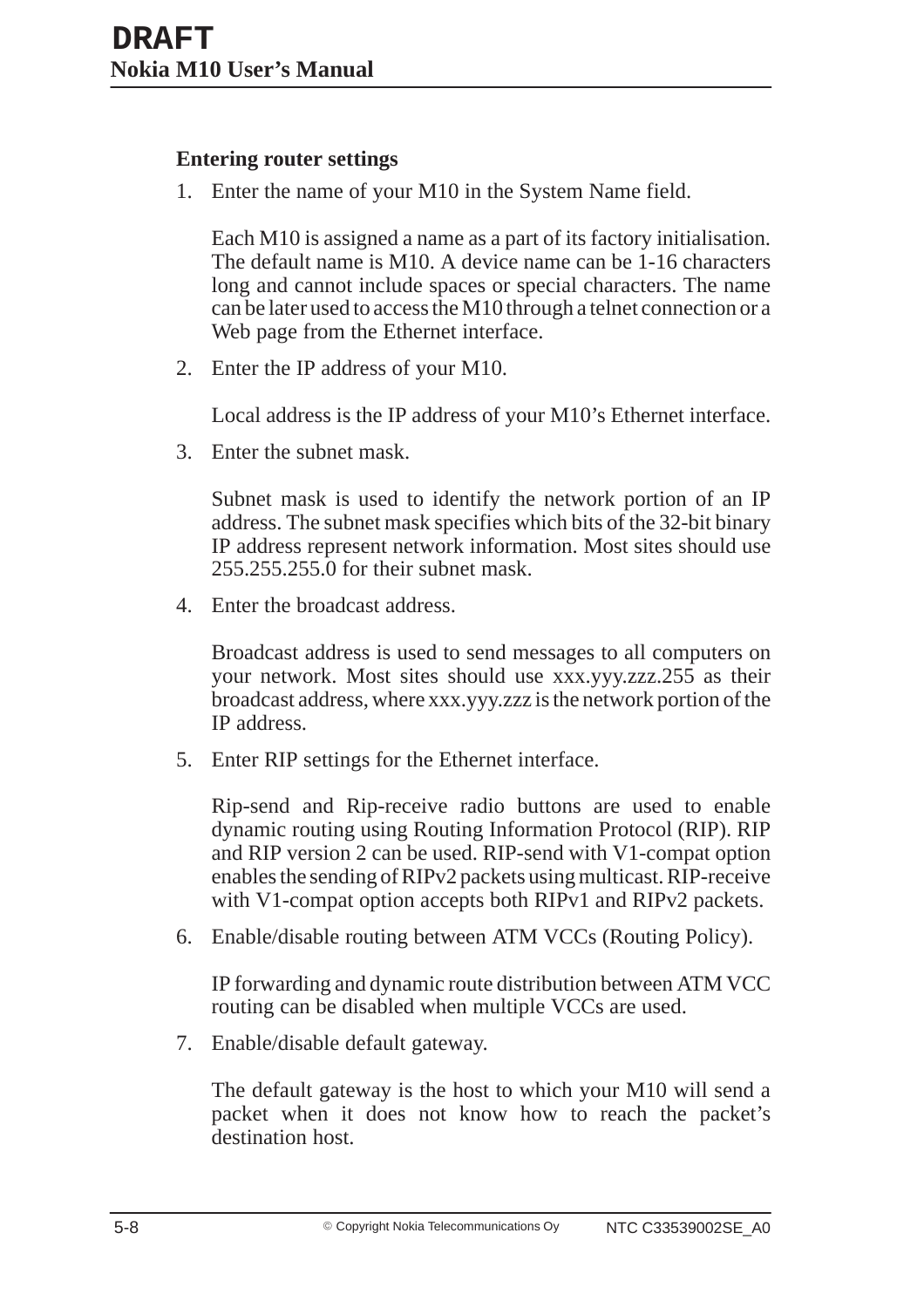8. Select the default gateway port from the Interface option menu.

The default gateway port can be one of the active PPP channels or a specified IP address defined in Default Address field (see step 9.).

- 9. Enter IP address for your default gateway if you selected 'ip-address' in step 8.
- 10. Enter domain name server settings.

A domain name server is a network computer responsible for matching host names to numeric IP addresses so that network traffic can be routed correctly. These fields are set if DNS addresses are not allocated dynamically. Consult your service provider for further assistance.

Domain names identify organisations on the Internet. The domain name is usually the domain name of your company or your ISP.

If secondary name server address is configured the M10 relays the name service request to that server if the primary name server is unavailable.

11. Enable/disable DHCP server.

As a Dynamic Host Control Protocol (DHCP) server your M10 can assign IP addresses to other devices on your LAN. If you want your M10 to assign IP addresses, enter the first number of the IP address range in the Start Address field and the last number of the IP address range to the End Address field. Lease Time indicates how often the PC will renew the DHCP lease.

If you want your M10 to relay the DHCP request to an external server you can do this by enabling relay-agent and entering the server's IP address to the Server Address field.

Note If you use M10 as a DHCP server, you should assign IP addresses outside the M10's DHCP address range to devices requiring static IP addresses. Before M10 assigns an IP address to a DHCP client, it verifies that no other device is using that address. However, network conflicts can result when the M10 assigns an address in its DHCP range to one device and the another device configured to use that address is turned on.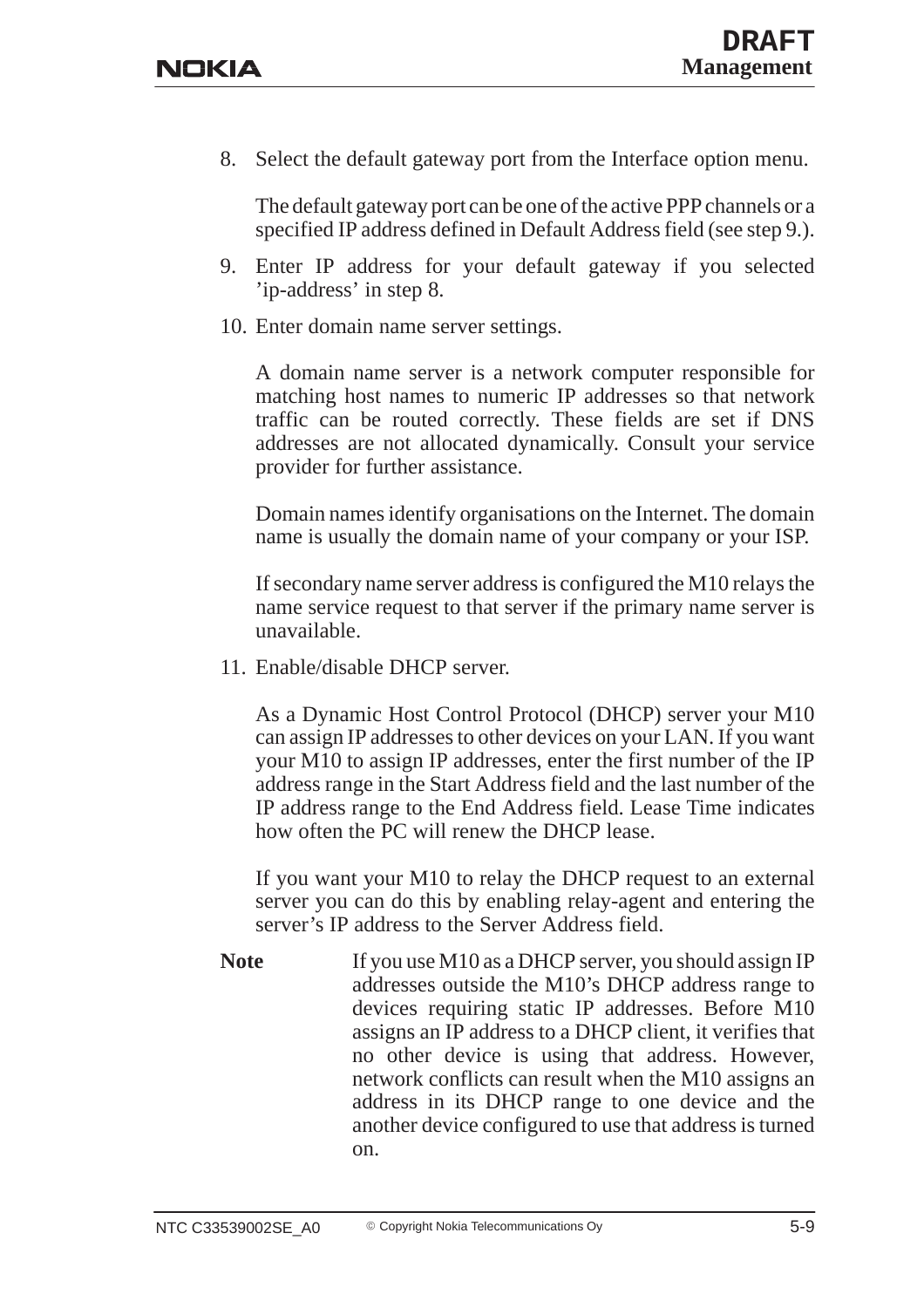12. Change M10 Web-HTTP port number if needed.

You can change M10 internal Web server port number default value 80 if the same number is used for pinhole functionality.

13. Change M10 telnet port number if needed.

You can change M10 internal telnet server port number default value 23 if the same number is used for pinhole functionality.

- 14. Click Go to NAT Setup to configure the pinhole functionality, if needed.
- 15. Enter static routes

Static route identifies a manually configured route to a remote network. Unlike dynamic routes, which are acquired and confirmed periodically from other routers, static routes do not time out.

You can enter static routes by entering the remote router's destination address, net mask and gateway address. After you have entered the required information click Add.

16. Save the configuration.

You must save the new configuration. Save command takes you to the M10 home page.

17. Restart your M10.

You must restart your M10 by clicking Restart M10 for your changes to take effect.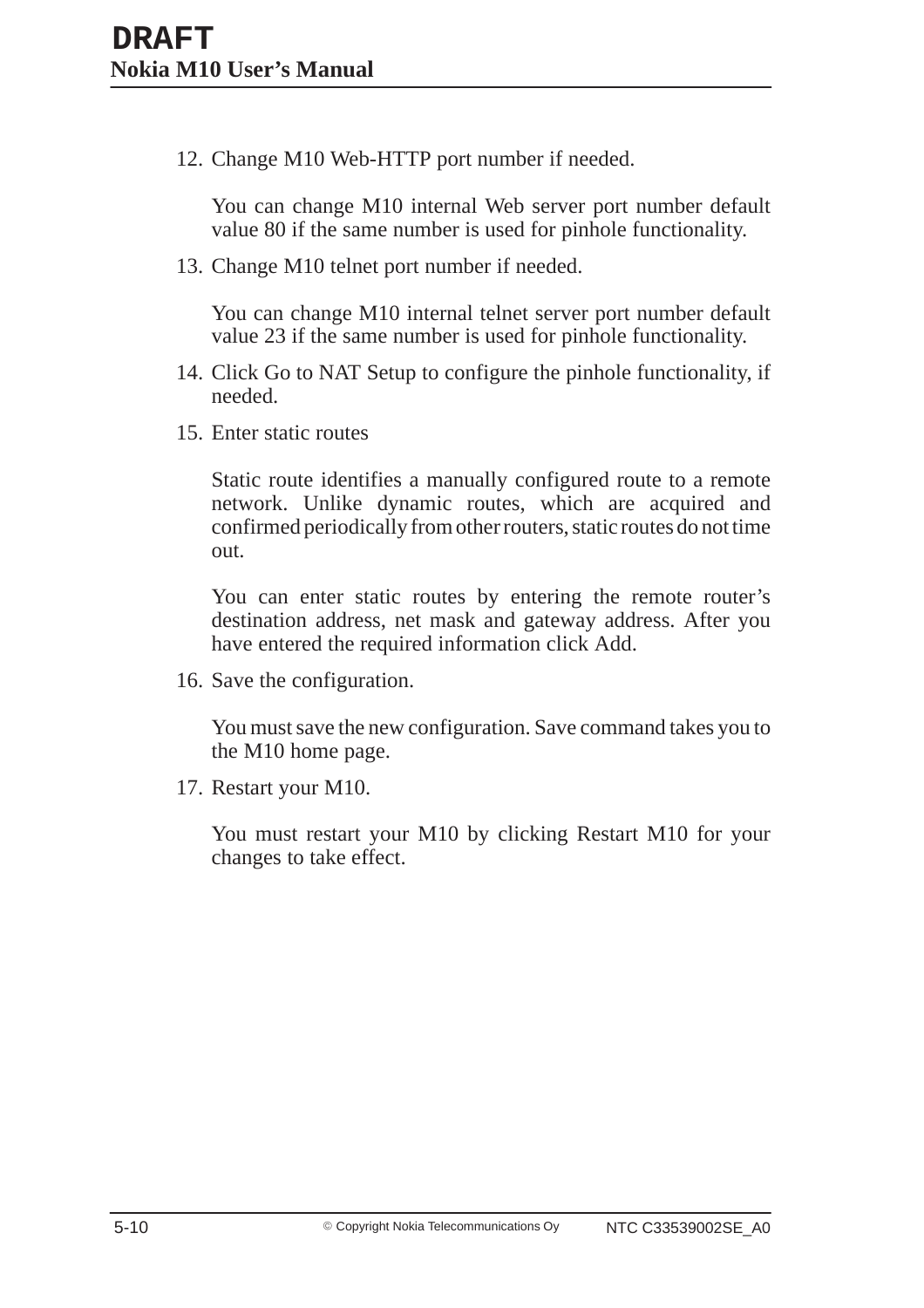#### **5.1.4 Bridge page**

Bridge page is used to enable/disable bridging. When bridging is enabled the page is used to select the interfaces which are included in the bridging function.

| <b>Bridge Configuration</b>                                |         |      |
|------------------------------------------------------------|---------|------|
| Bridge Option: C Ou<br>70 HAS 1985 JOB & BEND              | ® Off   |      |
| Ethernet COs                                               | ® Off   |      |
| WAN VCC 1: COm                                             | $F$ Off |      |
| ** Ethernet and at least one other interface must be on ** |         |      |
| <b>Bridging Policy</b>                                     |         |      |
| VC-to-VC Bridging @ on Coff                                |         |      |
| Save                                                       | ATM     | Home |

## **Figure 5-7** Bridge page

Only those ATM interfaces which support 'ether-llc' or 'ether-vcmux' encapsulation or 'ppp-vcmux' encapsulation with BNCP support can be used in bridging operation.

## **Entering bridge settings**

- 1. Turn on bridge
- 2. Click ATM to configure ATM channels, if needed (see Section 5.1.5).
- 3. Select the interfaces you want to use for bridging.

Ethernet indicates the Ethernet interface of M10. DSL VCC [N] radio buttons indicate ATM channels using 'ether-llc' or 'ether-vcmux' encapsulation. WAN VCC [N] radio buttons indicate ATM channels using 'ppp-vcmux' encapsulation with BNCP support.

4. Enable/disable bridging between ATM VCCs.

This option can be used when multiple M10s are connected together using bridged connection. Disabling the bridging between the VCCs eliminates the loops from the bridged network.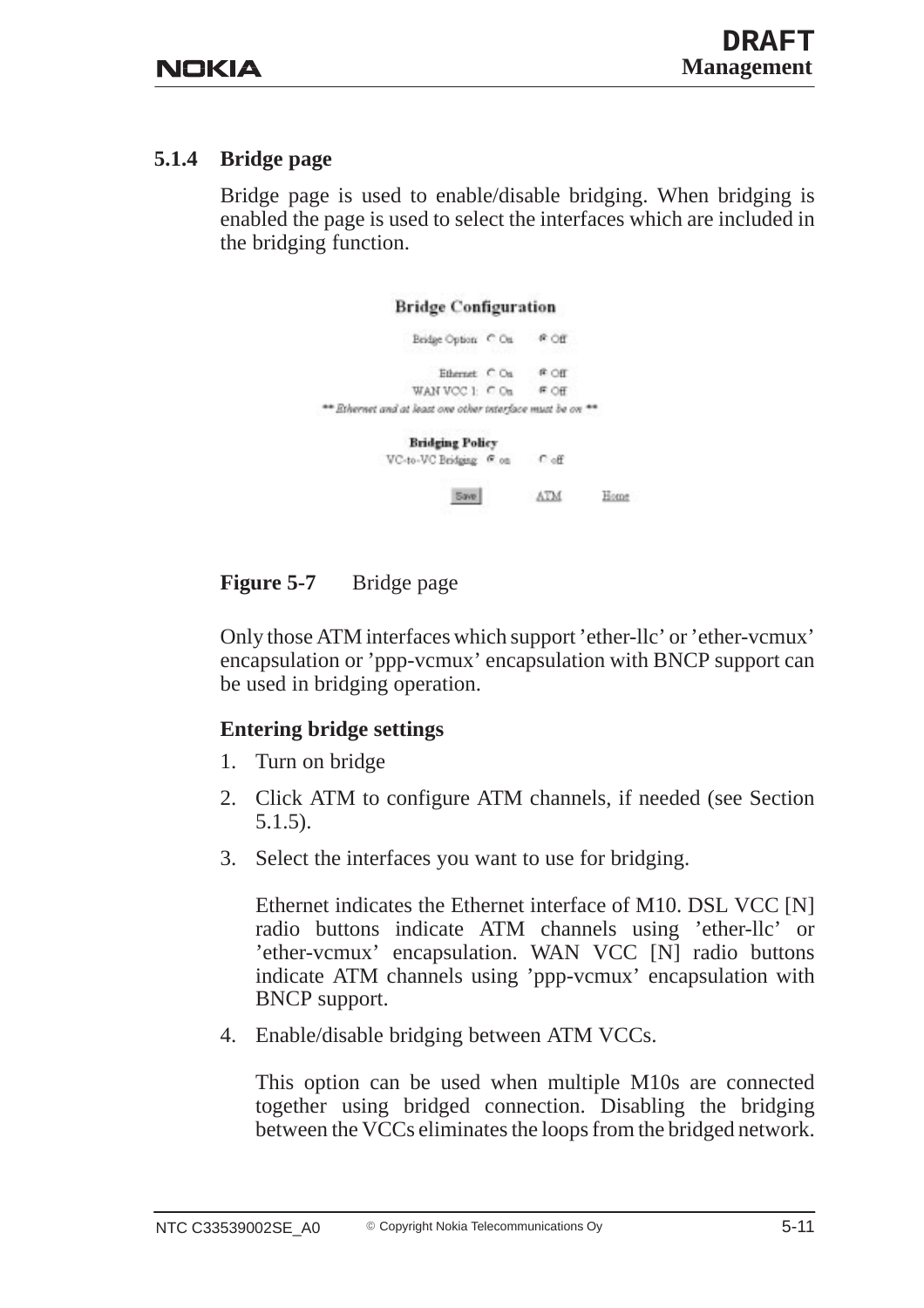5. Save the configuration.

You must save the new configuration. Save command takes you to the M10 home page.

6. Restart your M10.

You must restart your M10 by clicking Restart M10 for your changes to take effect.

#### **5.1.5 ATM page**

ATM page is used to enable/disable ATM channels and select the payload encapsulation method for the particular channel. After enabling an ATM channel you can configure the channel in more detail through the ATM-channel-specific Config buttons.

| TURN OFF ATM    |                        |
|-----------------|------------------------|
| VCC 1 ppp-vcmux | $\blacksquare$ Config. |
| $VCC2$ of       | v Config               |
| VCC 3 of        | $\leftarrow$ Config    |
| VCC 4 of        | $\blacksquare$ Config  |
| $VCC 5$ of      | v Config               |
| VCC 6 of        | $\leftarrow$ Config    |
| VCC 7 of        | $\blacksquare$ Config  |
| VCC 8 of        | v Config               |

**Figure 5-8** ATM page

## **Entering ATM settings**

1. Enable a channel by selecting the encapsulation from the option menu. Up to eight ATM channels can be used.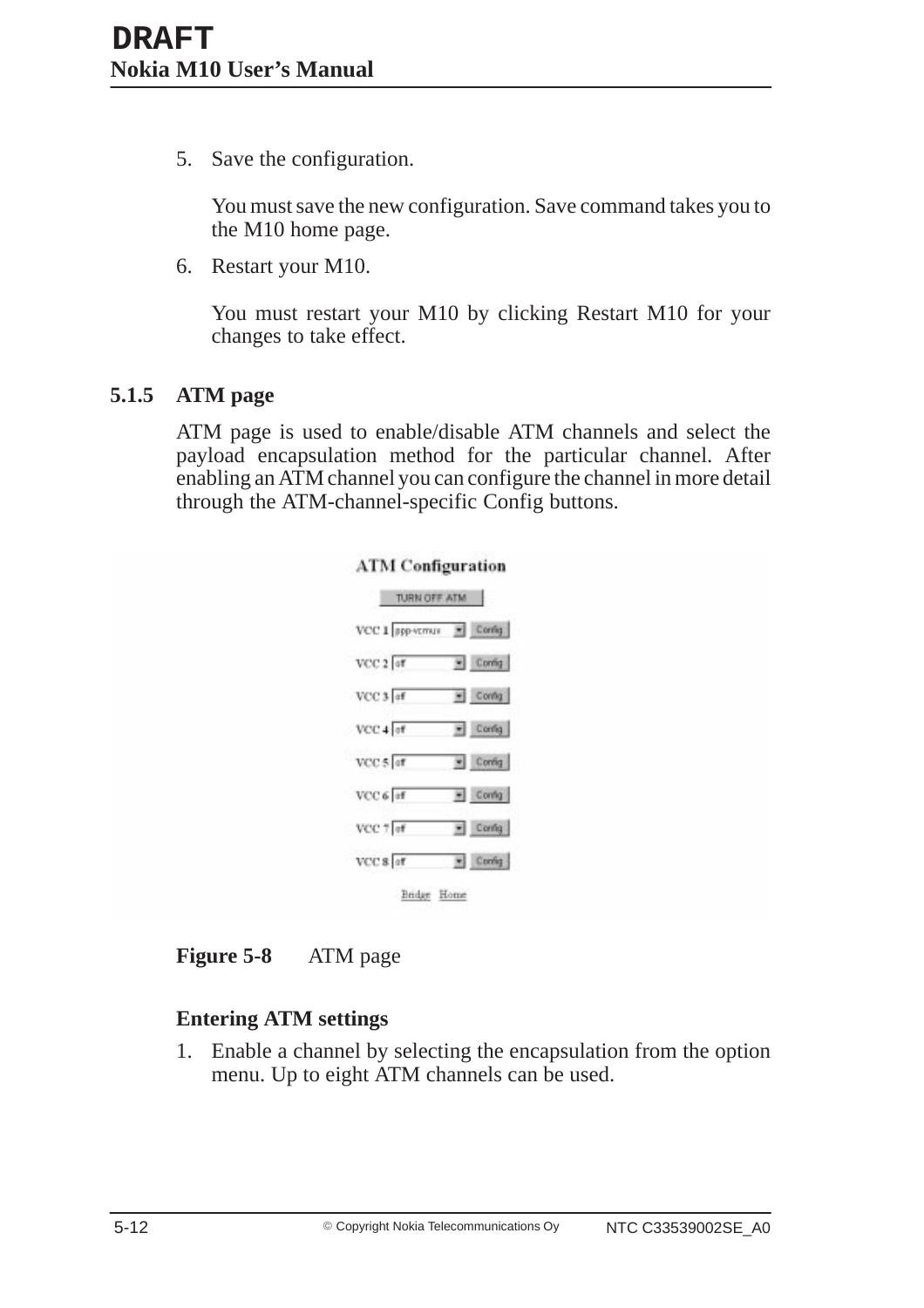2. Configure the ATM channels.

Click Config button for the channel you want to configure.

#### **Configuring ATM channels**

*PPP over ATM (VC-muxed)*

#### VCC 1 Configuration





1. Set the virtual path and virtual channel identifications.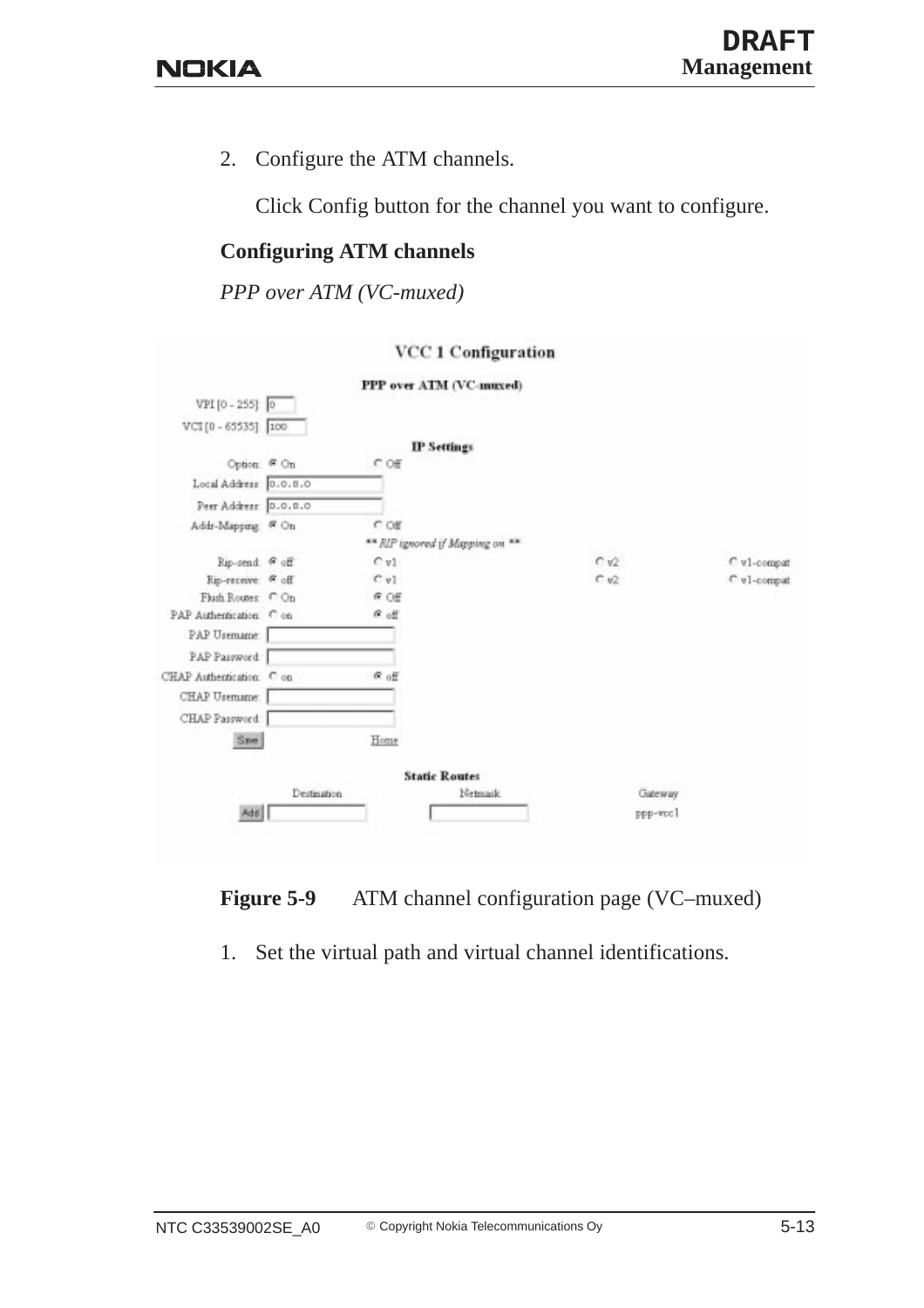2. Enable/disable IP.

IP Settings allows you to activate the IP layer function of the ATM channel. Local address and peer address specify the basic IP address parameters of the ATM channel interface (PPP over ATM). If you enter 0.0.0.0 to these fields the M10 will try to get them from the network either using IPCP protocol (ATM channel using PPP) or DHCP (ATM channel not using PPP).

Address mapping radio button activates/deactivates the Network Address Port Translation (NAPT).

3. Configure Routing Information Protocol (RIP) settings.

Enable/disable dynamic routing for the active IP interface on the ATM channel by selecting the corresponding radio buttons. If RIP-send is selected the M10 sends RIP messages (version 1, 2 or both) to the network. If RIP-receive is selected the M10 listens to RIP messages from the network. RIP-send with V1-compat option enables the sending of RIPv2 packets using multicast. RIP-receive with V1-compat option accepts both RIPv1 and RIPv2 packets. If you enable Flush Routes the learned routes are deleted when the PPP connection is disconnected.

4. Add static routes to the routing table of the interface.

Enter destination address, net mask and gateway and click Add.

5. Save the configuration.

You must save the new configuration. Save command takes you to the M10 home page.

6. Restart your M10.

You must restart your M10 by clicking Restart M10 for your changes to take effect.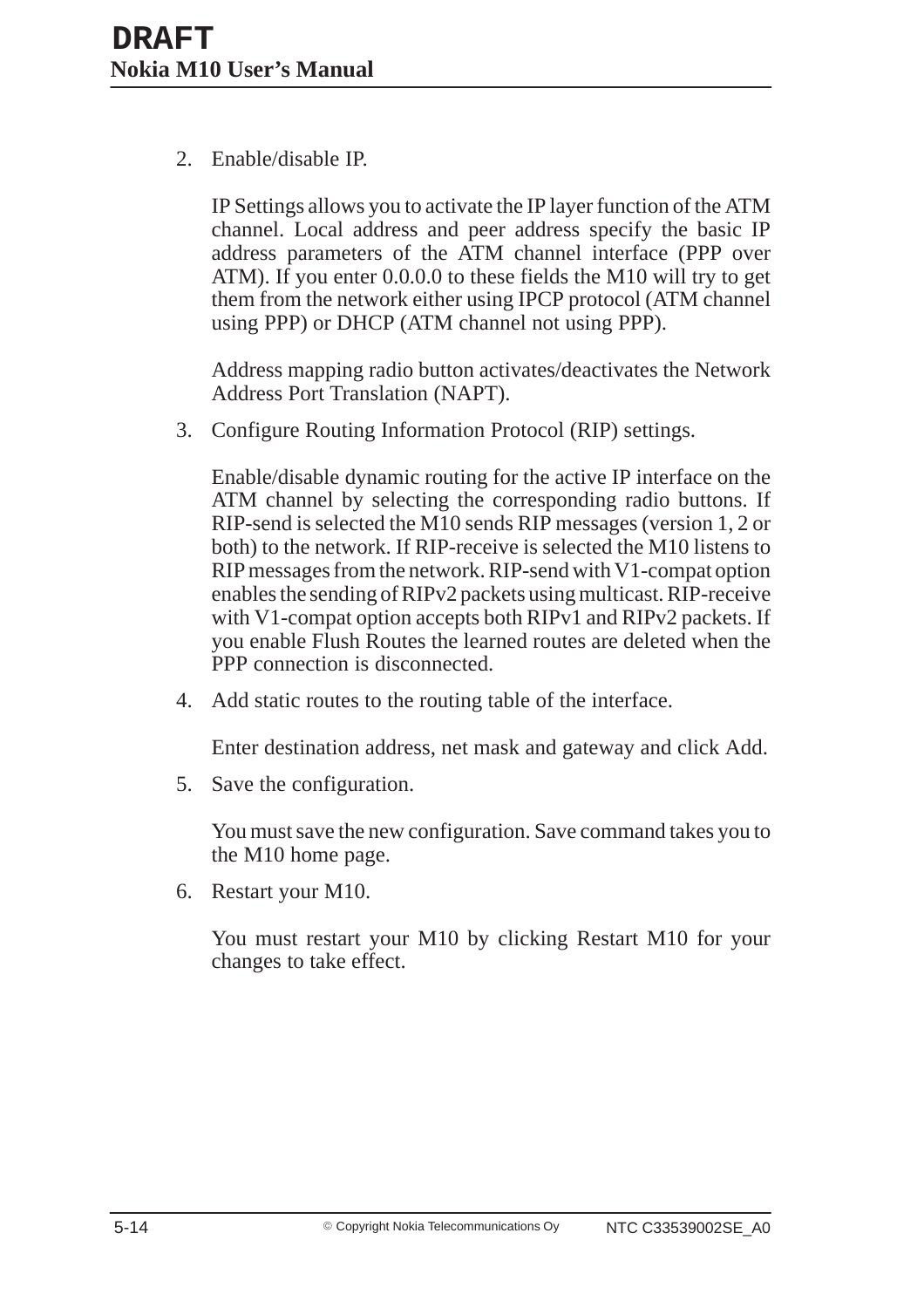*Other encapsulations*

|                      |             |          | a change of changes are assumed                |             |
|----------------------|-------------|----------|------------------------------------------------|-------------|
|                      |             |          | Ethernet over RFC1483 (LLC/SNAP encapsulation) |             |
| VPI [0 - 255]: 0     |             |          |                                                |             |
| $VCI[0 - 65535]$ 101 |             |          |                                                |             |
|                      |             |          | IP Settings                                    |             |
| Option COn           |             | $G$ $OE$ |                                                |             |
| Local Address        |             |          |                                                |             |
| Net Mask             |             |          |                                                |             |
| Broadcast Address    |             |          |                                                |             |
| Addr-Mapping # On    |             | COE      |                                                |             |
|                      |             |          | ** RIP sproved if Mapping on **                |             |
| Rip-send @ off       |             | Cv1      | 0.42                                           | C v1-compat |
| Rip-receive: # off   |             | $C$ v].  | $C$ v2                                         | C v1-compat |
| Save                 |             | Home     |                                                |             |
|                      |             |          | <b>Static Routes</b>                           |             |
|                      | Destination |          | Nemask                                         | Gateway     |
| Add.                 |             |          |                                                |             |
|                      |             |          |                                                |             |

VCC 2 Configuration

Figure 5-10 ATM channel configuration page (other encaps.)

- 1. Set the virtual path and virtual channel identifications.
- 2. Enable/disable IP.

IP settings allows you to activate the IP layer function of the ATM channel. Local address, netmask and broadcast address specify the basic IP address parameters of the ATM channel interface (IP over RFC1483). If you enter 0.0.0.0 to these fields the M10 will try to get them from the network either using IPCP protocol (ATM channel using PPP) or DHCP (ATM channel not using PPP).

Address mapping radio button activates/deactivates the Network Address Port Translation (NAPT).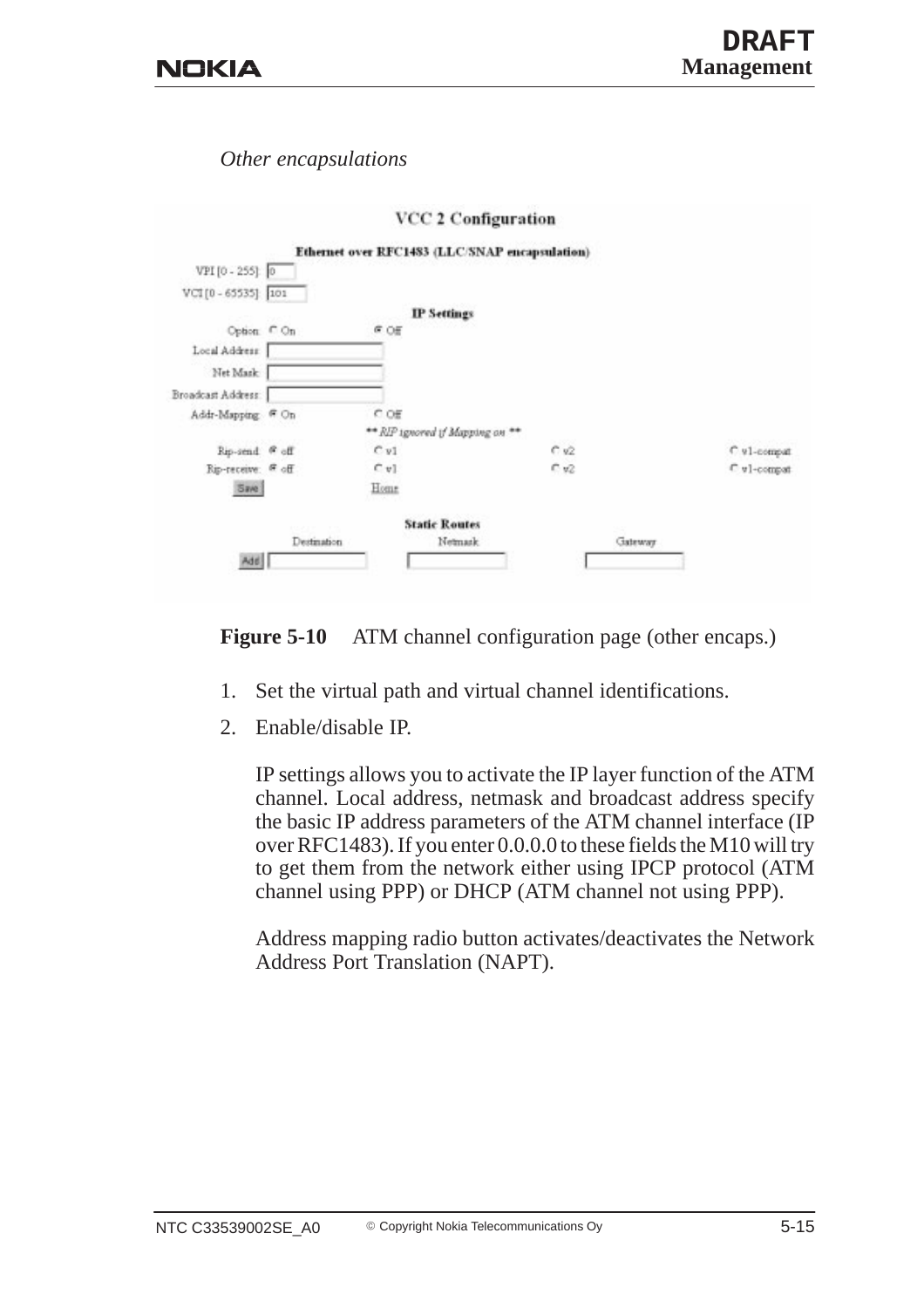3. Configure Routing Information Protocol (RIP) settings.

Enable/disable dynamic routing for the active IP interface on the ATM channel by selecting the corresponding radio buttons. If RIP-send is selected the M10 sends RIP messages (version 1, 2 or both) to the network. If RIP-receive is selected the M10 listens to RIP messages from the network. RIP-send with V1-compat option enables the sending of RIPv2 packets using multicast. RIP-receive with V1-compat option accepts both RIPv1 and RIPv2 packets.

4. Add static routes to the routing table of the interface.

Enter destination address, net mask and gateway and press Add.

5. Save the configuration.

You must save the new configuration. Save command takes you to the M10 home page.

6. Restart your M10.

You must restart your M10 by clicking Restart M10 for your changes to take effect.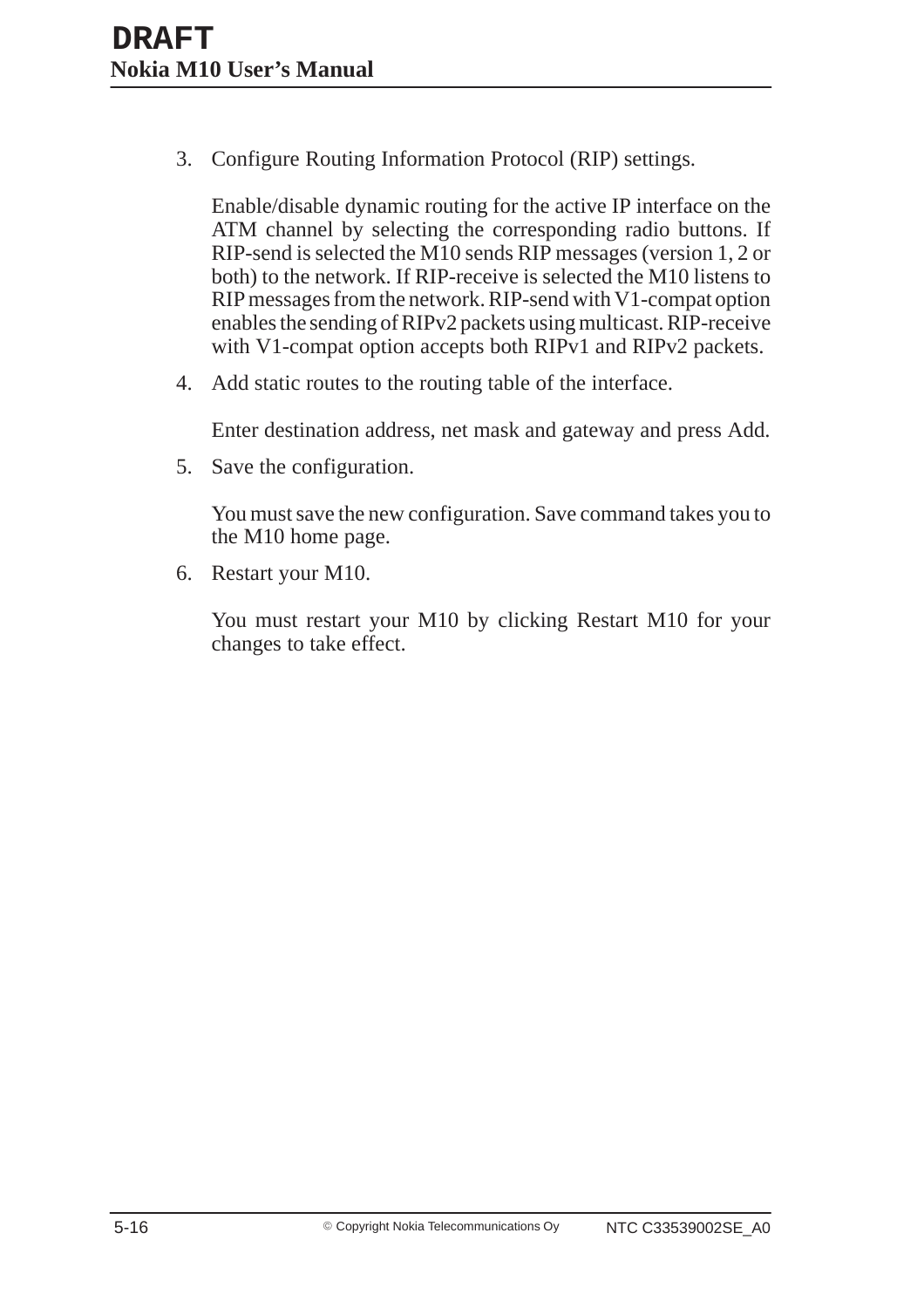#### **5.1.6 NAT pinhole page**

NAT pinhole page is used to make servers located in LAN visible to WAN through a VCC. It allows fixed NAPT mapping between WAN/VCC IP address/port number and internal LAN IP address/port number. Separate entries are created for TCP and UDP ports.

The standard port numbers for the most common protocols are:

- $\bullet$ HTTP (Hypertext Transfer Protocol) is TCP port 80
- $\bullet$ FTP (File Transfer Protocol) is TCP port 21
- $\bullet$ SMTP (Simple Mail Transfer Protocol) is TCP port 25
- $\bullet$ NNTP (Network News Transfer Protocol) is TCP port 119

## **NAT Pinhole Configuration**

#### **Pinhole Entries**

|      |  | External Port Start  External Port End   Protocol   Internal IP Address | Internal Port |
|------|--|-------------------------------------------------------------------------|---------------|
| Add. |  |                                                                         |               |

When finished adding or deleting Pinhole Entries, click the Home button and restart the router.

Home

#### **Figure 5-11** NAT pinhole page

- 1. Enter the External Port Start and External Port End number. These define the available range of allowed external ports (port number in WAN interface). Select the protocol. Enter Internal IP address (server IP address in LAN) and Internal Port number (server port number in LAN).
- 2. Click Add.
- 3. Repeat until each server's information is filled.
- 4. To remove entry just press delete.

#### **Pinhole configuration example**

The pinhole configuration example in Figure 5-12 can be used to allow access from WAN to a Web server in LAN. The example configuration relays the traffic coming to the M10 WAN TCP port 80 to the LAN IP address 192.168.1.1 port 80. Port 80 is a standard TCP port for HTTP.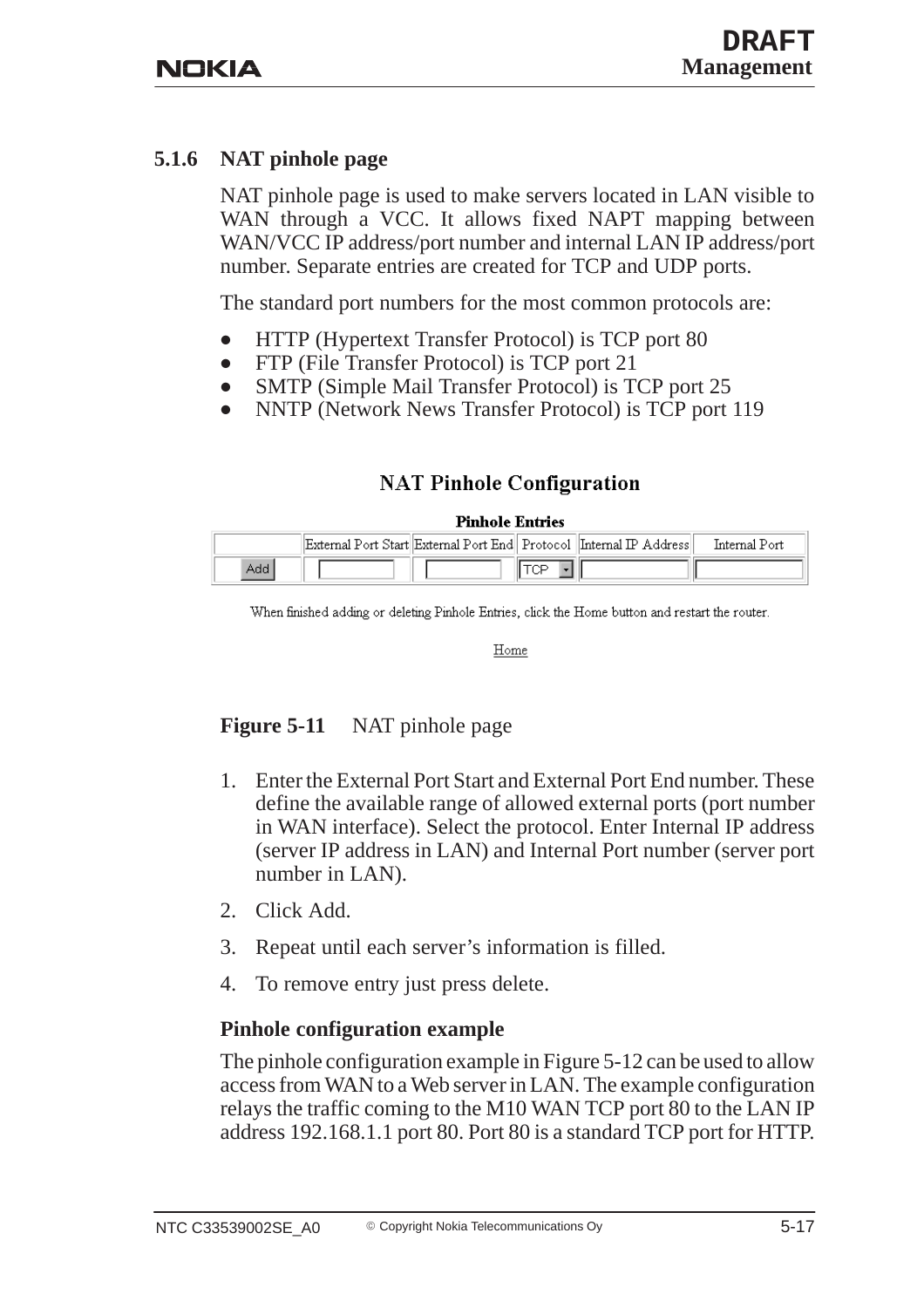Note M10's integral Web server used for monitoring and configuration uses also port 80 by default. You must change the Server Port Setup through the Router page or else the TCP traffic to this port is directed to the M10 Web server instead of the Web server in LAN.

## **NAT Pinhole Configuration**

 $\mathbf{m}$  $\sim$   $\mathbf{r}$ 

| Pinnole Entries |    |    |     |                                                                         |               |
|-----------------|----|----|-----|-------------------------------------------------------------------------|---------------|
|                 |    |    |     | External Port Start  External Port End   Protocol   Internal IP Address | Internal Port |
| Delete          | 80 | 80 | TCP | 192.168.1.1                                                             | 80            |
| Add             |    |    | "CP |                                                                         |               |

When finished adding or deleting Pinhole Entries, click the Home button and restart the router.

Router

Home

Figure 5-12 Pinhole configuration example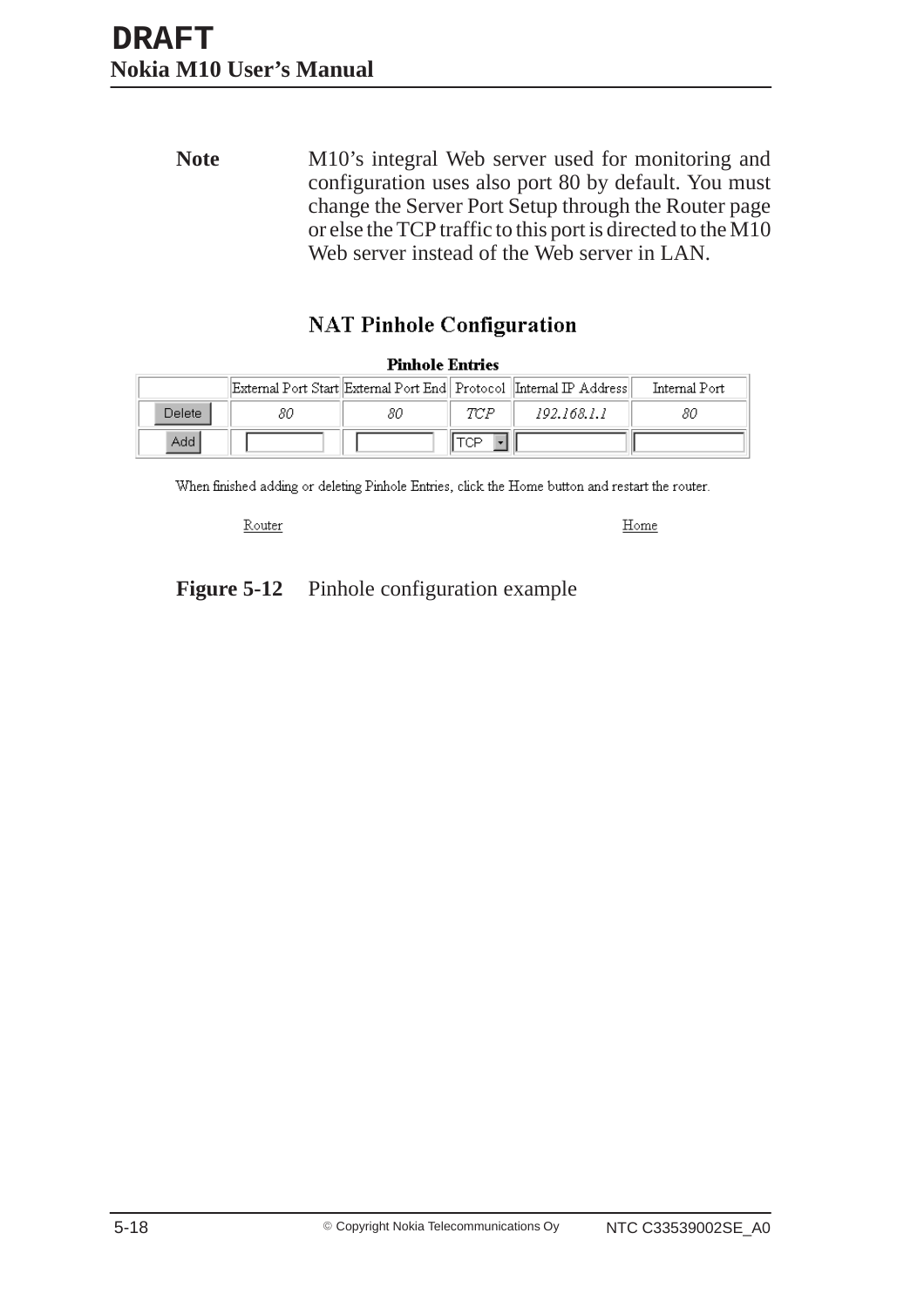#### **5.1.7 SNMP page**

SNMP page is used to configure the SNMP-related parameters of M10. In M10, the SNMP can be used only for writing/reading system contact information and trap addresses. Trap address is an address to which a trap is sent in case of an authentication violation.

**SNMP Setup** 

|                          | $\sim$ $\sim$ $\sim$ $\sim$ $\sim$ |
|--------------------------|------------------------------------|
| System Contact:          |                                    |
| System Location:         |                                    |
|                          | Authentication Traps: O on O off   |
|                          | Save                               |
|                          | <b>Communities</b>                 |
| Delete $ public $<br>Add |                                    |
|                          | <b>Trap Destinations</b>           |
| $IP$ address             | Community                          |
| Add                      |                                    |
| Add                      |                                    |
|                          | Home                               |

**Figure 5-13** SNMP page

#### **Entering SNMP settings**

- 1. Enter contact information and system location information in the corresponding fields.
- 2. Enable/disable authentication traps.
- 3. Add/delete user communities, if needed.

Enter the name of the new user community into the field.

4. Enter trap destination addresses.

Enter the IP addresses of the hosts to which the traps are sent. Enter also the community string related to this address.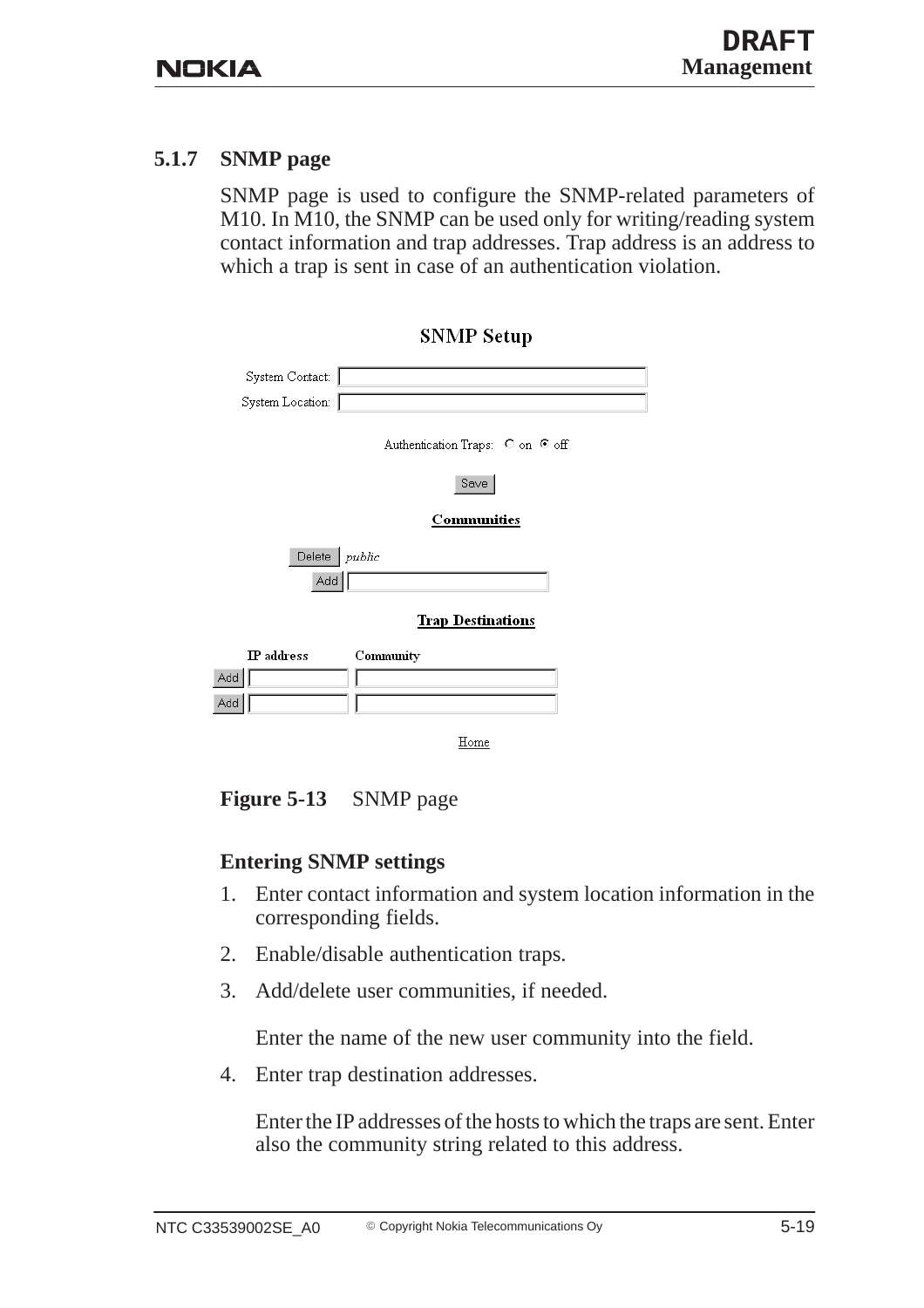5. Save the configuration.

You must save the new configuration. Save command takes you to the M10 home page.

6. Restart your M10.

You must restart your M10 by clicking Restart M10 for your changes to take effect.

#### **5.1.8 Monitor page**

You can get information about the status and statistics of the M10 through the Monitor page. The following links are available on the Monitor page.

- $\bullet$ **Overview** displays the basic identification information of M10.
- $\bullet$ **Memory** displays the memory usage of M10.
- $\bullet$ **Show** displays the Diagnostic log of M10.
- $\bullet$ **Reset** scrolls the Diagnostic log window back to the first message.
- $\bullet$ **PPP** displays status information about the IP/PPP interfaces.
- $\bullet$ **Ethernet** displays status information of the Ethernet interface.
- $\bullet$ **ATM** displays status information of the ATM channels.
- $\bullet$ **Interfaces** displays status information of the active interfaces.
- $\bullet$ **Routes** displays the routing table.
- $\bullet$ **ARP** displays the ARP cache table.
- $\bullet$ **DHCP Server** displays the DHCP server lease table.
- $\bullet$  **DHCP Client** displays the IP address settings M10 has received from the network.
- $\bullet$  **DSL** displays the the status of the ADSL connection and statistics about the connection.
- $\bullet$ **Table** displays the bridge table
- $\bullet$ **Home** returns to home page.

| <b>Dverview</b> | Memory | DHCP Client |        | DHCP Server |            | Home  |
|-----------------|--------|-------------|--------|-------------|------------|-------|
| DSL             |        | PPP         |        | Ethernet    |            | ATM   |
| Log             |        |             |        |             | Bridge     |       |
| Show            | Reset  | nterfacer   | Routes | ÅΦ          | Interfaces | Table |

#### **Figure 5-14** Monitor page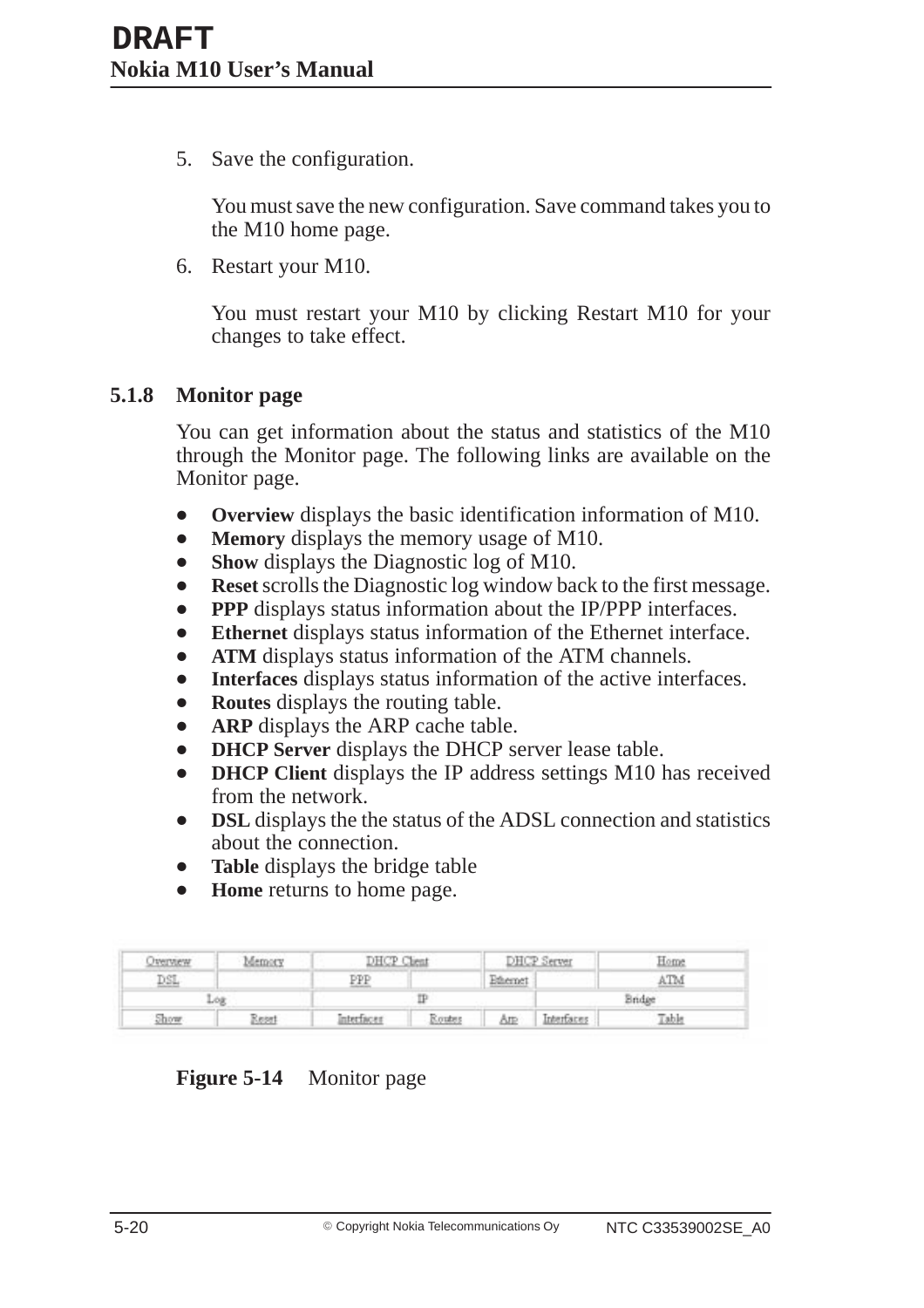## **5.2 Command line interface**

The Nokia M10 operating software includes a command line interface (CLI) that lets you monitor and configure your M10 over a telnet or a local serial console connection. You can use the CLI to enter and update a Nokia M10's configuration settings, monitor its performance, and restart it. Some CLI commands are not available until certain conditions are met. For example, you must turn a function on before you can enter settings for that function.

The commands of the CLI are divided into two hierarchies: Root and Config. The Root command hierarchy lets you monitor the performance of your M10, display and reset M10 statistics, and issue administrative commands to restart M10 functions. The Config command hierarchy lets you configure the settings of your M10.

## **5.2.1 Starting and ending a CLI session**

You can open a command line interface session by opening a telnet connection from a workstation on your network to an M10 Ethernet or ADSL port or by connecting a terminal to the console port on the Nokia M10.

## **Connecting from telnet**

You initiate a telnet connection by issuing the following command from an IP host that supports telnet (or a personal computer running a telnet application such as Microsoft or NCSA Telnet).

```
telnet ADSL_ip_address
```
You must know the IP address of the Nokia M10 before you can connect to is via a telnet connection to it. You can use a Web browser or the serial console to configure the M10's IP address.

## **Connecting from the console port**

You can connect a terminal or a terminal emulator to the console port on the Nokia M10 front panel to configure, administer, and monitor your Nokia M10. To use the Nokia M10 console, you need a serial cable and either a terminal or a terminal emulator (such as a personal computer with a terminal emulation application that supports 9600-baud communication).

To connect your Nokia M10 to a terminal or terminal emulators: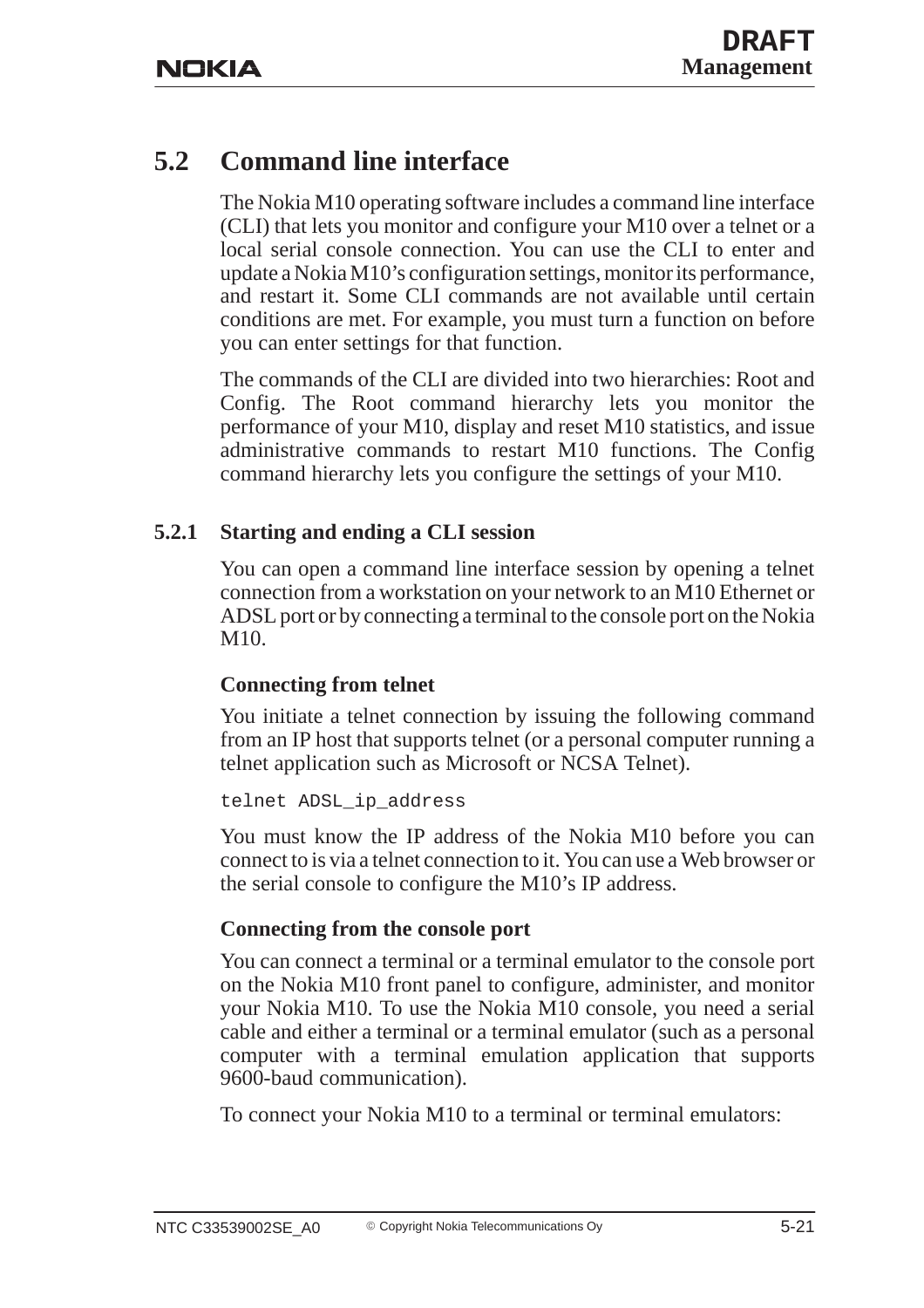- 1. Plug the serial cable E64320.01 into the console port behind the hatch on the Nokia M10 front panel.
- 2. Connect the other end of the serial cable to the serial port on your terminal (or terminal emulator) or the serial port of your computer.
- 3. Turn on the terminal or run the terminal emulator program on your computer.

Use the following settings to configure your terminal emulation session:

| <b>Setting</b> | <b>Value</b> |
|----------------|--------------|
| Speed          | 9600         |
| Parity         | None         |
| Data bits      | 8            |
| Stop bits      | 1            |
| <b>Duplex</b>  | Full         |
| Flow control   | None         |

The console interface uses the same command line interface as the telnet interface.

## **Logging in**

The command line interface login process emulates the login process for a Unix host. If your Nokia M10 has been assigned an administrator password, you must enter a username (up to 32 characters) and your administrator or user password.

Entering your username lets the Nokia M10 record your access; your username is not used to validate your authorisation. Entering the administrator password lets you display and update Nokia M10 settings. Entering a user password lets you display (but not update) Nokia M10 settings.

When you have logged in successfully, the command line interface lists the username and the security level (admin or user) associated with the password you entered in the diagnostic log.

## **Entering commands in Nokia M10 CLI**

CLI commands consist of *keywords* and *arguments*. Keywords in a Config command specify the action you want to take or the entity on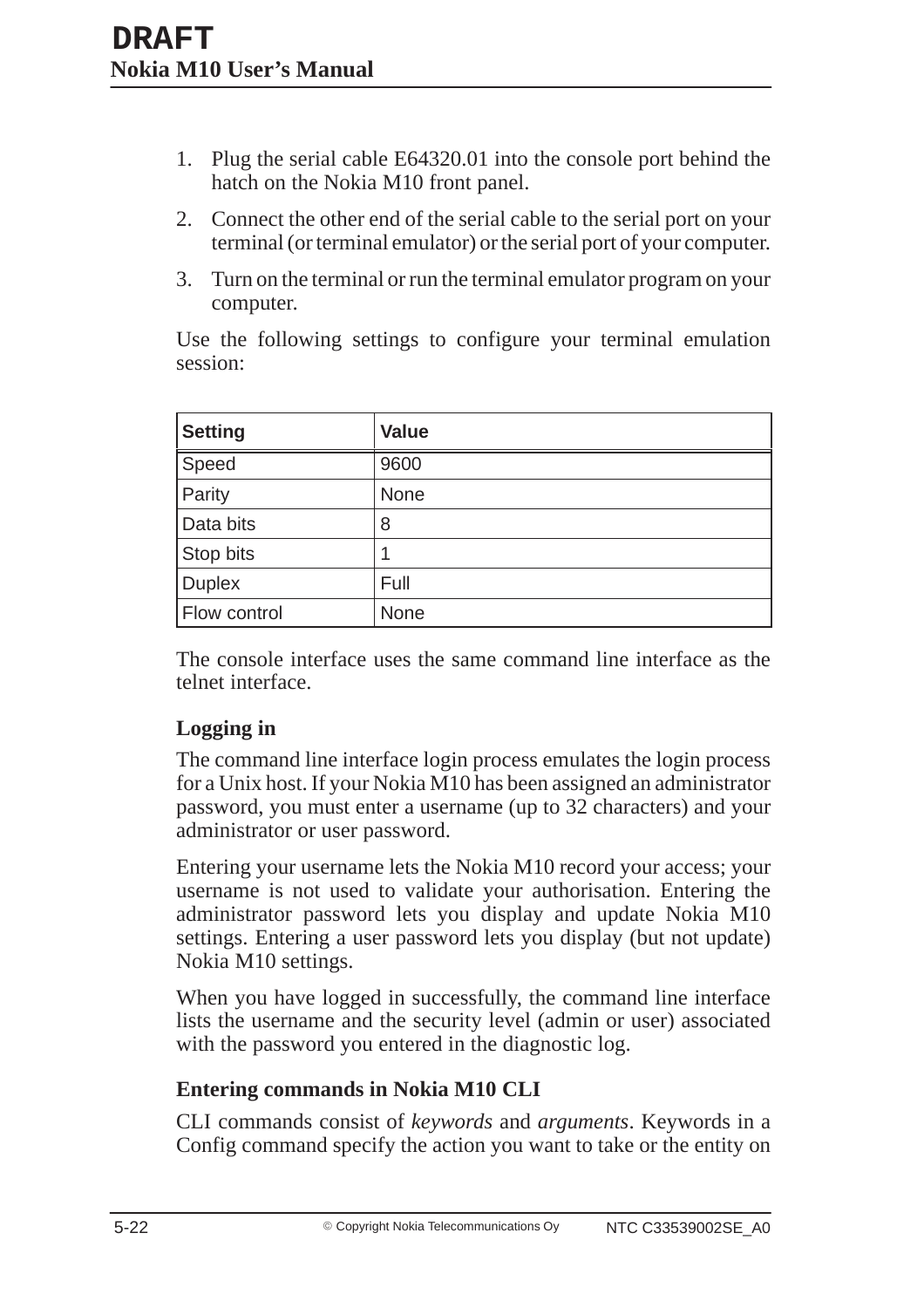which you want to act. Arguments in a Config command specify the values appropriate to your site. For example, the Config command set ip ip-ppp address ip\_address consists of three keywords (ip,  $ip$ -ppp, and address) and one argument ( $ip$ -address). When you configure your M10, you replace command arguments with values appropriate to your site. For example, set ip ip-ppp address 192.31.222.57

The optional arguments are marked with braces {argument} and the mandatory arguments with square brackets [argument].

| <b>Command compo-</b><br>nent | <b>Rules for entering CLI commands</b>                                                                                                                                                                                                                                                                                          |
|-------------------------------|---------------------------------------------------------------------------------------------------------------------------------------------------------------------------------------------------------------------------------------------------------------------------------------------------------------------------------|
| <b>Command word</b>           | CLI commands must start with a command<br>word (set, show, delete). You can truncate<br>CLI commands to three characters (set,<br>sho, del). CLI commands are not case-<br>sensitive. You can enter "SET", "Set" or set.                                                                                                        |
| Keywords                      | Keywords are not case-sensitive. You can<br>enter "system, "System" or "SYSTEM" as a<br>keyword without changing its meaning. Key-<br>words can be abbreviated to the length that<br>they are differentiated from other keywords.<br>For example, you can reduce the command<br>"set ip ip-ppp option on" to "set i i<br>o on". |
| Argument text                 | Text strings can be as many as 32 characters<br>long, unless otherwise specified. Special<br>characters are represented using backslash<br>notation. Text strings may be enclosed in<br>double (") or single (') quote marks. If the text<br>string includes an embedded space, it must<br>be enclosed in quotes.               |
| <b>Numbers</b>                | Enter numbers as integers.                                                                                                                                                                                                                                                                                                      |
| IP addresses                  | Enter IP addresses in dotted decimal notation<br>(nnn.nnn.nnn.nnn, where nnn = 0 to 255).                                                                                                                                                                                                                                       |

The Table 5-1 provides guidelines for formatting CLI commands.

#### **Table 5-1** CLI syntax

If a command is ambiguous or miskeyed, the Nokia CLI prompts you to enter additional information.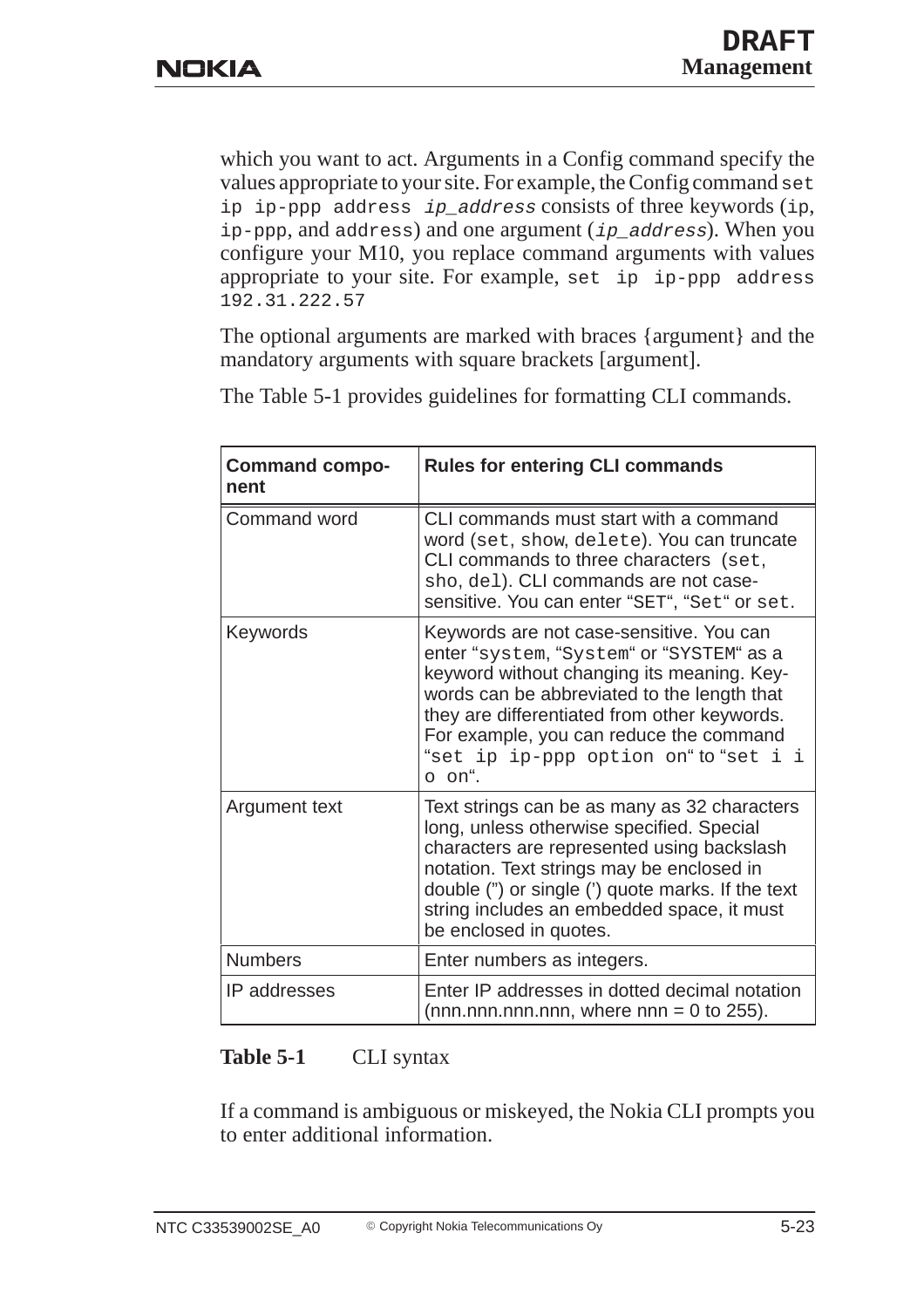## **Ending a CLI session**

You end a command line interface session by typing quit in the Root mode. Entering quit in the Config mode switches the session into the Root mode.

## **Using the CLI help facility**

The help command lets you display on-line help for Root and Config commands. To display a list of the commands available to you from your current location in the command line interface hierarchy, type help. To display help related to a particular command type the command followed by a question mark, e.g. show ?.

### **Saving settings**

The save command saves the working copy of the settings to restart values. You can save the changes you have entered for a specific function or for all functions in the Nokia M10. The Nokia M10 automatically validates its settings when you save and displays a warning message if the configuration is not correct.

## **5.2.2 The Root command hierarchy**

You begin in Root mode when you start a CLI session. The Root mode lets you monitor the performance of your M10, display and reset M10 statistics, and issue administrative commands to restart M10 functions.

### **Root prompt**

When you are in Root mode, the CLI prompt is the name of the M10 followed by a right angle bracket  $(>)$ . For example, if you open a command line interface to the M10 named "Kilo" you would see Kilo> as your CLI prompt.

### **Root command shortcuts**

You can truncate most commands in the command line interface to their shortest unique string. For example, you can use the truncated command q in place of the full quit command to exit the command line interface. However, you would need to enter rese for the reset command, since the first characters of reset are common to the restart command.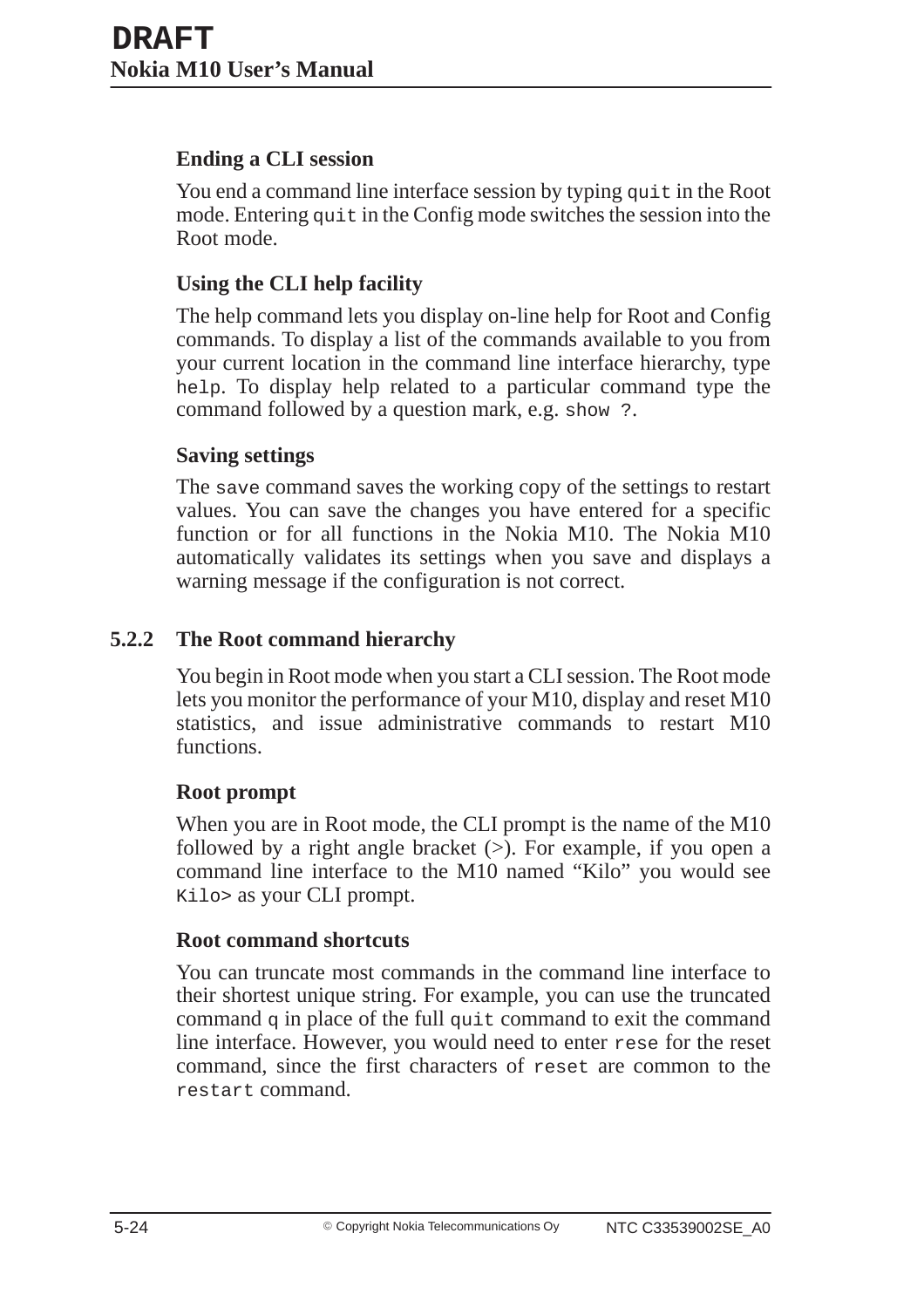The only command you cannot truncate is restart. To prevent accidental interruption of communications, you must enter the restart command in its entirety.

You can use the !! command to repeat the last command you entered. You can press the Ctrl-P or Esc-k key sequences to obtain the same result.

### **Root commands**

You can get a list of the Root commands by typing ? in the Root prompt.

- $\bullet$ help command to get help
- $\bullet$
- $\bullet$
- $\bullet$
- $\bullet$
- $\bullet$ quit command to quit shell
- $\bullet$
- $\bullet$ restart command to restart unit
- $\bullet$
- $\bullet$
- $\bullet$
- $\bullet$
- $\bullet$
- $\bullet$
- $\bullet$
- $\bullet$
- $\bullet$

 configure command to configure unit's options ping command to send ICMP Echo request atmping command to send ATM OAM loopback arp command to send ARP request reset command to reset subsystems show command to show system information telnet command to telnet to a remote host who command to show who is using the shell log command to add a message to the diagnostic log loglevel command to report or change diagnostic log level install command to download and program an image into flash download command to download a config file upload command to upload a config file clear command to erase all stored configuration information

The following tables present the Root commands, their detailed descriptions, syntax and usage examples.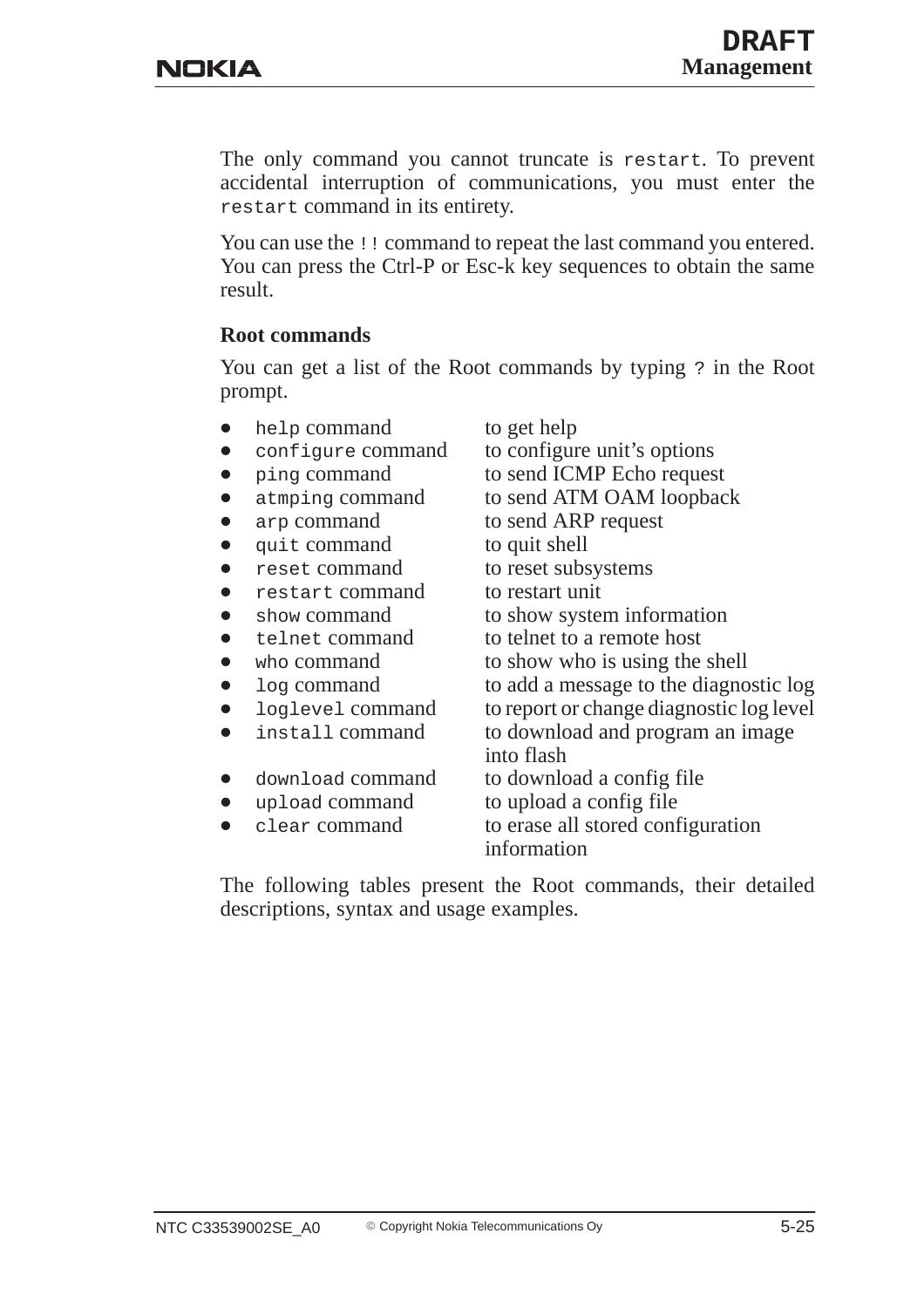| <b>Command</b> | <b>Send ARP request</b>                                                                                                       |
|----------------|-------------------------------------------------------------------------------------------------------------------------------|
| Description    | Sends an Address resolution protocol request to match<br>the nnn.nnn.nnn.nnn IP address to an Ethernet hard-<br>ware address. |
| Syntax         | arp [nnn.nnn.nnn.nnn]                                                                                                         |
| Arguments      | The argument is an IP string which consists of four<br>decimal numbers with values between 0 and 255 sep-<br>arated by dots.  |
| Example        | M10> arp 192.221.11.11                                                                                                        |

| <b>Command</b>     | <b>Clear configuration settings</b>                                                                                                                                                                                                         |
|--------------------|---------------------------------------------------------------------------------------------------------------------------------------------------------------------------------------------------------------------------------------------|
| <b>Description</b> | Clears the configuration settings of your M10. Issuing<br>the restart command after the clear command re-<br>stores the default configuration. clear command alone<br>clears the configuration and brings M10 into an unde-<br>fined state. |
| Syntax             | clear $\{yes\}$                                                                                                                                                                                                                             |
| Arguments          | If you do not use the optional yes argument CLI<br>prompts you to confirm the clear command.                                                                                                                                                |
| Example            | M10> clear yes                                                                                                                                                                                                                              |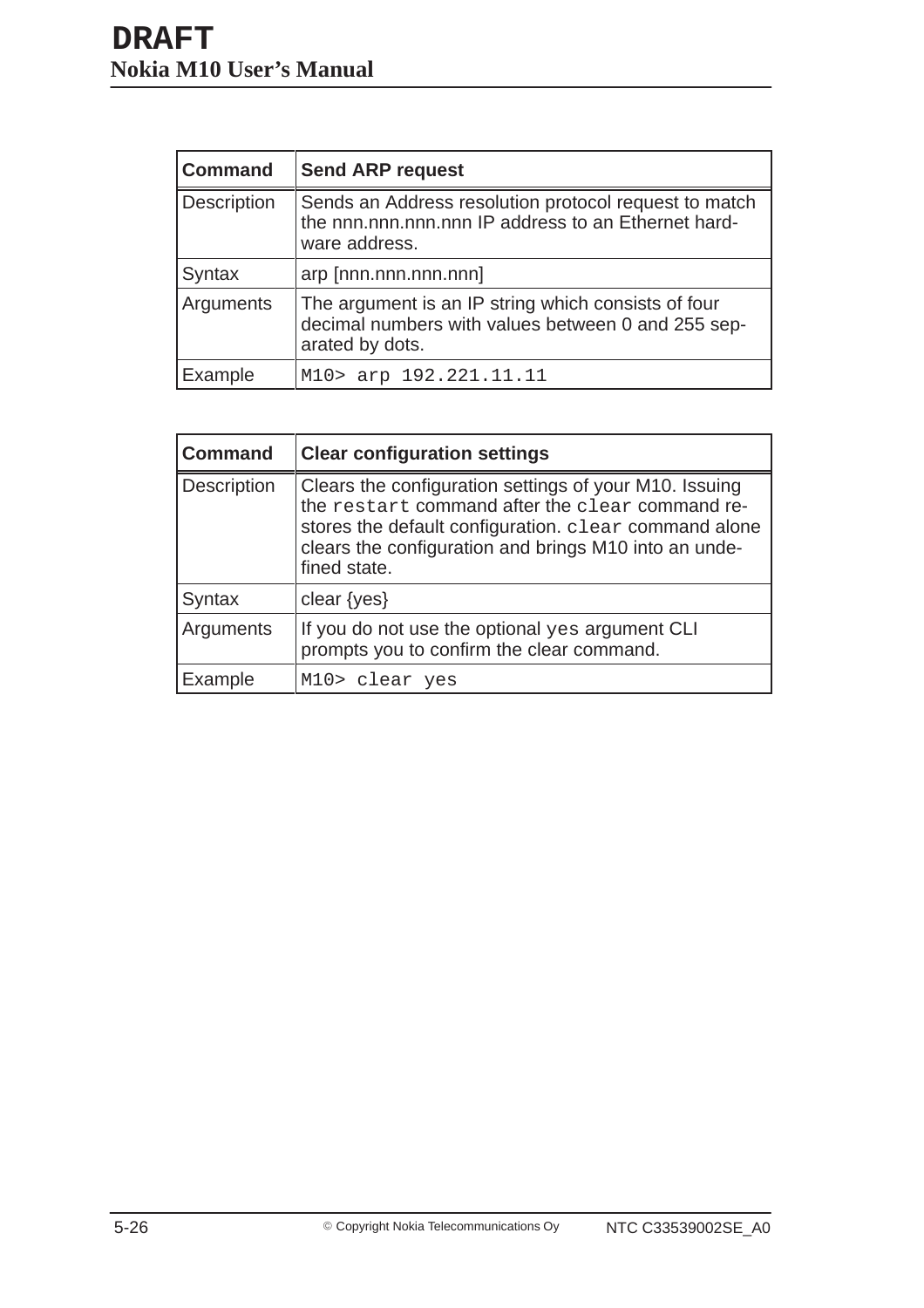| <b>Command</b>     | Download software update                                                                                                                                                                                                                                                                                                                                                                                                                                                                                                                                                                                                      |
|--------------------|-------------------------------------------------------------------------------------------------------------------------------------------------------------------------------------------------------------------------------------------------------------------------------------------------------------------------------------------------------------------------------------------------------------------------------------------------------------------------------------------------------------------------------------------------------------------------------------------------------------------------------|
| <b>Description</b> | Downloads a new version of the Nokia M10 operating<br>software from a TFTP (Trivial File Transfer Protocol)<br>server, validates the software image, and programs the<br>image into the Nokia M10 memory. After you install new<br>operating software, you must restart the Nokia M10.                                                                                                                                                                                                                                                                                                                                        |
| Syntax             | install [server_address] [filename] {confirm}                                                                                                                                                                                                                                                                                                                                                                                                                                                                                                                                                                                 |
| Arguments          | The TFTP server must be accessible on your Ethernet<br>network or through one of the active ATM virtual chan-<br>nels and a route to the server must exist. The server<br>address argument identifies the IP address of the<br>TFTP server on which your Nokia M10 operating soft-<br>ware is stored. The filename argument identifies the<br>path and name of the operating software file on the<br>TFTP server. If you include the optional confirm key-<br>word, you will not be prompted to identify a TFTP<br>server or file name. Your Nokia M10 begins the soft-<br>ware installation using its default boot settings. |
| Example            | M10> install 192.168.1.1 m10c_500.d39<br>*** WARNING *** YOU ARE ABOUT TO ERASE<br>AND REPROGRAM THE NOKIA M10'S PERMANENT<br>SOFTWARE STORAGE WITH A NEW SOFTWARE VER-<br>SION OBTAINED VIA THE TFTP PROTOCOL.<br>About to install new Flash EPROM software<br>image:<br>server: 192.168.1.1<br>file: "m10c_500.d39"<br>Do you wish to proceed? (type 'yes' to<br>confirm): yes<br>Installing<br>M10                                                                                                                                                                                                                         |

| <b>Command</b> | Add message to log                                                                  |
|----------------|-------------------------------------------------------------------------------------|
| Description    | Adds the message in the message_string argument<br>to the Nokia M10 diagnostic log. |
| Syntax         | log [message_string]                                                                |
| Arguments      | message_string argument is the message you want<br>to add to the log.               |
| Example        | M10> log 05/05/99                                                                   |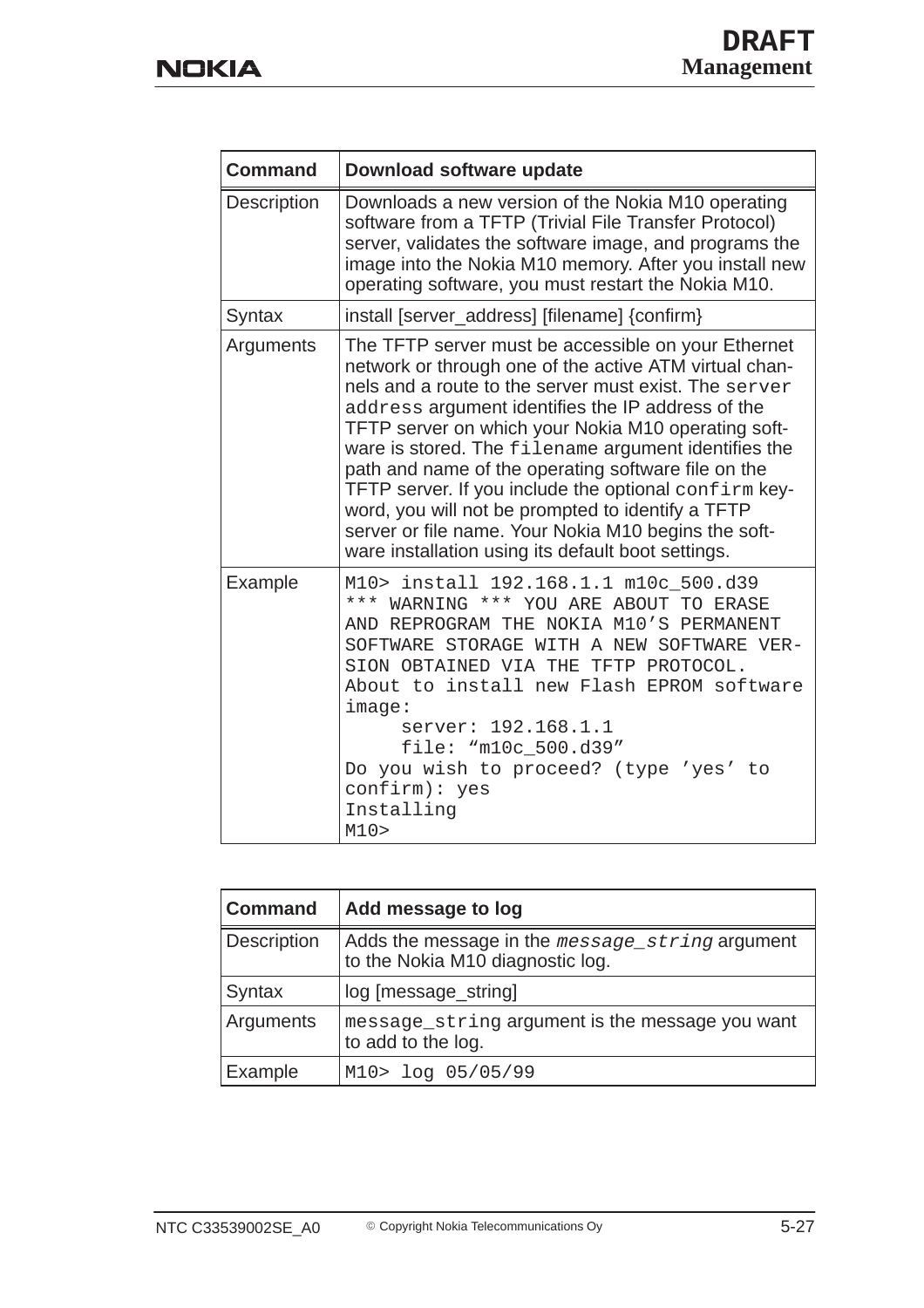| <b>Command</b>     | Define log level                                                                                                                                                                                                                                                                                                                                                                                                                                                                                                                                                      |
|--------------------|-----------------------------------------------------------------------------------------------------------------------------------------------------------------------------------------------------------------------------------------------------------------------------------------------------------------------------------------------------------------------------------------------------------------------------------------------------------------------------------------------------------------------------------------------------------------------|
| <b>Description</b> | Displays or modifies the types of log messages you<br>want the Nokia M10 to record. You can enter the logle-<br>vel command with the level argument to specify the<br>types of diagnostic messages you want to record. All<br>messages with a level number equal to or greater than<br>the level you specify are recorded.                                                                                                                                                                                                                                            |
| Syntax             | loglevel {level}                                                                                                                                                                                                                                                                                                                                                                                                                                                                                                                                                      |
| Arguments          | If you enter the loglevel command without the op-<br>tional <i>level</i> argument, the Nokia CLI displays the cur-<br>rent log level setting. The values for the argument are:<br>1 or low<br>Trivial status messages.<br>2 or medium Messages that can help<br>monitor the network traffic.<br>3 or high<br>Status messages that may be<br>significant but do not<br>constitute errors.<br>4 or warning Recoverable error conditions<br>and useful operator<br>information<br>5 or failure<br>Messages describing error<br>conditions that may not be<br>recoverable |
| Example            | M10> loglevel 3                                                                                                                                                                                                                                                                                                                                                                                                                                                                                                                                                       |

| <b>Command</b>     | <b>Ping</b>                                                                                                                                                                                                                                                                                                                                                                                                                                                  |
|--------------------|--------------------------------------------------------------------------------------------------------------------------------------------------------------------------------------------------------------------------------------------------------------------------------------------------------------------------------------------------------------------------------------------------------------------------------------------------------------|
| <b>Description</b> | Causes the Nokia M10 to issue a series of ICMP Echo<br>requests for the device with the specified IP address.<br>You can use the ping command to determine whether<br>an IP address is already in use on your network. You<br>cannot use the ping command to ping the Nokia M10's<br>own IP address. If a host using the specified IP address<br>is active, it returns one or more ICMP Echo replies,<br>confirming that it is accessible from your network. |
| <b>Syntax</b>      | ping [ip_address]                                                                                                                                                                                                                                                                                                                                                                                                                                            |
| Arguments          | ip_address argument is the IP address, in dotted<br>decimal notation, of the device you want to locate.                                                                                                                                                                                                                                                                                                                                                      |
| Example            | M10> ping 192.122.12.11                                                                                                                                                                                                                                                                                                                                                                                                                                      |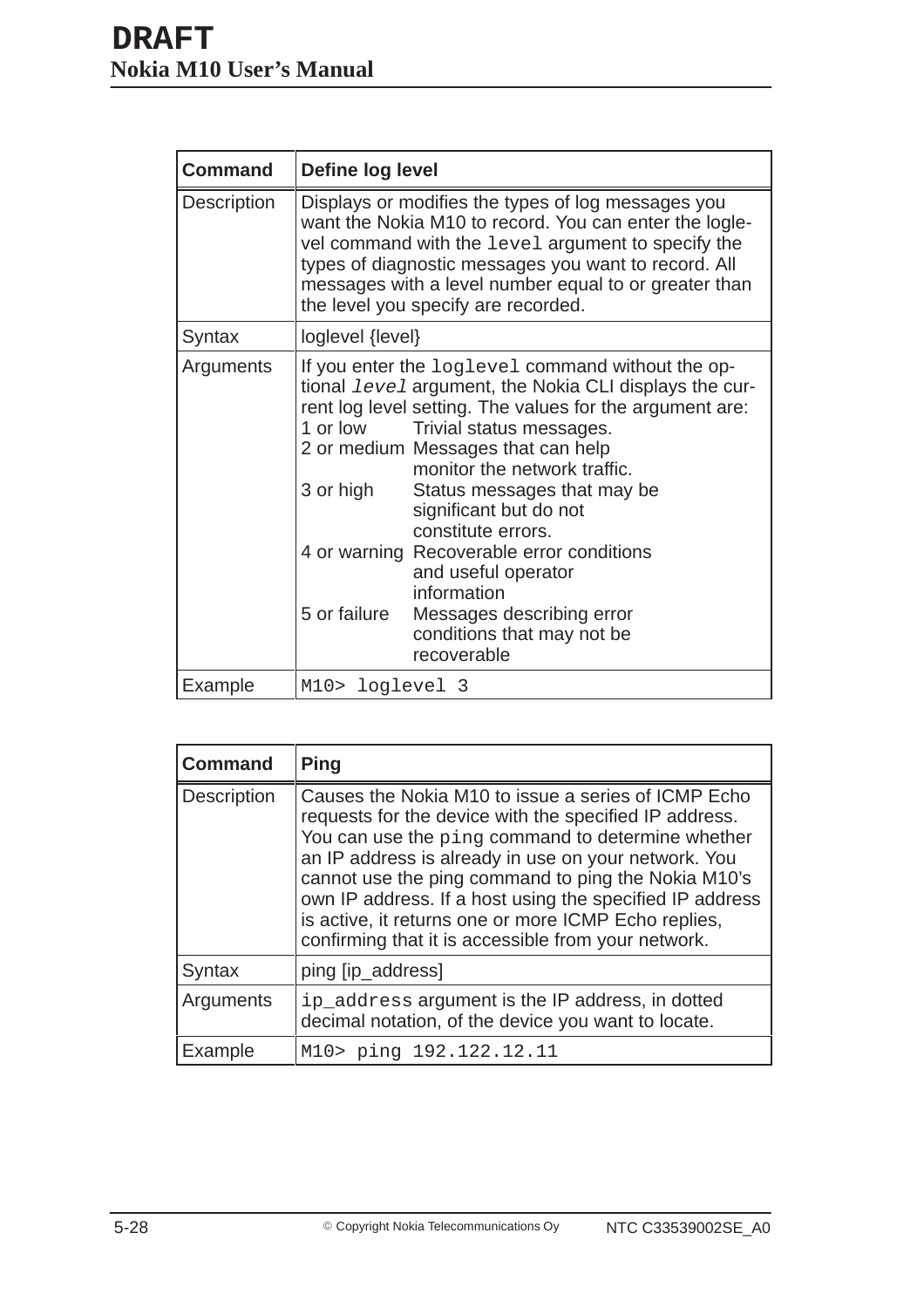| <b>Command</b> | <b>ATM</b> ping                                                                                                |
|----------------|----------------------------------------------------------------------------------------------------------------|
| Description    | Sends 5 OAM F5 loopback cells to the specified VPI/<br>VCI destination with a 5 second total timeout interval. |
| Syntax         | atmping [vpi] [vci] [segment   end-to-end]                                                                     |
| Arguments      | vpi and vci specify the channel and the third argu-<br>ment specifies segment or end-to-end loopback.          |
| Example        | m10> atmping 0 100 segment                                                                                     |

| <b>Command</b>     | <b>Exit</b>                                 |
|--------------------|---------------------------------------------|
| <b>Description</b> | Exits the Nokia M10 command line interface. |
| Syntax             | quit                                        |
| Arguments          | None.                                       |
| Example            | M10> quit                                   |

| <b>Command</b>     | <b>Reset ATM statistics</b>    |
|--------------------|--------------------------------|
| <b>Description</b> | Resets ATM statistics to zero. |
| Syntax             | reset atm                      |
| Arguments          | <b>None</b>                    |
| <b>Example</b>     | M10> reset atm                 |

| <b>Command</b>     | <b>Clear crash information</b>                                                                                             |
|--------------------|----------------------------------------------------------------------------------------------------------------------------|
| <b>Description</b> | Clears crash-dump information which identifies the con-<br>tents of M10 registers at the point of system malfunc-<br>tion. |
| Syntax             | reset crash                                                                                                                |
| Arguments          | None.                                                                                                                      |
| Example            | M10> reset crash                                                                                                           |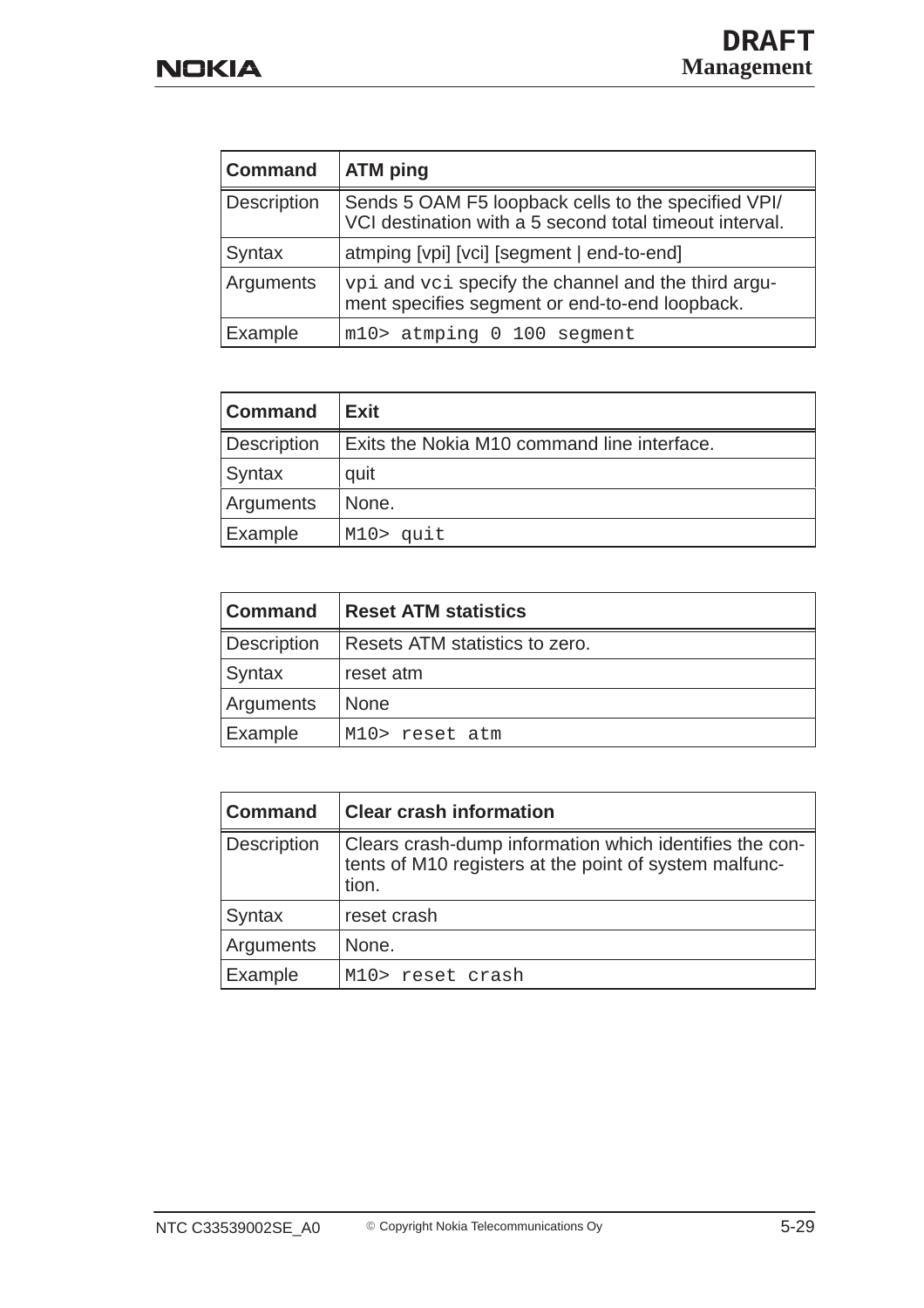| <b>Command</b>     | <b>Reset DHCP server leases</b> |
|--------------------|---------------------------------|
| <b>Description</b> | Resets DHCP server leases.      |
| Syntax             | reset dhcp server               |
| Arguments          | <b>None</b>                     |
| Example            | M10> reset dhcp server          |

| <b>Command</b> | <b>Release DHCP client lease</b>          |
|----------------|-------------------------------------------|
| Description    | Resets DHCP client lease of the WAN port. |
| Syntax         | reset dhcp client lease                   |
| Arguments      | <b>None</b>                               |
| Example        | M10> reset dhcp client lease              |

| <b>Command</b>     | <b>Retrieve DHCP client configuration</b>                    |
|--------------------|--------------------------------------------------------------|
| <b>Description</b> | Retrieves the DHCP client configuration for the WAN<br>port. |
| Syntax             | reset dhcp client retrieve                                   |
| Arguments          | <b>None</b>                                                  |
| Example            | M10> reset dhcp client retrieve                              |

| l Command          | <b>Reset ADSL connection</b> |
|--------------------|------------------------------|
| <b>Description</b> | Resets the ADSL connection.  |
| Syntax             | reset dsl                    |
| Arguments          | None.                        |
| Example            | M10> reset dsl               |

| <b>Command</b> | <b>Reset Ethernet statistics</b>        |
|----------------|-----------------------------------------|
| Description    | Resets the Ethernet statistics to zero. |
| Syntax         | reset enet                              |
| Arguments      | None.                                   |
| Example        | M10> reset enet                         |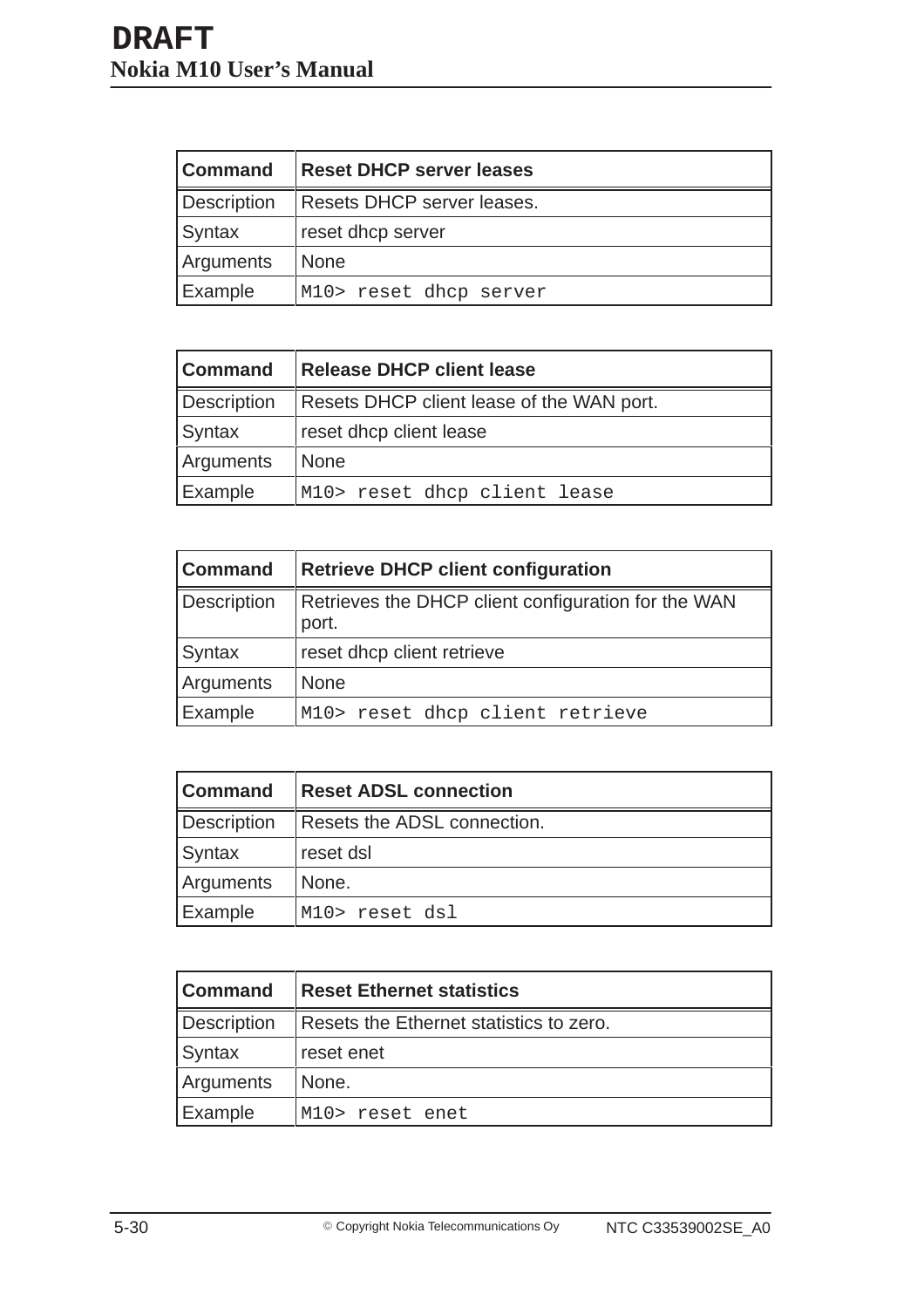| <b>Command</b> | <b>Rewind log</b>                                                                                                                                                                                                                               |
|----------------|-------------------------------------------------------------------------------------------------------------------------------------------------------------------------------------------------------------------------------------------------|
| Description    | Rewinds the diagnostic log display to the top of the ex-<br>isting M10 diagnostic log. The reset log command<br>does not clear the diagnostic log. The next show log<br>command will display information from the beginning of<br>the log file. |
| Syntax         | reset log                                                                                                                                                                                                                                       |
| Arguments      | None.                                                                                                                                                                                                                                           |
| Example        | M10> reset log                                                                                                                                                                                                                                  |

| <b>Command</b> | <b>Reset PPP connection</b>                                                                                                                                                                                                      |
|----------------|----------------------------------------------------------------------------------------------------------------------------------------------------------------------------------------------------------------------------------|
| Description    | Resets and restarts the PPP connection of the speci-<br>fied ATM logical channel. When you issue the reset<br>ppp command the Nokia M10 closes the PPP session<br>on the specified ATM channel and restarts the connec-<br>tion. |
| Syntax         | reset ppp [vccx]                                                                                                                                                                                                                 |
| Arguments      | vccx indicates the ATM channel, $x = 1 - 8$ .                                                                                                                                                                                    |
| Example        | M10> reset ppp vcc1                                                                                                                                                                                                              |

| <b>Command</b>     | <b>Reset packet statistics</b>    |
|--------------------|-----------------------------------|
| <b>Description</b> | Resets packet statistics to zero. |
| <b>Syntax</b>      | reset xdsl                        |
| Arguments          | <b>None</b>                       |
| Example            | M10> reset xdsl                   |

| <b>Command</b>     | <b>Restart M10</b>                                                                                                                |
|--------------------|-----------------------------------------------------------------------------------------------------------------------------------|
| <b>Description</b> | Restarts M10. You must enter the the complete restart<br>command to initiate a restart.                                           |
| Syntax             | restart {seconds}                                                                                                                 |
| Arguments          | If you include the optional seconds arguments your<br>Nokia M10 will restart when the specified number of<br>seconds has elapsed. |
| Example            | M10> restart 5                                                                                                                    |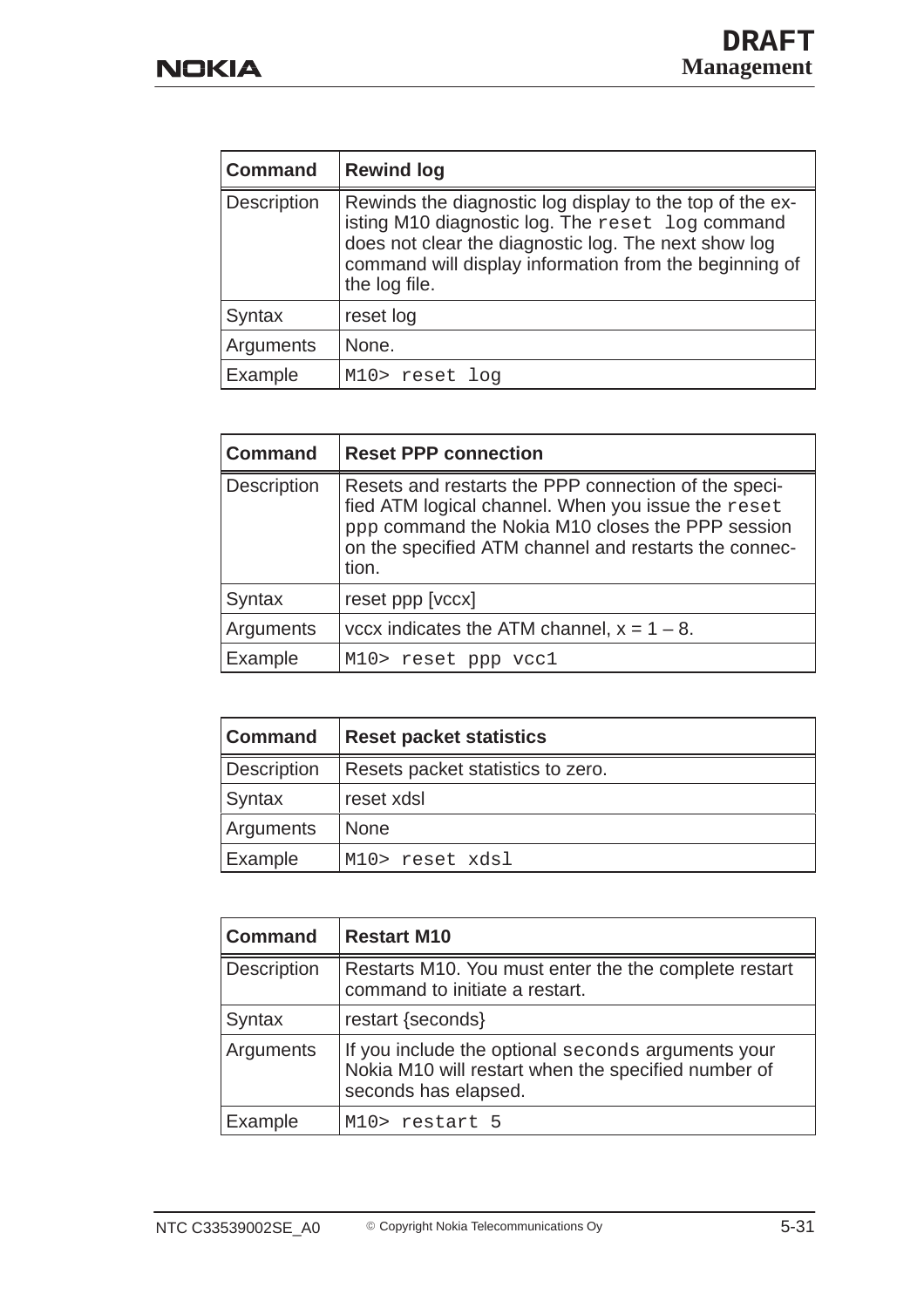| <b>Command</b> | <b>Show crash information</b>               |
|----------------|---------------------------------------------|
| Description    | Displays the most recent crash information. |
| Syntax         | show crash                                  |
| Arguments      | None.                                       |
| Example        | M10> show crash                             |

| <b>Command</b>     | <b>Show DHCP server leases in RAM</b>   |
|--------------------|-----------------------------------------|
| <b>Description</b> | Displays the DHCP leases stored in RAM. |
| Syntax             | show dhcp server leases                 |
| Arguments          | None.                                   |
| Example            | M10> show dhcp server leases            |

| <b>Command</b>     | <b>Show DHCP server leases in NVRAM</b>  |
|--------------------|------------------------------------------|
| <b>Description</b> | Displays the DHCP leases stored in NVRAM |
| Syntax             | show dhcp server store                   |
| Arguments          | None.                                    |
| <b>Example</b>     | M10> show dhcp server store              |

| <b>Command</b>     | <b>Show DHCP client parameters</b>                   |
|--------------------|------------------------------------------------------|
| <b>Description</b> | Displays the DHCP client parameters of the WAN port. |
| Syntax             | show dhcp client                                     |
| Arguments          | None.                                                |
| Example            | M10> show dhcp client                                |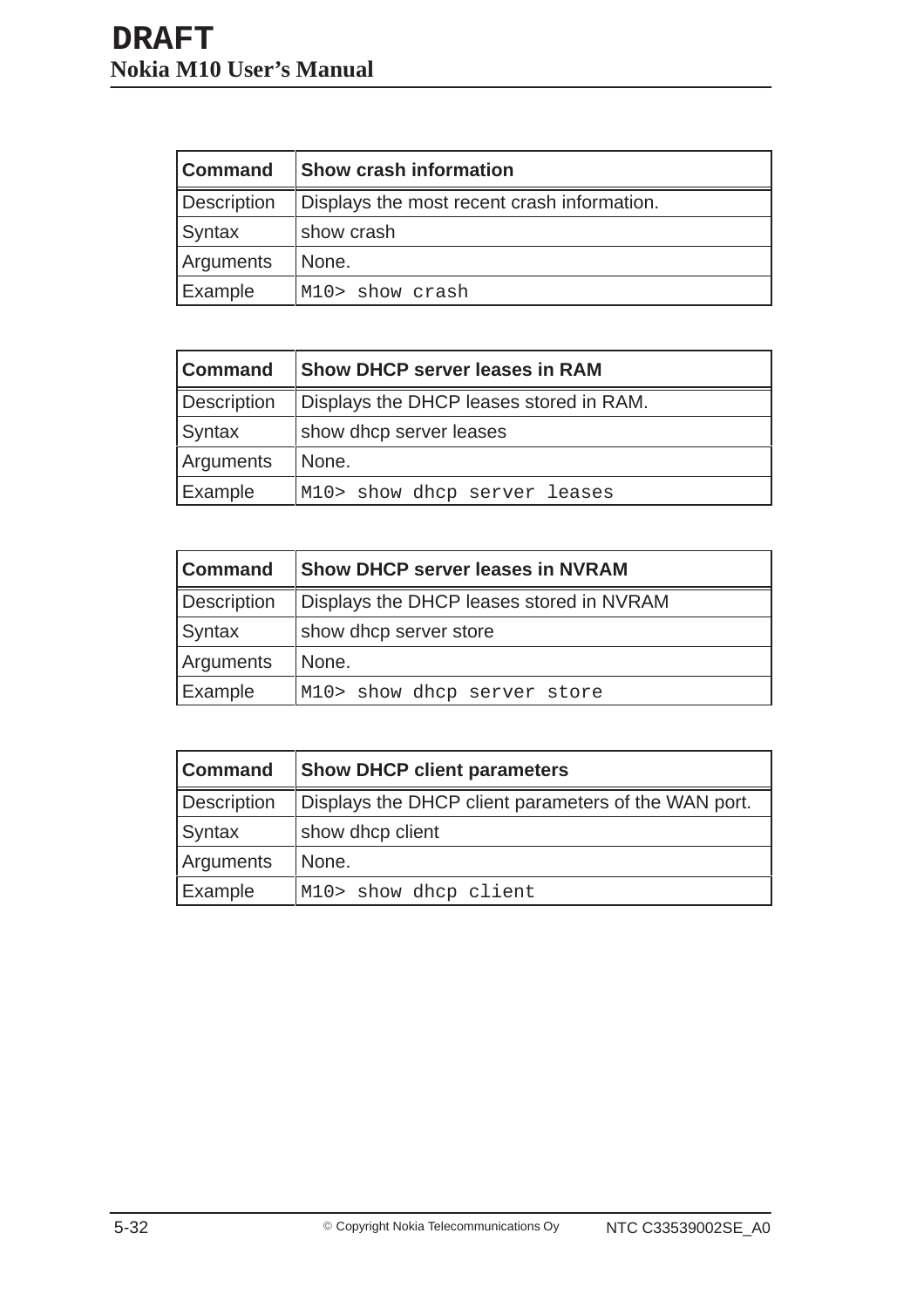| <b>Command</b> | <b>Show Ethernet statistics</b>                                                                                                                                                                                                                      |
|----------------|------------------------------------------------------------------------------------------------------------------------------------------------------------------------------------------------------------------------------------------------------|
| Description    | Displays the Ethernet statistics of your M10.                                                                                                                                                                                                        |
| Syntax         | show enet ${all}$                                                                                                                                                                                                                                    |
| Arguments      | Optional argument all displays more detailed informa-<br>tion.                                                                                                                                                                                       |
| Example        | M10> show enet<br>Ethernet driver statistics, device 0:<br>Packets out: 16578<br>Packets in: 11<br>Xmit errors: 0<br>0<br>Recy errors:<br>0<br>CRC errors:<br>0<br>Frame errors:<br>No buffers:<br>O<br>No handler:<br>U<br>∩<br>No message:<br>M10> |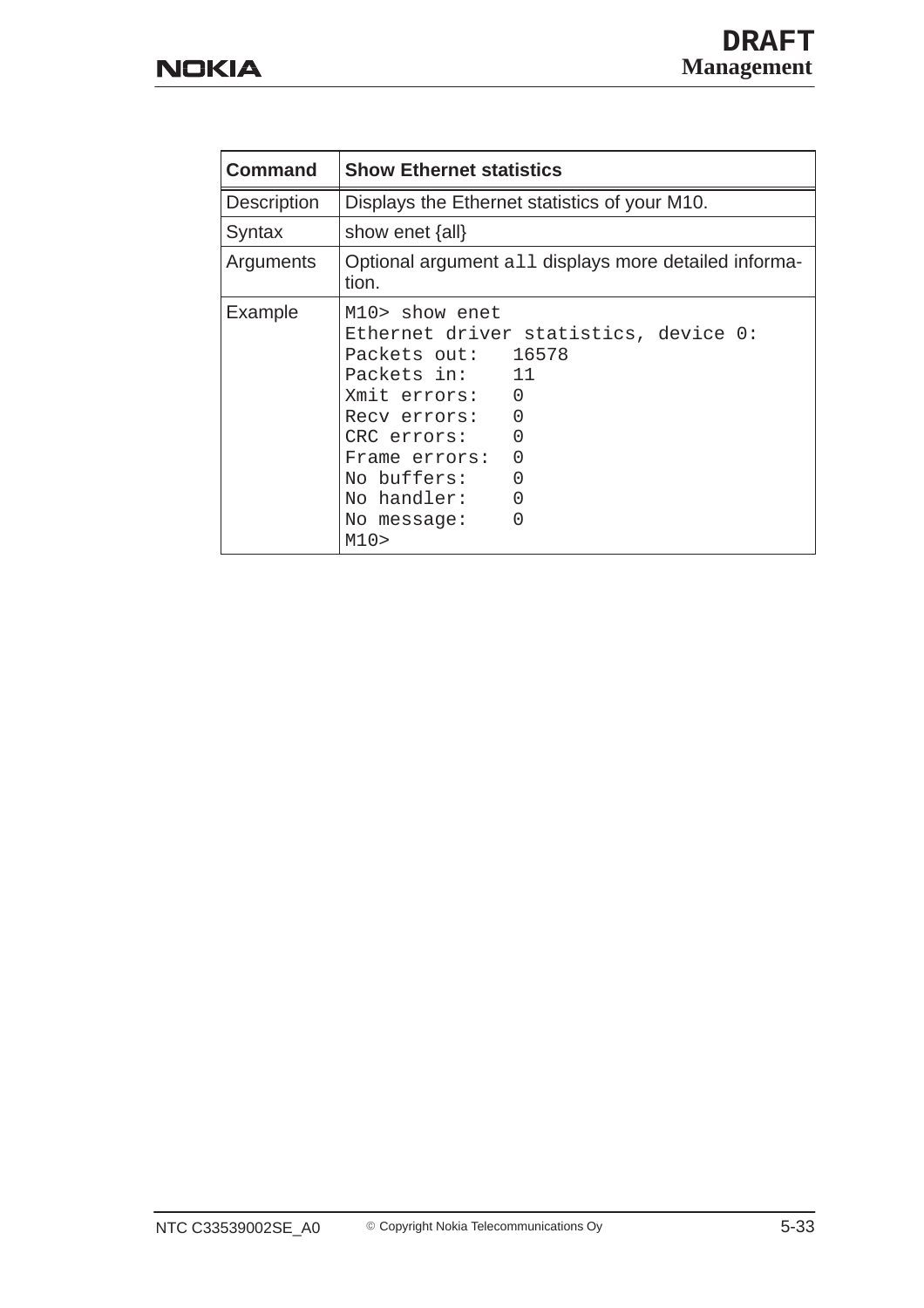| <b>Command</b>     | <b>Show ADSL information</b>                                                                                                                                                                                                                                                                                                                                                                |                                                                |                                                                                  |
|--------------------|---------------------------------------------------------------------------------------------------------------------------------------------------------------------------------------------------------------------------------------------------------------------------------------------------------------------------------------------------------------------------------------------|----------------------------------------------------------------|----------------------------------------------------------------------------------|
| <b>Description</b> | Displays the current status and some statistics about<br>the ADSL connection, e.g. upstream and downstream<br>data rates.                                                                                                                                                                                                                                                                   |                                                                |                                                                                  |
| Syntax             | show dsl                                                                                                                                                                                                                                                                                                                                                                                    |                                                                |                                                                                  |
| Arguments          | None.                                                                                                                                                                                                                                                                                                                                                                                       |                                                                |                                                                                  |
| Example            | M10> show dsl<br>DSL Statistics:<br>Type: ADI DMT<br>Datapump HW Rev: 0<br>Datapump FW Rev: 2220ca05<br>Current Status: Operational<br>Init Status: Initialization successful<br>Last Init Status: Initialization success-<br>ful<br>Current rate 7968000 bps<br>Maximum rate<br>Fast parity bytes<br>Fast Codeword Size<br>Int Parity Bytes 10<br>Int Codeword Size 136<br>Interleve Depth | Downstream<br>10336000 bps<br>$\mathbf 0$<br>$\mathbf{1}$<br>8 | Upstream<br>640000 bps<br>832000 bps<br>0<br>$\mathbf 1$<br>8<br>184<br>$\Omega$ |
|                    | Near end<br>Error seconds<br>Noise Margin                                                                                                                                                                                                                                                                                                                                                   | $\Omega$<br>7 db                                               |                                                                                  |
|                    | Attenuation<br>Transmitted blocks 34814571<br>Received Blocks<br>Corrected Blocks<br>Uncorrected Blocks<br>M10>                                                                                                                                                                                                                                                                             | 17 db<br>34814433<br>$\Omega$<br>0                             |                                                                                  |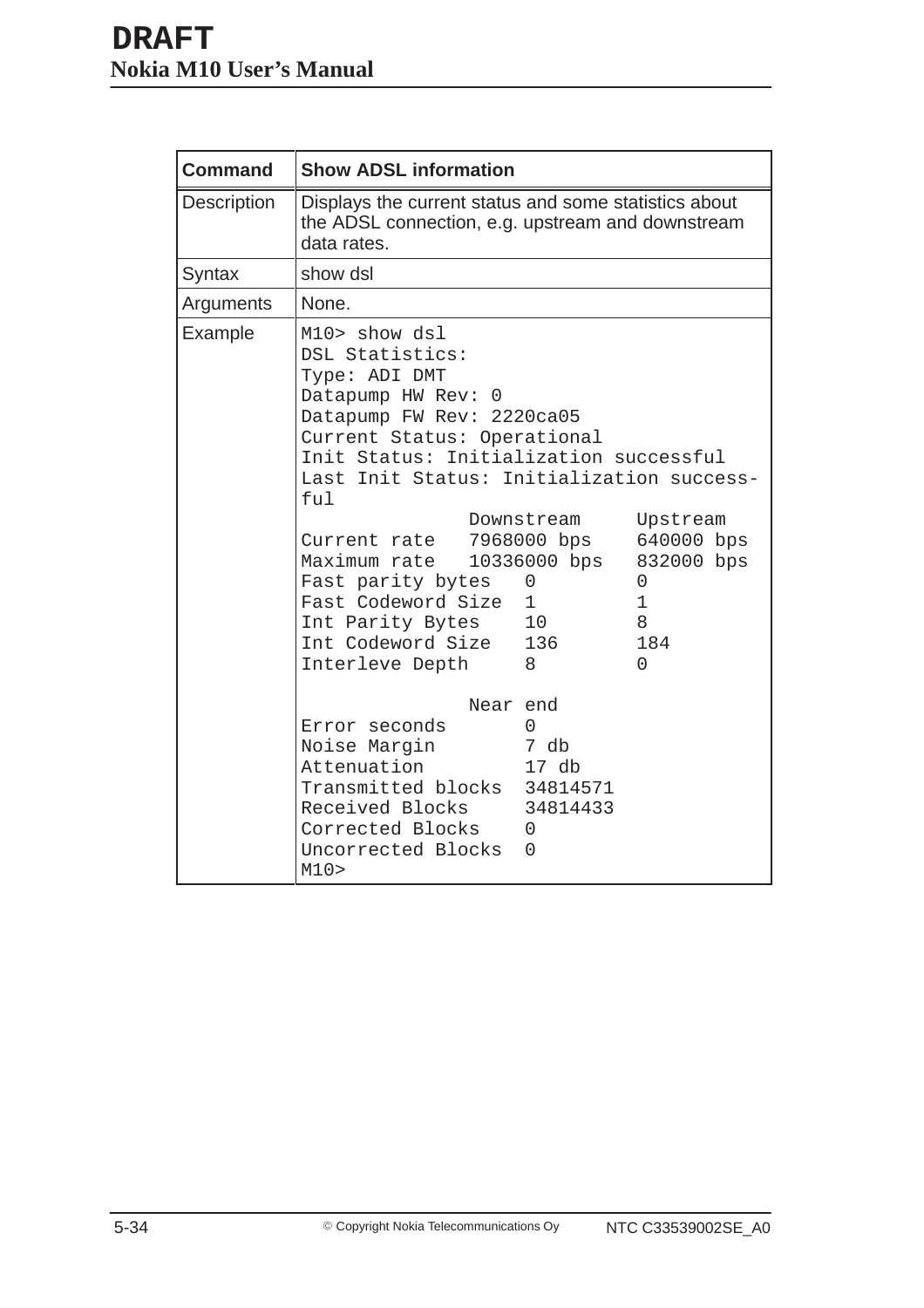| <b>Command</b>     | <b>Show ATM information</b>                                                                                                                                                                                                                                      |
|--------------------|------------------------------------------------------------------------------------------------------------------------------------------------------------------------------------------------------------------------------------------------------------------|
| <b>Description</b> | Displays the current status and some statistics of the<br>active ATM channels.                                                                                                                                                                                   |
| Syntax             | show atm ${all}$                                                                                                                                                                                                                                                 |
| Arguments          | Optional argument all displays more detailed informa-<br>tion.                                                                                                                                                                                                   |
| Example            | $M10>$ show atm<br>ATM port status: Cell delineation<br>achieved<br>Serial Rx relay: 4<br>Rx data rate (bps): 7968000<br>Tx data rate $(bps): 640000$<br>VCC# Type VPI VCI Bound Encapsulation<br>$1 \quad$<br>PVC 0 100 Yes PPP over ATM (VC-<br>muxed)<br>M10> |

| <b>Command</b>     | <b>Show ARP table</b>                                            |
|--------------------|------------------------------------------------------------------|
| <b>Description</b> | Displays the Ethernet address resolution table stored in<br>M10. |
| Syntax             | show ip arp                                                      |
| Arguments          | None.                                                            |
| Example            | M10> show ip arp                                                 |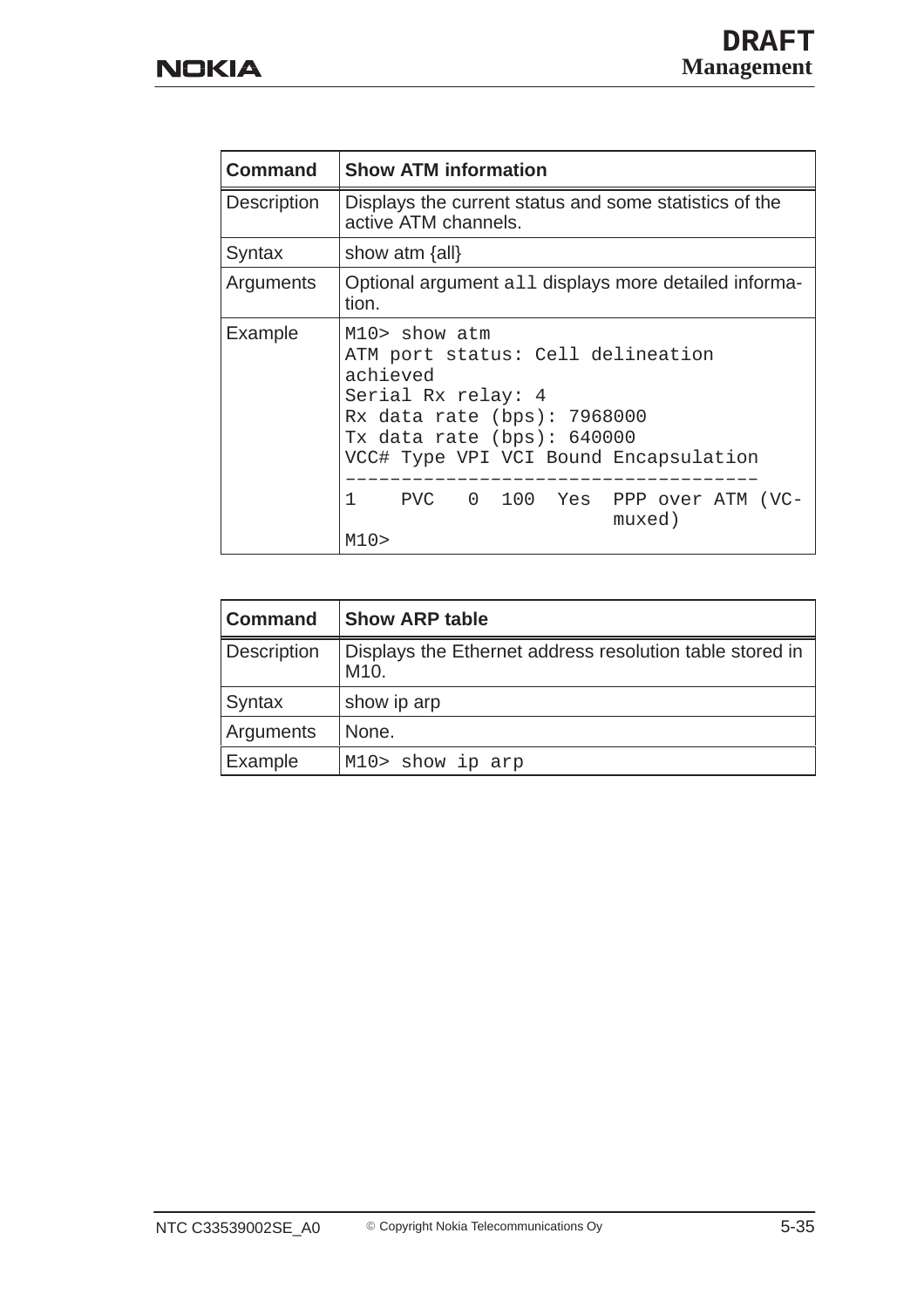| <b>Command</b>     | <b>Show IP interfaces</b>                                                                                                                                                                                                                                                                                                                                                                                                            |
|--------------------|--------------------------------------------------------------------------------------------------------------------------------------------------------------------------------------------------------------------------------------------------------------------------------------------------------------------------------------------------------------------------------------------------------------------------------------|
| <b>Description</b> | Displays the IP interfaces of your M10.                                                                                                                                                                                                                                                                                                                                                                                              |
| Syntax             | show ip interfaces                                                                                                                                                                                                                                                                                                                                                                                                                   |
| Arguments          | None.                                                                                                                                                                                                                                                                                                                                                                                                                                |
| Example            | M10> show ip interfaces<br>IP Interfaces:<br>ENET (lan): (up broadcast default rip-<br>send v1 rip-receive v1)<br>inet 192.168.1.254<br>netmask ffffff00<br>broadcast 192.168.1.255<br>physical address 00.40.43.08.ff.ff<br>mtu 1500<br>PPP $(vcc1)$ : $(up point-to-point rip-send$<br>v2 rip-receive v2)<br>inet 10.98.20.21<br>netmask 0<br>peer address 10.98.20.1<br>physical address<br>00.00.00.00.00.00<br>mtu 1500<br>M10> |

| <b>Command</b>     | <b>Show IP routes</b>                                                                                                                                                                                                                                                                   |
|--------------------|-----------------------------------------------------------------------------------------------------------------------------------------------------------------------------------------------------------------------------------------------------------------------------------------|
| <b>Description</b> | Displays the IP routes stored in your M10.                                                                                                                                                                                                                                              |
| Syntax             | show ip routes                                                                                                                                                                                                                                                                          |
| Arguments          | None.                                                                                                                                                                                                                                                                                   |
| Example            | M10> show ip routes<br>IP gateway (route) table:<br>0. Default Gateway -> PPP (vcc1), D 2, T<br>0, (configured) UP DEFAULT<br>IP route cache<br>Net 192.168.1.1, gateway 192.168.1.1,<br>metric 0, timeout 0, via ENET (lan)<br>Net 192.168.1.255, broadcast, via ENET<br>(lan)<br>M10> |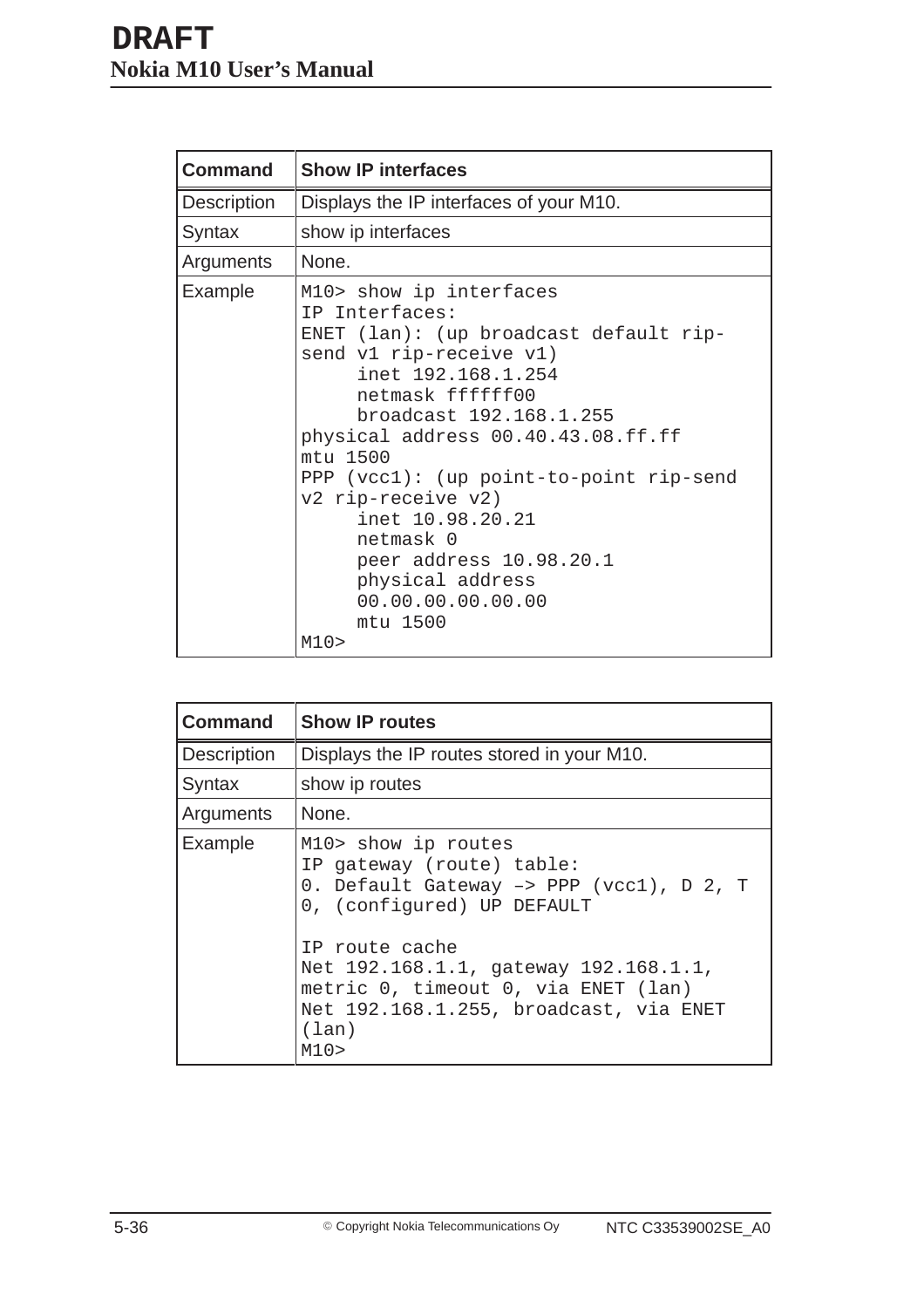| <b>Command</b>   | <b>Show diagnostic log</b>                                                                                                             |
|------------------|----------------------------------------------------------------------------------------------------------------------------------------|
| Description      | Displays blocks of information from the Nokia M10<br>diagnostic log.                                                                   |
| Syntax           | show $log$ $\{all\}$                                                                                                                   |
| <b>Arguments</b> | to see the entire log you can repeat the show log com-<br>mand or you can use the argument all and scroll<br>through the complete log. |
| Example          | M10> show log all                                                                                                                      |

| <b>Command</b> | Show memory usage                                              |
|----------------|----------------------------------------------------------------|
| Description    | Displays the memory usage of your M10.                         |
| Syntax         | show memory {all}                                              |
| Arguments      | Optional argument all displays more detailed informa-<br>tion. |
| Example        | M10> show memory all                                           |

| <b>Command</b> | <b>Show PPP information</b>                                                                                                     |
|----------------|---------------------------------------------------------------------------------------------------------------------------------|
| Description    | Displays information about open PPP links.                                                                                      |
| <b>Syntax</b>  | show ppp {stats   lcp   ipcp   bncp   lastconnect}                                                                              |
| Arguments      | You can display a subset of the PPP statistics by in-<br>cluding optional stats, lcp, ipcp, bncp, or last-<br>connect argument. |
| Example        | M10> show ppp                                                                                                                   |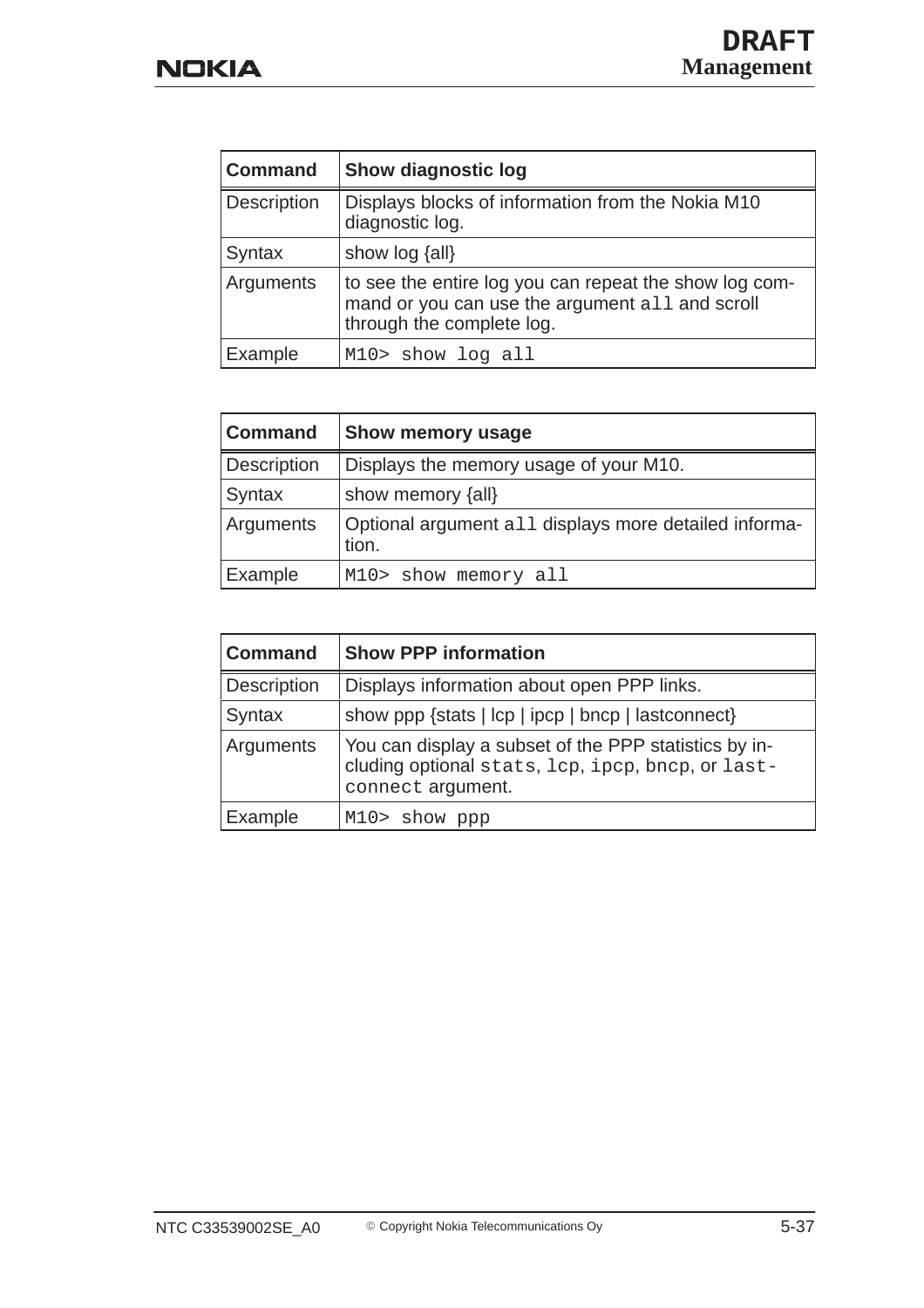| <b>Command</b> | <b>Show M10 information</b>                                                                                                                                                                                              |
|----------------|--------------------------------------------------------------------------------------------------------------------------------------------------------------------------------------------------------------------------|
| Description    | Displays current status of a Nokia M10, the device's<br>hardware and software revision levels, a summary of<br>errors encountered, and the length of time the Nokia<br>M10 has been running since it was last restarted. |
| Syntax         | show status                                                                                                                                                                                                              |
| Arguments      | None.                                                                                                                                                                                                                    |
| Example        | M10> show status                                                                                                                                                                                                         |
|                | Terminal shell v1.0<br>M10 multiport ADSL router/bridge<br>Running Nokia M10 software version 5.0.0<br>(build D35)<br>Software built by alan on Fri Nov 13                                                               |
|                | 14:02:16 EST 1998<br>(completed login: admin level)<br>Serial number J984001344, CPU MPC860,<br>firmware 2.2<br>Product ID T66160.09 0                                                                                   |
|                | Error logger message counts:<br>Low 0, Medium 0, High 61, Warning 26,<br>Lost 0, Total 87<br>Boot state: running in dram<br>Uptime 00:00:12:25<br>M10>                                                                   |

| <b>Command</b>     | <b>Open telnet session</b>                                                                             |
|--------------------|--------------------------------------------------------------------------------------------------------|
| <b>Description</b> | Opens a telnet session to a remote host                                                                |
| Syntax             | telnet [host] {port}                                                                                   |
| Arguments          | host is the IP address of the remote host. Optional<br>argument indicates the port of the remote host. |
| Example            | M10> telnet 1.12.123.123                                                                               |

| Command            | <b>Show users</b>                                               |
|--------------------|-----------------------------------------------------------------|
| <b>Description</b> | Displays the names and hostnames of the current shell<br>users. |
| Syntax             | who                                                             |
| Arguments          | <b>None</b>                                                     |
| Example            | who<br>M10>                                                     |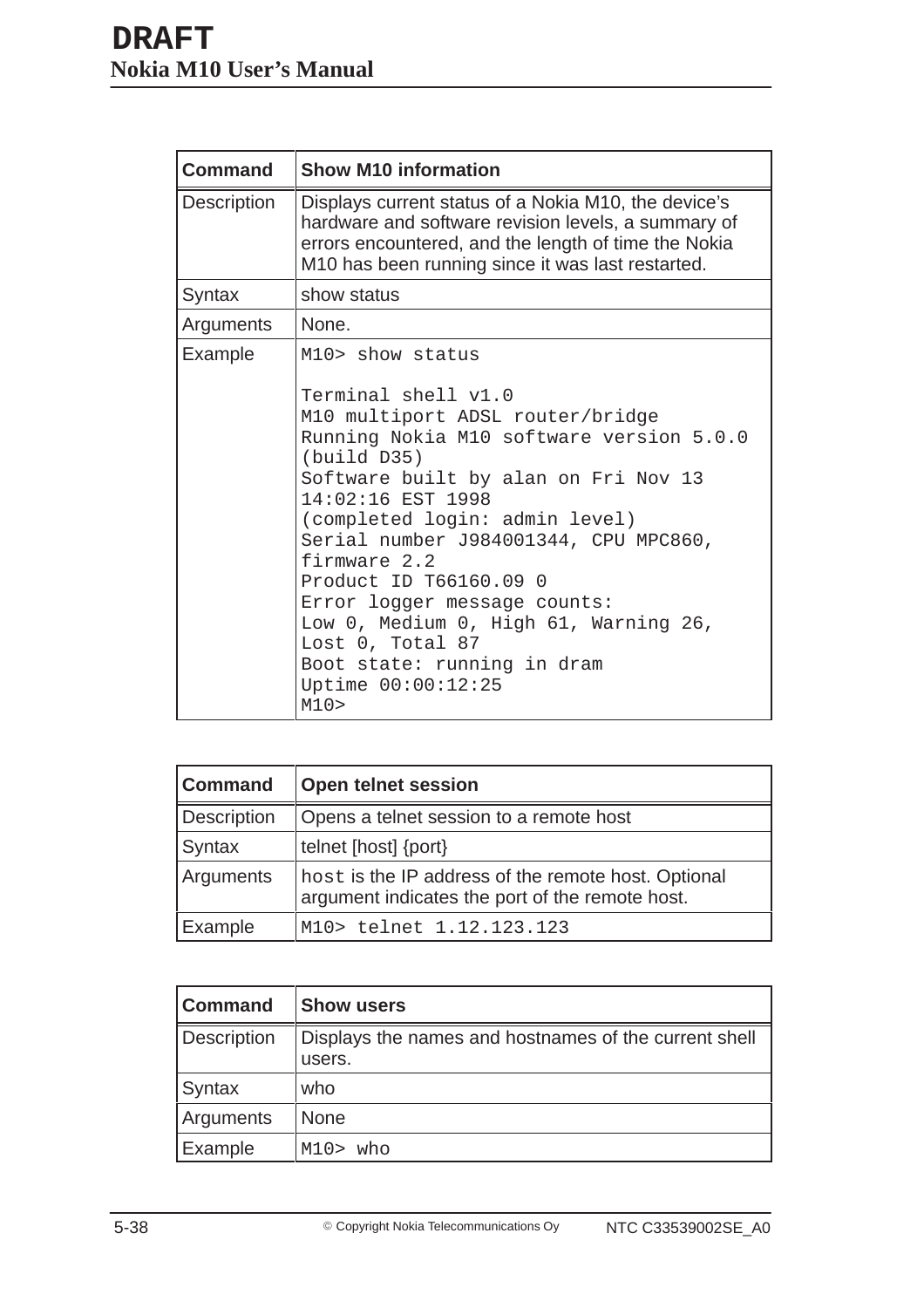| <b>Command</b>     | <b>Download configuration file</b>                                                                                                                                                                                                                                                                                                                                                                                                                                                                                                 |
|--------------------|------------------------------------------------------------------------------------------------------------------------------------------------------------------------------------------------------------------------------------------------------------------------------------------------------------------------------------------------------------------------------------------------------------------------------------------------------------------------------------------------------------------------------------|
| <b>Description</b> | Downloads a configuration file from a TFTP server.                                                                                                                                                                                                                                                                                                                                                                                                                                                                                 |
| Syntax             | download [server-ipaddress] [filename] {confirm}                                                                                                                                                                                                                                                                                                                                                                                                                                                                                   |
| Arguments          | server-ipaddress is the IP address of the TFTP<br>server. filename is the name of the configuration file.<br>If invoked as download with no arguments, you will be<br>prompted for information. If the optional confirm key-<br>word is added, the transfer will proceed without further<br>questions.                                                                                                                                                                                                                             |
| Example            | M10> download 1.12.123.123 config1.cfg<br>***WARNING*** YOU ARE ABOUT TO DOWNLOAD A<br>CONFIGURATION FILE.<br>About to download configuration file:<br>server: 1.12.123.123<br>file: config1.cfg<br>Do you wish to proceed? (type 'yes' to<br>confirm):yes<br>Downloading<br>Downloading file into RAM<br>File Download was successful<br>Replace existing configuration with down-<br>loaded configuration? (type 'yes' to con-<br>$firm)$ : yes<br>172.16.0.0 has been added to the<br>list<br>Configuration data saved.<br>M10> |

| <b>Command</b>     | <b>Upload configuration file</b>                                                                                                                                                                                                                                                                     |
|--------------------|------------------------------------------------------------------------------------------------------------------------------------------------------------------------------------------------------------------------------------------------------------------------------------------------------|
| <b>Description</b> | Uploads a configration file to a TFTP server.                                                                                                                                                                                                                                                        |
| Syntax             | upload [server-ipaddress] [filename] {confirm}                                                                                                                                                                                                                                                       |
| Arguments          | server-ipaddress is the IP address of the TFTP<br>server. filename is the name of the configuration file.<br>If invoked as upload with no arguments, you will be<br>prompted for information. If the optional confirm key-<br>word is added, the transfer will proceed without further<br>questions. |
| Example            | M10> upload 1.12.123.123 config2.cfg con-<br>firm                                                                                                                                                                                                                                                    |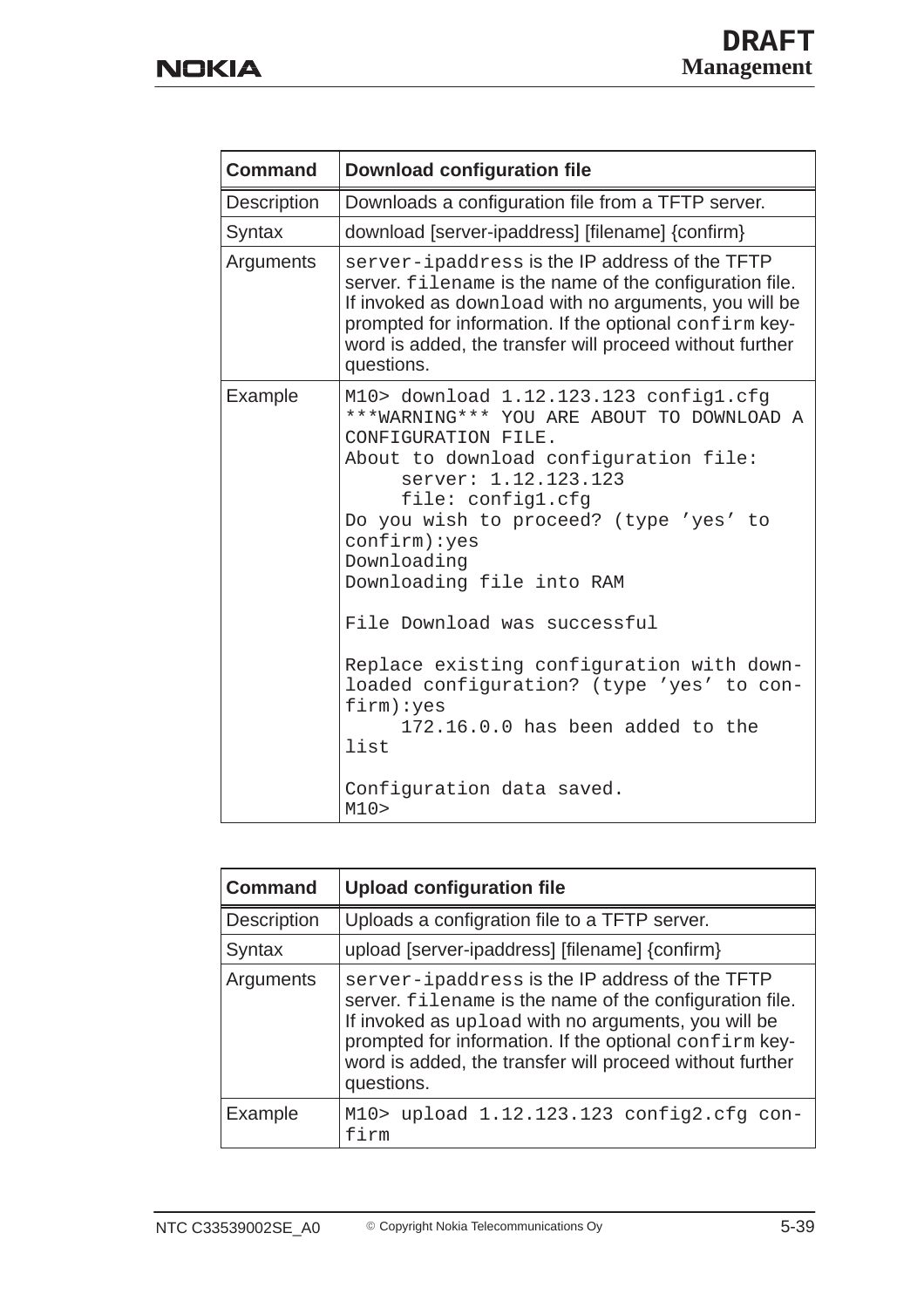## **5.2.3 Config command hierarchy**

The Config mode lets you configure the parameters of your M10. The command hierarchy consists of nodes and subnodes. Each node contains the configurable parameters of that particular function.

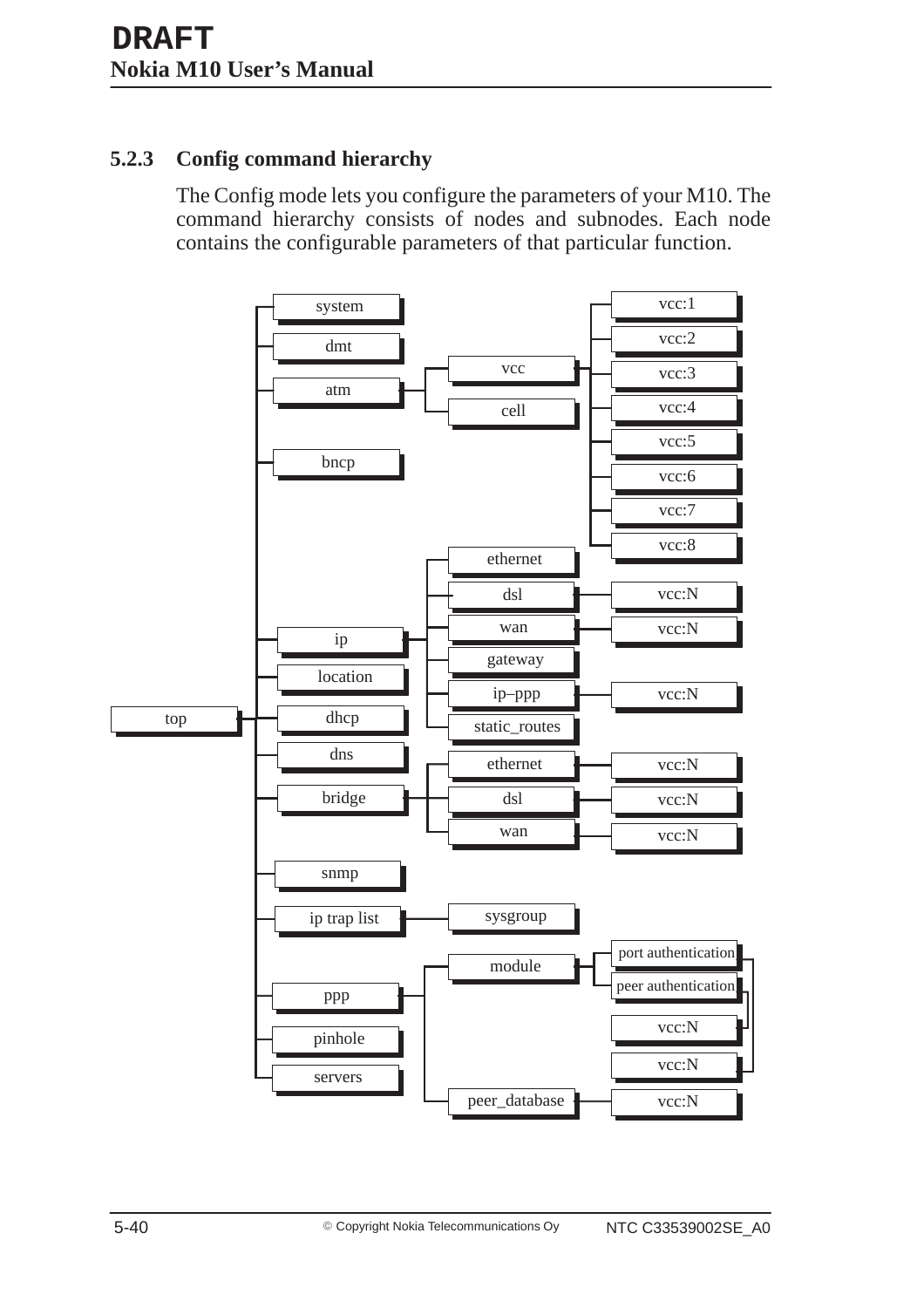## **Config prompt**

You reach the configuration mode of the M10 CLI by typing configuration the Root prompt. When you are in Config mode, the CLI prompt consists of the name of your M10 followed by your current node in the hierarchy and two angle brackets ( $\gg$ ). For example, when you enter Config mode (by typing config at the Root prompt), the M10 (top)>> prompt reminds you that you are at the top of the Config hierarchy. If you move to the ip node in the Config hierarchy (by typing  $ip$  at the Config prompt), the prompt changes to M10 (ip) >> to identify your current location.

## **Navigating the Config hierarchy**

You start at the top when you enter Config mode. The command line interface reminds you of your location by showing your current node after the M10 name:

M10 (top)>>

#### $\bullet$ **Moving from Config to Root**

You can navigate from anywhere in the Config hierarchy back to the Root level by entering the quit command at the Config command prompt and pressing Enter.

```
M10 (top)>> quit
M10>
```
#### $\bullet$ **Moving from top to a subnode**

You can navigate from the top node to a subnode by entering the node name (or the significant letters of the node name) at the Config prompt and pressing Enter. For example, you move to the ip subnode by entering ip and pressing Enter.

```
M10 (top)>> ip
M10 (ip)>>
```
As a shortcut, you can enter the significant letters of the node in place of the full node name at the Config prompt. The significant characters of a node name are the letters that uniquely identify the node. For example, only the atm Config node starts with a, you could enter one letter ("a") to move to the atm node.

```
M10 (top) > a
M10 (atm)>>
```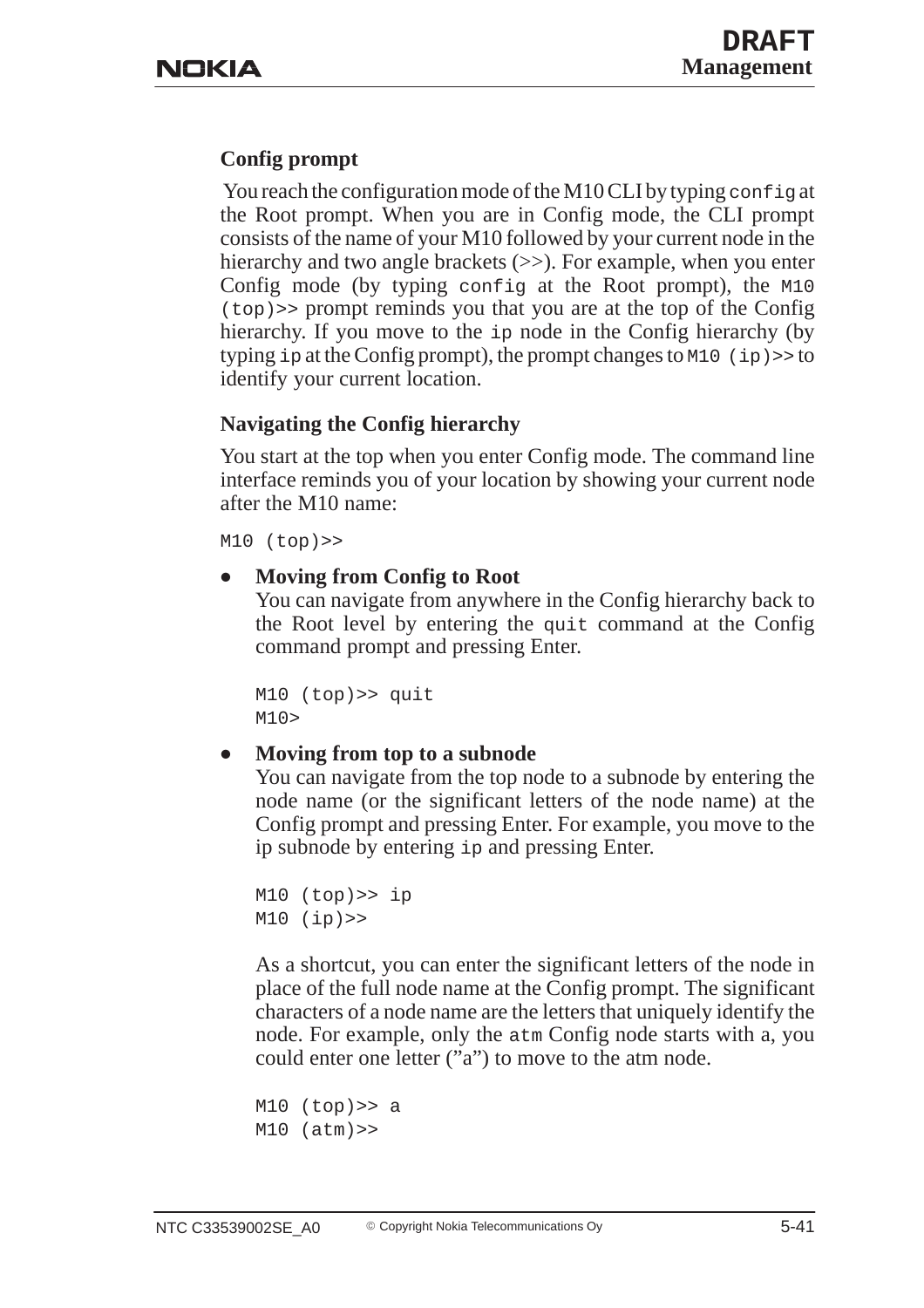You would have to enter two or more letters ("ppp") to move to the PPP node, since its node name shares the first letter with the preferences node.

#### $\bullet$ **Jumping down several nodes at once**

You can jump down several levels in the Config hierarchy by entering the complete path to a node.

```
M10 (top)>> ip ip-ppp
M10 (ip ip-ppp)>>
```
#### $\bullet$ **Moving up one node**

You can move through the Config hierarchy one node at a time by entering the up command.

```
M10 (ip ip-ppp)>> up
M10 (ip)>>
```
#### $\bullet$ **Jumping to the top node**

You can jump to the top level from anywhere in the Config hierarchy by entering the top command.

```
M10 (ip ip-ppp)>> top
M10 (top)>>
```
#### $\bullet$ **Moving from one subnode to another**

You can move from one subnode to another by entering a partial path that identifies how far back to climb.

```
M10 (ip ip-ppp)>> ppp module
M10 (ppp module)>>
```
#### $\bullet$ **Moving from any subnode to any other subnode**

You can move from any subnode to any other subnode by entering a partial path that starts with a top-level Config command.

```
M10 (ip ip-ppp)>> ip gateway
M10 (ip gateway)>>
```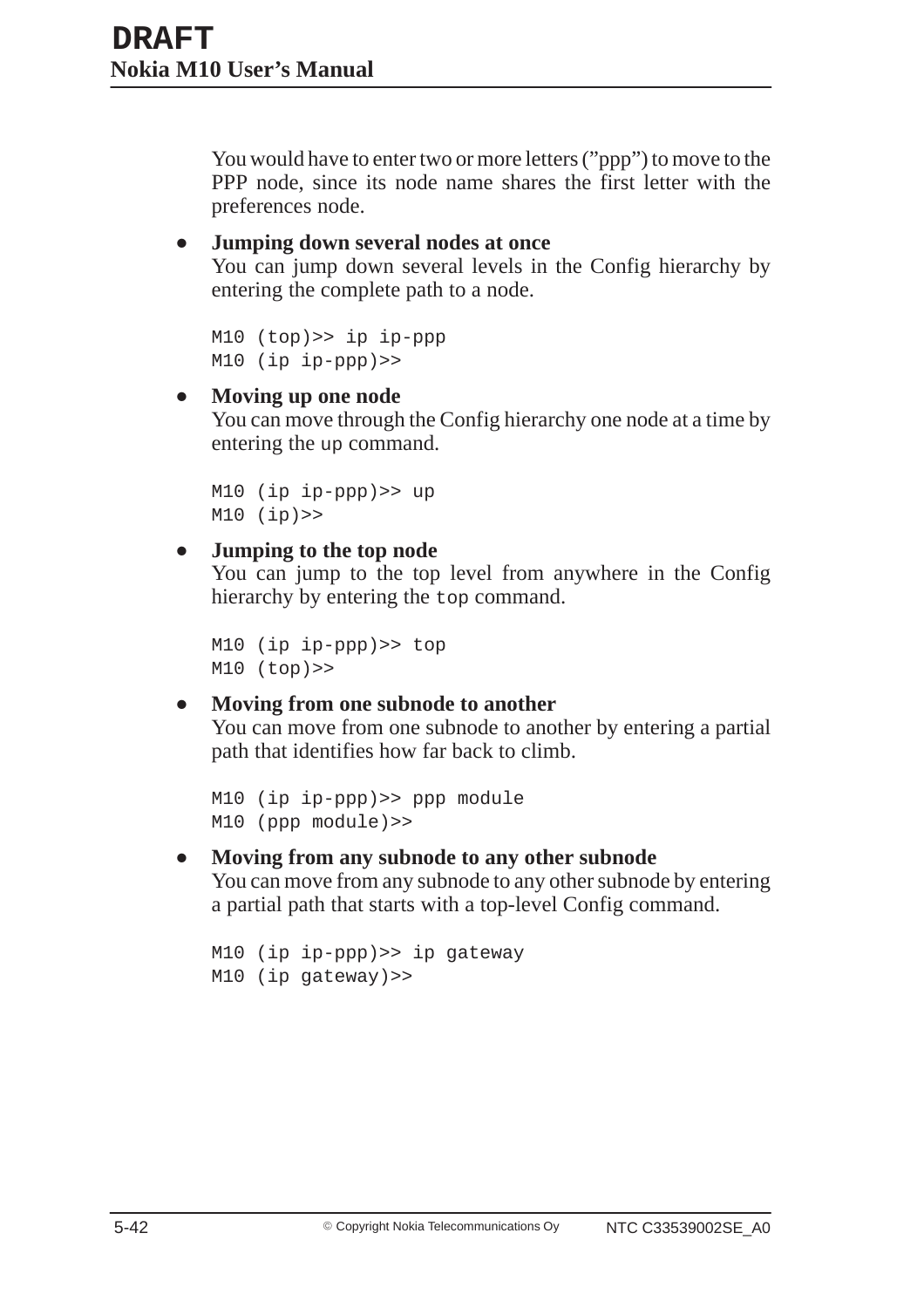#### $\bullet$ **Entering commands without changing nodes**

You can enter a complete Config command from anywhere in the hierarchy without changing your current node.

```
M10 (ip ip-ppp)>> set system diag high
M10 (ip ip-ppp)>>
```
Here diagnostic level is set high in the system without jumping to the node first.

## **Displaying current settings**

You can use the show command to display the current Root settings of your M10. When you are in Config mode, you use the show command to display the current Config settings. If you enter the show command at the top level of the Config hierarchy, the command line interface displays the settings for all enabled functions in the M10. If you enter the show command at an intermediate node, you see all settings for that node and its subnodes.

## **Stepping through M10 configuration**

The Nokia M10 command line interface includes a step mode to automate the process of entering configuration settings. When you use the Config step mode, the CLI prompts you for all required and optional information. You can enter the configuration values appropriate for your site without having to enter complete CLI commands.

When you are in step mode, the CLI prompts you to enter required and optional settings. If a setting has a default value or a current setting, the command line interface displays the default value for the command in parentheses. If a command has a limited number of acceptable values, those values are presented in brackets, with each value separated by a vertical line. For example, the following CLI step command indicates that the default value is off and that valid entries are limited to on and off.

```
option (off) [on|off]: on
```
You can accept the default value for a field by pressing the Enter key. To use a different value, type it in and press Enter.

You can enter the Config step mode by typing set from the top node of the Config hierarchy. You can enter step mode for a particular node by typing set node\_name. For example: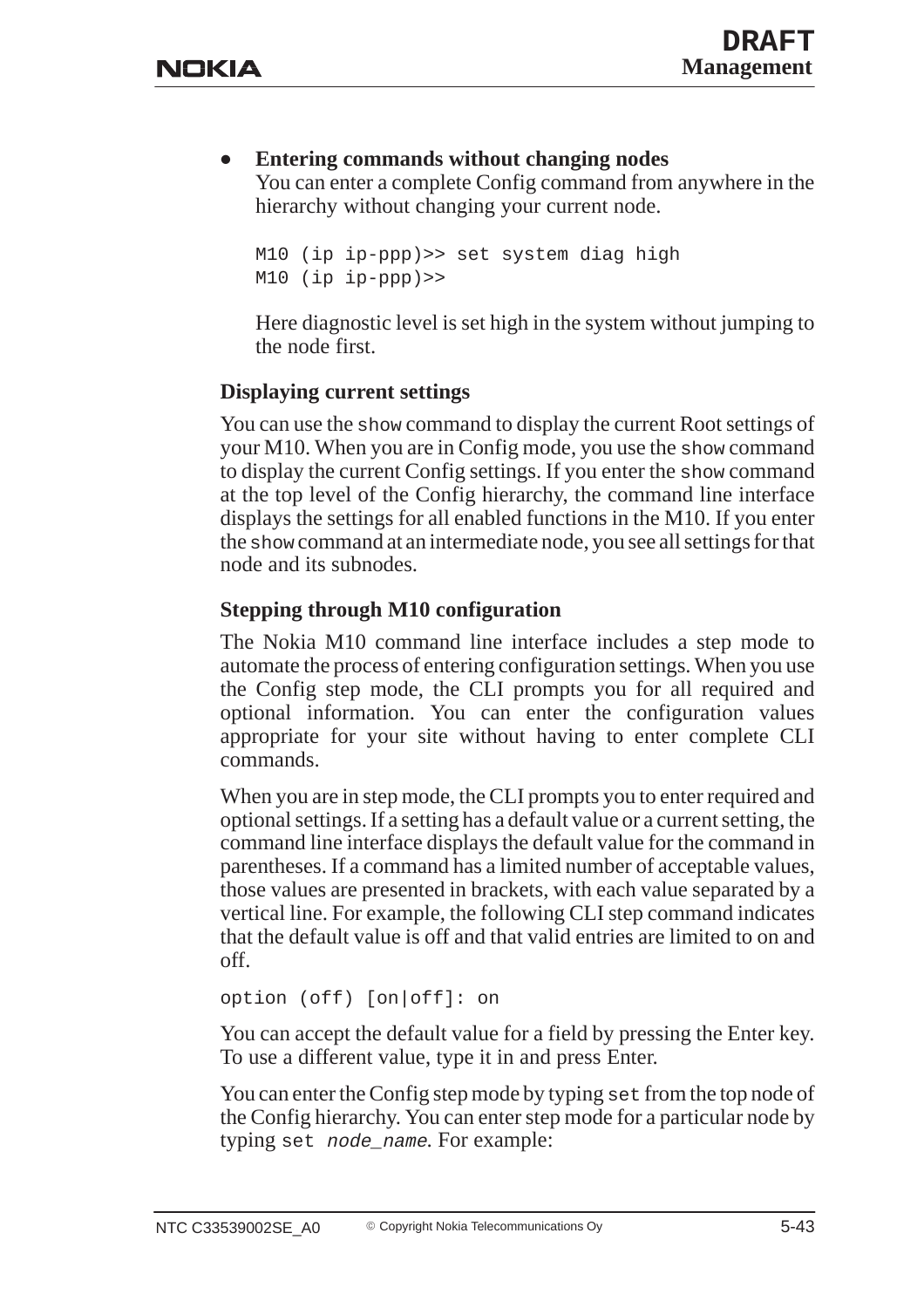M10 (top)>> set system Stepping set mode (press Control-X <Enter> to exit) system name ("M10"): Kutoja Diagnostic Level (High): medium Stepping mode ended

See Chapter 4 for step mode installation examples.

## **Validating your configuration**

You can use the validate command to make sure that your configuration settings have been entered correctly. If you use the validate command M10 verifies that all required settings are present and that the settings are consistent.

M10 (top)>> validate Error: Subnet mask is incorrect Global Validation did not pass inspection!

You can use the validate command to verify your configuration settings at any time. Your M10 automatically validates your configuration any time you save a modified configuration.

## **Config command reference**

The top level configuration command nodes are listed below:

- $\bullet$ system Unit system options
- $\bullet$ preference CLI preferences
- $\bullet$ atm ATM options
- $\bullet$ bncp BNCP options
- $\bullet$ ip TCP/IP options
- $\bullet$ location Location Manager options
- $\bullet$ dhcp DHCP options
- $\bullet$ dns DNS options
- $\bullet$ bridge Bridge options
- $\bullet$ dmt DMT ADSL options
- $\bullet$ snmp SNMP options
- $\bullet$ ppp PPP options
- $\bullet$ pinhole NAT/NAPT server configuration
- $\bullet$ servers Local integrated server configuration

The sections below explain the commands under each top level configuration node.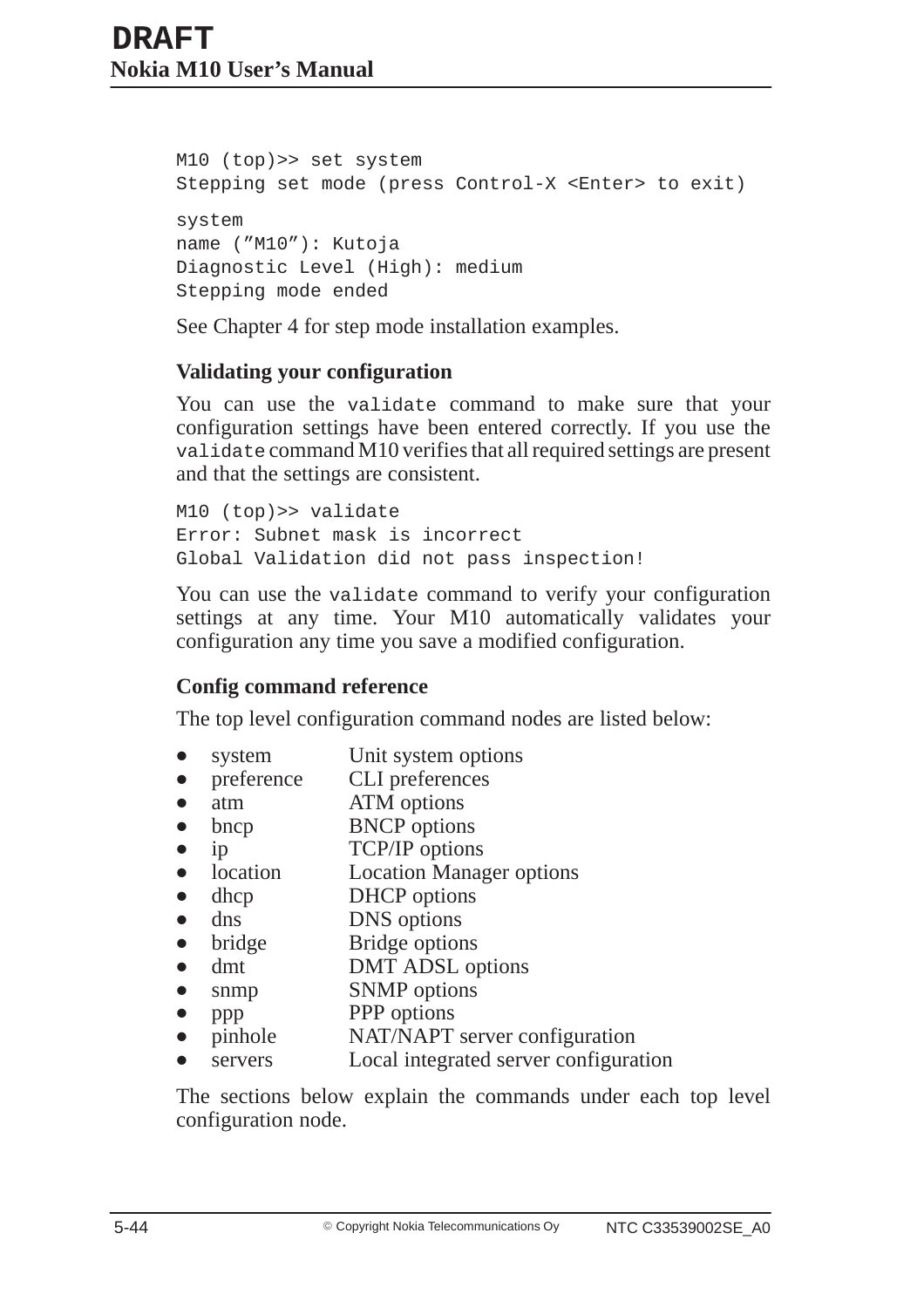## *System settings*

You can configure system settings to assign a name to your Nokia M10 and to specify what types of messages you want the diagnostic log to record.

| <b>Command</b> | Set system name                                                                                                                                                                                                                                                                                                                                             |
|----------------|-------------------------------------------------------------------------------------------------------------------------------------------------------------------------------------------------------------------------------------------------------------------------------------------------------------------------------------------------------------|
| Description    | Specifies the name of your Nokia M10. Each Nokia<br>M10 is assigned a name as a part of its factory initia-<br>lisation. The default name for Nokia M10 is "M10".<br>Once you have assigned a name to your Nokia M10,<br>you can enter that name in the Open Location text field<br>of your browser to open a connection to your Nokia<br>M <sub>10</sub> . |
| Syntax         | set system name [name]                                                                                                                                                                                                                                                                                                                                      |
| Arguments      | name is an alphanumeric string of 16 characters.                                                                                                                                                                                                                                                                                                            |
| Example        | m10> set system name M10                                                                                                                                                                                                                                                                                                                                    |

| <b>Command</b>     | Set diagnostic level                                                                                                                                                                                                                                                                                                                                                                                                                                                                                                                                             |
|--------------------|------------------------------------------------------------------------------------------------------------------------------------------------------------------------------------------------------------------------------------------------------------------------------------------------------------------------------------------------------------------------------------------------------------------------------------------------------------------------------------------------------------------------------------------------------------------|
| <b>Description</b> | Specifies the types of log messages you want the M10<br>to record. All messages with a level number equal to or<br>greater than the level you specify are recorded.                                                                                                                                                                                                                                                                                                                                                                                              |
| Syntax             | set system diagnostic-level {level}                                                                                                                                                                                                                                                                                                                                                                                                                                                                                                                              |
| Arguments          | If you enter the command without the optional level<br>argument, the Nokia CLI displays the current diagnostic<br>level setting. The values for the level argument are:<br>1 or low<br>Trivial status messages.<br>2 or medium Messages that can help<br>monitor the network traffic.<br>3 or high<br>Status messages that may be<br>significant but do not<br>constitute errors.<br>4 or warning Recoverable error conditions<br>and useful operator<br>information.<br>5 or failure<br>Messages describing error<br>conditions that may not be<br>recoverable. |
| Example            | m10> set system diagnostic-level 3                                                                                                                                                                                                                                                                                                                                                                                                                                                                                                                               |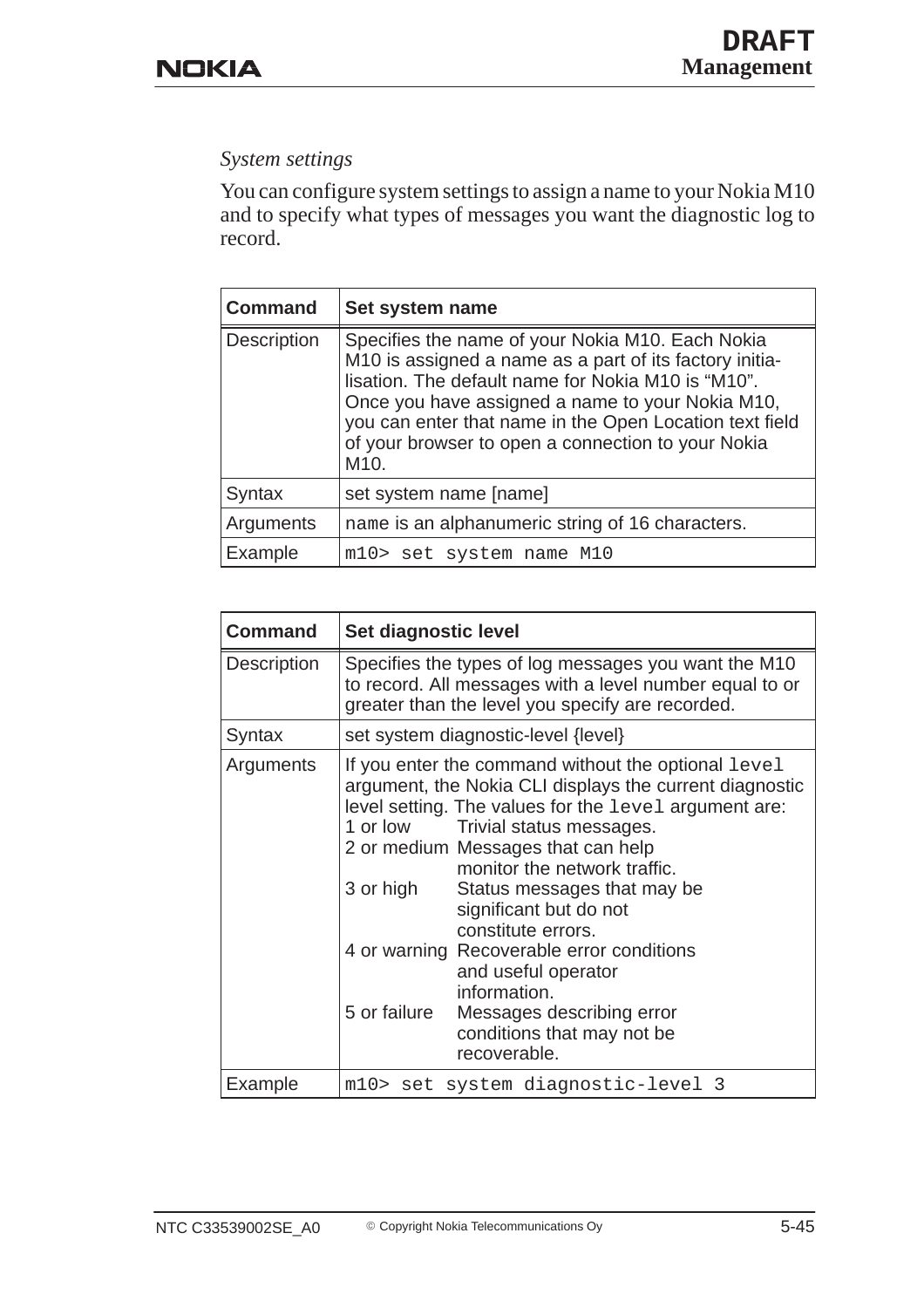| <b>Command</b>     | Set password                                                                                                                                                                                                                                                                                                                                                                                                                                                                                                                                                                                                                                                                                                                                                                  |
|--------------------|-------------------------------------------------------------------------------------------------------------------------------------------------------------------------------------------------------------------------------------------------------------------------------------------------------------------------------------------------------------------------------------------------------------------------------------------------------------------------------------------------------------------------------------------------------------------------------------------------------------------------------------------------------------------------------------------------------------------------------------------------------------------------------|
| <b>Description</b> | Specifies the administrator, user-administrator, or user<br>password for a Nokia M10. When you enter the set<br>system password command, you are prompted to<br>repeat the new password to verify that you entered it<br>correctly the first time. To prevent anyone from observ-<br>ing the password you enter, characters in the old and<br>new passwords are not displayed as you type them. A<br>password can be as many as eight alphanumeric char-<br>acters. Passwords are case-sensitive and cannot in-<br>clude special characters or leading, trailing, or em-<br>bedded spaces. For example, if you assign a password<br>of "NokiA" to an M10, you could not enter "NOKIA",<br>"nokia", "Nokia", or "Nokia " (with a trailing space) as an<br>acceptable password. |
| Syntax             | set system password [admin   user-admin   user]                                                                                                                                                                                                                                                                                                                                                                                                                                                                                                                                                                                                                                                                                                                               |
| Arguments          | Arguments admin, user-admin and user specify<br>whether administrator, user-administrator or user pass-<br>word will be set. User password gives only viewing<br>rights. User-admin password gives rights to change<br>PAP and CHAP usernames and passwords and confi-<br>gure pinhole settings. You must set an admin password<br>before you can set user or user-admin passwords.                                                                                                                                                                                                                                                                                                                                                                                           |
| Example            | *****<br>m10> set system password admin                                                                                                                                                                                                                                                                                                                                                                                                                                                                                                                                                                                                                                                                                                                                       |

Note **An administrator or user password goes into effect** immediately. You do not have to restart the M10 for the password to take effect. Assigning an administrator or user password to M10 does not affect communications through the device.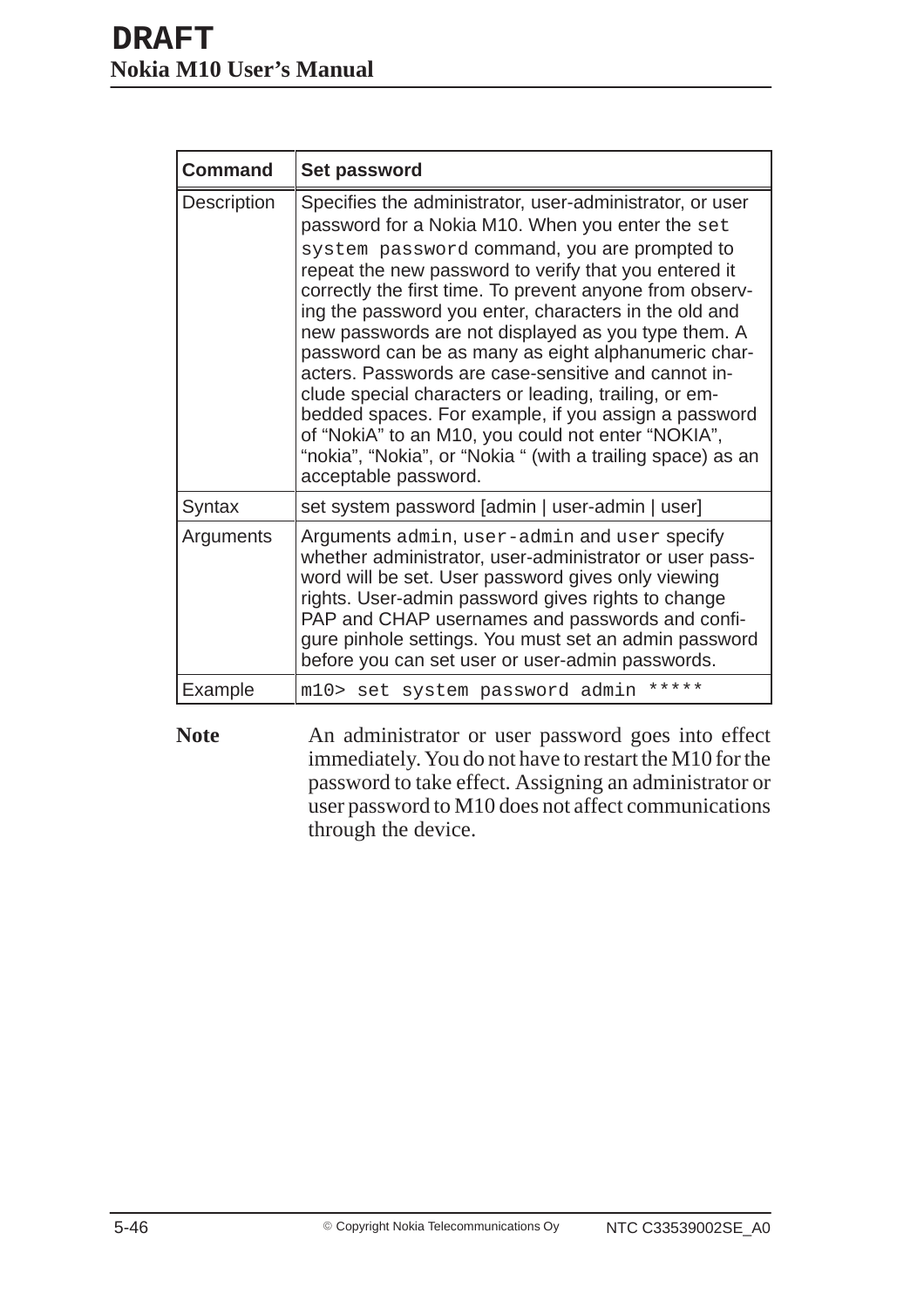# *CLI preferences*

You can set the CLI preferences to customize your environment.

| <b>Command</b> | Set CLI help mode                                                                                                                                                                                                                  |
|----------------|------------------------------------------------------------------------------------------------------------------------------------------------------------------------------------------------------------------------------------|
| Description    | Specifies whether you want command help and<br>prompting information displayed. By default, the CLI<br>verbose preference is turned off. If you turn it on, the<br>CLI displays help for a node when you navigate to that<br>node. |
| <b>Syntax</b>  | set preference verbose [on   off]                                                                                                                                                                                                  |
| Arguments      | The argument enables/disables verbose mode.                                                                                                                                                                                        |
| Example        | m10> set preference verbose off                                                                                                                                                                                                    |

| <b>Command</b> | Set display length                                                                                                                                                                                                                                                                                                                                                             |
|----------------|--------------------------------------------------------------------------------------------------------------------------------------------------------------------------------------------------------------------------------------------------------------------------------------------------------------------------------------------------------------------------------|
| Description    | Specifies how many lines of information you want the<br>CLI to display at one time.                                                                                                                                                                                                                                                                                            |
| Syntax         | set preference more [lines]                                                                                                                                                                                                                                                                                                                                                    |
| Arguments      | The lines argument specifies the number of lines you<br>want to see at one time. By default, the command line<br>interface shows you 16 lines of text before displaying<br>the prompt More $\dots$ [y n]?. If you enter 0 as the<br>lines argument the CLI displays information as an<br>uninterrupted stream (which is useful for capturing in-<br>formation to a text file). |
| Example        | m10> set preference more 20                                                                                                                                                                                                                                                                                                                                                    |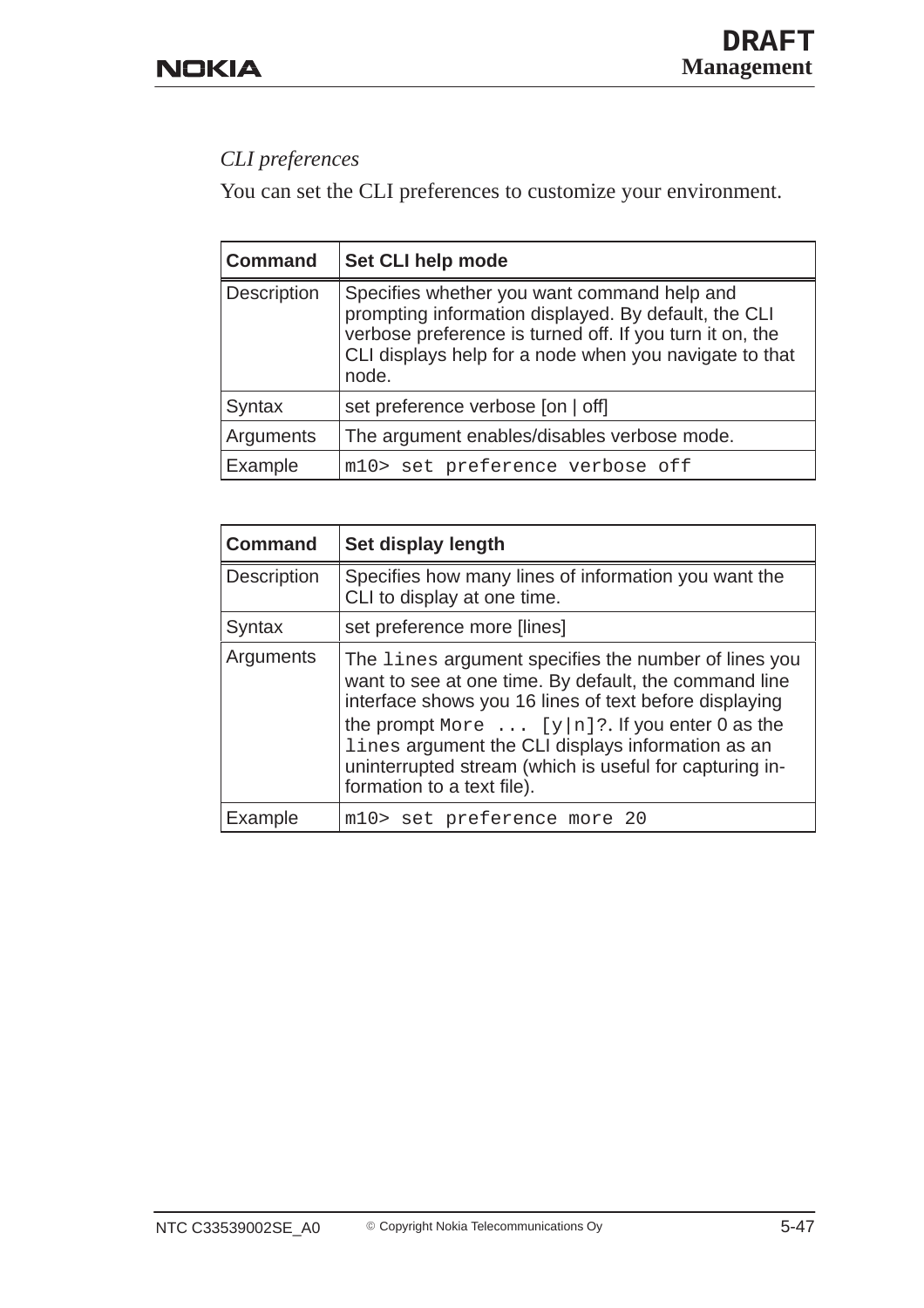## *ATM settings*

You can enable ATM over ADSL operation and configure up to eight ATM channels into use. You can select between five different ways to encapsulate your payload in an ATM channel. You can also fine tune the physical layer parameters of the ATM channel. See also DMT (ADSL) settings on page 5-78.

| <b>Command</b>     | <b>Enable/disable ATM</b>                                                                                                    |
|--------------------|------------------------------------------------------------------------------------------------------------------------------|
| <b>Description</b> | Enables/disables the use of ATM on the ADSL link. Dis-<br>abling ATM forces M10 to work in a frame mode on the<br>ADSL link. |
| Syntax             | set atm option [on $ $ off]                                                                                                  |
| Arguments          | The argument enables/disables ATM.                                                                                           |
| Example            | m10> set atm option on                                                                                                       |

| <b>Command</b> | Set ATM cell header of an empty cell                                                                                                                                                                                       |
|----------------|----------------------------------------------------------------------------------------------------------------------------------------------------------------------------------------------------------------------------|
| Description    | Defines the ATM cell header of an empty (idle) ATM cell<br>as an 8-bit variable. This command affects the low-level<br>functionality of the ATM physical layer link and usually<br>you do not have to change this setting. |
| Syntax         | set atm cell ehead [0xbbbbbbbb]                                                                                                                                                                                            |
| Arguments      | ADSL standard value is 0x00000001 or 0x00000000<br>depending on the DSLAM. Nokia B20 requires the<br>value 0x00000001.                                                                                                     |
| Example        | m10> set atm cell ehead 0x00000001                                                                                                                                                                                         |

| <b>Command</b>     | Set payload content of an empty cell                                                                                                                                                                                       |
|--------------------|----------------------------------------------------------------------------------------------------------------------------------------------------------------------------------------------------------------------------|
| <b>Description</b> | Defines the payload content of an empty (idle) ATM cell<br>as an 8-bit variable. This command affects the low-level<br>functionality of the ATM physical layer link and usually<br>you do not have to change this setting. |
| Syntax             | set atm cell epayload [0xbbbbbbbb]                                                                                                                                                                                         |
| Arguments          | ADSL standard value is 0x6A6A6A6A.                                                                                                                                                                                         |
| Example            | m10> set atm cell epayload 0x6A6A6A6A                                                                                                                                                                                      |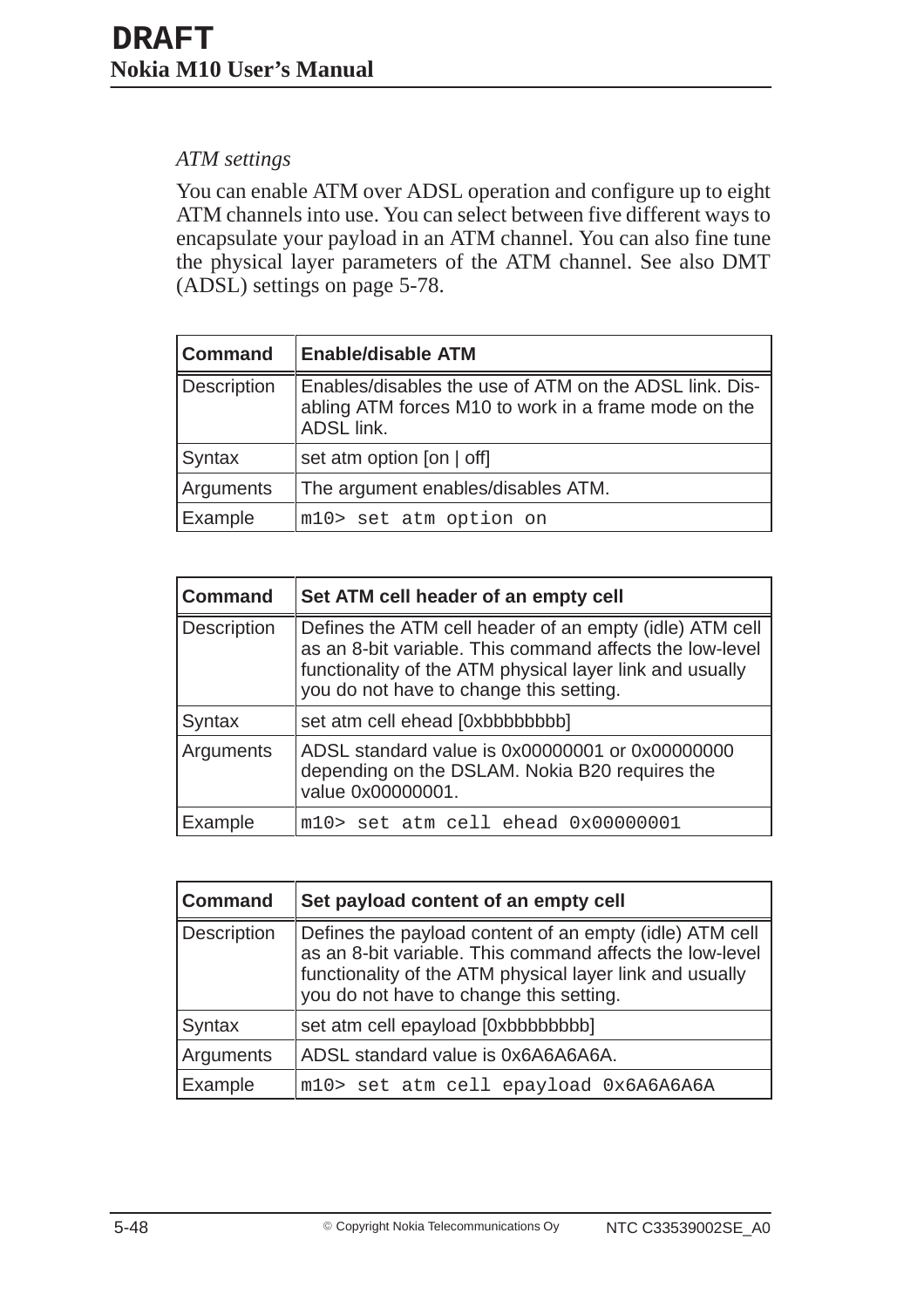| <b>Command</b>     | Enable/disable header error correction coset func-<br>tion                                                                                                                                                                 |
|--------------------|----------------------------------------------------------------------------------------------------------------------------------------------------------------------------------------------------------------------------|
| <b>Description</b> | Enables/disables ATM header error correction coset<br>function in the ATM link. This command affects the low-<br>level functionality of the ATM physical layer link and<br>usually you do not have to change this setting. |
| Syntax             | set atm cell hec_coset [on   off]                                                                                                                                                                                          |
| Arguments          | ADSL standard value is ON.                                                                                                                                                                                                 |
| Example            | m10> set atm cell hec_coset off                                                                                                                                                                                            |

| <b>Command</b>     | Enable/disable ATM payload scrambling                                                                                                                                                                                 |
|--------------------|-----------------------------------------------------------------------------------------------------------------------------------------------------------------------------------------------------------------------|
| <b>Description</b> | Enables/disables the scrambling of the ATM payload on<br>the ADSL/ATM link. This command affects the low-level<br>functionality of the ATM physical layer link and usually<br>you do not have to change this setting. |
| <b>Syntax</b>      | set atm cell payload_scrambling [on   off]                                                                                                                                                                            |
| Arguments          | ADSL standard value is ON.                                                                                                                                                                                            |
| Example            | m10> set atm cell payload_scrambling off                                                                                                                                                                              |

| <b>Command</b> | <b>Enable/disable specific ATM channel</b>                                                                                                    |
|----------------|-----------------------------------------------------------------------------------------------------------------------------------------------|
| Description    | Enables/disables the specific logical ATM virtual chan-<br>nels. M10 supports up to eight ATM virtual channels.                               |
| <b>Syntax</b>  | set atm vcc [1   2   3   4   5   6   7   8] option [on   off]                                                                                 |
| Arguments      | The first argument $1 \mid 2 \mid 3 \mid 4 \mid 5 \mid 6 \mid 7 \mid 8$ specifies the<br>channel and the second argument enables/disables it. |
| Example        | m10> set atm vcc 1 option off                                                                                                                 |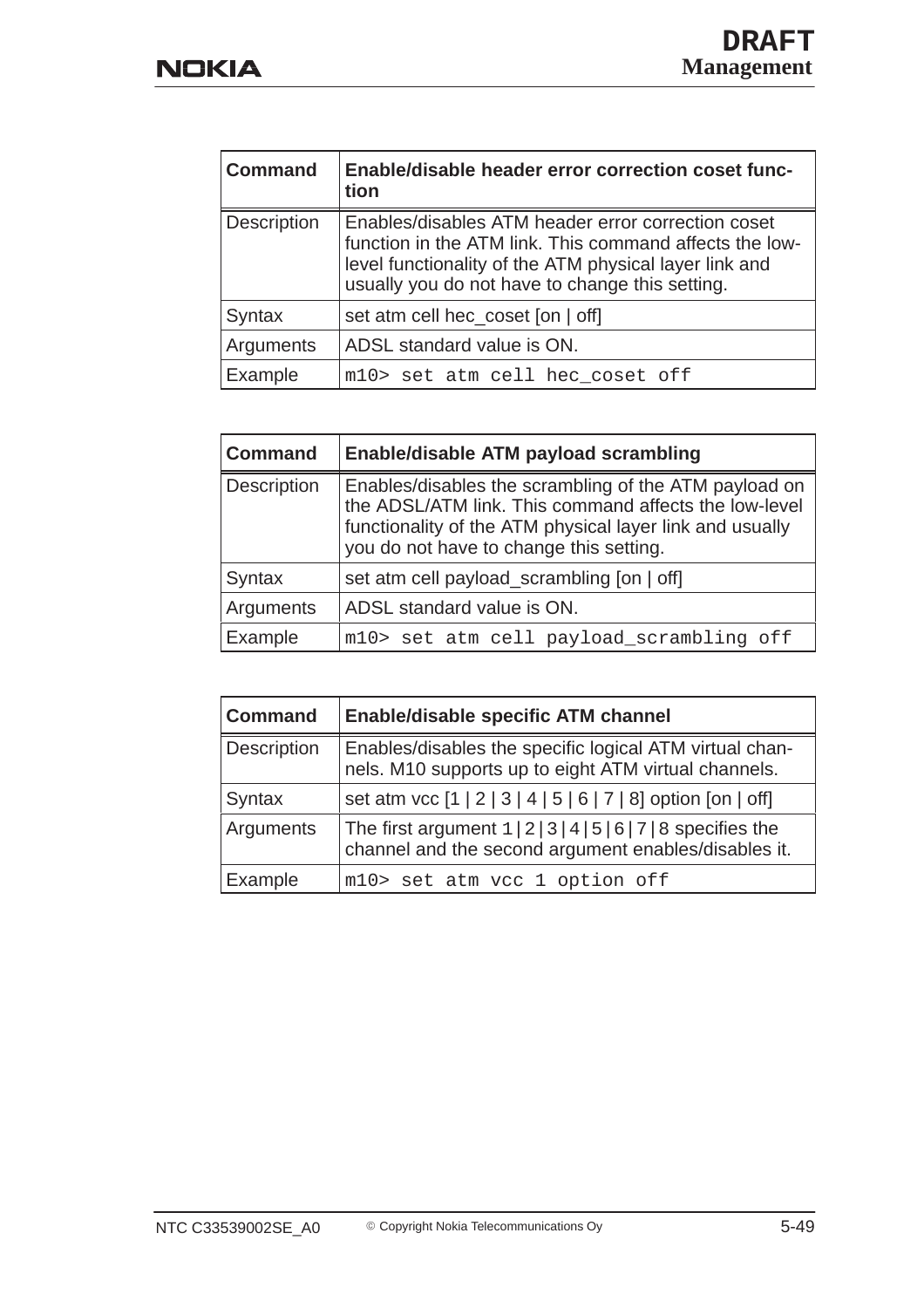| <b>Command</b>     | Set virtual path identifier for ATM channel                                                                                                                                                            |
|--------------------|--------------------------------------------------------------------------------------------------------------------------------------------------------------------------------------------------------|
| <b>Description</b> | Sets the virtual path identifier for the specific logical<br>ATM channel. M10 is delivered to you with a default vir-<br>tual circuit identifier so usually you do not have to<br>change this setting. |
| Syntax             | set atm vcc [1   2   3   4   5   6   7   8] vpi [0-255]                                                                                                                                                |
| Arguments          | The first argument $1 \mid 2 \mid 3 \mid 4 \mid 5 \mid 6 \mid 7 \mid 8$ specifies the<br>channel and the second argument sets the virtual path<br>identifier.                                          |
| Example            | m10> set atm vcc 2 vpi 30                                                                                                                                                                              |

| <b>Command</b> | Set virtual channel identifier for ATM channel                                                                                                                                                      |
|----------------|-----------------------------------------------------------------------------------------------------------------------------------------------------------------------------------------------------|
| Description    | Sets the virtual channel identifier for the specified logi-<br>cal ATM channel. M10 is delivered to you with a default<br>circuit identifier and usually you do not have to change<br>this setting. |
| Syntax         | set atm vcc [1   2   3   4   5   6   7   8] vci [0-65535]                                                                                                                                           |
| Arguments      | The first argument $1 \mid 2 \mid 3 \mid 4 \mid 5 \mid 6 \mid 7 \mid 8$ specifies the<br>channel and the second argument sets the virtual chan-<br>nel identifier.                                  |
| Example        | m10> set atm vcc 2 vci 1221                                                                                                                                                                         |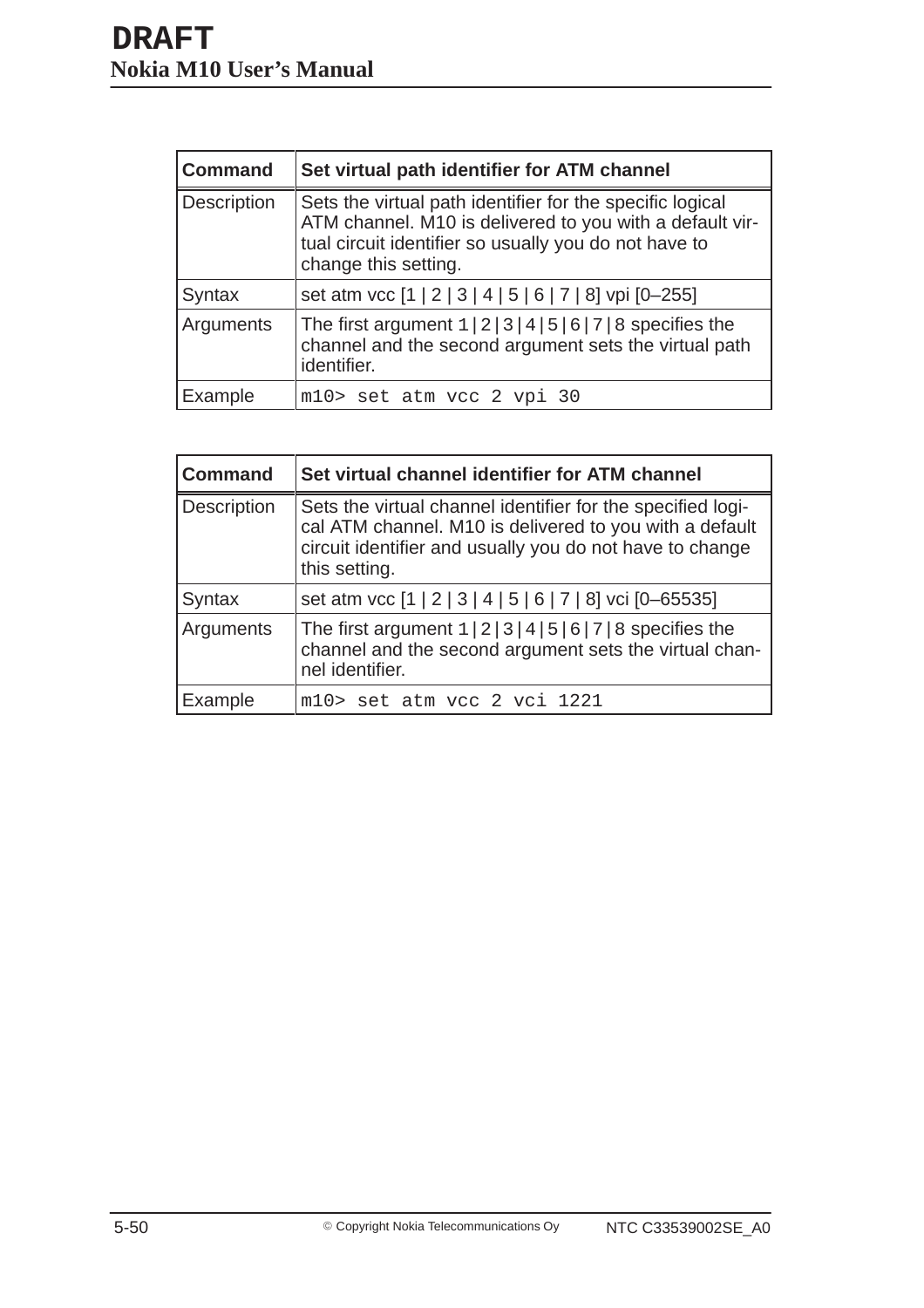| <b>Command</b> | Set payload encapsulation for specific ATM chan-<br>nel                                                                                                                                                                                                                                                                                                                                                                                                                                                                                                                                                                                                      |
|----------------|--------------------------------------------------------------------------------------------------------------------------------------------------------------------------------------------------------------------------------------------------------------------------------------------------------------------------------------------------------------------------------------------------------------------------------------------------------------------------------------------------------------------------------------------------------------------------------------------------------------------------------------------------------------|
| Description    | Defines how the payload is capsulated to the specified<br>logical ATM channel.                                                                                                                                                                                                                                                                                                                                                                                                                                                                                                                                                                               |
| Syntax         | set atm vcc [1   2   3   4   5   6   7   8] encap [ip-llc   ip-<br>vcmux   ether-llc   ether-vcmux   ppp-vcmux]                                                                                                                                                                                                                                                                                                                                                                                                                                                                                                                                              |
| Arguments      | The first argument $1 \mid 2 \mid 3 \mid 4 \mid 5 \mid 6 \mid 7 \mid 8$ specifies the<br>channel and the second argument sets the encapsula-<br>tion. The ip-Ilc and ether-Ilc encapsulations are accord-<br>ing to RFC 1483 with LLC/SNAP encapsulation for ip<br>and Ethernet frames, respectively. The ip-vcmux and<br>ether-vcmux encapsulation are vc-multiplexed accord-<br>ing to RFC 1483 for IP and Ethernet frames, respect-<br>ively. In ppp-vcmux encapsulation both bridged and<br>routed protocols are first encapsulated to point-to-point<br>protocol (PPP) which is, in turn, encapsulated to ATM<br>according to RFC 1483 vc-multiplexing. |
| Example        | m10> set atm vcc 2 encap ip-llc                                                                                                                                                                                                                                                                                                                                                                                                                                                                                                                                                                                                                              |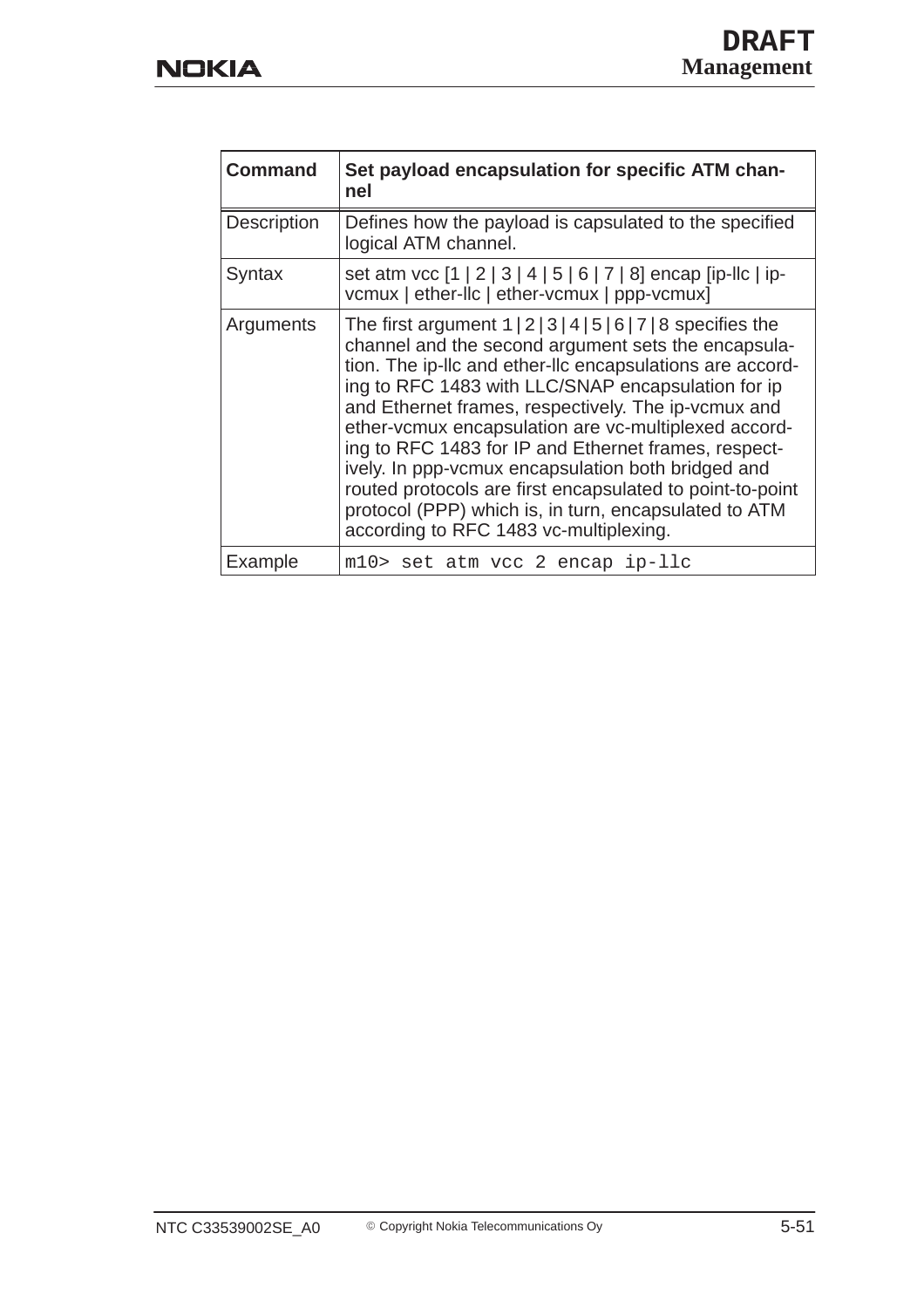## *TCP/IP settings*

You can use the Nokia command line interface to specify whether TCP/IP is enabled, identify a default gateway, and to enter TCP/IP settings for the Nokia M10 Ethernet port and all active ATM/ADSL channels.

Depending on the ATM channel encapsulation the IP settings are configured in different nodes (dsl, wan or ip-ppp) of the Config hierarchy as shown in Figure 5-15.



**Figure 5-16** IP setting nodes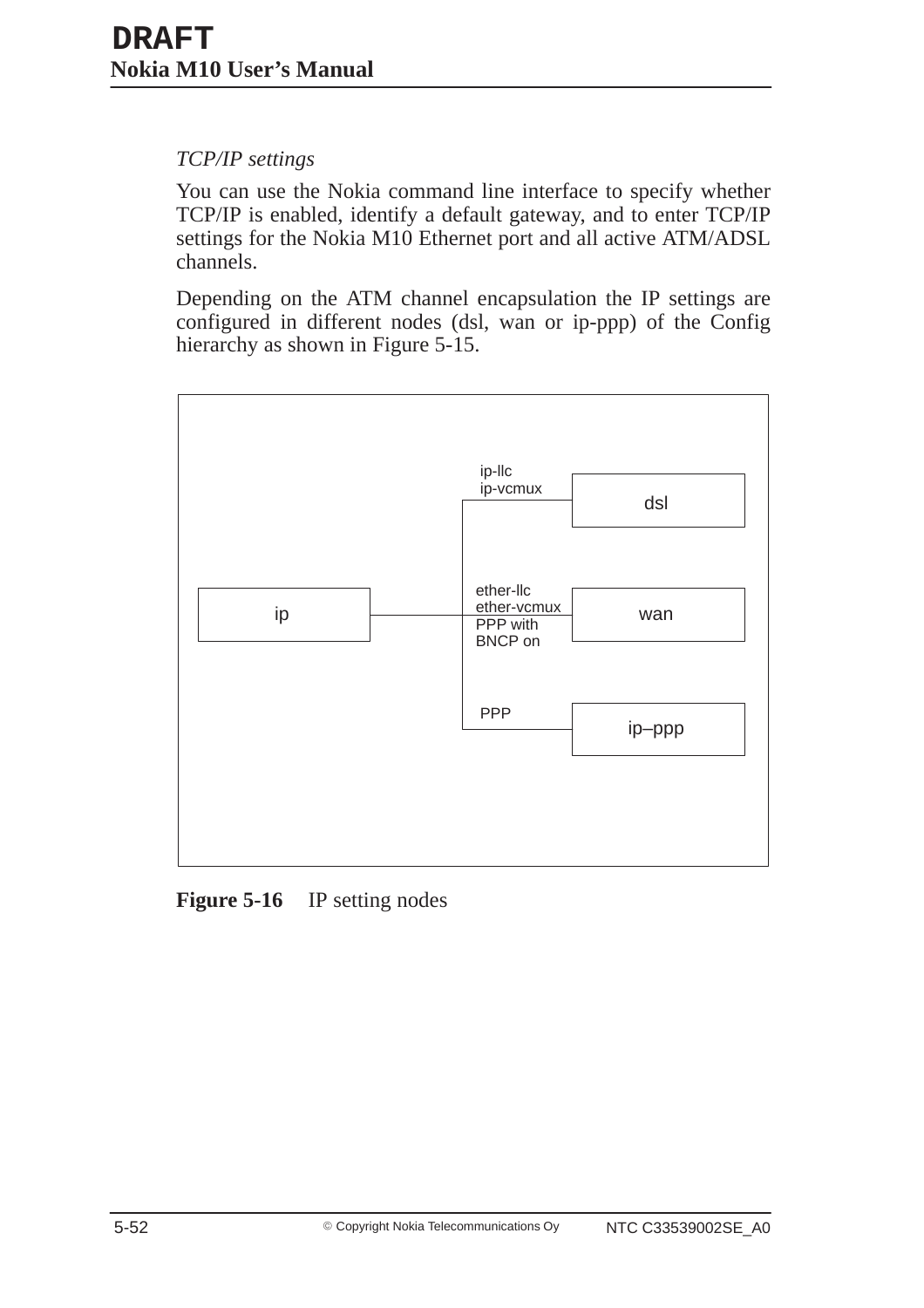| <b>Command</b> | <b>Enable/disable TCP/IP services</b>                                                                                                                                                                                                                       |
|----------------|-------------------------------------------------------------------------------------------------------------------------------------------------------------------------------------------------------------------------------------------------------------|
| Description    | Enables/disables TCP/IP services in the Nokia M10.<br>You must enable TCP/IP services before you can enter<br>other TCP/IP settings for the M10. If you turn off TCP/<br>IP services and save the new configuration, the M10<br>clears its TCP/IP settings. |
| Syntax         | set ip option [on off]                                                                                                                                                                                                                                      |
| Arguments      | The argument enables/disables TCP/IP                                                                                                                                                                                                                        |
| Example        | m10> set ip option on                                                                                                                                                                                                                                       |

| <b>Command</b> | <b>Enable/disable Ethernet port</b>                                                                                                                                                         |
|----------------|---------------------------------------------------------------------------------------------------------------------------------------------------------------------------------------------|
| Description    | Enables/disables communications through the Ethernet<br>port in the Nokia M10. You must enable TCP/IP func-<br>tions for an Ethernet port before you can configure its<br>network settings. |
| <b>Syntax</b>  | set ip ethernet option [on off]                                                                                                                                                             |
| Arguments      | The argument enables/disables Ethernet port.                                                                                                                                                |
| Example        | m10> set ip ethernet option on                                                                                                                                                              |

| <b>Command</b> | Set Ethernet port IP address                                                                                                      |
|----------------|-----------------------------------------------------------------------------------------------------------------------------------|
| Description    | Assigns an IP address to the Ethernet port. The IP ad-<br>dress you assign to an Ethernet port must be unique on<br>your network. |
| <b>Syntax</b>  | set ip ethernet address [ip_address]                                                                                              |
| Arguments      | The ip_address argument is the IP address, in dotted<br>decimal notation                                                          |
| Example        | m10> set ip ethernet address<br>191.212.11.11                                                                                     |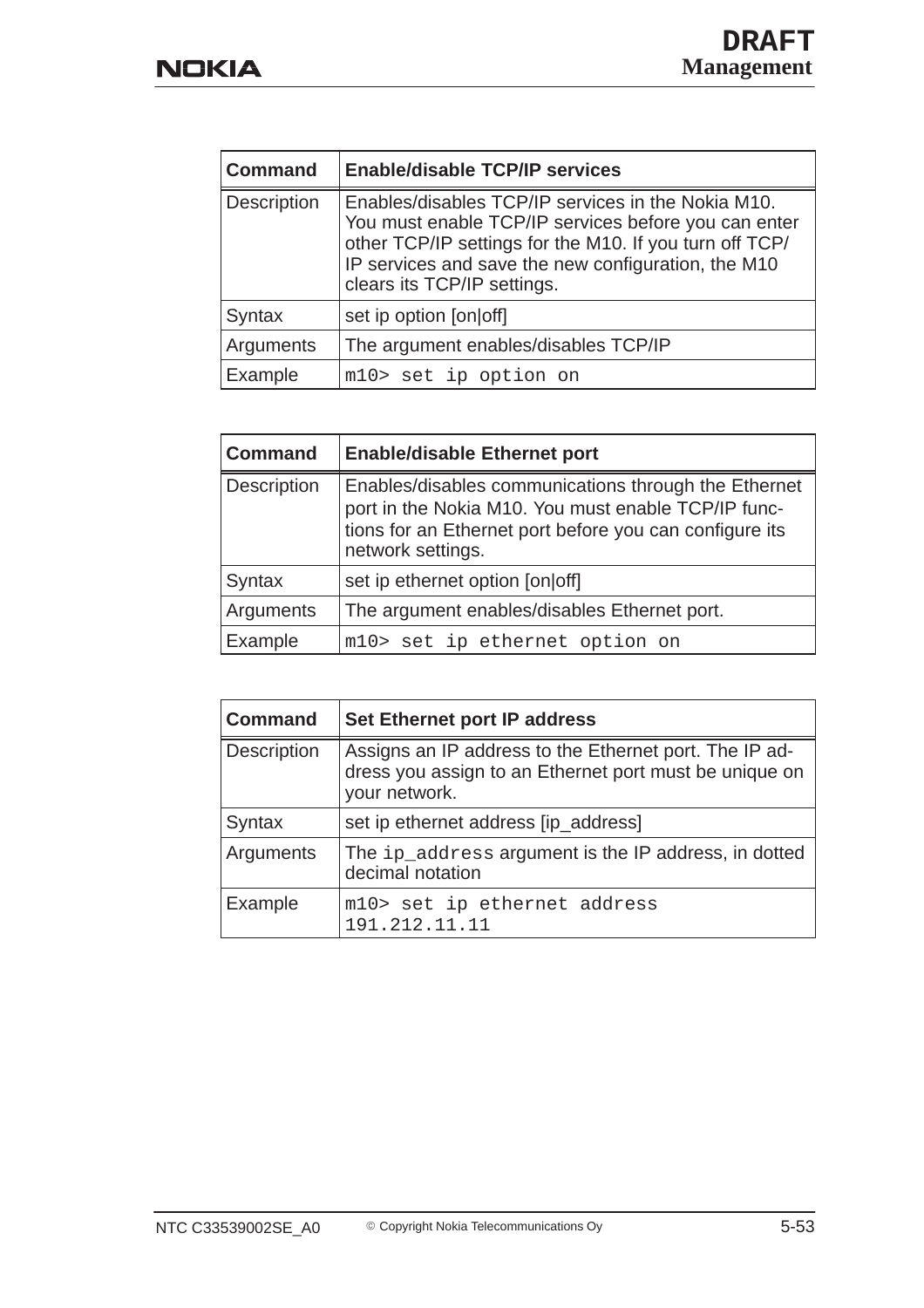| <b>Command</b>     | Set broadcast address                                                                                                                                                                               |
|--------------------|-----------------------------------------------------------------------------------------------------------------------------------------------------------------------------------------------------|
| <b>Description</b> | Specifies the broadcast address for the TCP/IP network<br>connected to the Ethernet port. IP hosts use the broad-<br>cast address to send messages to every host on your<br>network simultaneously. |
| Syntax             | set ip ethernet broadcast [broadcast_address]                                                                                                                                                       |
| Arguments          | The broadcast address for most networks is the net-<br>work number followed by 255. For example, the broad-<br>cast address for the 192.31.222.0 network would be<br>192.31.222.255.                |
| Example            | m10> set ip ethernet broadcast<br>192.31.222.255                                                                                                                                                    |

| <b>Command</b>     | <b>Set netmask</b>                                                                                                                                                                                |
|--------------------|---------------------------------------------------------------------------------------------------------------------------------------------------------------------------------------------------|
| <b>Description</b> | Specifies the subnet mask for the TCP/IP network con-<br>nected to the Ethernet port. The subnet mask specifies<br>which bits of the 32-bit binary IP address represent net-<br>work information. |
| Syntax             | set ip ethernet netmask [netmask]                                                                                                                                                                 |
| Arguments          | The default subnet mask for most networks is<br>255.255.255.0 (Class C subnet mask).                                                                                                              |
| Example            | set ip ethernet netmask 255.255.255.0                                                                                                                                                             |

| <b>Command</b>     | <b>Enable/disable RIP send function</b>                                                                                                                                                                           |
|--------------------|-------------------------------------------------------------------------------------------------------------------------------------------------------------------------------------------------------------------|
| <b>Description</b> | Specifies whether the M10 should use Routing informa-<br>tion protocol (RIP) broadcasts to advertise its routing<br>tables to other routers on your network. RIP cannot be<br>activated if address mapping is ON. |
| Syntax             | set ip ethernet rip_send [off   v1   v2   v1-compat]                                                                                                                                                              |
| <b>Arguments</b>   | Both RIP version 1 and RIP version 2 functionalities<br>can be simultaneously activated. v1-compat argument<br>enables the sending of RIPv2 packets using IP multi-<br>cast.                                      |
| Example            | m10> set ip ethernet rip_send off                                                                                                                                                                                 |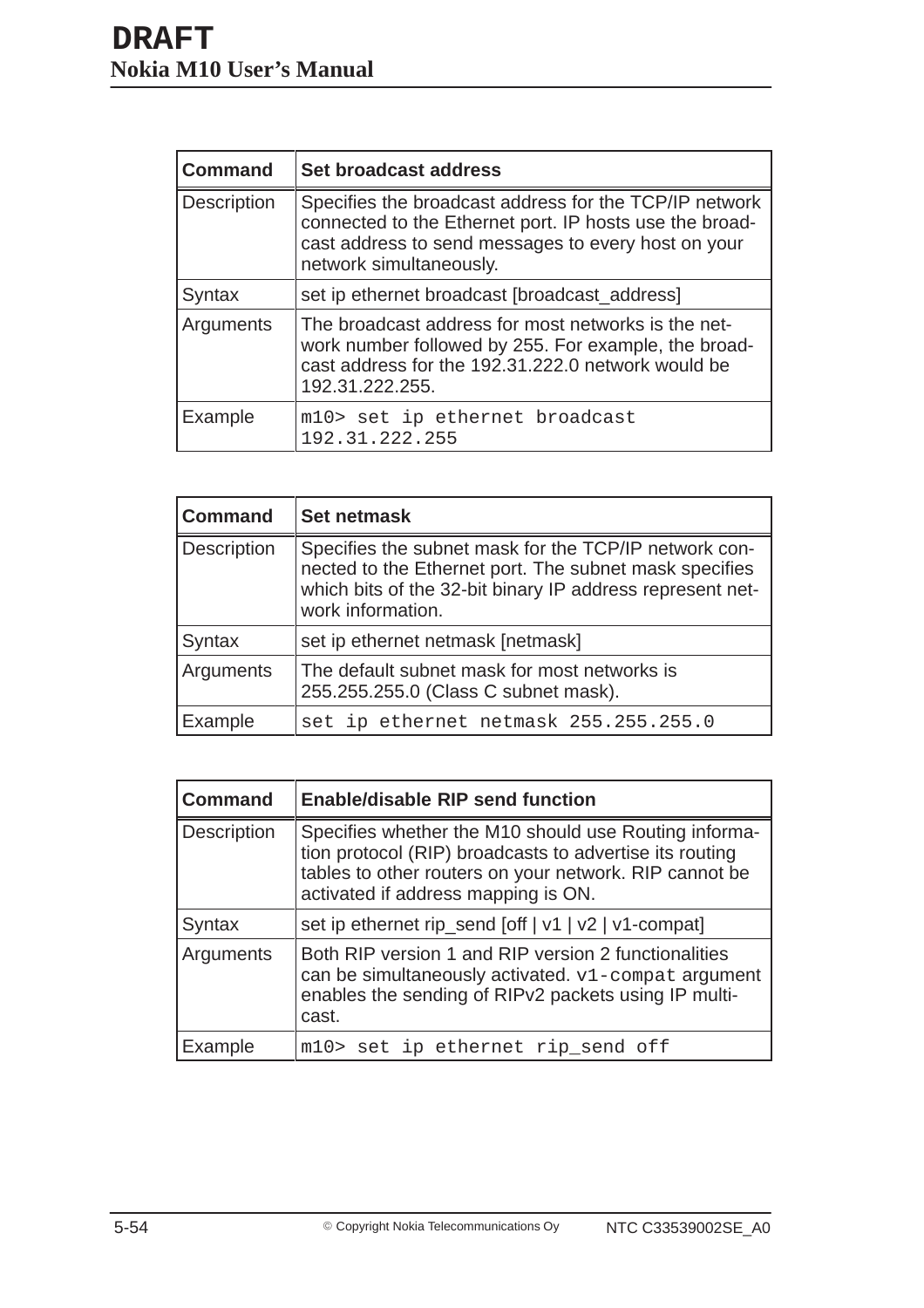| <b>Command</b>     | <b>Enable/disable RIP receive function</b>                                                                                                                                                                                                      |
|--------------------|-------------------------------------------------------------------------------------------------------------------------------------------------------------------------------------------------------------------------------------------------|
| <b>Description</b> | Specifies whether the M10 should use Routing informa-<br>tion protocol (RIP) broadcasts to update its routing<br>tables with information received from other routers on<br>your network. RIP cannot be activated if address map-<br>ping is ON. |
| Syntax             | set ip ethernet rip_receive [off   v1   v2   v1-compat]                                                                                                                                                                                         |
| Arguments          | Both RIP version 1 and RIP version 2 functionalities<br>can be simultaneously activated. $v1$ -compat argument<br>enables the receiving of both RIPv1 and RIPv2 packet-<br>S.                                                                   |
| Example            | m10> set ip ethernet rip receive off                                                                                                                                                                                                            |

| <b>Command</b>     | Enable/disable default gateway                                                                                                  |
|--------------------|---------------------------------------------------------------------------------------------------------------------------------|
| <b>Description</b> | Specifies whether the M10 should send packets to a<br>default gateway if it does not know how to reach the<br>destination host. |
| Syntax             | set ip gateway option [on off]                                                                                                  |
| Arguments          | The argument enables/disables the default gateway op-<br>tion.                                                                  |
| Example            | m10> set ip gateway option on                                                                                                   |

| <b>Command</b> | Select gateway interface                                                                                                                                                                                                                                                                                                                                            |
|----------------|---------------------------------------------------------------------------------------------------------------------------------------------------------------------------------------------------------------------------------------------------------------------------------------------------------------------------------------------------------------------|
| Description    | Specifies how M10 should route information to the de-<br>fault gateway.                                                                                                                                                                                                                                                                                             |
| Syntax         | set ip gateway interface [ip_address   ppp_vccx]                                                                                                                                                                                                                                                                                                                    |
| Arguments      | If you select ip_address, you must enter the IP ad-<br>dress of a host acting as a default gateway on a local<br>or remote network. If you specify a PPP on ATM chan-<br>nel, the M10 uses the default gateway being used by<br>the remote PPP peer behind that ATM channel. Accept-<br>able values for 'x' are the ATM channels using ppp-<br>vcmux encapsulation. |
| Example        | m10> set ip gateway interface ip-address                                                                                                                                                                                                                                                                                                                            |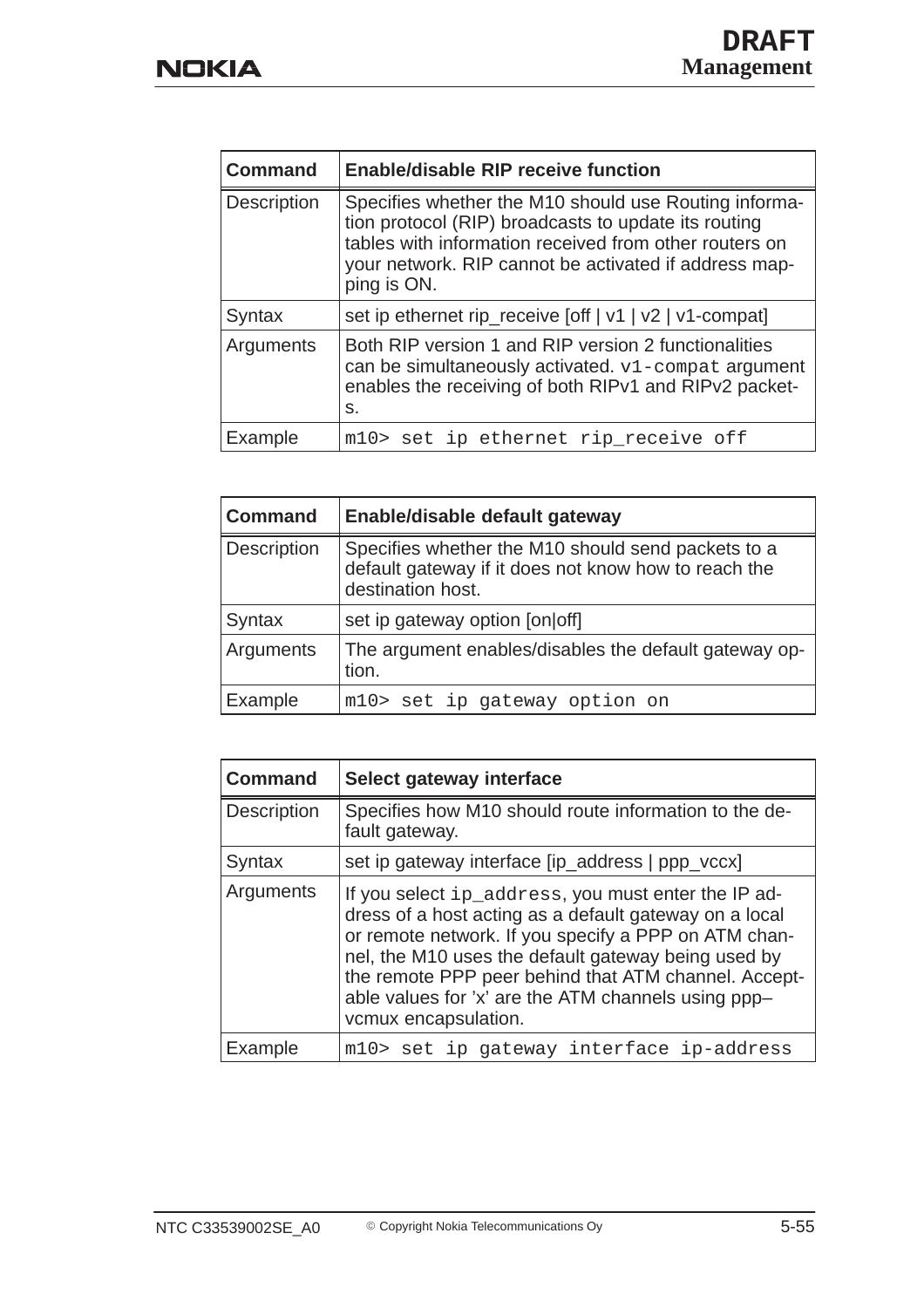| <b>Command</b> | Set default gateway IP address                                                                                   |
|----------------|------------------------------------------------------------------------------------------------------------------|
| Description    | Specifies the IP address of the default IP gateway. Only<br>applies when the default gateway interface is ip-ad- |
|                | dress.                                                                                                           |
| Syntax         | set ip gateway default [ip_address]                                                                              |
| Arguments      | ip_address argument is the IP address of the default<br>gateway.                                                 |
| Example        | m10> set ip gateway default 191.233.22.1                                                                         |

| <b>Command</b> | Enable IP packet forwarding and route distribution<br>between ATM VCC interfaces                                                                   |
|----------------|----------------------------------------------------------------------------------------------------------------------------------------------------|
| Description    | Enable/disable IP packet forwarding and route distribu-<br>tion between ATM VCC interfaces. If only one VCC is<br>used this option can be ignored. |
| Syntax         | set ip interwan-routing [on off]                                                                                                                   |
| Arguments      | The argument enables/disables interwan routing.                                                                                                    |
| Example        | m10> set ip interwan-routing on                                                                                                                    |

Use the following commands to configure settings for routing IP over PPP link.

| <b>Command</b> | <b>Enable/disable routing IP over PPP link</b>                                                                                                                                                                                |
|----------------|-------------------------------------------------------------------------------------------------------------------------------------------------------------------------------------------------------------------------------|
| Description    | Enables/disables IP routing through the specified logi-<br>cal ATM channel using ppp-vcmux encapsulation.                                                                                                                     |
| Syntax         | set ip ip-ppp {vccx} option [on off]                                                                                                                                                                                          |
| Arguments      | The first argument identifies the ATM channel (vccx, $x =$<br>1  8). If there is only one ATM channel using ppp-<br>vcmux encapsulation you can leave the argument vccx<br>out. The on/off argument enables/disables routing. |
| Example        | m10> set ip ip-ppp vcc1 option off                                                                                                                                                                                            |

**Note** You must enable IP routing before you can enter other IP routing settings for the serial port. If you turn off IP routing and save the new configuration, the Nokia M10 clears IP routing settings.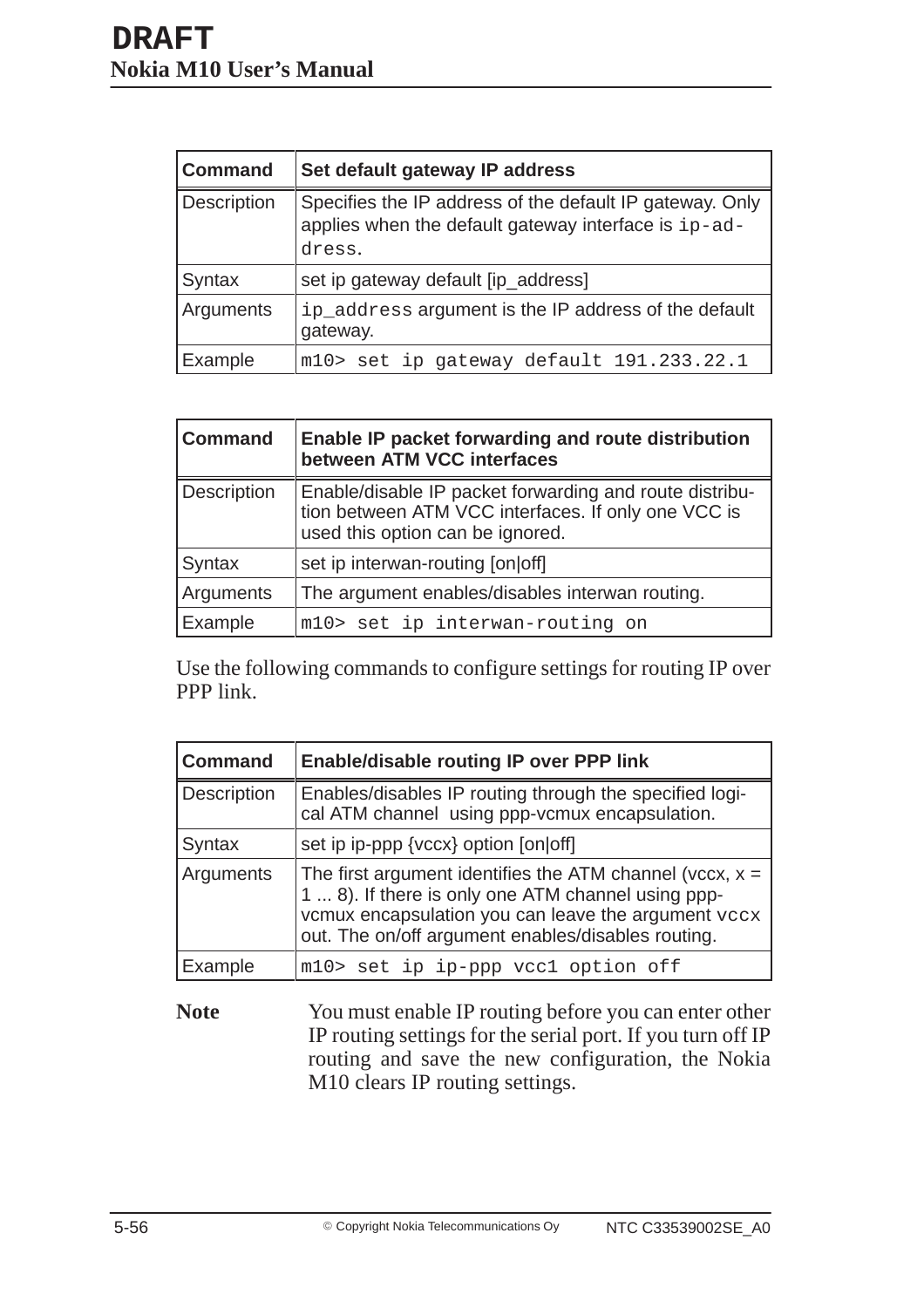| <b>Command</b>     | Set IP address to ATM channel using PPP-vcmux<br>encapsulation                                                                                                                                                                                                                                                                                                                                                                                                                                                                                                                                                                                                                                                                                                 |
|--------------------|----------------------------------------------------------------------------------------------------------------------------------------------------------------------------------------------------------------------------------------------------------------------------------------------------------------------------------------------------------------------------------------------------------------------------------------------------------------------------------------------------------------------------------------------------------------------------------------------------------------------------------------------------------------------------------------------------------------------------------------------------------------|
| <b>Description</b> | Assigns an IP address to the specified logical ATM<br>channel using ppp-vcmux encapsulation.                                                                                                                                                                                                                                                                                                                                                                                                                                                                                                                                                                                                                                                                   |
| Syntax             | set ip ip-ppp {vccx} address [ip_address]                                                                                                                                                                                                                                                                                                                                                                                                                                                                                                                                                                                                                                                                                                                      |
| Arguments          | The first argument identifies the ATM channel (vccx, $x =$<br>1  8). If there is only one ATM channel using ppp-<br>vcmux encapsulation you can leave the argument vccx<br>out. If you specify an IP address other than 0.0.0.0,<br>your Nokia M10 will not negotiate its IP address with<br>the remote peer. If the remote peer does not accept the<br>IP address specified in the ip_address argument as<br>valid, the link will not come up. The default value for the<br>ip_address argument is 0.0.0.0, which indicates that<br>the WAN port will use the IP address assigned to it by<br>the remote peer. Note that the remote peer must be<br>configured to supply an IP address to your Nokia M10 if<br>you enter 0.0.0.0 for the ip_address argument. |
| Example            | m10> set ip ip-ppp vcc2 address 0.0.0.0                                                                                                                                                                                                                                                                                                                                                                                                                                                                                                                                                                                                                                                                                                                        |

| <b>Command</b>     | Set peer IP address                                                                                                                                                                                                                                                                                                                                                                                                                                                                                                                                                                                                                                                                                                                                               |
|--------------------|-------------------------------------------------------------------------------------------------------------------------------------------------------------------------------------------------------------------------------------------------------------------------------------------------------------------------------------------------------------------------------------------------------------------------------------------------------------------------------------------------------------------------------------------------------------------------------------------------------------------------------------------------------------------------------------------------------------------------------------------------------------------|
| <b>Description</b> | Specifies the IP address of the peer on the other end of<br>the logical ATM link using ppp-vcmux encapsulation.                                                                                                                                                                                                                                                                                                                                                                                                                                                                                                                                                                                                                                                   |
| Syntax             | set ip ip-ppp {vccx} peer-address [ip_address]                                                                                                                                                                                                                                                                                                                                                                                                                                                                                                                                                                                                                                                                                                                    |
| Arguments          | The first argument identifies the ATM channel (vccx, $x =$<br>1  8). If there is only one ATM channel using ppp-<br>vcmux encapsulation you can leave the argument vccx<br>out. If you specify an IP address other than 0.0.0.0,<br>your Nokia M10 will not negotiate the remote peer's IP<br>address. If the remote peer does not accept the ad-<br>dress in the ip_address argument as its IP address<br>(typically because it has been configured with another<br>IP address), the link will not come up. The default value<br>for the ip_address argument is 0.0.0.0, which indi-<br>cates that the WAN port will accept the IP address re-<br>turned by the remote peer. If you enter 0.0.0.0, the peer<br>system must be configured to supply this address. |
| Example            | m10> set ip ip-ppp vcc2 peer-address<br>0.0.0.0                                                                                                                                                                                                                                                                                                                                                                                                                                                                                                                                                                                                                                                                                                                   |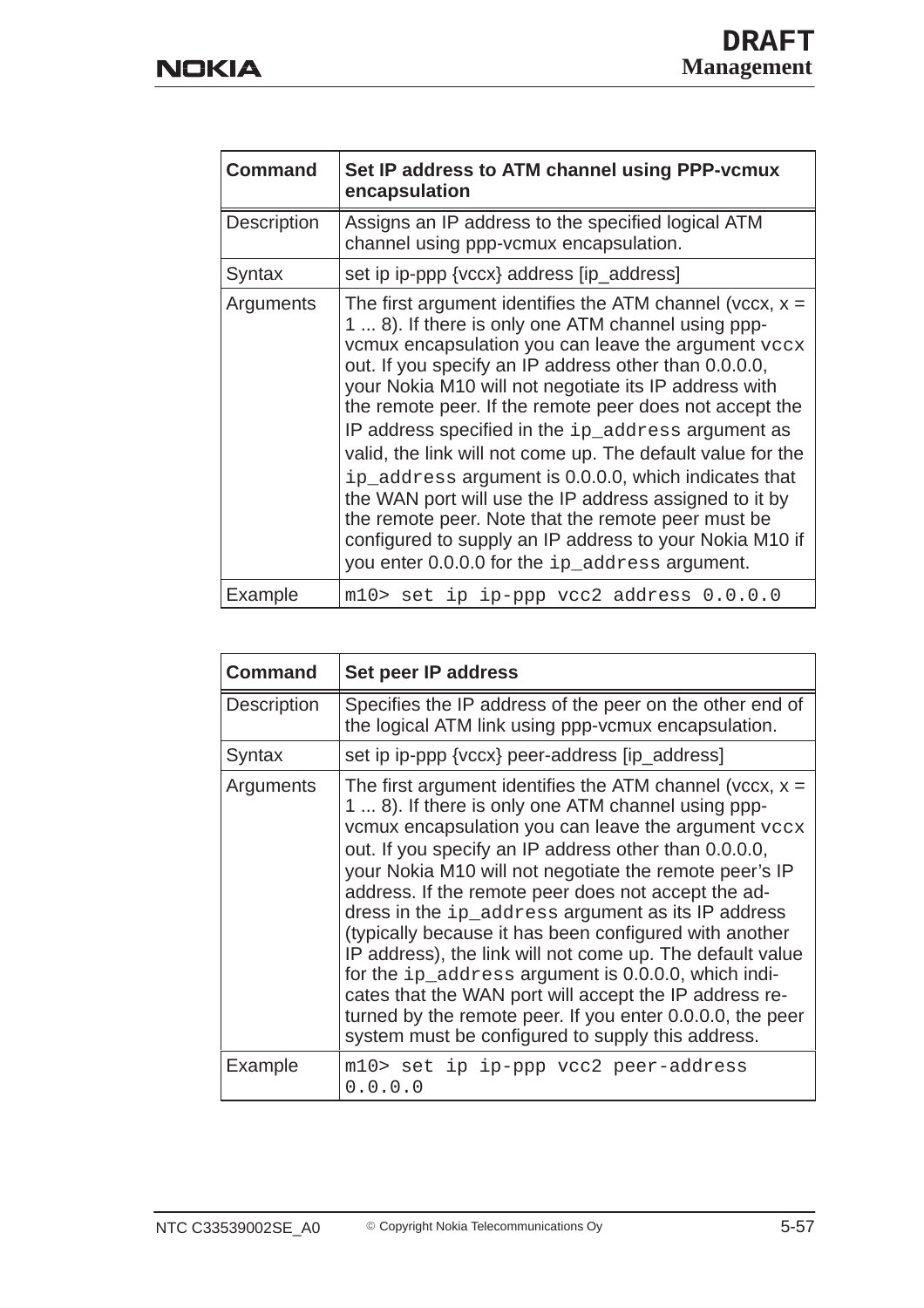| <b>Command</b>     | Enable/disable address mapping on ATM link using<br><b>PPP-vcmux encapsulation</b>                                                                                                                                                                                                                                                                                |
|--------------------|-------------------------------------------------------------------------------------------------------------------------------------------------------------------------------------------------------------------------------------------------------------------------------------------------------------------------------------------------------------------|
| <b>Description</b> | Specifies whether you want Nokia M10 to use NAPT on<br>the specified ATM link using ppp-vcmux encapsulation<br>when communicating with remote routers. Address<br>mapping lets you conceal details of your network from<br>remote routers, which is useful when connecting to an<br>Internet Service Provider. By default, the address map-<br>ping is turned on. |
| Syntax             | set ip ip-ppp {vccx} addr-mapping [on off]                                                                                                                                                                                                                                                                                                                        |
| Arguments          | The first argument identifies the ATM channel (vccx, $x =$<br>1  8). The second argument enables/disables ad-<br>dress mapping on that channel.                                                                                                                                                                                                                   |
| Example            | m10> set ip ip-ppp vcc2 addr-mapping on                                                                                                                                                                                                                                                                                                                           |

| <b>Command</b>     | <b>Enable/disable RIP send function on PPP link</b>                                                                                                                                                                                                                                                                                                          |
|--------------------|--------------------------------------------------------------------------------------------------------------------------------------------------------------------------------------------------------------------------------------------------------------------------------------------------------------------------------------------------------------|
| <b>Description</b> | Specifies whether the Nokia M10 should use Routing<br>information protocol (RIP) broadcasts to advertise its<br>routing tables to router on the other side of the speci-<br>fied ATM link using ppp-vcmux encapsulation. RIP can-<br>not be activated if address mapping is ON.                                                                              |
| Syntax             | set ip ip-ppp {vccx} rip-send [off   v1   v2   v1-compat]                                                                                                                                                                                                                                                                                                    |
| Arguments          | The first argument identifies the ATM channel (vccx, $x =$<br>1  8). If there is only one ATM channel using ppp-<br>vcmux encapsulation you can leave the argument vccx<br>out. Both RIP version 1 and RIP version 2 functiona-<br>lities can be simultaneously activated. v1-compat<br>argument enables the sending of RIPv2 packets using<br>IP multicast. |
| Example            | m10> set ip ip-ppp vcc2 rip-send off                                                                                                                                                                                                                                                                                                                         |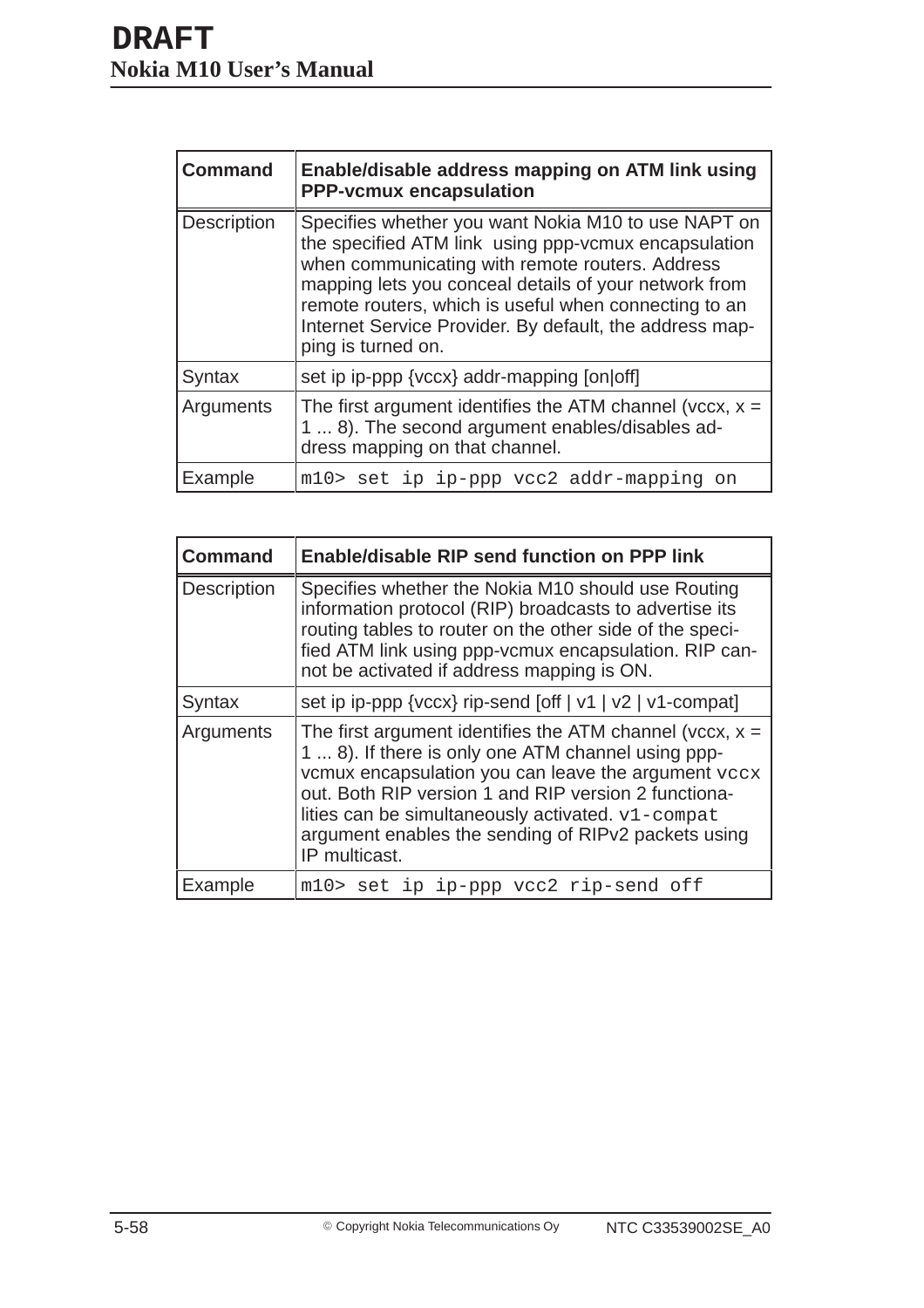| <b>Command</b>     | Enable/disable RIP receive function on PPP link                                                                                                                                                                                                                                                                                                            |
|--------------------|------------------------------------------------------------------------------------------------------------------------------------------------------------------------------------------------------------------------------------------------------------------------------------------------------------------------------------------------------------|
| <b>Description</b> | Specifies whether the Nokia M10 should use Routing<br>information protocol (RIP) broadcasts to update its rout-<br>ing tables with information received from other routers<br>on the other side of the specified ATM link using ppp-<br>vcmux encapsulation. RIP cannot be activated if ad-<br>dress mapping is ON.                                        |
| Syntax             | set ip ip-ppp {vccx} rip-receive [off   v1   v2   v1-compat]                                                                                                                                                                                                                                                                                               |
| Arguments          | The first argument identifies the ATM channel (vccx, $x =$<br>1  8). If there is only one ATM channel using ppp-<br>vcmux encapsulation you can leave the argument vccx<br>out. Both RIP version 1 and RIP version 2 functiona-<br>lities can be simultaneously activated. v1-compat<br>argument enables the receiving of both RIPv1 and<br>RIPv2 packets. |
| Example            | m10> set ip ip-ppp vccx rip-receive off                                                                                                                                                                                                                                                                                                                    |

| <b>Command</b> | Enable/disable the management through PPP link                                                                                                                                                                                                             |
|----------------|------------------------------------------------------------------------------------------------------------------------------------------------------------------------------------------------------------------------------------------------------------|
| Description    | Enables/disables the management of Nokia M10<br>through the specified ATM link using ppp-vcmux encap-<br>sulation.                                                                                                                                         |
| Syntax         | set ip ip-ppp {vccx} admin-disable [on off]                                                                                                                                                                                                                |
| Arguments      | The first argument identifies the ATM channel (vccx, $x =$<br>1  8). If there is only one ATM channel using ppp-<br>vcmux encapsulation you can leave the argument vccx<br>out. The second argument disables/enables manage-<br>ment through the PPP link. |
| Example        | m10> set ip ip-ppp vcc2 admin-disable on                                                                                                                                                                                                                   |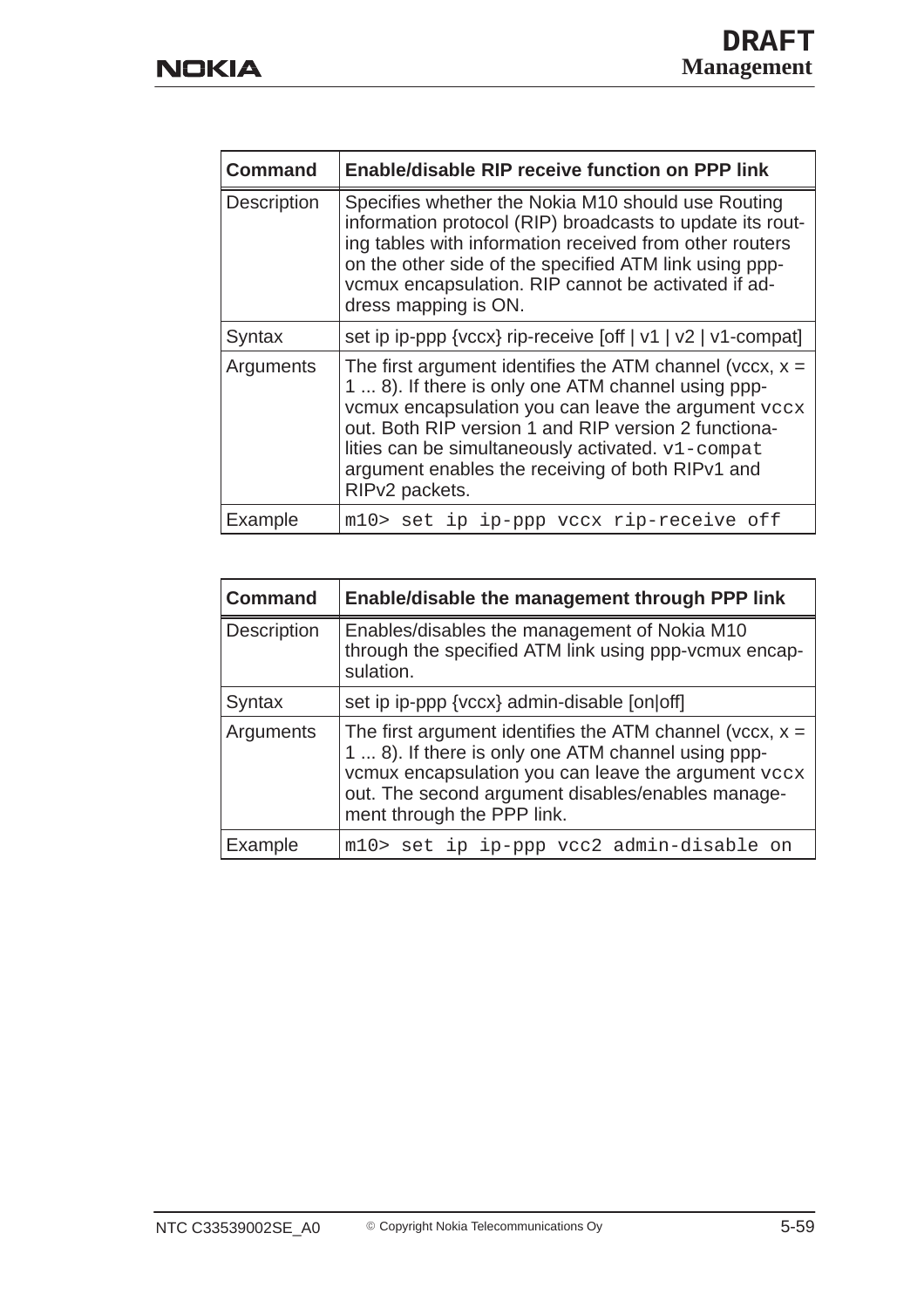| <b>Command</b>     | Enable/disable IP routing on channels using IP<br>over ATM or bridged encapsulations                                                                                                                                  |
|--------------------|-----------------------------------------------------------------------------------------------------------------------------------------------------------------------------------------------------------------------|
| <b>Description</b> | Enables/disables IP routing on the specified ATM chan-<br>nel using the IP over ATM encapsulations (ip-Ilc, ip-<br>vcmux) or bridged encapsulations (ether-llc, ether-<br>vcmux).                                     |
| Syntax             | set ip dsl {vccx} option [on off]                                                                                                                                                                                     |
| Arguments          | The first argument identifies the ATM channel and the<br>second argument enables/disables IP routing. If there<br>is only one ATM channel using one of these encapsula-<br>tions you can leave the argument veex out. |
| Example            | set ip dsl vcc2 option off                                                                                                                                                                                            |

| <b>Command</b>     | Set IP address to channels using IP over ATM or<br>bridged encapsulations                                                                                                                                                                                                                                                                                                                           |
|--------------------|-----------------------------------------------------------------------------------------------------------------------------------------------------------------------------------------------------------------------------------------------------------------------------------------------------------------------------------------------------------------------------------------------------|
| <b>Description</b> | Assigns an IP address to the specified logical ATM<br>channel using ip-llc, ip-vcmux, ether-llc, or ether-vcmux<br>encapsulation.                                                                                                                                                                                                                                                                   |
| Syntax             | set ip dsl {vccx} address [ip_address]                                                                                                                                                                                                                                                                                                                                                              |
| Arguments          | The first argument identifies the ATM channel (vccx, $x =$<br>1  8). The second argument is the IP address of that<br>channel. If there is only one ATM channel using one of<br>these encapsulations you can leave the argument<br>vccx out. If you enter 0.0.0.0 as the IP address Nokia<br>M10 will retrieve the IP address through the remote<br>peer using Dynamic Host Configuration Protocol. |
| Example            | m10> set ip dsl vcc2 address 0.0.0.0                                                                                                                                                                                                                                                                                                                                                                |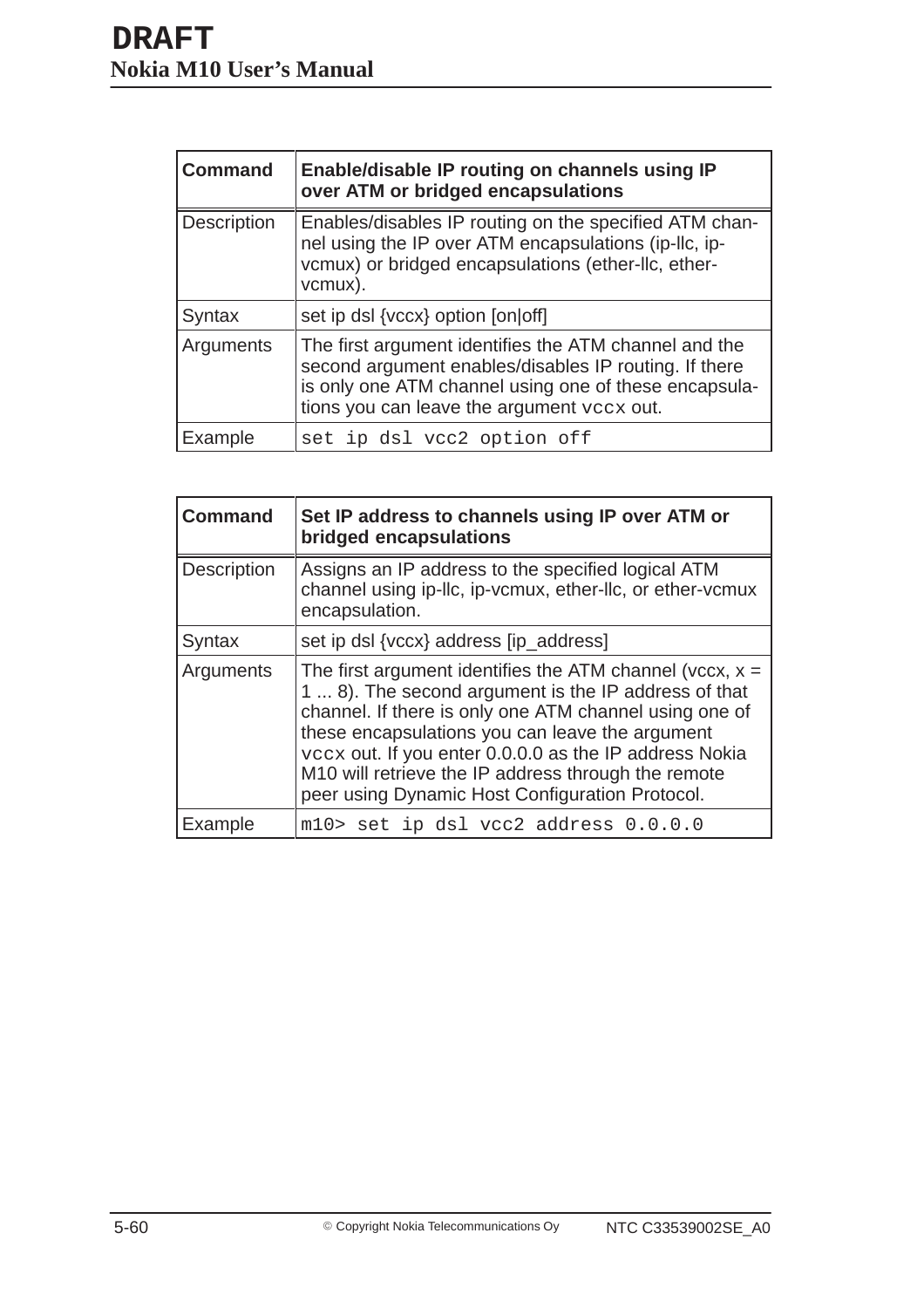| <b>Command</b>     | Set broadcast address to channels using IP over<br><b>ATM or bridged encapsulations</b>                                                                                                                                                                                                                                                                                                                                   |
|--------------------|---------------------------------------------------------------------------------------------------------------------------------------------------------------------------------------------------------------------------------------------------------------------------------------------------------------------------------------------------------------------------------------------------------------------------|
| <b>Description</b> | Assigns a broadcast IP address to the specified logical<br>ATM channel using ip-llc, ip-vcmux, ether-llc, or ether-<br>vcmux encapsulation.                                                                                                                                                                                                                                                                               |
| Syntax             | set ip dsl {vccx} broadcast [broadcast_address]                                                                                                                                                                                                                                                                                                                                                                           |
| Arguments          | The first argument identifies the ATM channel. The sec-<br>ond argument is the broadcast address to be assigned<br>to that channel. If there is only one ATM channel using<br>one of these encapsulations you can leave the argu-<br>ment vccx out. If you enter 0.0.0.0 as the IP broadcast<br>address Nokia M10 will retrieve the IP address through<br>the remote peer using Dynamic Host Configuration Pro-<br>tocol. |
| Example            | m10> set ip dsl vcc2 broadcast 0.0.0.0                                                                                                                                                                                                                                                                                                                                                                                    |

| <b>Command</b> | Set network mask to channels using IP over ATM or<br>bridged encapsulations                                                                                                                                                                                                                                                                                                                                                 |
|----------------|-----------------------------------------------------------------------------------------------------------------------------------------------------------------------------------------------------------------------------------------------------------------------------------------------------------------------------------------------------------------------------------------------------------------------------|
| Description    | Assigns an IP network mask to the specified logical<br>ATM channel using ip-llc, ip-vcmux, ether-llc, or ether-<br>vcmux encapsulation.                                                                                                                                                                                                                                                                                     |
| Syntax         | set ip dsl {vccx} netmask [netmask]                                                                                                                                                                                                                                                                                                                                                                                         |
| Arguments      | The first argument identifies the ATM channel (vccx, $x =$<br>1  8). The second argument is the network mask to<br>be assigned to that channel. If there is only one ATM<br>channel using one of these encapsulations you can<br>leave the argument vecx out. If you enter 0.0.0.0 as<br>the network mask Nokia M10 will retrieve the IP ad-<br>dress through the remote peer using Dynamic Host<br>Configuration Protocol. |
| Example        | m10> set ip dsl vcc2 netmask 0.0.0.0                                                                                                                                                                                                                                                                                                                                                                                        |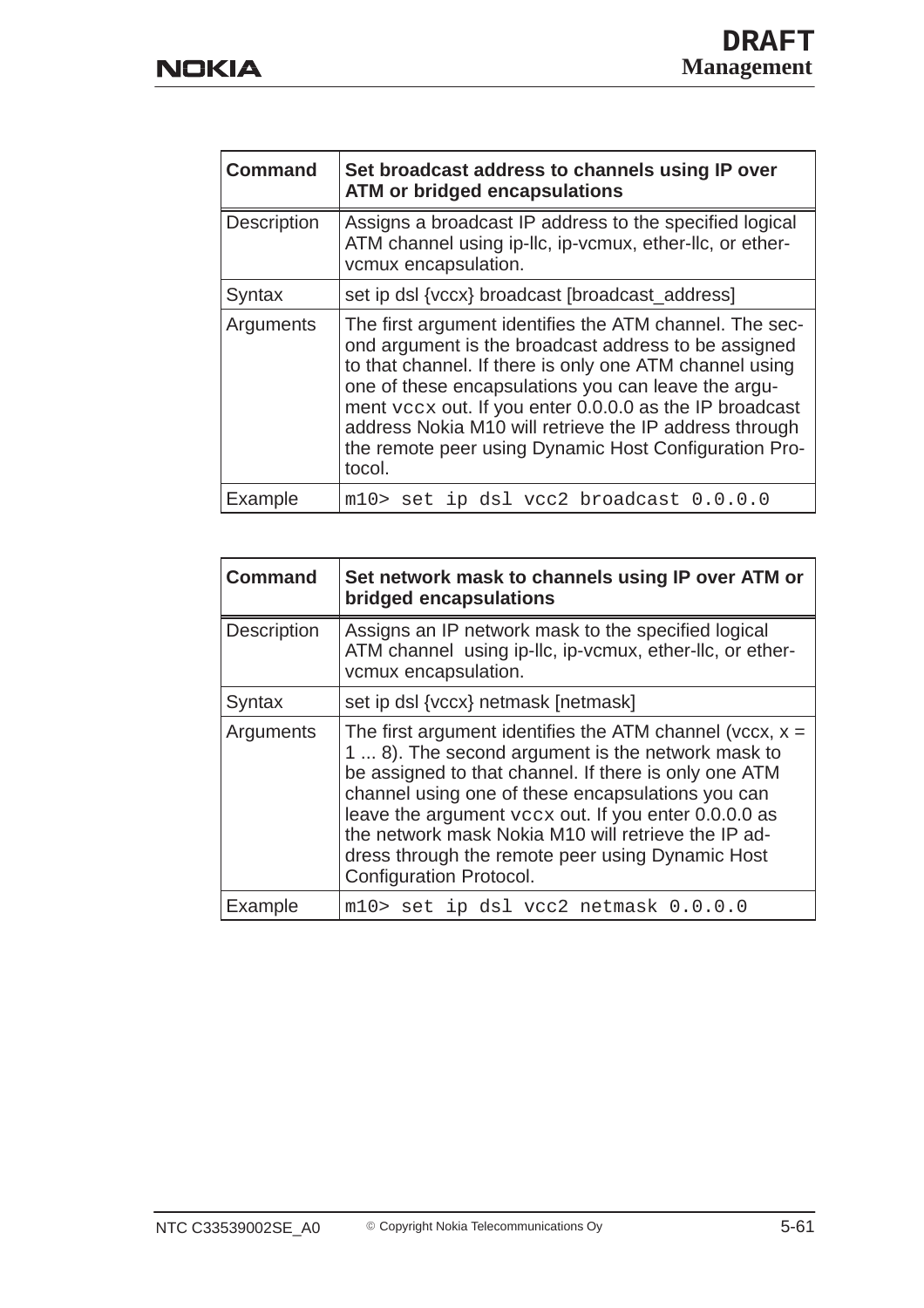| <b>Command</b> | Enable/disable address mapping on channels<br>using IP over ATM or bridged encapsulations                                                                                                                                                                                                                                                                                  |
|----------------|----------------------------------------------------------------------------------------------------------------------------------------------------------------------------------------------------------------------------------------------------------------------------------------------------------------------------------------------------------------------------|
| Description    | Specifies whether you want the Nokia M10 to use<br>NAPT on the specified ATM link (vccx, $x = 1  8$ ) using<br>ip-Ilc, ip-vcmux, ether-Ilc, or ether-vcmux encapsulation<br>when communicating with remote routers. Address<br>mapping lets you conceal details of your network from<br>remote routers. This is useful when connecting to an<br>Internet Service Provider. |
| Syntax         | set ip dsl {vccx} addr-mapping [on off]                                                                                                                                                                                                                                                                                                                                    |
| Arguments      | The first argument identifies the ATM channel (vccx, $x =$<br>1  8). The second argument enables/disables ad-<br>dress mapping on that channel. If there is only one<br>ATM channel using one of these encapsulations you<br>can leave the argument veex out.                                                                                                              |
| Example        | m10> set ip dsl vcc2 addr-mapping off                                                                                                                                                                                                                                                                                                                                      |

| <b>Command</b> | Enable proxy address resolution server function on<br>channels using IP over ATM or bridged encapsula-<br>tions                                                                                                                                     |
|----------------|-----------------------------------------------------------------------------------------------------------------------------------------------------------------------------------------------------------------------------------------------------|
| Description    | Specifies whether you want the Nokia M10 to act as a<br>proxy address resolution server for your LAN for the IP<br>addresses behind the specified ATM link using ip-Ilc,<br>ip-vcmux, ether-llc, or ether-vcmux encapsulation.                      |
| Syntax         | set ip dsl {vccx} proxy-arp [on off]                                                                                                                                                                                                                |
| Arguments      | The first argument identifies the ATM channel (vccx, x<br>$= 1  8$ ). The second argument enables/disables the<br>proxy arp function. If there is only one ATM channel<br>using one of these encapsulations you can leave the<br>argument vccx out. |
| Example        | m10> set ip dsl vcc2 proxy-arp off                                                                                                                                                                                                                  |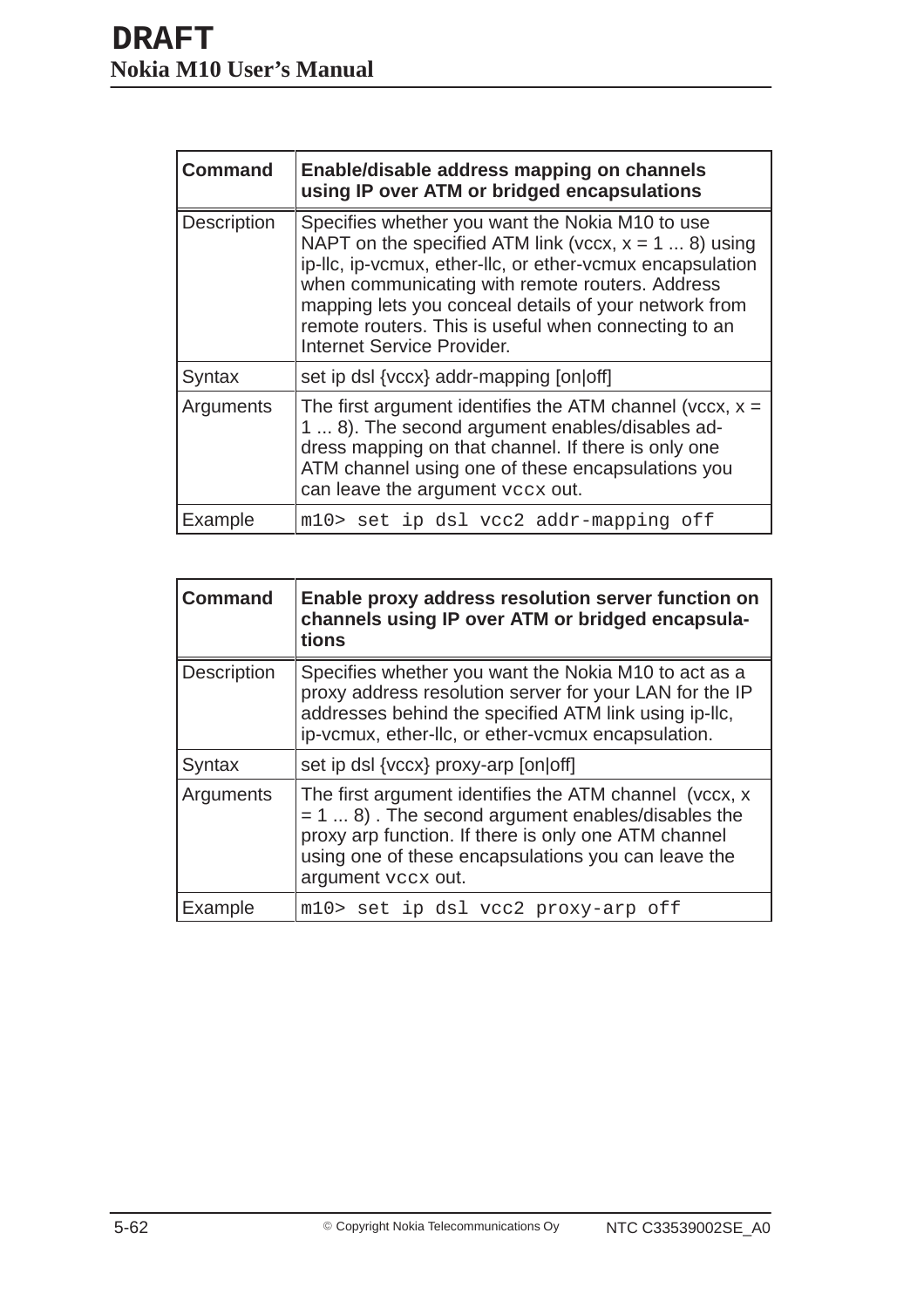| <b>Command</b>     | <b>Enable/disable RIP send function on channels</b><br>using IP over ATM or bridged encapsulations                                                                                                                                                                                                                                                                                                                     |
|--------------------|------------------------------------------------------------------------------------------------------------------------------------------------------------------------------------------------------------------------------------------------------------------------------------------------------------------------------------------------------------------------------------------------------------------------|
| <b>Description</b> | Specifies whether the Nokia M10 should use Routing<br>information protocol (RIP) broadcasts to advertise its<br>routing tables to router on the other side of the speci-<br>fied ATM link using ip-llc, ip-vcmux, ether-llc, or ether-<br>vcmux encapsulation.                                                                                                                                                         |
| Syntax             | set ip dsl {vccx} rip-send [off   v1   v2   v1-compat]                                                                                                                                                                                                                                                                                                                                                                 |
| Arguments          | The first argument identifies the ATM channel (vccx, $x =$<br>1  8). If there is only one ATM channel using one of<br>these encapsulations you can leave the argument<br>vccx out. Both RIP version 1 and RIP version 2 func-<br>tionalities can be simultaneously activated. v1-compat<br>argument enables the sending of RIPv2 packets using<br>IP multicast. RIP cannot be activated if address map-<br>ping is ON. |
| Example            | $m10$ set ip dsl {vccx} rip-send off                                                                                                                                                                                                                                                                                                                                                                                   |

| <b>Command</b> | <b>Enable/disable RIP receive function on channels</b><br>using IP over ATM or bridged encapsulations                                                                                                                                                                                                                                                                                                              |
|----------------|--------------------------------------------------------------------------------------------------------------------------------------------------------------------------------------------------------------------------------------------------------------------------------------------------------------------------------------------------------------------------------------------------------------------|
| Description    | Specifies whether the Nokia M10 should use Routing<br>information protocol (RIP) broadcasts to update its rout-<br>ing tables with information received from other routers<br>on the other side of the specified ATM link using ip-IIc,<br>ip-vcmux, ether-llc, or ether-vcmux encapsulation.                                                                                                                      |
| Syntax         | set ip dsl {vccx} rip-receive [off   v1   v2   v1-compat]                                                                                                                                                                                                                                                                                                                                                          |
| Arguments      | The first argument identifies the ATM channel (vccx, $x =$<br>1  8). If there is only one ATM channel using one of<br>these encapsulations you can leave the argument<br>vccx out. Both RIP version 1 and RIP version 2 func-<br>tionalities can be simultaneously activated. v1-compat<br>argument enables the receiving of both RIPv1 and<br>RIPv2 packets. RIP cannot be activated if address<br>mapping is ON. |
| Example        | m10> set ip dsl vcc2 rip-receive off                                                                                                                                                                                                                                                                                                                                                                               |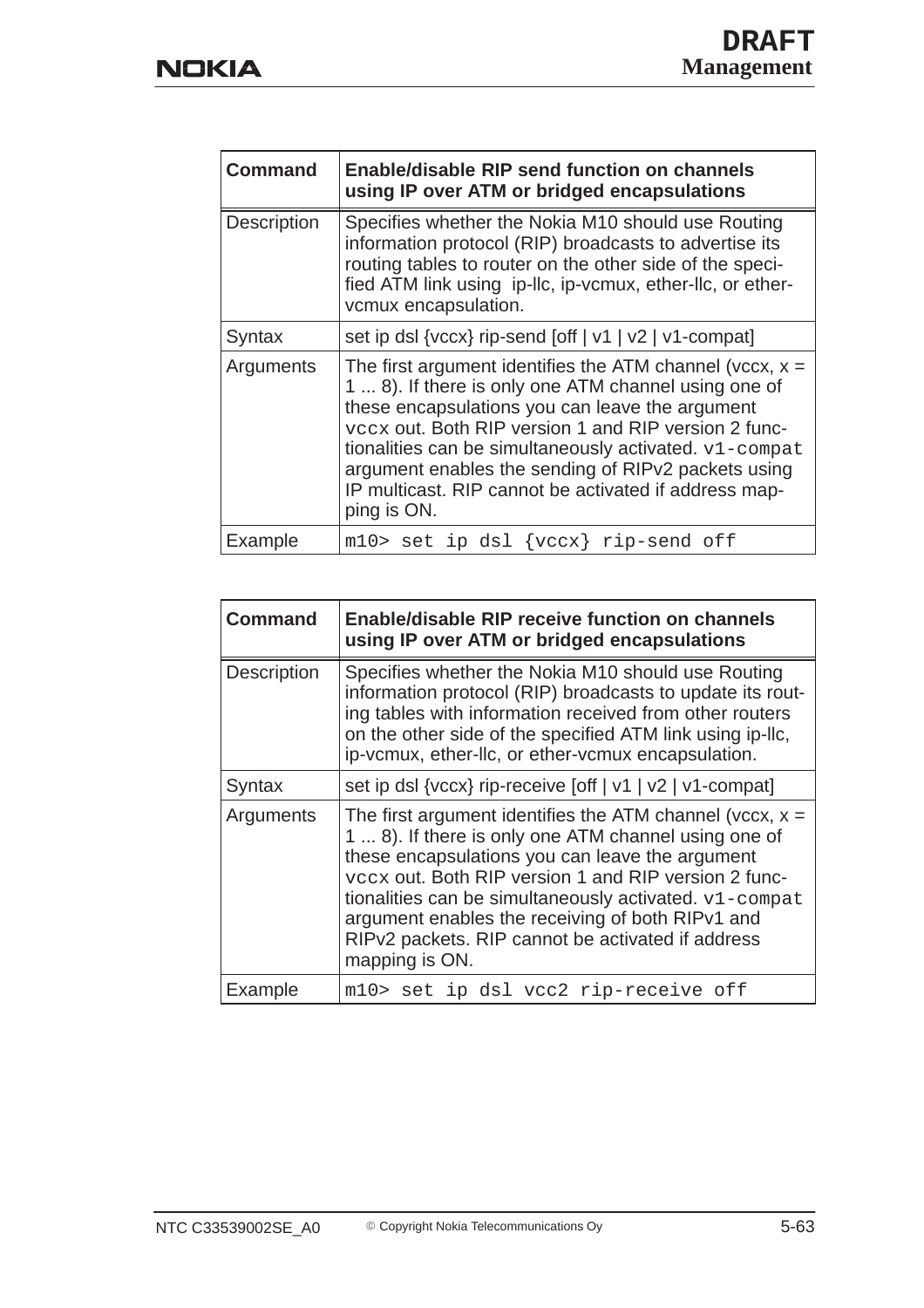| <b>Command</b> | <b>Flush routes</b>                                                                                                                                         |
|----------------|-------------------------------------------------------------------------------------------------------------------------------------------------------------|
| Description    | Enabled flush routes function deletes the learned<br>routes from the routing table when the PPP connection<br>is disconnected. Address mapping must be off. |
| Syntax         | flush-routes [on off]                                                                                                                                       |
| Arguments      | The argument enables/disables flush routes function.                                                                                                        |
| Example        | m10> flush-routes on                                                                                                                                        |

| <b>Command</b> | Enable/disable the management through channels<br>using IP over ATM or bridged encapsulations                                                                                                                                                                 |
|----------------|---------------------------------------------------------------------------------------------------------------------------------------------------------------------------------------------------------------------------------------------------------------|
| Description    | Enables/disables the management of Nokia M10<br>through the specified ATM link using ip-Ilc, ip-vcmux,<br>ether-IIc, or ether-vcmux encapsulation.                                                                                                            |
| Syntax         | set ip dsl {vccx} admin-disable [on off]                                                                                                                                                                                                                      |
| Arguments      | The first argument identifies the ATM channel (vccx, $x =$<br>1  8). If there is only one ATM channel using one of<br>these encapsulations you can leave the argument<br>vccx out. The second argument disables/enables man-<br>agement through the PPP link. |
| Example        | m10> set ip dsl vcc2 admin-disable off                                                                                                                                                                                                                        |

| <b>Command</b> | <b>Enable/disable IP routing on ATM channel</b>                                                                                                                                                                                         |
|----------------|-----------------------------------------------------------------------------------------------------------------------------------------------------------------------------------------------------------------------------------------|
| Description    | Enables/disables IP routing on the specified ATM chan-<br>nel using PPP over ATM encapsulation in bridged<br>mode (BNCP option on).                                                                                                     |
| Syntax         | set ip wan {vccx} option [on off]                                                                                                                                                                                                       |
| Arguments      | The first argument identifies the ATM channel (vccx, $x =$<br>1  8). If there is only one ATM channel using ppp-<br>vcmux encapsulation you can leave the argument vccx<br>out. The second argument enables/disables the func-<br>tion. |
| Example        | m10> set ip wan vcc2 option off                                                                                                                                                                                                         |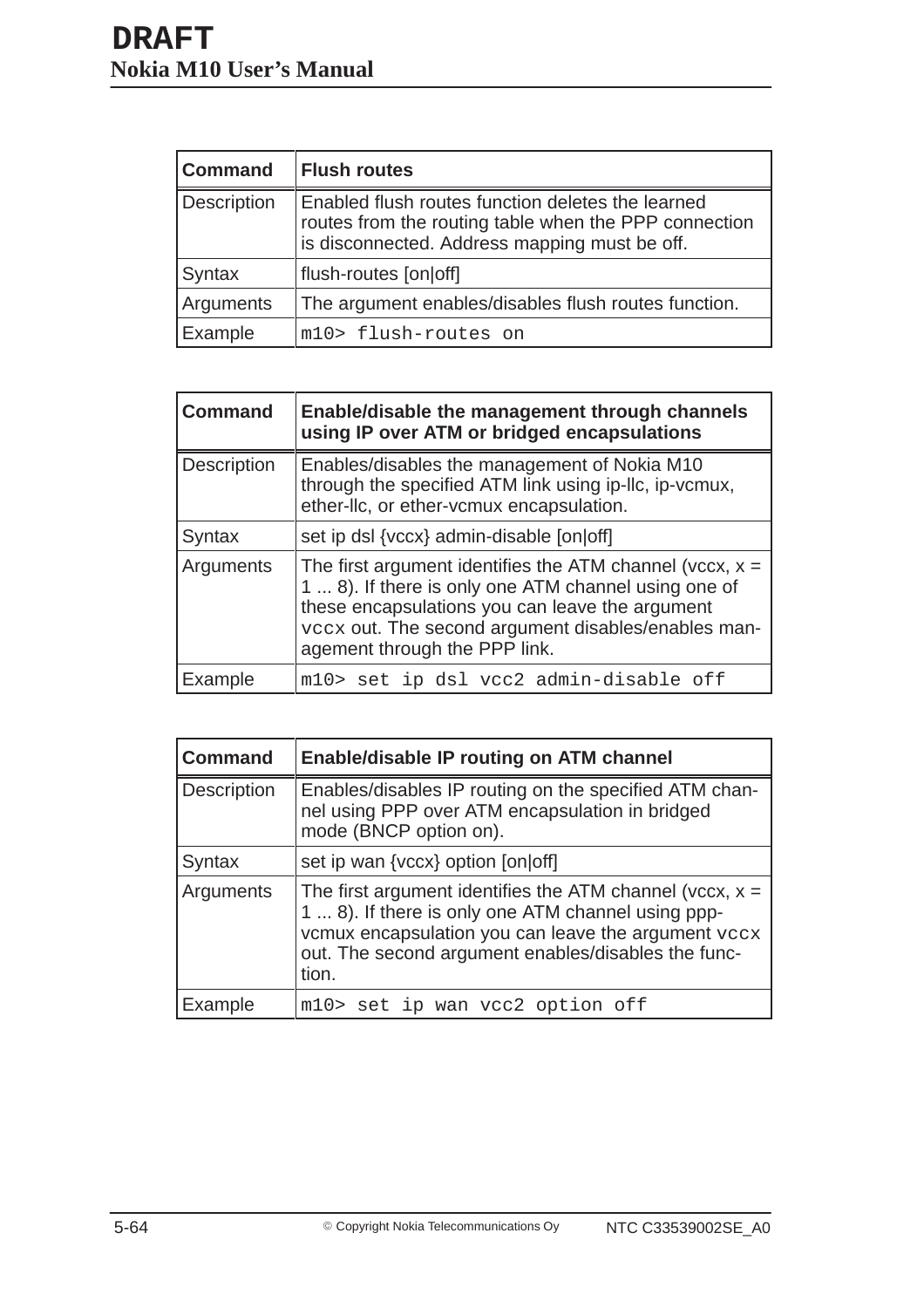| <b>Command</b>     | Set IP address to channels using PPP over ATM en-<br>capsulation in bridged mode                                                                                                                                                                                                                                                                                                                                           |
|--------------------|----------------------------------------------------------------------------------------------------------------------------------------------------------------------------------------------------------------------------------------------------------------------------------------------------------------------------------------------------------------------------------------------------------------------------|
| <b>Description</b> | Assigns an IP address to the specified logical ATM<br>channel using PPP over ATM encapsulation in bridged<br>mode (BNCP option on).                                                                                                                                                                                                                                                                                        |
| Syntax             | set ip wan {vccx} address [ip_address]                                                                                                                                                                                                                                                                                                                                                                                     |
| Arguments          | The first argument identifies the ATM channel (vccx, $x =$<br>1  8). If there is only one ATM channel using ppp-<br>vcmux encapsulation you can leave the argument vccx<br>out. The second argument is the IP address to be as-<br>signed to that channel. If you enter 0.0.0.0 as the net-<br>work mask Nokia M10 will retrieve the IP address<br>through the remote peer using Dynamic Host Configur-<br>ation Protocol. |
| Example            | m10> set ip wan vcc2 address 0.0.0.0                                                                                                                                                                                                                                                                                                                                                                                       |

| <b>Command</b>     | Set broadcast address to channels using PPP over<br>ATM encapsulation in bridged mode                                                                                                                                                                                                                                                                                                                                              |
|--------------------|------------------------------------------------------------------------------------------------------------------------------------------------------------------------------------------------------------------------------------------------------------------------------------------------------------------------------------------------------------------------------------------------------------------------------------|
| <b>Description</b> | Assigns a broadcast IP address to the specified logical<br>ATM channel using PPP over ATM encapsulation in<br>bridged mode (BNCP option on).                                                                                                                                                                                                                                                                                       |
| Syntax             | set ip wan {vccx} broadcast [broadcast_address]                                                                                                                                                                                                                                                                                                                                                                                    |
| Arguments          | The first argument identifies the ATM channel (vccx, $x =$<br>1  8). If there is only one ATM channel using ppp-<br>vcmux encapsulation you can leave the argument vccx<br>out. The second argument is the broadcast address to<br>be assigned to that channel. If you enter 0.0.0.0 as the<br>broadcast address Nokia M10 will retrieve the IP ad-<br>dress through the remote peer using Dynamic Host<br>Configuration Protocol. |
| Example            | m10> set ip wan vcc2 broadcast 0.0.0.0                                                                                                                                                                                                                                                                                                                                                                                             |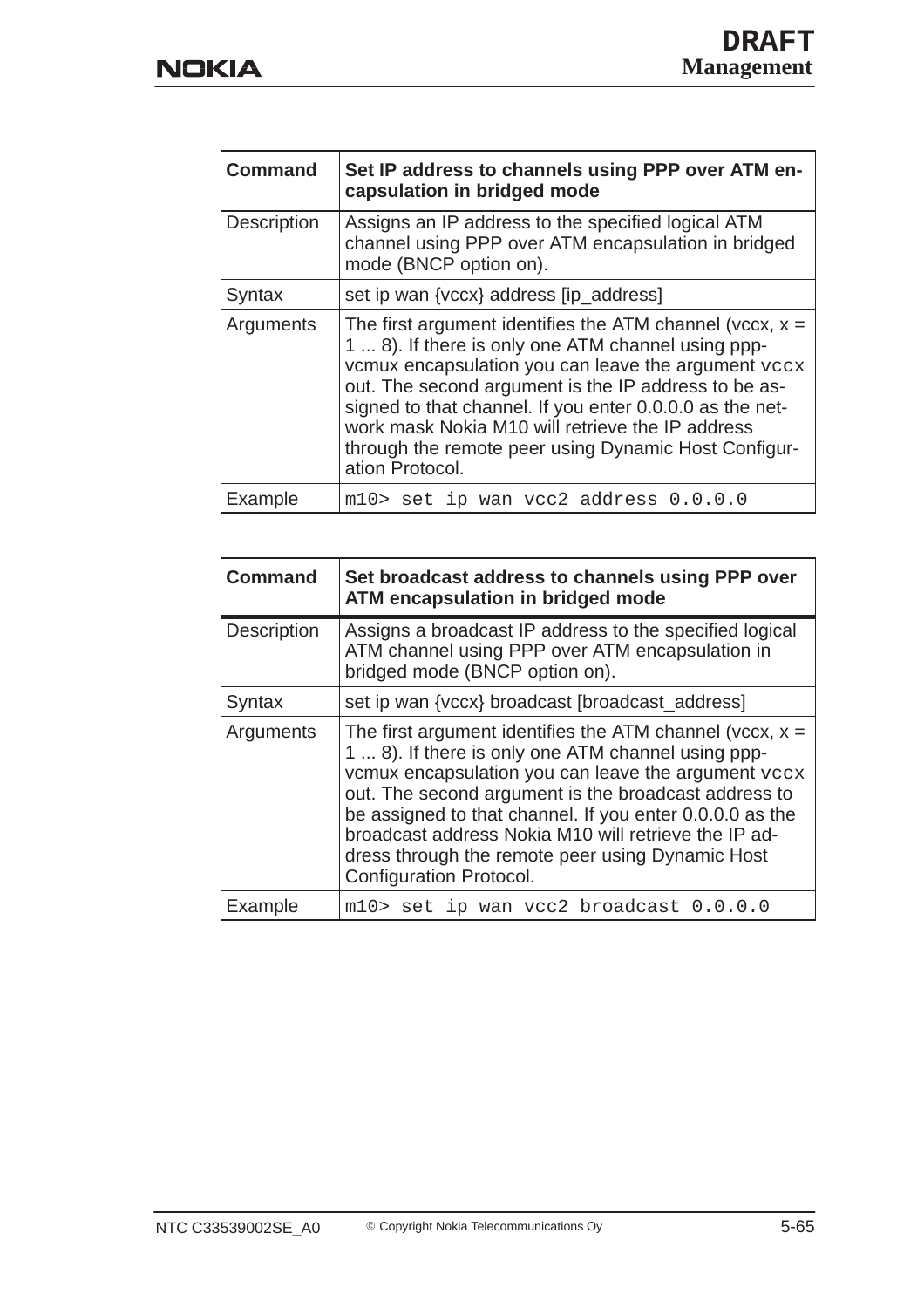| <b>Command</b> | Set netmask to channels using PPP over ATM en-<br>capsulation in bridged mode                                                                                                                                                                                                                                                                                                                                       |
|----------------|---------------------------------------------------------------------------------------------------------------------------------------------------------------------------------------------------------------------------------------------------------------------------------------------------------------------------------------------------------------------------------------------------------------------|
| Description    | Assigns an IP network mask to the specified logical<br>ATM channel using ppp over ATM encapsulation in<br>bridged mode.                                                                                                                                                                                                                                                                                             |
| Syntax         | set ip wan {vccx} netmask [netmask]                                                                                                                                                                                                                                                                                                                                                                                 |
| Arguments      | The first argument identifies the ATM channel (vccx, $x =$<br>1  8). If there is only one ATM channel using ppp-<br>vcmux encapsulation you can leave the argument vccx<br>out. The second argument is the netmask address to<br>be assigned to that channel. If you enter 0.0.0.0 as the<br>netmask Nokia M10 will retrieve the netmask through<br>the remote peer using Dynamic Host Configuration Pro-<br>tocol. |
| Example        | m10> set ip wan vcc2 netmask 0.0.0.0                                                                                                                                                                                                                                                                                                                                                                                |

| <b>Command</b> | Enable/disable address mapping on channels<br>using PPP over ATM encapsulation in bridged<br>mode                                                                                                                                                                                                                                                     |
|----------------|-------------------------------------------------------------------------------------------------------------------------------------------------------------------------------------------------------------------------------------------------------------------------------------------------------------------------------------------------------|
| Description    | Specifies whether you want the Nokia M10 to use<br>NAPT on the specified ATM link using PPP over ATM<br>encapsulation in bridged mode (BNCP option on) when<br>communicating with remote routers. Address mapping<br>lets you hide details of your network from remote<br>routers. This is useful when connecting to an Internet<br>Service Provider. |
| Syntax         | set ip wan {vccx} addr-mapping [on off]                                                                                                                                                                                                                                                                                                               |
| Arguments      | The first argument identifies the ATM channel (vccx, $x =$<br>1  8). If there is only one ATM channel using ppp-<br>vcmux encapsulation you can leave the argument vccx<br>out. The second argument is enables/disables address<br>mapping.                                                                                                           |
| Example        | m10> set ip wan vcc2 addr-mapping off                                                                                                                                                                                                                                                                                                                 |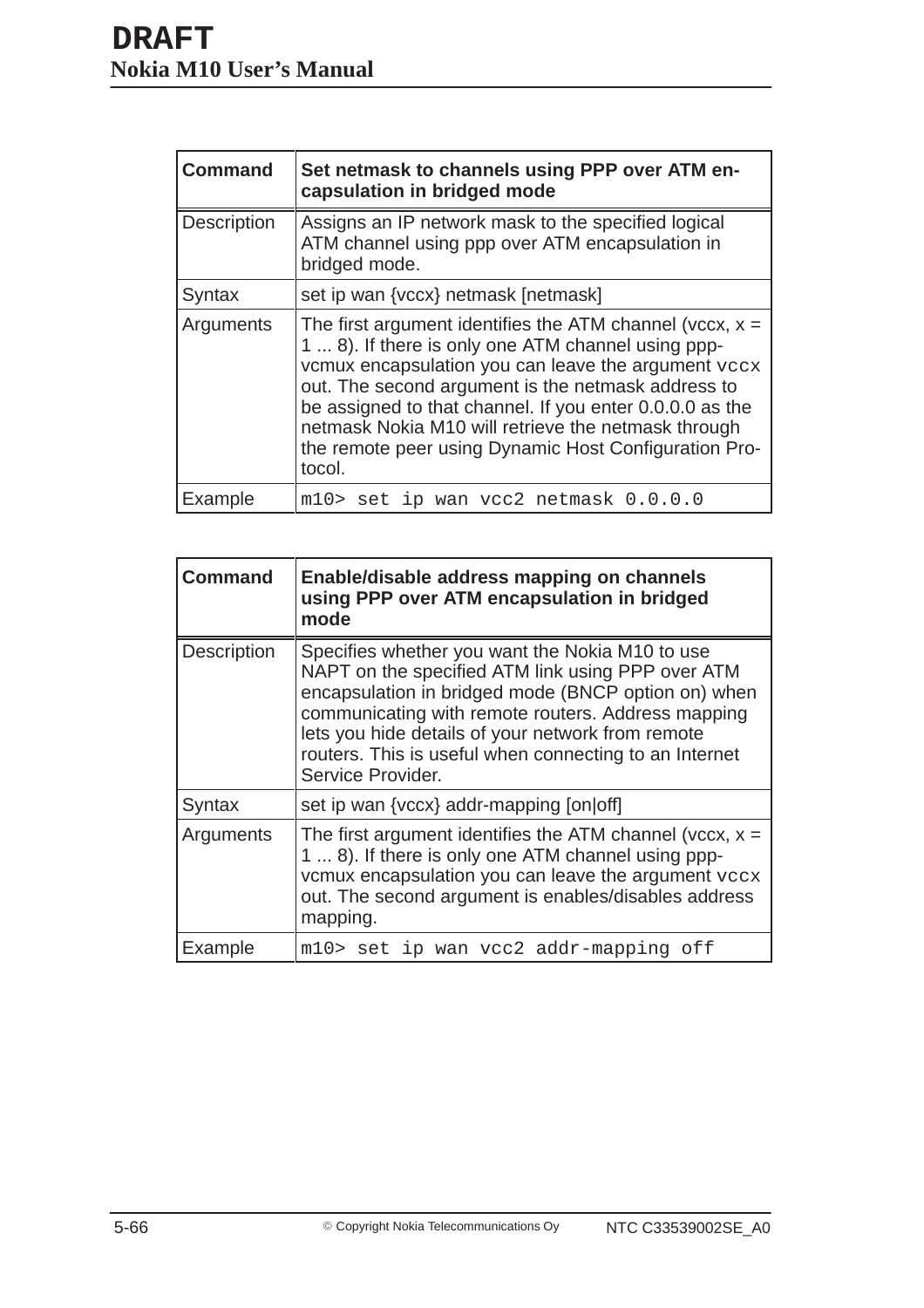| <b>Command</b> | Enable proxy ARP function on channels using PPP<br>over ATM encapsulation in bridged mode                                                                                                                                                      |
|----------------|------------------------------------------------------------------------------------------------------------------------------------------------------------------------------------------------------------------------------------------------|
| Description    | Specifies whether you want the Nokia M10 to act as a<br>proxy address resolution server for your PC for the IP<br>addresses behind the specified ATM link using PPP<br>over ATM encapsulation in bridged mode.                                 |
| Syntax         | set ip wan {vccx} proxy-arp [on off]                                                                                                                                                                                                           |
| Arguments      | The first argument identifies the ATM channel (vccx, $x =$<br>1  8). If there is only one ATM channel using ppp-<br>vcmux encapsulation you can leave the argument vccx<br>out. The second argument is enables/disables proxy<br>ARP function. |
| Example        | set ip wan vcc2 proxy-arp<br>on                                                                                                                                                                                                                |

| <b>Command</b>     | <b>Enable/disable RIP send function on channels</b><br>using PPP over ATM encapsulation in bridged mo-<br>de                                                                                                                                                                                                                                                                                                                          |
|--------------------|---------------------------------------------------------------------------------------------------------------------------------------------------------------------------------------------------------------------------------------------------------------------------------------------------------------------------------------------------------------------------------------------------------------------------------------|
| <b>Description</b> | Specifies whether the Nokia M10 should use Routing<br>information protocol (RIP) broadcasts to advertise its<br>routing tables to router on the other side of the speci-<br>fied ATM link using PPP over ATM encapsulation in<br>bridged mode (BNCP option on).                                                                                                                                                                       |
| Syntax             | set ip wan {vccx} rip-send [off   v1   v2   v1-compat]                                                                                                                                                                                                                                                                                                                                                                                |
| Arguments          | The first argument identifies the ATM channel (vccx, $x =$<br>1  8). If there is only one ATM channel using PPP<br>over ATM encapsulation in bridged mode you can leave<br>the argument vccx out. Both RIP version 1 and RIP<br>version 2 functionalities can be simultaneously acti-<br>vated. v1-compat argument enables the sending of<br>RIPv2 packets using IP multicast. RIP cannot be acti-<br>vated if address mapping is ON. |
| Example            | m10> set ip wan vcc2 rip-send off                                                                                                                                                                                                                                                                                                                                                                                                     |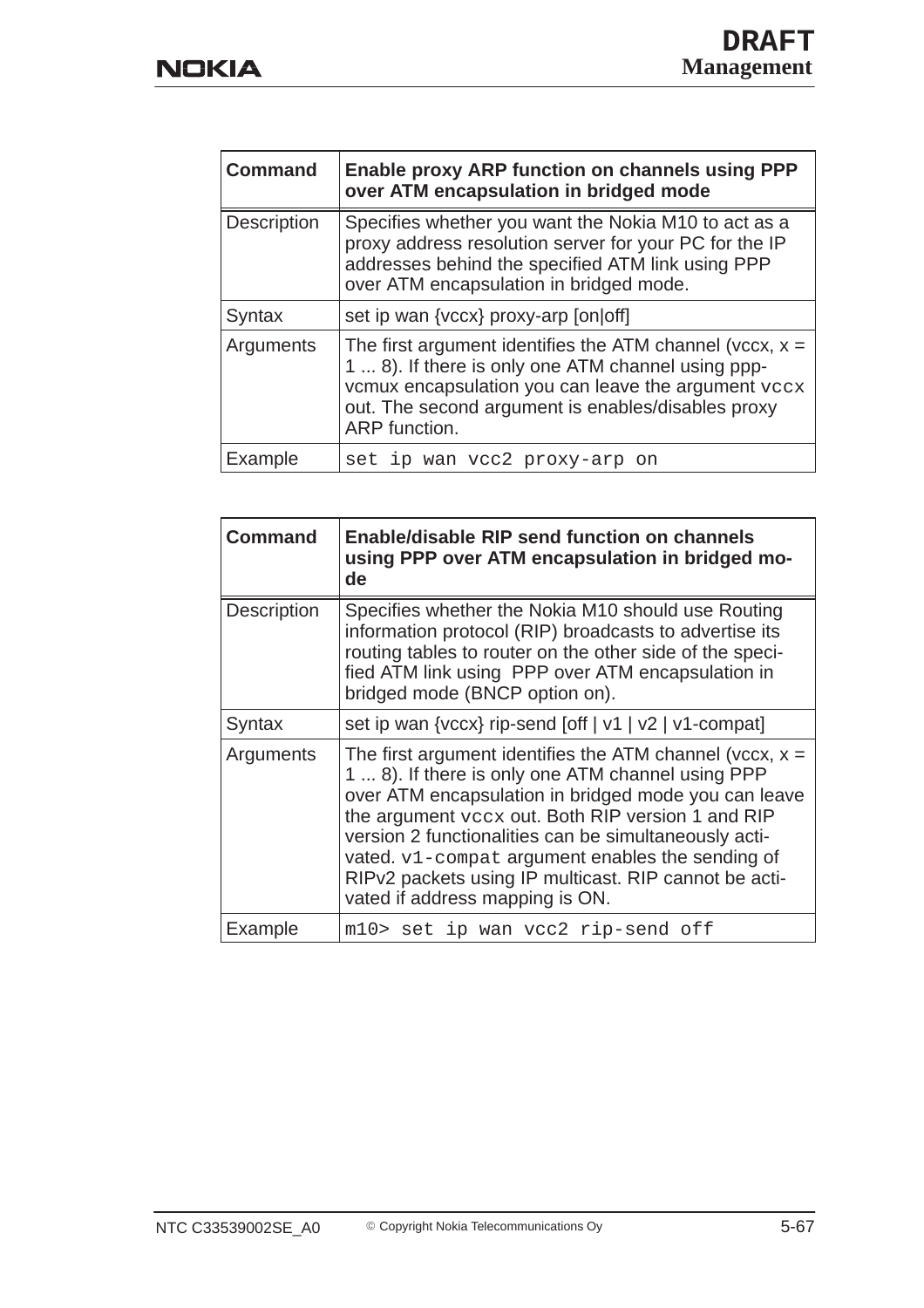| <b>Command</b>     | <b>Enable/disable RIP receive function on channels</b><br>using PPP over ATM encapsulation in bridged<br>mode                                                                                                                                                                                                                                                                                                                       |
|--------------------|-------------------------------------------------------------------------------------------------------------------------------------------------------------------------------------------------------------------------------------------------------------------------------------------------------------------------------------------------------------------------------------------------------------------------------------|
| <b>Description</b> | Specifies whether the Nokia M10 should use Routing<br>information protocol (RIP) broadcasts to update its rout-<br>ing tables with information received from other routers<br>on the other side of the specified ATM link using PPP<br>over ATM encapsulation in bridged mode.                                                                                                                                                      |
| Syntax             | set ip wan {vccx} rip-receive [off   v1   v2   v1-compat]                                                                                                                                                                                                                                                                                                                                                                           |
| Arguments          | The first argument identifies the ATM channel (vccx, $x =$<br>1  8). If there is only one ATM channel using PPP<br>over ATM encapsulation in bridged mode you can leave<br>the argument vccx out. Both RIP version 1 and RIP<br>version 2 functionalities can be simultaneously acti-<br>vated. v1-compat argument enables the receiving of<br>both RIPv1 and RIPv2 packets. RIP cannot be acti-<br>vated if address mapping is ON. |
| Example            | m10> set ip wan vcc2 rip-receive off                                                                                                                                                                                                                                                                                                                                                                                                |

| <b>Command</b> | Enable/disable the management through channels<br>using PPP over ATM encapsulation                                                                                                                                                                                                                           |
|----------------|--------------------------------------------------------------------------------------------------------------------------------------------------------------------------------------------------------------------------------------------------------------------------------------------------------------|
| Description    | Enables/disables the management of Nokia M10<br>through the specified ATM link using PPP over ATM en-<br>capsulation.                                                                                                                                                                                        |
| Syntax         | set ip wan {vccx} admin-disable [on off]                                                                                                                                                                                                                                                                     |
| Arguments      | The first argument identifies the ATM channel (vccx, $x =$<br>1  8). If there is only one ATM channel using PPP<br>over ATM encapsulation in bridged mode you can leave<br>the argument vccx out. The second argument dis-<br>ables/enables management through ATM channel<br>using PPP-vcmux encapsulation. |
| Example        | m10> set ip wan vcc2 admin-disable on                                                                                                                                                                                                                                                                        |

### *Static route settings*

A static route identifies a manually configured pathway to a remote network. Unlike dynamic routes, which are acquired and confirmed periodically from other routers, static routes do not time out. Consequently, static routes are useful when working with PPP, since an intermittent PPP link may make maintenance of dynamic routes problematic.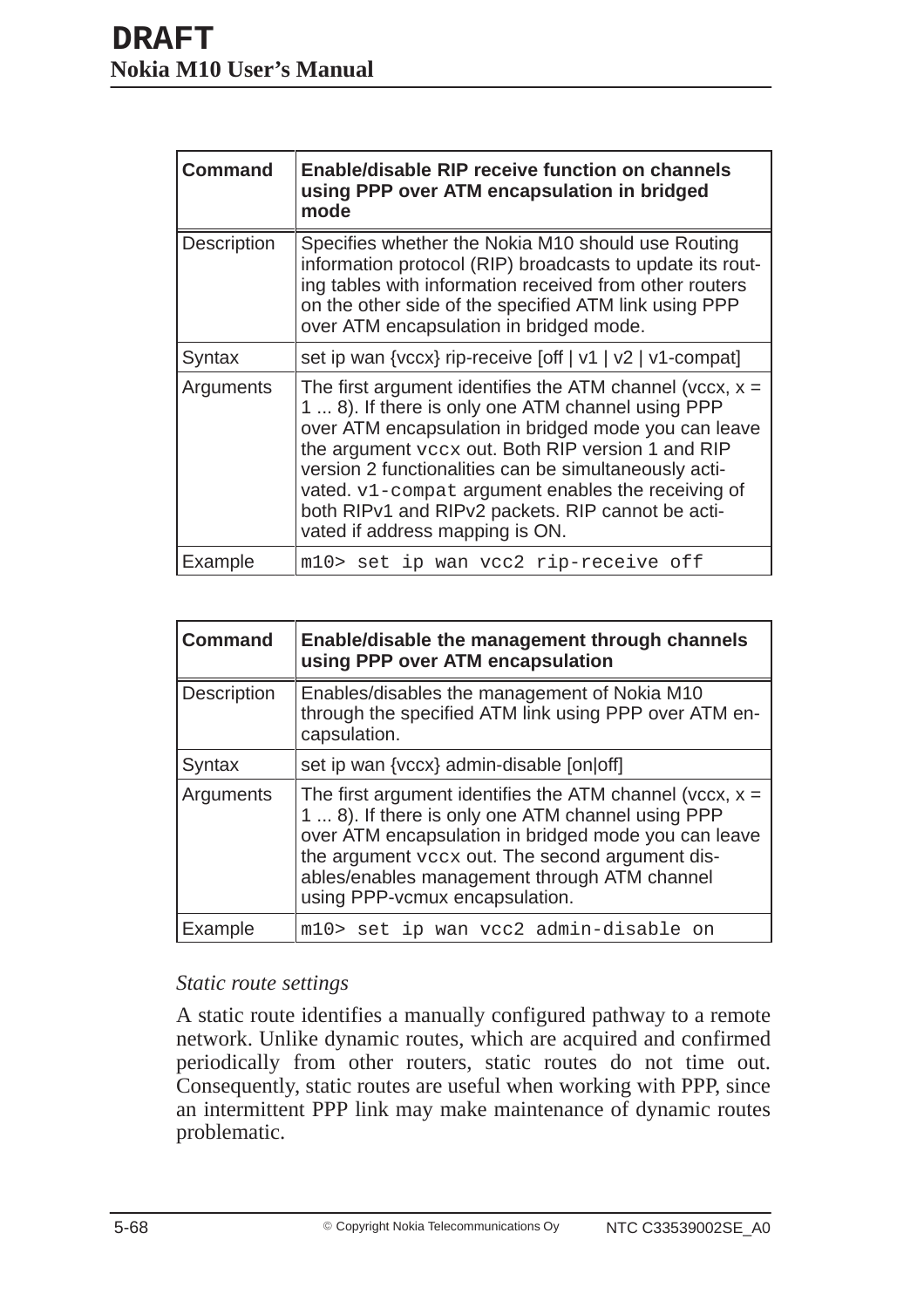You can configure as many as 16 static IP routes for a Nokia M10. Use the following commands to maintain static routes to the Nokia M10 routing table:

| <b>Command</b> | Add a static route                                                                                                                                                                                                                                                                                                                                                                                                                                                                                                                                                                                                                                                                                                                                                                                                                                                                                                                                                                                                                                                                                                                                                                                                                                                                                                                                                               |
|----------------|----------------------------------------------------------------------------------------------------------------------------------------------------------------------------------------------------------------------------------------------------------------------------------------------------------------------------------------------------------------------------------------------------------------------------------------------------------------------------------------------------------------------------------------------------------------------------------------------------------------------------------------------------------------------------------------------------------------------------------------------------------------------------------------------------------------------------------------------------------------------------------------------------------------------------------------------------------------------------------------------------------------------------------------------------------------------------------------------------------------------------------------------------------------------------------------------------------------------------------------------------------------------------------------------------------------------------------------------------------------------------------|
| Description    | Adds a static route to the routing table.                                                                                                                                                                                                                                                                                                                                                                                                                                                                                                                                                                                                                                                                                                                                                                                                                                                                                                                                                                                                                                                                                                                                                                                                                                                                                                                                        |
| Syntax         | set ip static-routes destination-network [net_address]<br>netmask [netmask] interface [ip-address ppp-vccx]<br>gateway-address [gate_address] metric [integer]                                                                                                                                                                                                                                                                                                                                                                                                                                                                                                                                                                                                                                                                                                                                                                                                                                                                                                                                                                                                                                                                                                                                                                                                                   |
| Arguments      | Enter a destination network address in the net_ad-<br>dress argument in dotted decimal notation. The<br>net_address argument cannot be 0.0.0.0. netmask<br>is the subnet mask of the destination network. The<br>subnet mask associated with the destination network<br>must represent the same network class (A, B, or C) or<br>a lower class (such as a class C subnet mask for a<br>class B network number) to be valid. ip-ad-<br>dress ppp-vccx argument indicates whether the<br>static route can be reached directly through the gate-<br>way IP address or through any active PPP channel<br>(ppp-vccx, where $x = 1  8$ ). gate_address ident-<br>ifies the default gateway IP address. The gateway ad-<br>dress is not needed if ppp-vccx is selected as the<br>gateway interface. The default metric is 1. Enter a<br>number from 1 to 16 for the integer argument to indi-<br>cate the number of routers (actual or best guess) a<br>packet must traverse to reach the remote network. You<br>can enter a metric of 1 to indicate either: The remote<br>network is one router away and the static route is the<br>best way to reach it; The remote network is more than<br>one router away but the static route should not be re-<br>placed by a dynamic route, even if the dynamic route is<br>more efficient. Metric 16 indicates that the route is dis-<br>abled. |
| Example        | m10> set ip static-routes destination-<br>network 192.111.122.0 netmask<br>255.255.255.0 ip-address gateway-address<br>192.111.1.1 metric 3                                                                                                                                                                                                                                                                                                                                                                                                                                                                                                                                                                                                                                                                                                                                                                                                                                                                                                                                                                                                                                                                                                                                                                                                                                      |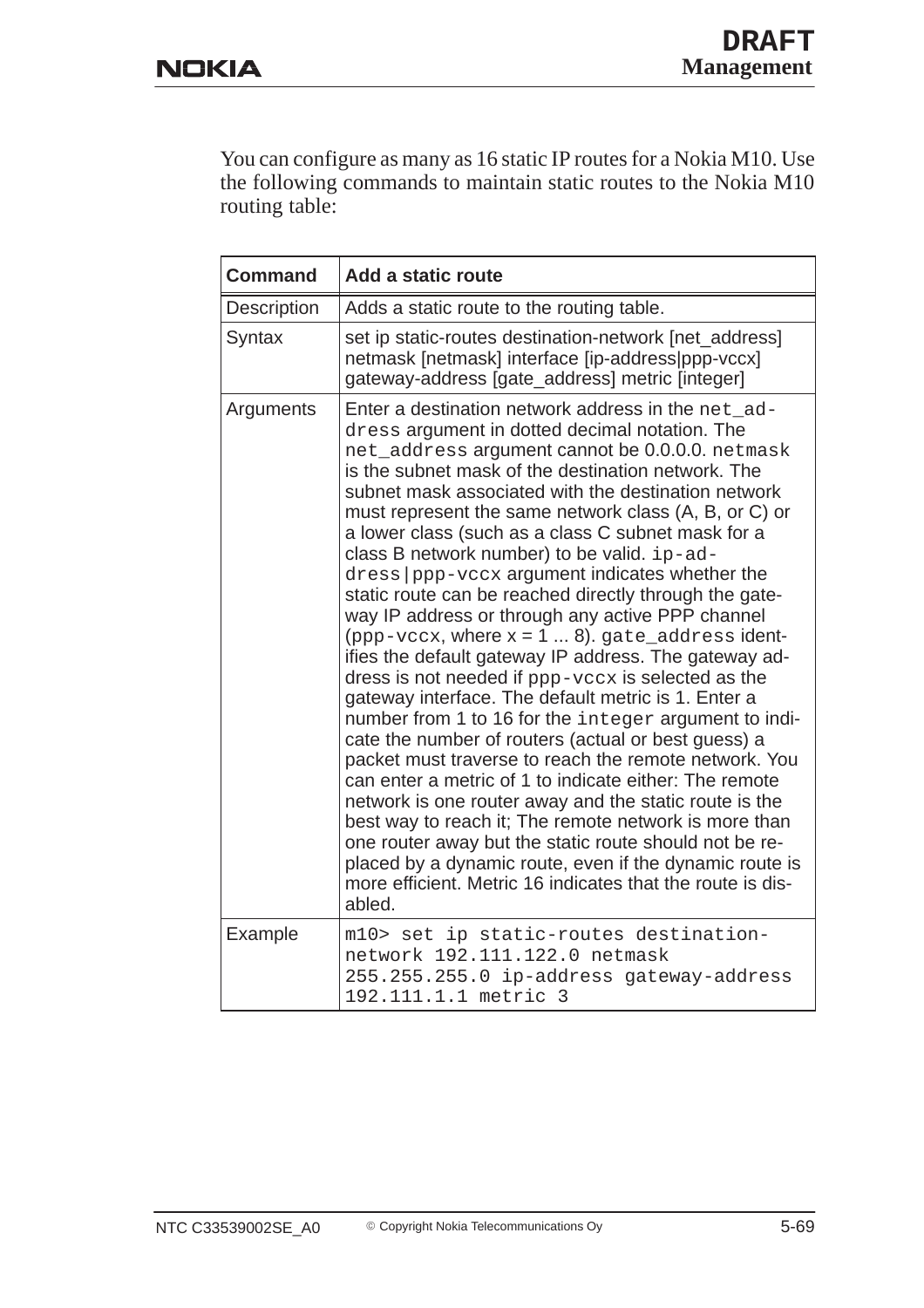| <b>Command</b> | Set destination network address of a static route                                                                                   |
|----------------|-------------------------------------------------------------------------------------------------------------------------------------|
| Description    | Specifies the network address for the static route.                                                                                 |
| Syntax         | set ip static-routes destination-network [net_address]                                                                              |
| Arguments      | Enter a network address in the net_address argu-<br>ment in dotted decimal notation. The net_address<br>argument cannot be 0.0.0.0. |
| Example        | m10> set ip static-routes destination-<br>network 192.111.122.0                                                                     |

| <b>Command</b> | Modify netmask of a static route                                                                                                                                                                                                                                                                                                                                    |
|----------------|---------------------------------------------------------------------------------------------------------------------------------------------------------------------------------------------------------------------------------------------------------------------------------------------------------------------------------------------------------------------|
| Description    | Specifies the subnet mask for the IP network at the<br>other end of the static route.                                                                                                                                                                                                                                                                               |
| Syntax         | set ip static-routes destination-network [net_address]<br>netmask [netmask]                                                                                                                                                                                                                                                                                         |
| Arguments      | net address is the destination network address of<br>the static route. Enter the net_address and netmask<br>arguments in dotted decimal notation. The subnet mask<br>associated with the destination network must represent<br>the same network class (A, B, or C) or a lower class<br>(such as a class C subnet mask for a class B network<br>number) to be valid. |
| Example        | m10> set ip static-routes destination-<br>network 192.111.122.0 netmask<br>255.255.255.0                                                                                                                                                                                                                                                                            |

| <b>Command</b> | Modify the interface to static route                                                                                                                                                                                       |
|----------------|----------------------------------------------------------------------------------------------------------------------------------------------------------------------------------------------------------------------------|
| Description    | Specifies if the static route entry is accessible via a cer-<br>tain PPP link or via a non-PPP link (IP-address).                                                                                                          |
| Syntax         | set ip static-routes destination-network [net_address]<br>interface [ip-address ppp-vccx]                                                                                                                                  |
| Arguments      | The first argument identifies the static route and the<br>second argument whether the route is accessible via a<br>PPP link or a non-PPP link. $ppp-\text{vccx}$ , where $x=1$<br>8, identifies the ATM channel using PPP. |
| Example        | m10> set ip static-routes destination-<br>network 192.111.122.0 interface ppp-vccl                                                                                                                                         |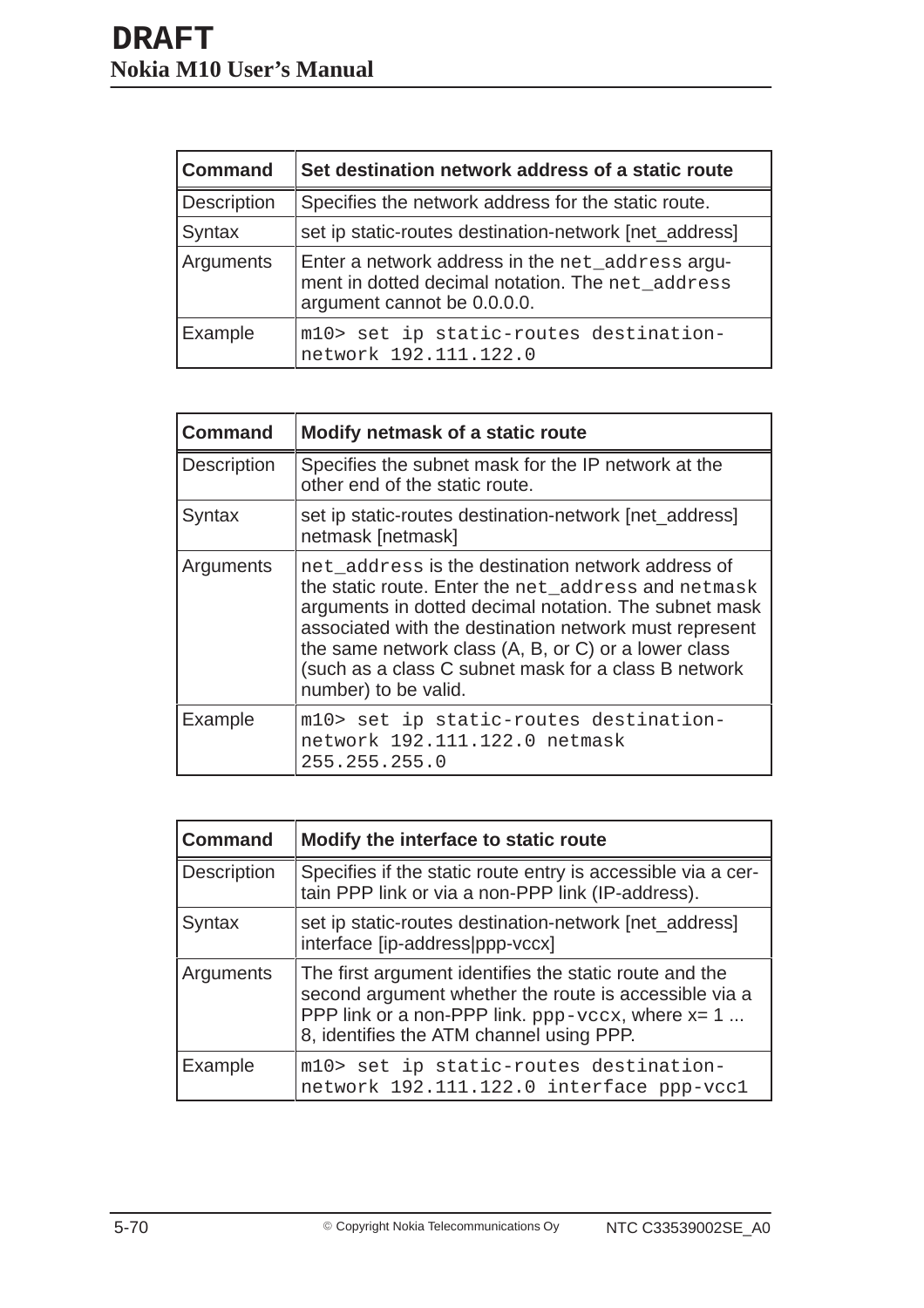| <b>Command</b> | Modify default gateway for static route                                                                                 |
|----------------|-------------------------------------------------------------------------------------------------------------------------|
| Description    | Specifies the IP address of the gateway for the static<br>route.                                                        |
| Syntax         | set ip static-routes destination-network [net_address]<br>gateway-address [gate_address]                                |
| Arguments      | The net_address argument identifies the static route<br>and gate_address sets the IP address of the default<br>gateway. |
| Example        | m10> set ip static-routes destination-<br>network 192.111.122.0 gateway-address<br>192.111.1.1                          |

| <b>Command</b>     | Modify metric for the static route                                                                                                                                                                                                                                                                                                                                                                                                                                                                                                                                                                                                  |
|--------------------|-------------------------------------------------------------------------------------------------------------------------------------------------------------------------------------------------------------------------------------------------------------------------------------------------------------------------------------------------------------------------------------------------------------------------------------------------------------------------------------------------------------------------------------------------------------------------------------------------------------------------------------|
| <b>Description</b> | Specifies the metric for the static route.                                                                                                                                                                                                                                                                                                                                                                                                                                                                                                                                                                                          |
| Syntax             | set ip static-routes destination-network [net_address]<br>metric [integer]                                                                                                                                                                                                                                                                                                                                                                                                                                                                                                                                                          |
| Arguments          | The net_address argument identifies the static route.<br>The default metric is 1. Enter a number from 1 to 16 for<br>the integer argument to indicate the number of<br>routers (actual or best guess) a packet must traverse to<br>reach the remote network. You can enter a metric of 1<br>to indicate either: The remote network is one router<br>away and the static route is the best way to reach it;<br>The remote network is more than one router away but<br>the static route should not be replaced by a dynamic<br>route, even if the dynamic route is more efficient. Metric<br>16 indicates that the route is disabled. |
| Example            | m10> set ip static-routes destination-<br>network 192.111.122.0 metric 3                                                                                                                                                                                                                                                                                                                                                                                                                                                                                                                                                            |

| <b>Command</b> | Delete static route                                                                                            |
|----------------|----------------------------------------------------------------------------------------------------------------|
| Description    | Deletes a static route. Note: deleting a static route re-<br>moves all information associated with that route. |
| Syntax         | delete ip static-routes destination-network [net_ad-<br>dress]                                                 |
| Arguments      | net address is the destination network address of<br>the static route.                                         |
| Example        | m10> delete ip static-routes destination-<br>network 192.111.122.0                                             |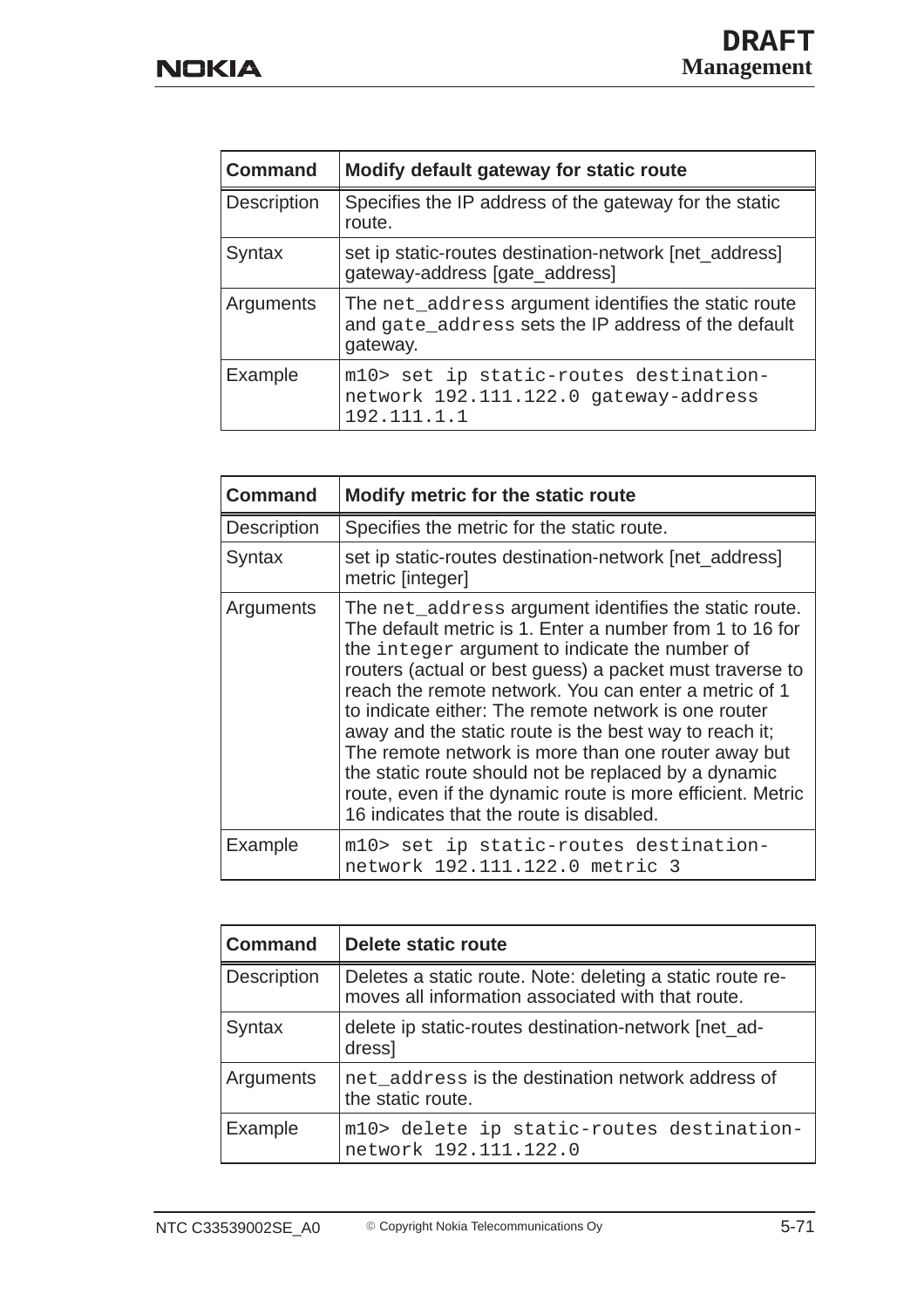## *BNCP setting*

| <b>Command</b>     | <b>Enable/disable BNCP</b>                                                                                                                                               |
|--------------------|--------------------------------------------------------------------------------------------------------------------------------------------------------------------------|
| <b>Description</b> | Specifies whether the Bridge Network Control Protocol<br>(BNCP) option can be used on ATM channels using<br>ppp-vcmux encapsulation. See set ip wan com-<br>mands above. |
| Syntax             | set bncp option [on off]                                                                                                                                                 |
| Arguments          | The argument enables/disables BNCP option.                                                                                                                               |
| Example            | m10> set bncp option on                                                                                                                                                  |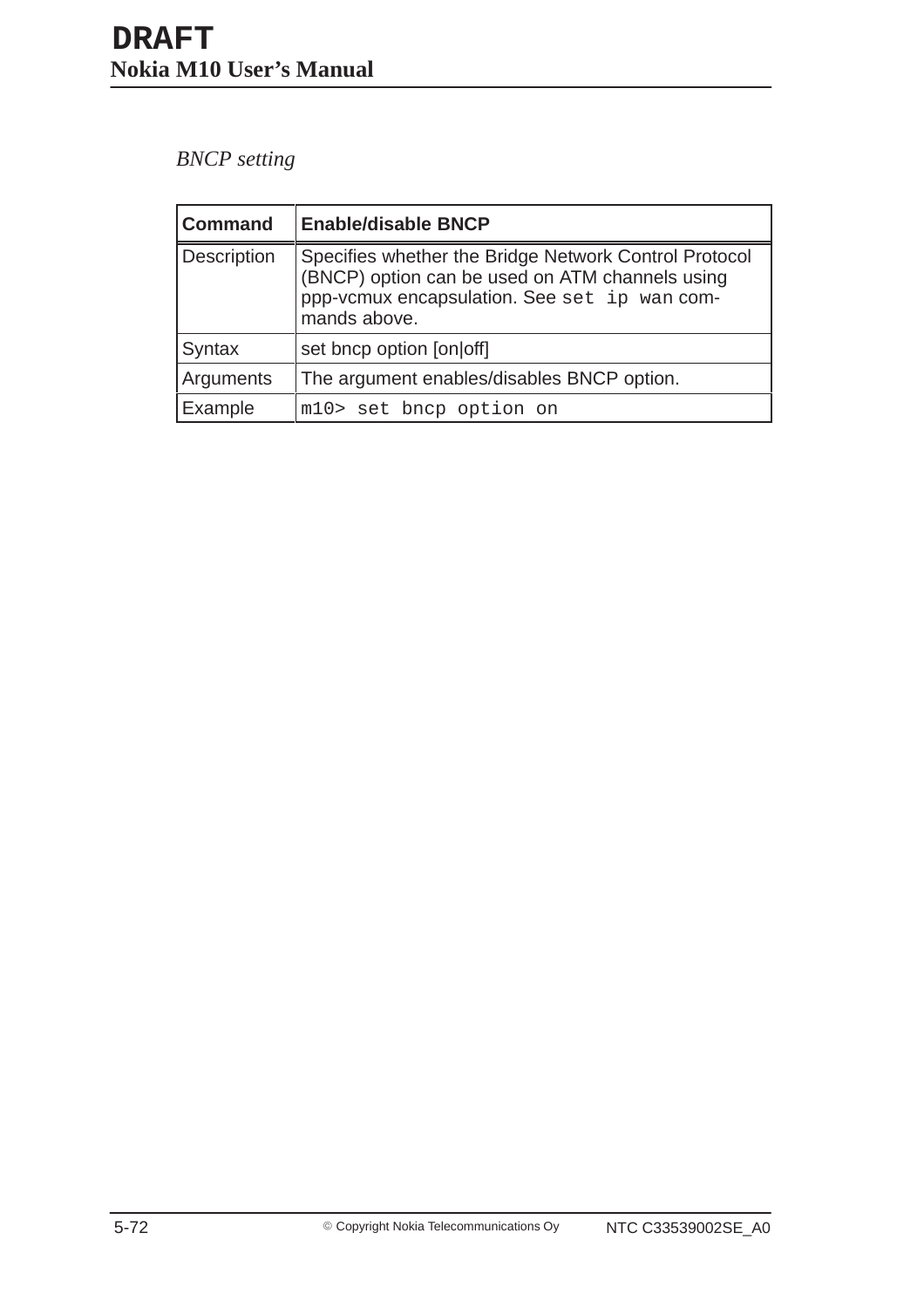## *DHCP settings*

As a Dynamic Host Control Protocol (DHCP) server, your Nokia M10 can assign IP addresses and provide configuration information to other devices on your network dynamically. A device that acquires its IP address and other TCP/IP configuration settings from the Nokia M10 can use the information for 30 minutes (called the DHCP lease).

Note If you use the Nokia M10 as a DHCP server, make sure that the devices on your network are not configured to use IP addresses in the Nokia M10's DHCP address range. Network conflicts can result when a device on your network uses an IP address that the Nokia M10 has already assigned to another device.

| <b>Command</b>     | <b>Set DHCP service</b>                                                                                                                                                                                                                                                                                      |
|--------------------|--------------------------------------------------------------------------------------------------------------------------------------------------------------------------------------------------------------------------------------------------------------------------------------------------------------|
| <b>Description</b> | Sets DHCP services in the Nokia M10. You must en-<br>able DHCP services before you can enter other DHCP<br>settings for the Nokia M10. If you turn off DHCP ser-<br>vices and save the new configuration, the Nokia M10<br>clears its DHCP settings. M10 can also relay DHCP re-<br>quests to another server |
| Syntax             | set dhcp option [off   server   relay-agent] start-address<br>[ip_address] end-address [ip_address] lease-time [time]                                                                                                                                                                                        |
| Arguments          | The first argument disables DHCP ( $\circ$ ff), enables M10<br>DHCP server (server) or makes M10 act as a relay<br>agent (relay-agent). start-address and end-<br>address arguments define the DHCP address range.<br>lease-time argument defines how often the PC has<br>to renew its DHCP lease.           |
| Example            | m10> set dhcp option server start-address<br>192.168.1.1 end-address 192.168.1.254<br>$lease-time 00:01:00:00$                                                                                                                                                                                               |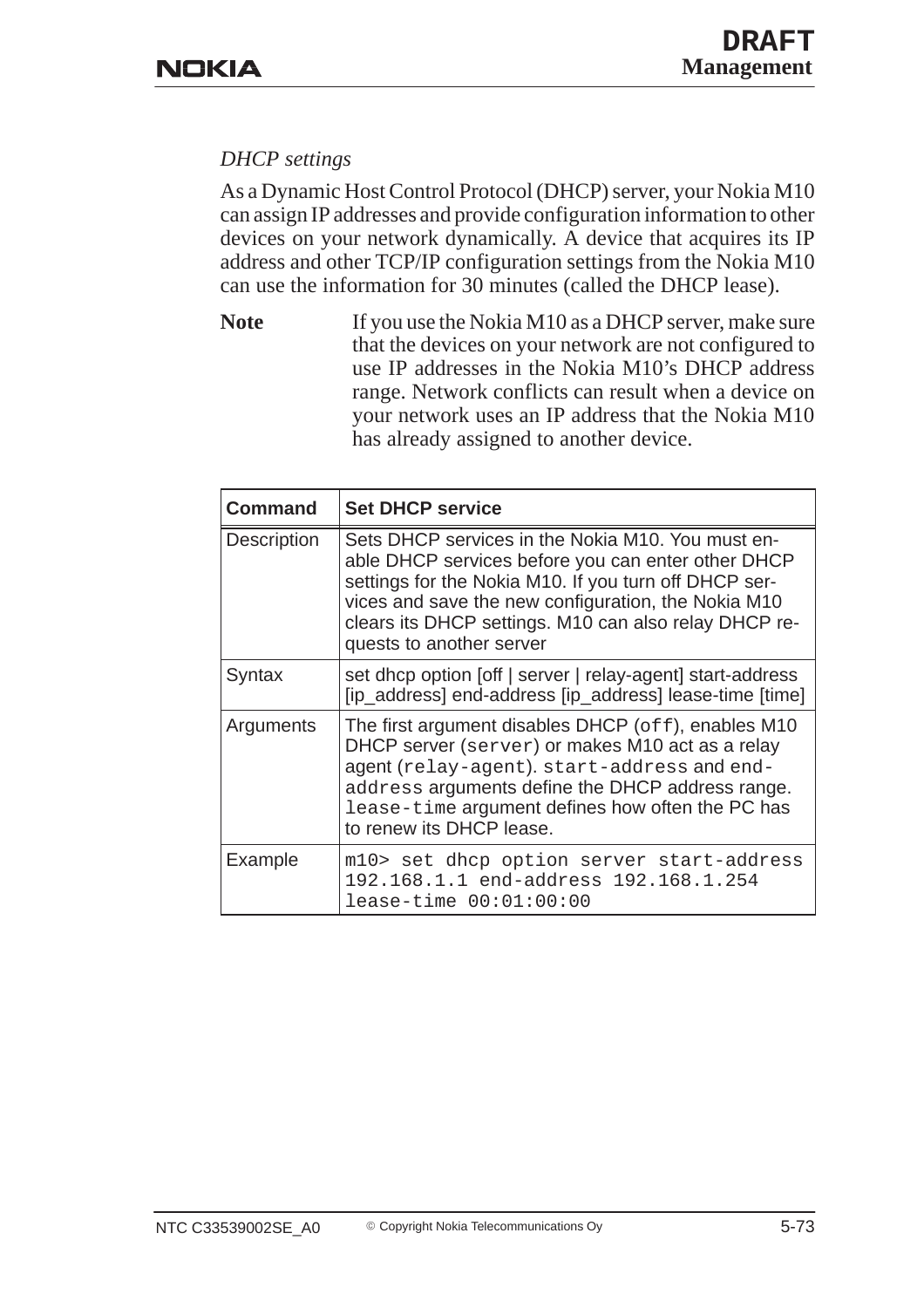| <b>Command</b>     | <b>Enable/disable DHCP services</b>                                                                                                                                                                                                                                                                                |
|--------------------|--------------------------------------------------------------------------------------------------------------------------------------------------------------------------------------------------------------------------------------------------------------------------------------------------------------------|
| <b>Description</b> | Enables/disables DHCP services in the Nokia M10. You<br>must enable DHCP services before you can enter other<br>DHCP settings for the Nokia M10. If you turn off DHCP<br>services and save the new configuration, the Nokia<br>M10 clears its DHCP settings. M10 can also relay<br>DHCP requests to another server |
| Syntax             | set dhcp option [off   server   relay-agent]                                                                                                                                                                                                                                                                       |
| Arguments          | The argument disables DHCP ( $of f$ ), enables M10<br>DHCP server (server) or makes M10 act as a relay<br>agent (relay-agent)                                                                                                                                                                                      |
| Example            | m10> set dhcp option server                                                                                                                                                                                                                                                                                        |

| <b>Command</b>     | Specify start of DHCP address range                                       |
|--------------------|---------------------------------------------------------------------------|
| <b>Description</b> | Specifies the first address in the DHCP address range.                    |
| Syntax             | set dhcp start-address [ip_address]                                       |
| Arguments          | ip_address argument is the first IP address in the<br>DHCP address range. |
| Example            | m10> set dhcp start-address 192.168.1.1                                   |

| <b>Command</b>     | Specify end of DHCP address range                                        |
|--------------------|--------------------------------------------------------------------------|
| <b>Description</b> | Specifies the last address in the DHCP address range.                    |
| Syntax             | set dhcp end-address [ip_address]                                        |
| Arguments          | ip_address argument is the last IP address in the<br>DHCP address range. |
| Example            | m10> set dhcp end-address 192.168.1.254                                  |

| <b>Command</b> | <b>Set DHCP lease time</b>                                     |
|----------------|----------------------------------------------------------------|
| Description    | Sets the time how often the PC has to renew the DHCP<br>lease. |
| Syntax         | set dhcp lease-time [time]                                     |
| Arguments      | time argument sets the lease time.                             |
| Example        | $m10$ set dhcp lease-time $00:01:00:00$                        |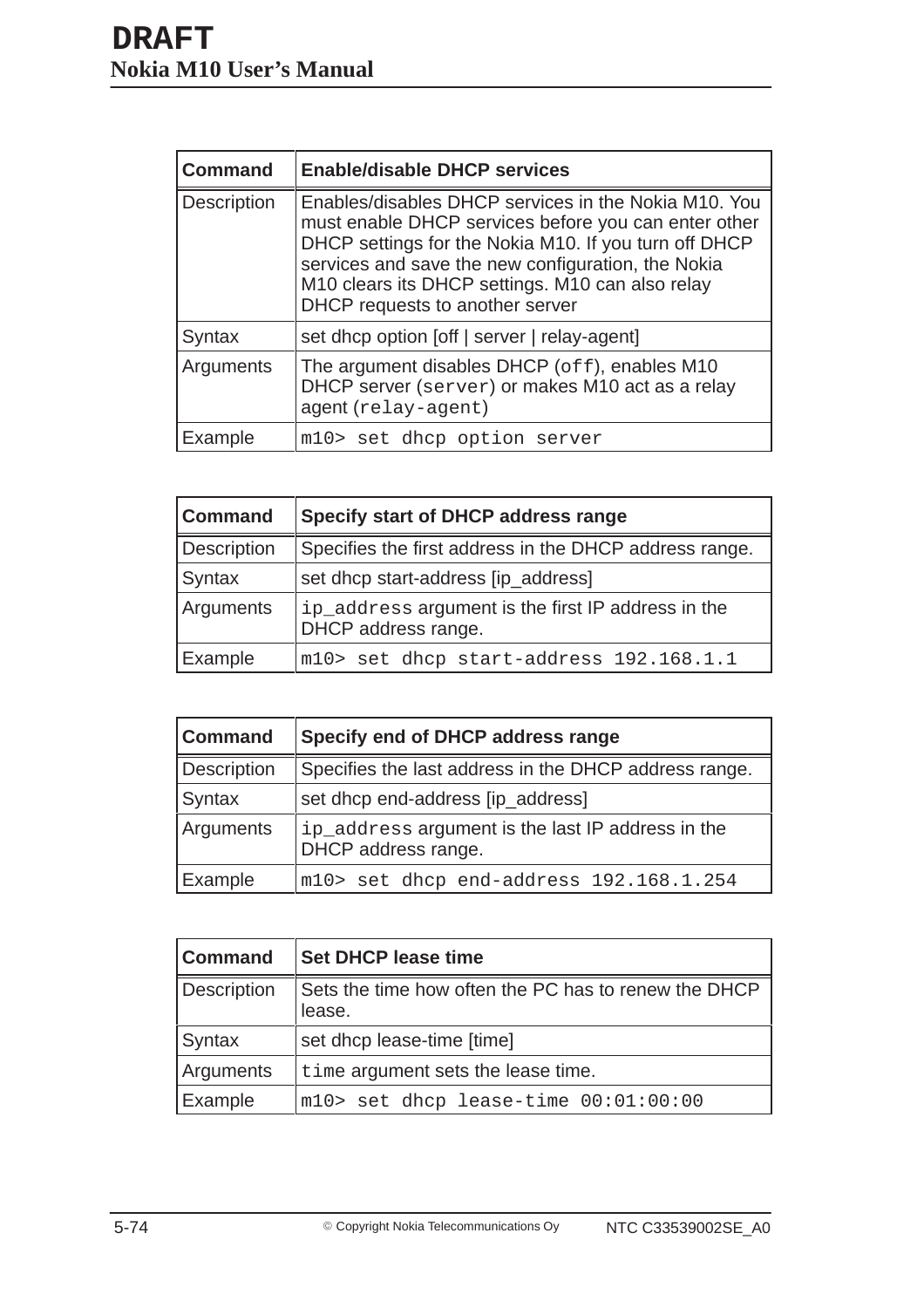| <b>Command</b>     | Set M10 as DHCP relay agent                                                                     |
|--------------------|-------------------------------------------------------------------------------------------------|
| <b>Description</b> | Configures M10 as DHCP relay agent which relays the<br>DHCP requests to an external DHCP server |
| Syntax             | set dhcp option relay-agent server-address [ip_ad-<br>dress]                                    |
| Arguments          | server-address argument specifies the IP address<br>of the external DHCP server.                |
| Example            | m10> set dhcp option relay-agent server-<br>address 192.3.2.1                                   |

### *Domain Name System settings*

Domain Name System (DNS) is an information service for TCP/IP networks that uses a hierarchical naming system to identify network domains and the hosts associated with them. You can identify one primary DNS server and one secondary server.

| <b>Command</b> | Set domain name                                                                                                                                                                                                                                         |
|----------------|---------------------------------------------------------------------------------------------------------------------------------------------------------------------------------------------------------------------------------------------------------|
| Description    | Specifies the default domain name for your network.<br>When an application needs to resolve a host name, it<br>appends the default domain name to the host name<br>and asks the DNS server if it has an address for the<br>"fully qualified host name". |
| Syntax         | set dns domain-name [domain_name]                                                                                                                                                                                                                       |
| Arguments      | domain_name is the default domain name for your sys-<br>tem.                                                                                                                                                                                            |
| Example        | m10> set dns domain-name nokia.com                                                                                                                                                                                                                      |

| <b>Command</b> | Set IP address of primary name server                        |
|----------------|--------------------------------------------------------------|
| Description    | Specifies the IP address of the primary DNS name<br>server.  |
| Syntax         | set dns primary-address [ip_address]                         |
| Arguments      | ip_address is the IP address of your primary name<br>server. |
| Example        | m10> set dns primary-address 10.98.16.250                    |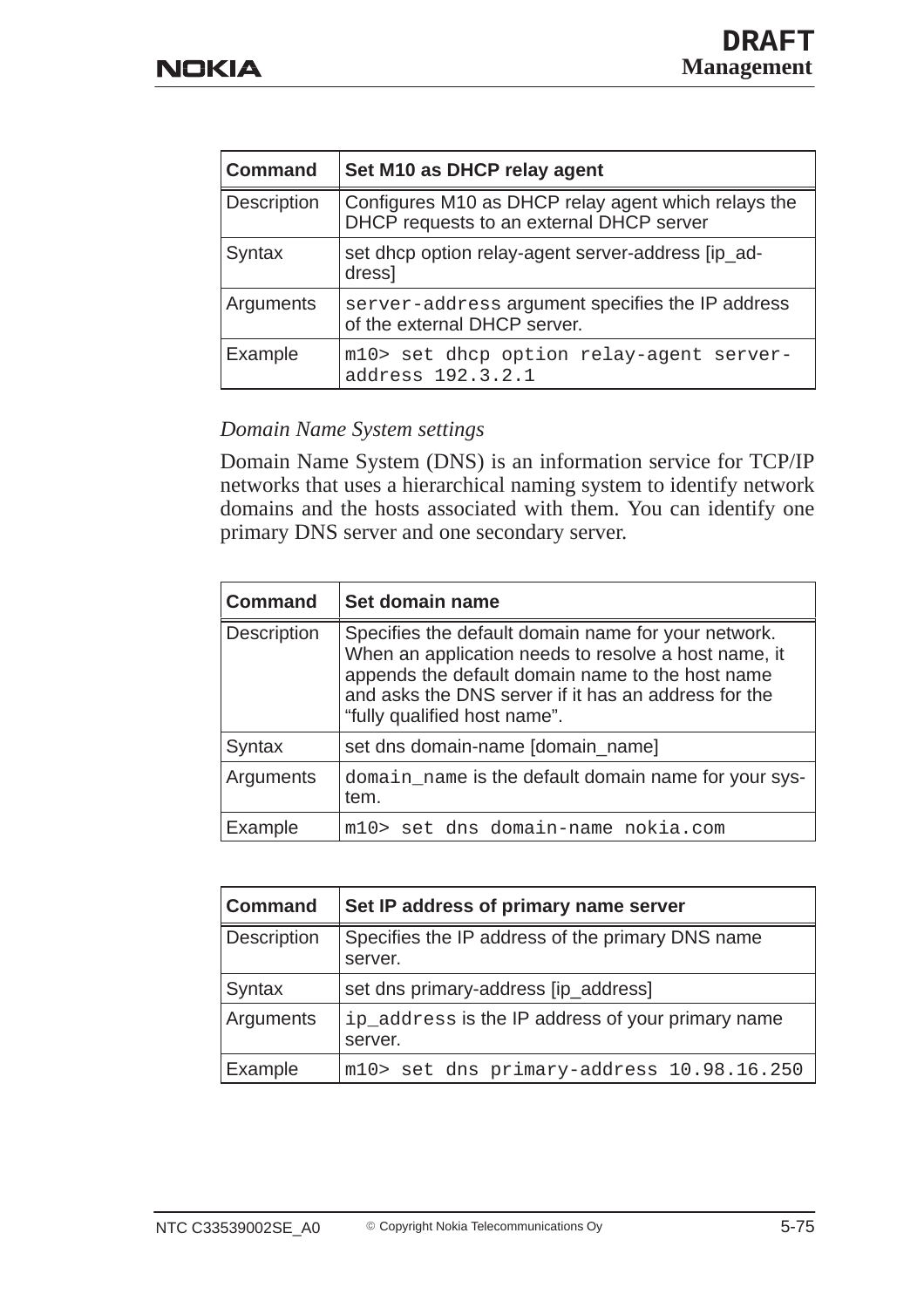| <b>Command</b> | Set IP address of secondary name server                                                                                                    |
|----------------|--------------------------------------------------------------------------------------------------------------------------------------------|
| Description    | Specifies the IP address of the secondary DNS name<br>server.                                                                              |
| Syntax         | set dns secondary-address [ip_address]                                                                                                     |
| Arguments      | ip_address is the IP address of your secondary<br>name server. Enter 0.0.0.0 if your network does not<br>have a secondary DNS name server. |
| Example        | m10> set dns secondary-address 0.0.0.0                                                                                                     |

### *Bridging settings*

Bridging lets Nokia M10 learn host addresses as a means of minimizing traffic. When bridging is enabled Nokia M10 maintains a table of up to 256 MAC addresses. Entries that are not used within 10 minutes are dropped. If the bridging table fills up the oldest table entries are dropped to make room for new entries.

| <b>Command</b> | <b>Enable/disable bridging</b>                                                                                                                                       |
|----------------|----------------------------------------------------------------------------------------------------------------------------------------------------------------------|
| Description    | Enables/disables bridging services in the Nokia M10.<br>You must enable bridging services within the Nokia<br>M10 before you can enable it for a specific interface. |
| <b>Syntax</b>  | set bridge option [on off]                                                                                                                                           |
| Arguments      | The argument enables/disables bridging.                                                                                                                              |
| Example        | m10> set bridge option on                                                                                                                                            |

| <b>Command</b> | <b>Enable bridging for Ethernet interface</b>                                |
|----------------|------------------------------------------------------------------------------|
| Description    | Enables/disables bridging services for the Nokia M10<br>Ethernet interfaces. |
| Syntax         | set bridge ethernet option [on off]                                          |
| Arguments      | The argument enables/disables bridging for Ethernet<br>interfaces.           |
| Example        | m10> set bridge ethernet option on                                           |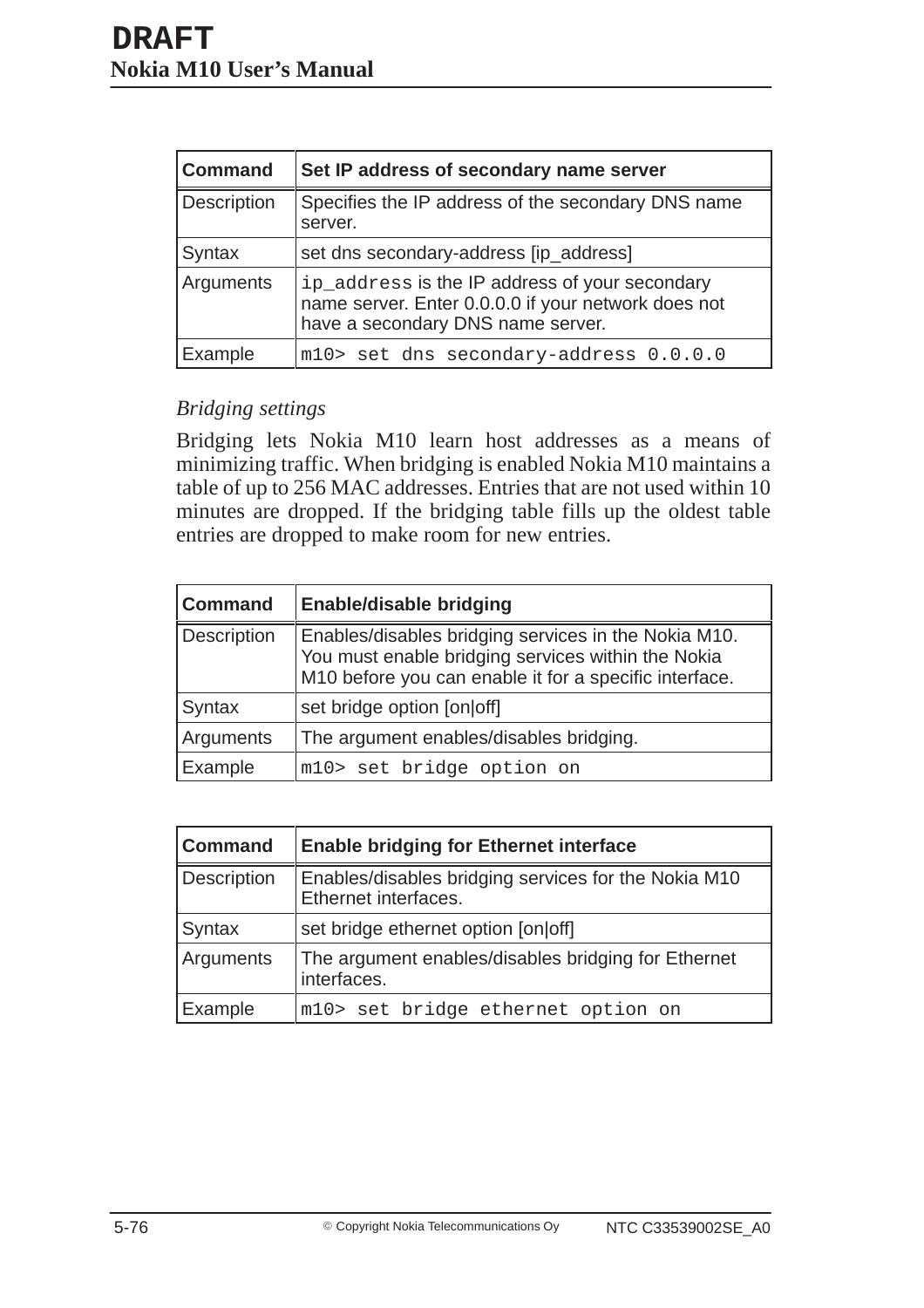| <b>Command</b> | Enable bridging on channels using PPP over ATM<br>encapsulation                                                                                                                                                                                        |
|----------------|--------------------------------------------------------------------------------------------------------------------------------------------------------------------------------------------------------------------------------------------------------|
| Description    | Enables/disables bridging services for the Nokia M10<br>ATM channel using ppp-vcmux encapsulation.                                                                                                                                                     |
| Syntax         | set bridge wan {vccx} option [on off]                                                                                                                                                                                                                  |
| Arguments      | The first argument identifies the ATM channel (vccx, x<br>$= 1  8$ ) and the second argument enables/disables<br>bridging on that channel. If there is only one ATM chan-<br>nel using ppp-vcmux encapsulation you can leave the<br>argument vccx out. |
| Example        | m10> set bridge wan vcc2 option off                                                                                                                                                                                                                    |

| <b>Command</b> | Enable bridging on channels using bridged encap-<br>sulations                                                                                                                                                                                                     |
|----------------|-------------------------------------------------------------------------------------------------------------------------------------------------------------------------------------------------------------------------------------------------------------------|
| Description    | Enables/disables bridging services for a Nokia M10<br>ATM channel using ether-llc or ether-vcmux encapsula-<br>tion.                                                                                                                                              |
| Syntax         | set bridge dsl {vccx} option [on off]                                                                                                                                                                                                                             |
| Arguments      | The first argument identifies the ATM channel (vccx, x<br>$= 1  8$ ) and the second argument enables/disables<br>bridging on that channel. If there is only one ATM chan-<br>nel using either one of these encapsulations you can<br>leave the argument vccx out. |
| Example        | m10> set bridge dsl vcc2 option off                                                                                                                                                                                                                               |

| <b>Command</b> | Enable/disable bridging between ATM VCC chan-<br>nels                                                      |
|----------------|------------------------------------------------------------------------------------------------------------|
| Description    | Enables/disables bridging between ATM VCC channels.<br>If only one VCC is used this option can be ignored. |
| Syntax         | set bridge interwan-bridging [on off]                                                                      |
| Arguments      | The argument enables/disables bridging between<br><b>VCCs</b>                                              |
| Example        | m10> set bridge interwan-bridging<br>[on off]                                                              |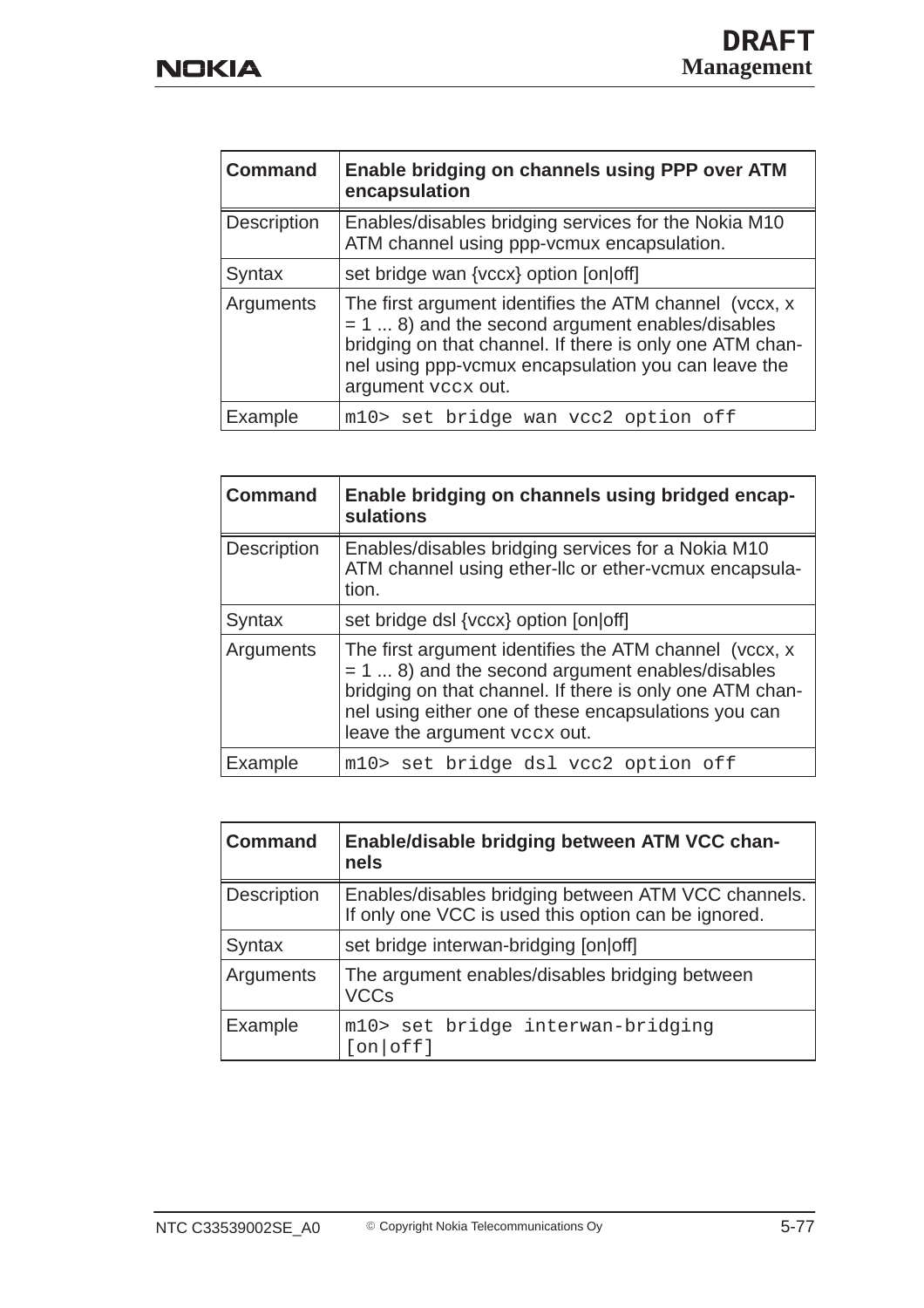## *DMT (ADSL) setting*

This setting is used to define the lowest level format in which the data is transmitted through the ADSL line. As default the data is transmitted in ATM cells to interoperate with the Nokia Eksos B DSLAM. Normally you do not have to change this value.

| <b>Command</b> | Set data transmission mode over ADSL line                                                                                                                                                                                   |
|----------------|-----------------------------------------------------------------------------------------------------------------------------------------------------------------------------------------------------------------------------|
| Description    | Specifies the mode used for data transmission over the<br>M10 ADSL line.                                                                                                                                                    |
| Syntax         | set dmt encap [hdlc   ppp   cell]                                                                                                                                                                                           |
| Arguments      | cell must be selected for ATM over ADSL applica-<br>tions. For frame based applications either hdlc (uses<br>simple HDLC framing on ADSL line) or ppp (uses point-<br>to-point protocol on the ADSL line) must be selected. |
| Example        | m10> set dmt encap cell                                                                                                                                                                                                     |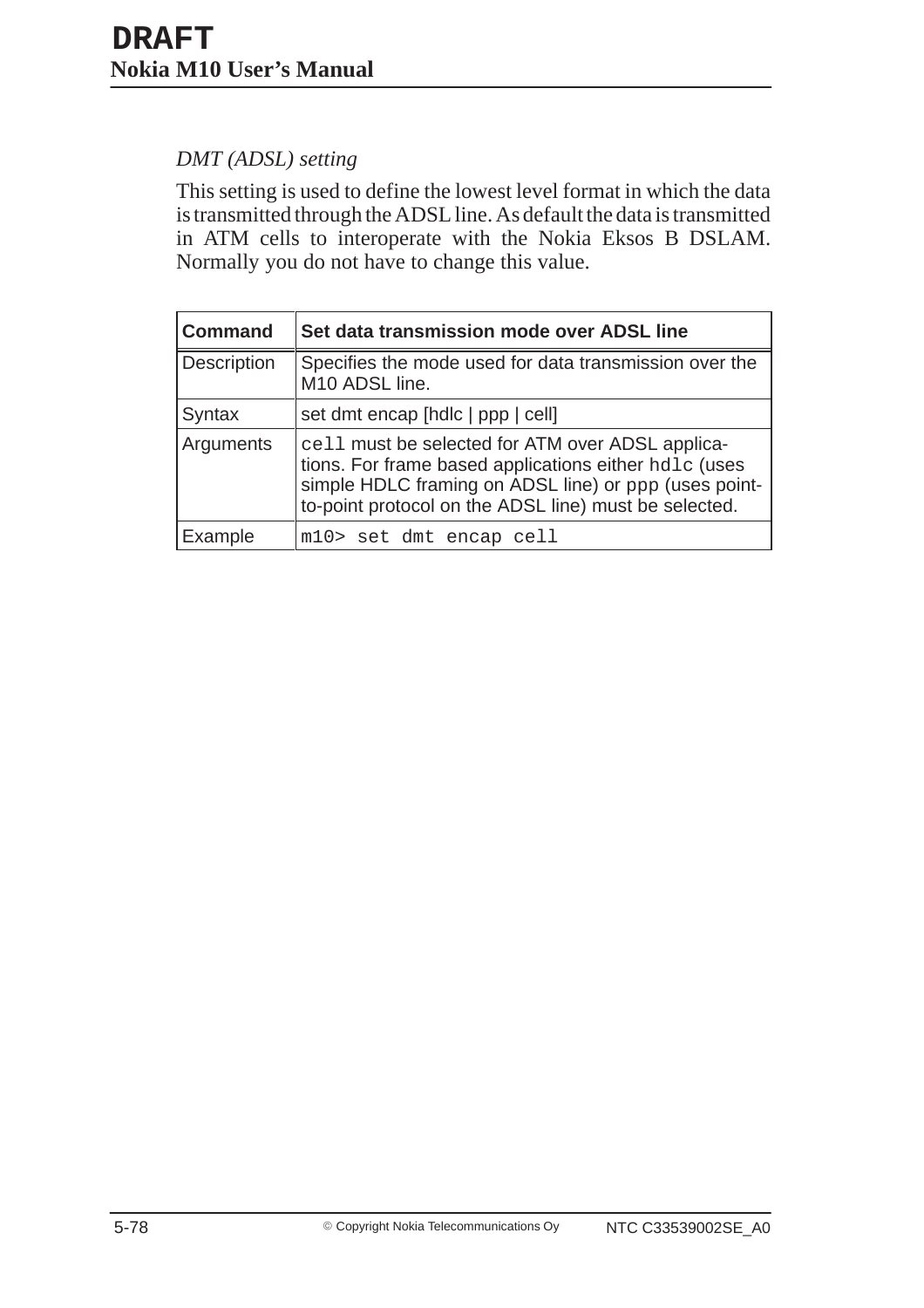## *PPP settings*

PPP settings allow you to fine tune the operation of the point-to-point protocol. PPP settings also provide the means to set the authentication parameters, passwords and usernames. These settings must be set separately for each ATM channel using ppp-vcmux encapsulation.

You can use the authentication commands to specify how your Nokia M10 will authenticate itself to a remote peer. The settings for port authentication in the local Nokia M10 must match the authentication that is expected by the remote peer. For example, if the remote peer requires CHAP authentication and has a name and CHAP secret for Nokia M10 you must enable CHAP and specify the same name and secret in the local M10 before a link can be established.

You can also specify that your Nokia M10 will use CHAP, PAP or both to authenticate a remote peer as a PPP link is being established.

| <b>Command</b> | <b>Enable/disable PPP processing</b>                                                                                             |
|----------------|----------------------------------------------------------------------------------------------------------------------------------|
| Description    | Enables/disables PPP processing on the specified ATM<br>channel using ppp-vcmux encapsulation.                                   |
| Syntax         | set ppp module {vccx} option [on off]                                                                                            |
| Arguments      | The first argument identifies the ATM channel (vccx, x<br>$= 1  8$ ) and the second argument enables/disables<br>PPP processing. |
| Example        | m10> set ppp module vcc2 off                                                                                                     |

| <b>Command</b> | Set maximum receive unit                                                                                                                                                                                                                                                                                                         |
|----------------|----------------------------------------------------------------------------------------------------------------------------------------------------------------------------------------------------------------------------------------------------------------------------------------------------------------------------------|
| Description    | Sets the Maximum Receive Unit for the specified ATM<br>channel.                                                                                                                                                                                                                                                                  |
| Syntax         | set ppp module {vccx} mru [integer]                                                                                                                                                                                                                                                                                              |
| Arguments      | The first argument identifies the ATM channel (vccx, x<br>$= 1  8$ ). The integer argument can be any number<br>between 128 and 2048. Normally MRU size 1500 is re-<br>quired for IP traffic. Bridged encapsulation (BNCP) re-<br>quires the MRU size 1520 in order to allow the maxi-<br>mum size Ethernet packet transmission. |
| Example        | m10> set ppp module vcc2 mru 1500                                                                                                                                                                                                                                                                                                |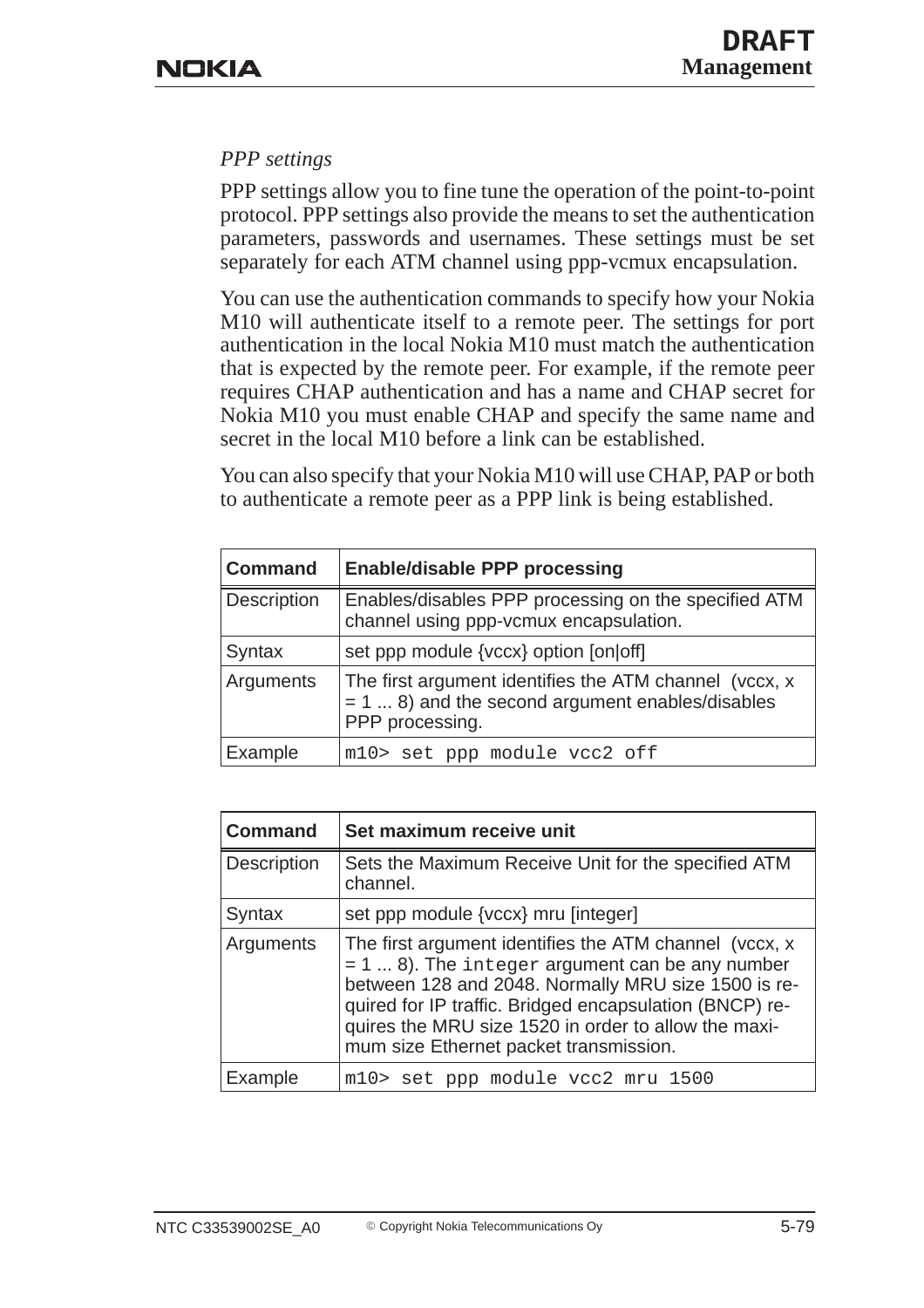| <b>Command</b> | <b>Enable/disable LCP echoing</b>                                                                                                                                                                                                     |
|----------------|---------------------------------------------------------------------------------------------------------------------------------------------------------------------------------------------------------------------------------------|
| Description    | Specifies whether you want your Nokia M10 to send<br>LCP echo requests on the specified ATM channel.                                                                                                                                  |
| Syntax         | set ppp module {vccx} lcp-echo-requests [on off]                                                                                                                                                                                      |
| Arguments      | The first argument identifies the ATM channel (vccx, x<br>$= 1  8$ ). The second argument enables/disables LCP<br>echoing. You must turn off LCP echoing if you do not<br>want the M10 to drop a PPP link to a nonresponsive<br>peer. |
| Example        | m10> set ppp module vcc2 lcp-echo-re-<br>quests off                                                                                                                                                                                   |

| <b>Command</b> | Set Configure-NAK failure maximum                                                                                                                                            |
|----------------|------------------------------------------------------------------------------------------------------------------------------------------------------------------------------|
| Description    | Specifies the maximum number of Configure-NAK<br>messages the PPP module can send without having<br>sent a Configure-ACK message requests on the speci-<br>fied ATM channel. |
| Syntax         | set ppp module {vccx} failures-max [integer]                                                                                                                                 |
| Arguments      | The first argument identifies the ATM channel (vccx, x<br>$= 1  8$ ). The integer argument can be any number<br>between 1 and 20.                                            |
| Example        | set ppp module vcc2 failures-max 10                                                                                                                                          |

| <b>Command</b>     | Set unacknowledged configuration request maxi-<br>mum                                                                                   |
|--------------------|-----------------------------------------------------------------------------------------------------------------------------------------|
| <b>Description</b> | Specifies the maximum number of unacknowledged<br>configuration requests that your Nokia M10 will send to<br>the specified ATM channel. |
| Syntax             | set ppp module {vccx} configure-max [integer]                                                                                           |
| Arguments          | The first argument identifies the ATM channel (vccx, $x =$<br>1  8). The integer argument can be any number<br>between 1 and 10.        |
| Example            | set ppp module vcc2 configure-max 10                                                                                                    |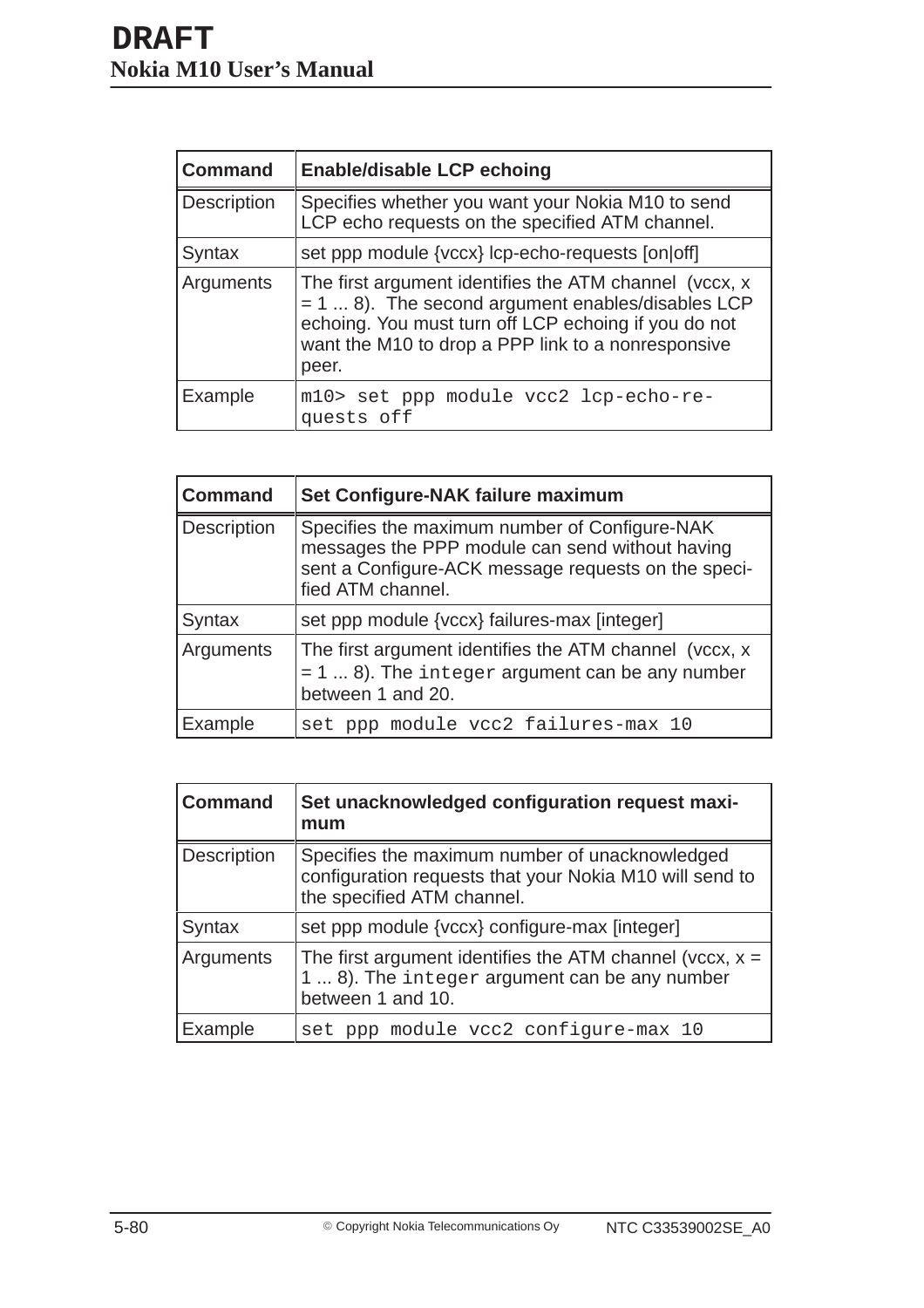| <b>Command</b> | Set unacknowledged termination request maximum                                                                                                                             |
|----------------|----------------------------------------------------------------------------------------------------------------------------------------------------------------------------|
| Description    | Specifies the maximum number of unacknowledged<br>termination requests that your Nokia M10 will send be-<br>fore terminating the PPP link on the specified ATM<br>channel. |
| Syntax         | set ppp module {vccx} terminate-max [integer]                                                                                                                              |
| Arguments      | The first argument identifies the ATM channel (vccx, $x =$<br>1  8). The integer argument can be any number<br>between 1 and 10.                                           |
| Example        | m10> set ppp module vcc2 terminate-max 2                                                                                                                                   |

| <b>Command</b> | <b>Set PPP timeout</b>                                                                                                                                                                |
|----------------|---------------------------------------------------------------------------------------------------------------------------------------------------------------------------------------|
| Description    | Specifies the number of seconds the Nokia M10 must<br>wait for communication activity before terminating the<br>PPP link on the specified ATM channel.                                |
| Syntax         | set ppp module {vccx} timeout [integer]                                                                                                                                               |
| Arguments      | The first argument identifies the ATM channel (vccx, $x =$<br>1  8). The integer argument is the timeout in sec-<br>onds. If you enter value 0 the connection will never time<br>out. |
| Example        | m10> set ppp module vcc2 timeout 0                                                                                                                                                    |

| <b>Command</b>     | <b>Enable/disable CHAP port authentication</b>                                                                                                                                                                                                                                        |
|--------------------|---------------------------------------------------------------------------------------------------------------------------------------------------------------------------------------------------------------------------------------------------------------------------------------|
| <b>Description</b> | Enables/disables CHAP authentication for a port on the<br>specified ATM channel. CHAP authentication must be<br>enabled before you can enter other CHAP information.<br>If CHAP is on it will be the first authentication method<br>offered to a remote peer during link negotiation. |
| Syntax             | set ppp module {vccx} port-authentication chap-option<br>[on off]                                                                                                                                                                                                                     |
| Arguments          | The first argument identifies the ATM channel (vccx, $x =$<br>1  8). The second argument enables/disables CHAP<br>port authentication.                                                                                                                                                |
| Example            | m10> set ppp module vcc2 port-authentica-<br>tion chap-option on                                                                                                                                                                                                                      |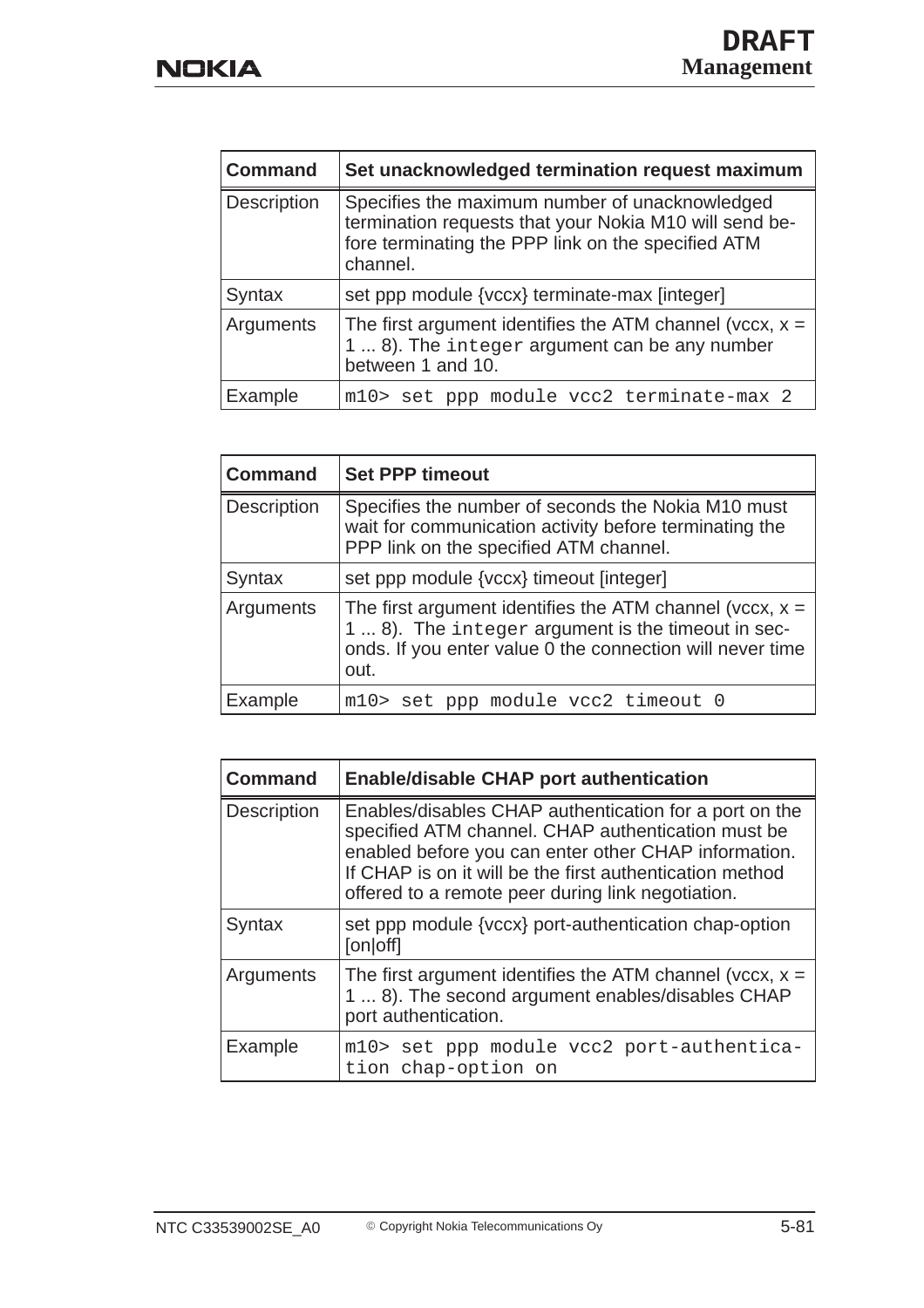| <b>Command</b> | <b>Set CHAP name</b>                                                                                                                                                                                                                                                      |
|----------------|---------------------------------------------------------------------------------------------------------------------------------------------------------------------------------------------------------------------------------------------------------------------------|
| Description    | Defines the name Nokia M10 sends in the CHAP re-<br>sponse packet on the specified ATM channel.                                                                                                                                                                           |
| Syntax         | set ppp module {vccx} port-authentication chap-name<br>[chap_name]                                                                                                                                                                                                        |
| Arguments      | The first argument identifies the ATM channel (vccx, $x =$<br>1  8). The chap_name argument is consists of 1 - 32<br>alphanumeric characters. The information you enter<br>must match the CHAP username configured in the re-<br>mote PPP peer's authentication database. |
| Example        | m10> set ppp module vcc2 port-authentica-<br>tion chap-name myname                                                                                                                                                                                                        |

| <b>Command</b>     | <b>Set CHAP password</b>                                                                                                                                                                                                     |
|--------------------|------------------------------------------------------------------------------------------------------------------------------------------------------------------------------------------------------------------------------|
| <b>Description</b> | Defines the CHAP secret for CHAP authentication on<br>the specified ATM channel.                                                                                                                                             |
| Syntax             | set ppp module {vccx} port-authentication chap-secret<br>[chap_secret]                                                                                                                                                       |
| Arguments          | The first argument identifies the ATM channel (vccx, $x =$<br>1  8). The chap_secret argument consists of $1 - 32$<br>alphanumeric characters. The information you enter<br>must match the CHAP secret used by the PPP peer. |
| Example            | m10> set ppp module vcc2 port-authentica-<br>tion chap-secret mypassword                                                                                                                                                     |

| <b>Command</b>     | <b>Enable/disable PAP port authentication</b>                                                                                                                                                                                                                                  |
|--------------------|--------------------------------------------------------------------------------------------------------------------------------------------------------------------------------------------------------------------------------------------------------------------------------|
| <b>Description</b> | Enables/disables PAP authentication on the specified<br>ATM channel. PAP authentication must be enabled be-<br>fore you can enter other PAP information. If you disable<br>PAP authentication and save the modified settings your<br>M <sub>10</sub> retains its PAP settings. |
| Syntax             | set ppp module {vccx} port-authentication pap-option<br>[on off]                                                                                                                                                                                                               |
| Arguments          | The first argument identifies the ATM channel (vccx, $x =$<br>1  8). The second argument enables/disables PAP<br>port authentication.                                                                                                                                          |
| Example            | m10> set ppp module vcc2 port-authentica-<br>tion pap-option on                                                                                                                                                                                                                |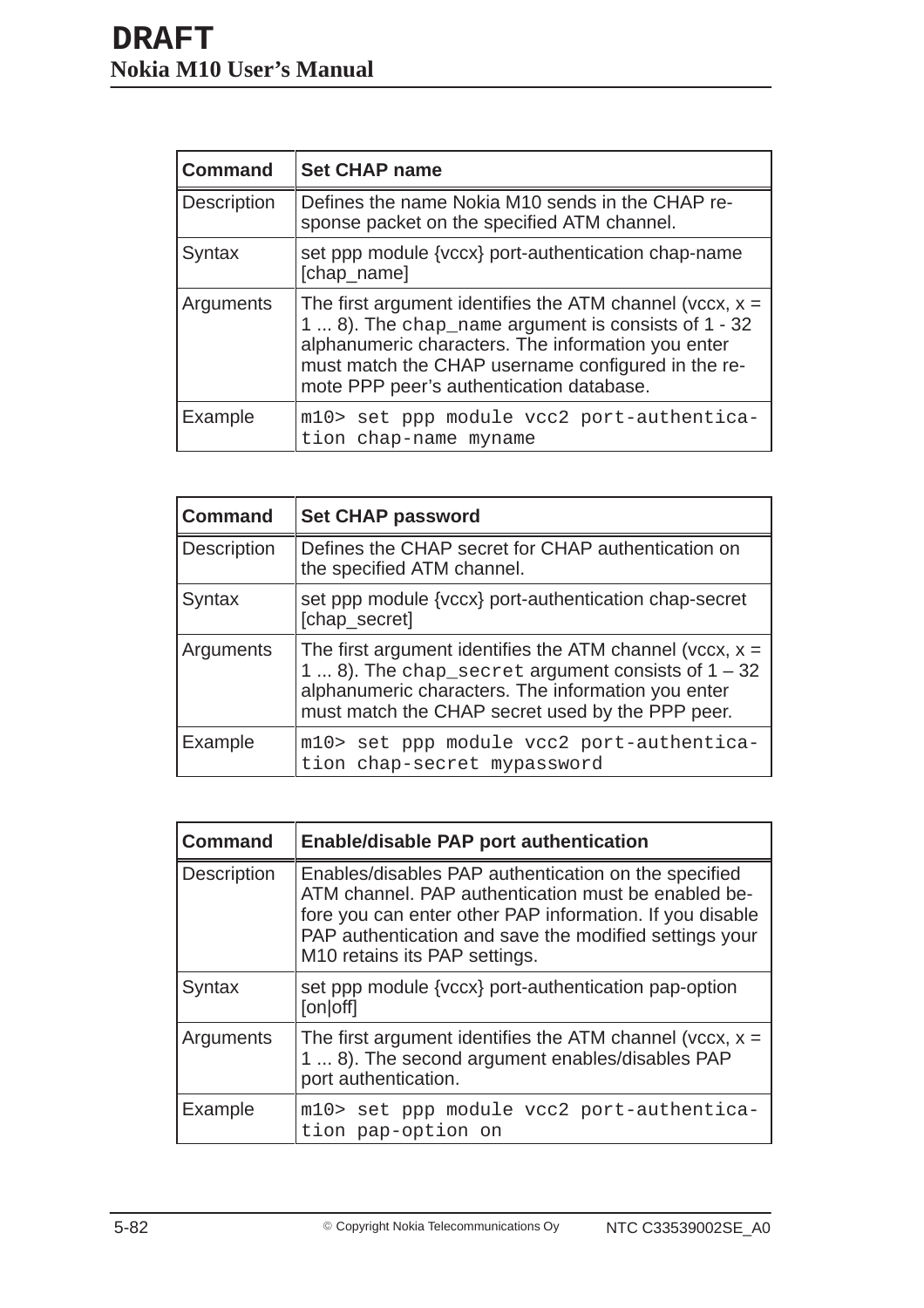| <b>Command</b> | <b>Set PAP name</b>                                                                                                                                                                                                                                                  |
|----------------|----------------------------------------------------------------------------------------------------------------------------------------------------------------------------------------------------------------------------------------------------------------------|
| Description    | Defines the name Nokia M10 sends in a PAP response<br>packet on the specified ATM channel.                                                                                                                                                                           |
| Syntax         | set ppp module {vccx} port-authentication pap-name<br>[pap_name]                                                                                                                                                                                                     |
| Arguments      | The first argument identifies the ATM channel (vccx, $x =$<br>1  8). The pap_name argument consists of 1 - 32 al-<br>phanumeric characters. The information you enter must<br>match the PAP username configured in the remote PPP<br>peer's authentication database. |
| Example        | m10> set ppp module vcc2 port-authentica-<br>tion pap-name myname                                                                                                                                                                                                    |

| <b>Command</b> | <b>Set PAP password</b>                                                                                                                                                                                                                |
|----------------|----------------------------------------------------------------------------------------------------------------------------------------------------------------------------------------------------------------------------------------|
| Description    | Defines the PAP password for PAP authentication on<br>the specified ATM channel.                                                                                                                                                       |
| Syntax         | set ppp module {vccx} port-authentication pap-pass-<br>word [pap_password]                                                                                                                                                             |
| Arguments      | The first argument identifies the ATM channel (vccx, $x =$<br>1  8). The pap_password argument consists of 1 -<br>32 alphanumeric characters. The information you enter<br>must match the PAP password used by the remote PPP<br>peer. |
| Example        | m10> set ppp module vcc2 port-authentica-<br>tion pap-password mypassword                                                                                                                                                              |

| <b>Command</b>     | <b>Enable/disable CHAP peer authentication</b>                                                                                         |
|--------------------|----------------------------------------------------------------------------------------------------------------------------------------|
| <b>Description</b> | Enables/disables CHAP authentication for a connection<br>to a PPP peer on the specified ATM link.                                      |
| Syntax             | set ppp module {vccx} peer-authentication chap-option<br>[on off]                                                                      |
| Arguments          | The first argument identifies the ATM channel (vccx, $x =$<br>1  8). The second argument enables/disables CHAP<br>peer authentication. |
| Example            | m10> set ppp module vcc2 peer-authentica-<br>tion chap-option on                                                                       |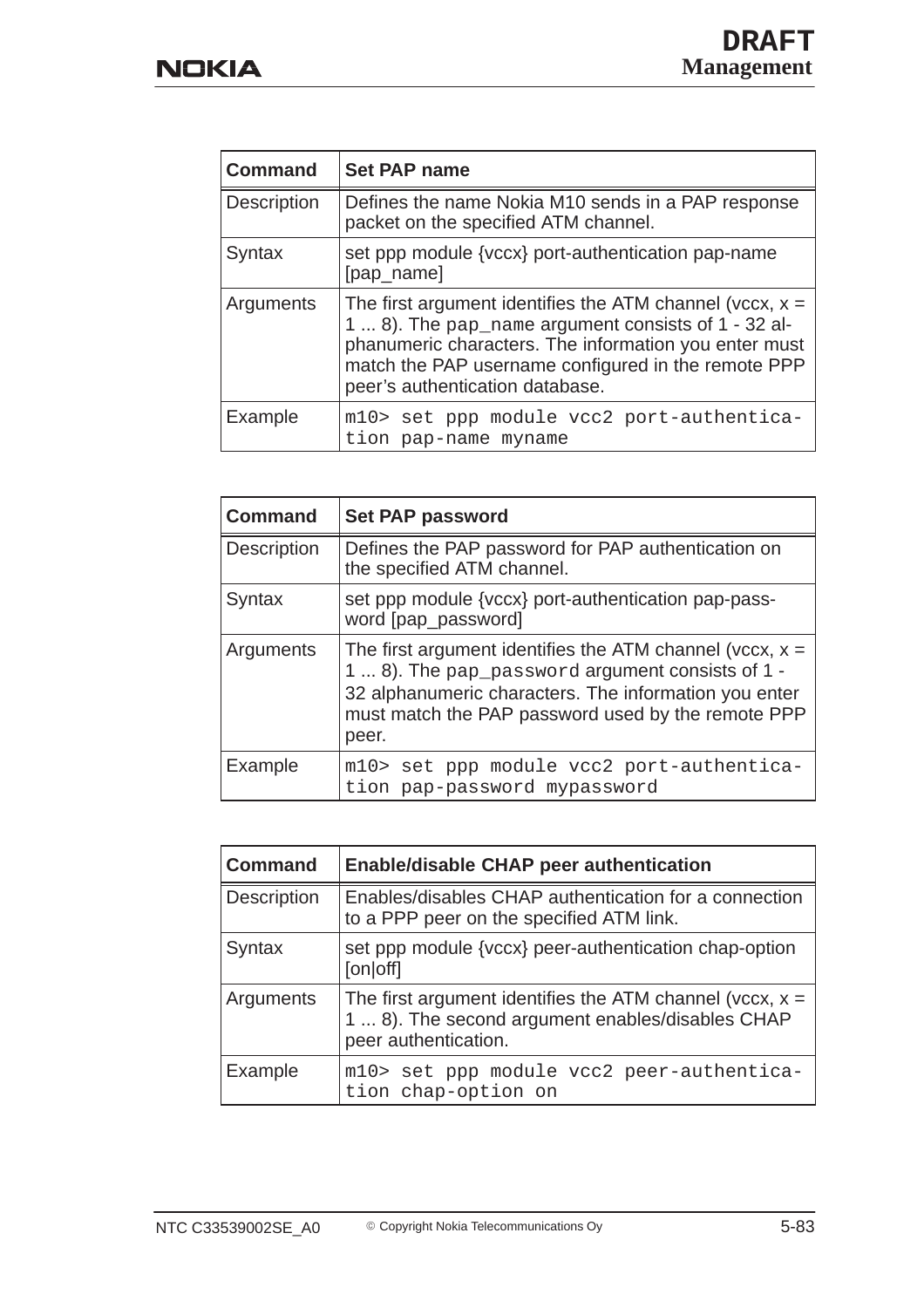| <b>Command</b>     | <b>Enable/disable PAP peer authentication</b>                                                                                         |
|--------------------|---------------------------------------------------------------------------------------------------------------------------------------|
| <b>Description</b> | Enables/disables PAP authentication for a connection<br>to a PPP peer on the specified ATM link.                                      |
| Syntax             | set ppp module {vccx} peer-authentication pap-option<br>[on off]                                                                      |
| Arguments          | The first argument identifies the ATM channel (vccx, $x =$<br>1  8). The second argument enables/disables PAP<br>peer authentication. |
| Example            | m10> set ppp module vcc2 peer-authentica-<br>tion pap-option on                                                                       |

| <b>Command</b> | Set host name for an authorised PPP peer                                                                                                                                                                   |
|----------------|------------------------------------------------------------------------------------------------------------------------------------------------------------------------------------------------------------|
| Description    | Specifies the host name for an authorised PPP peer.                                                                                                                                                        |
| Syntax         | set ppp peer-database peer-name [host_name]                                                                                                                                                                |
| Arguments      | The host_name argument consists of 1 - 32 alpha-<br>numeric characters. The information you enter must<br>match the username that will be received from the re-<br>mote PPP peer when being authenticated. |
| Example        | m10> set ppp peer-database peer-name host                                                                                                                                                                  |

| <b>Command</b> | Set CHAP secret associated with PPP peer                                                                                                                                                          |
|----------------|---------------------------------------------------------------------------------------------------------------------------------------------------------------------------------------------------|
| Description    | Specifies the secret associated with a PPP peer.                                                                                                                                                  |
| Syntax         | set ppp peer-database peer-name [host_name] chap-<br>secret [secret]                                                                                                                              |
| Arguments      | The secret argument consists of 1 - 32 alphanumeric<br>characters. The information you enter must match the<br>secret that will be received from the remote PPP peer<br>when being authenticated. |
| Example        | set ppp peer-database peer-name host<br>chap-secret mypassword                                                                                                                                    |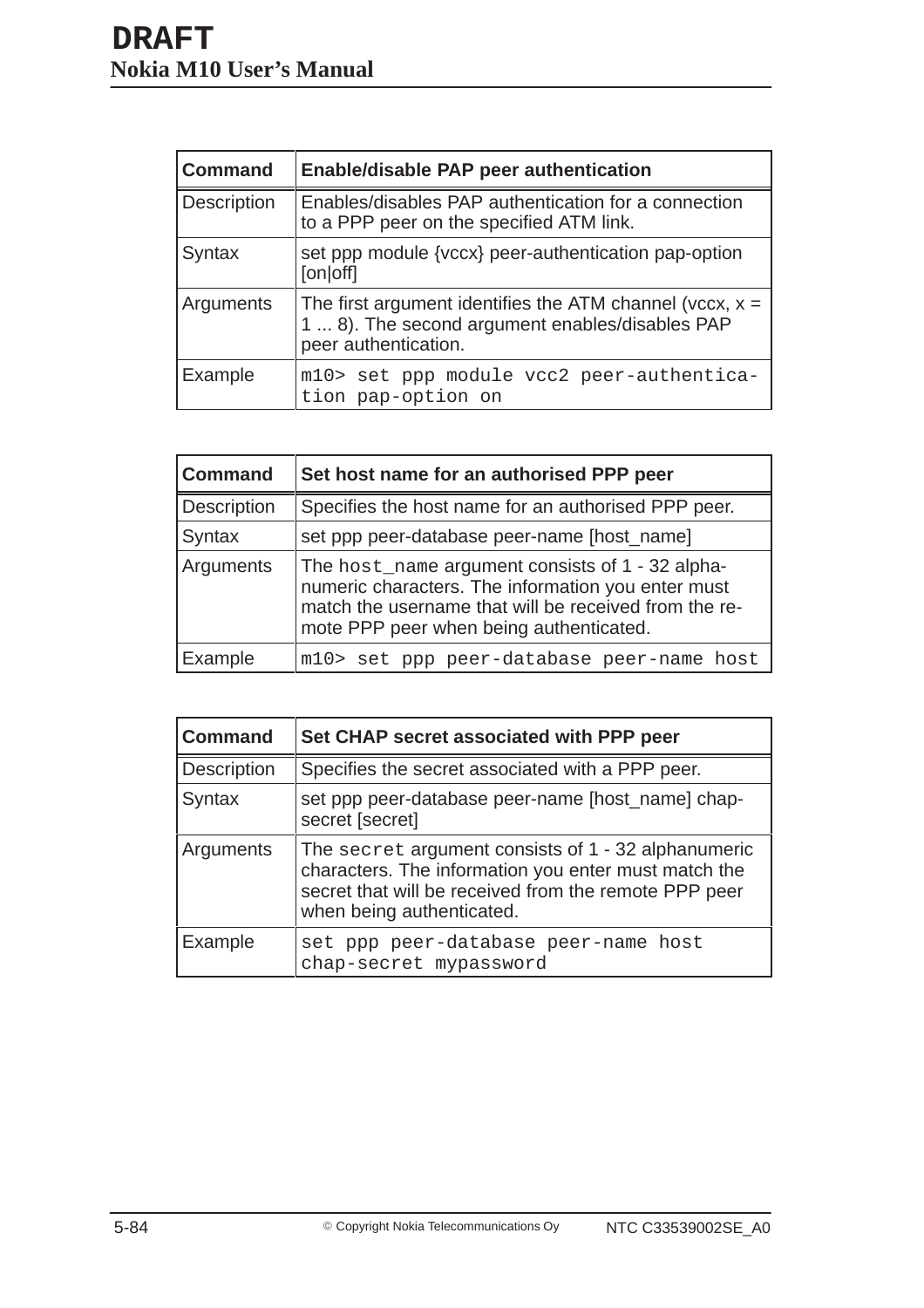| <b>Command</b>     | Set PAP password associated with PPP peer                                                                                                                                                               |
|--------------------|---------------------------------------------------------------------------------------------------------------------------------------------------------------------------------------------------------|
| <b>Description</b> | Specifies the password associated with a PPP peer.                                                                                                                                                      |
| <b>Syntax</b>      | set ppp peer-database peer-name [host_name] pap-<br>password [password]                                                                                                                                 |
| Arguments          | The password argument consists of 1 - 32 alphanum-<br>eric characters. The information you enter must match<br>the password that will be received from the remote PPP<br>peer when being authenticated. |
| Example            | m10> set ppp peer-database peer-name host<br>pap-password mypassword                                                                                                                                    |

### *SNMP settings*

The Simple Network Management Protocol (SNMP) lets a network administrator monitor problems on a network by retrieving settings on remote network devices. The network administrator typically runs an SNMP management station program on a local host to obtain information from an SNMP agent such as the Nokia M10.

| <b>Command</b> | <b>Add community</b>                                                                                                                          |
|----------------|-----------------------------------------------------------------------------------------------------------------------------------------------|
| Description    | Adds the specified name to the list of communities as-<br>sociated with the Nokia M10. You can associate 2<br>communities with the Nokia M10. |
| Syntax         | set snmp community [name]                                                                                                                     |
| Arguments      | By default, the Nokia M10 is associated with the public<br>community.                                                                         |
| Example        | set snmp community public                                                                                                                     |

| <b>Command</b>     | <b>Enable/disable SNMP trapping</b>                                                                                                                                                                                             |
|--------------------|---------------------------------------------------------------------------------------------------------------------------------------------------------------------------------------------------------------------------------|
| <b>Description</b> | Enables or disables SNMP trapping. If SNMP trapping<br>is enabled, your Nokia M10 sends authentication traps<br>to all SNMP trap destinations. You must enable trap<br>authentication before you set up your trap destinations. |
| Syntax             | set snmp traps authentication-traps [on off]                                                                                                                                                                                    |
| Arguments          | The argument enables/disables trapping.                                                                                                                                                                                         |
| Example            | snmp traps authentication-traps on<br>set                                                                                                                                                                                       |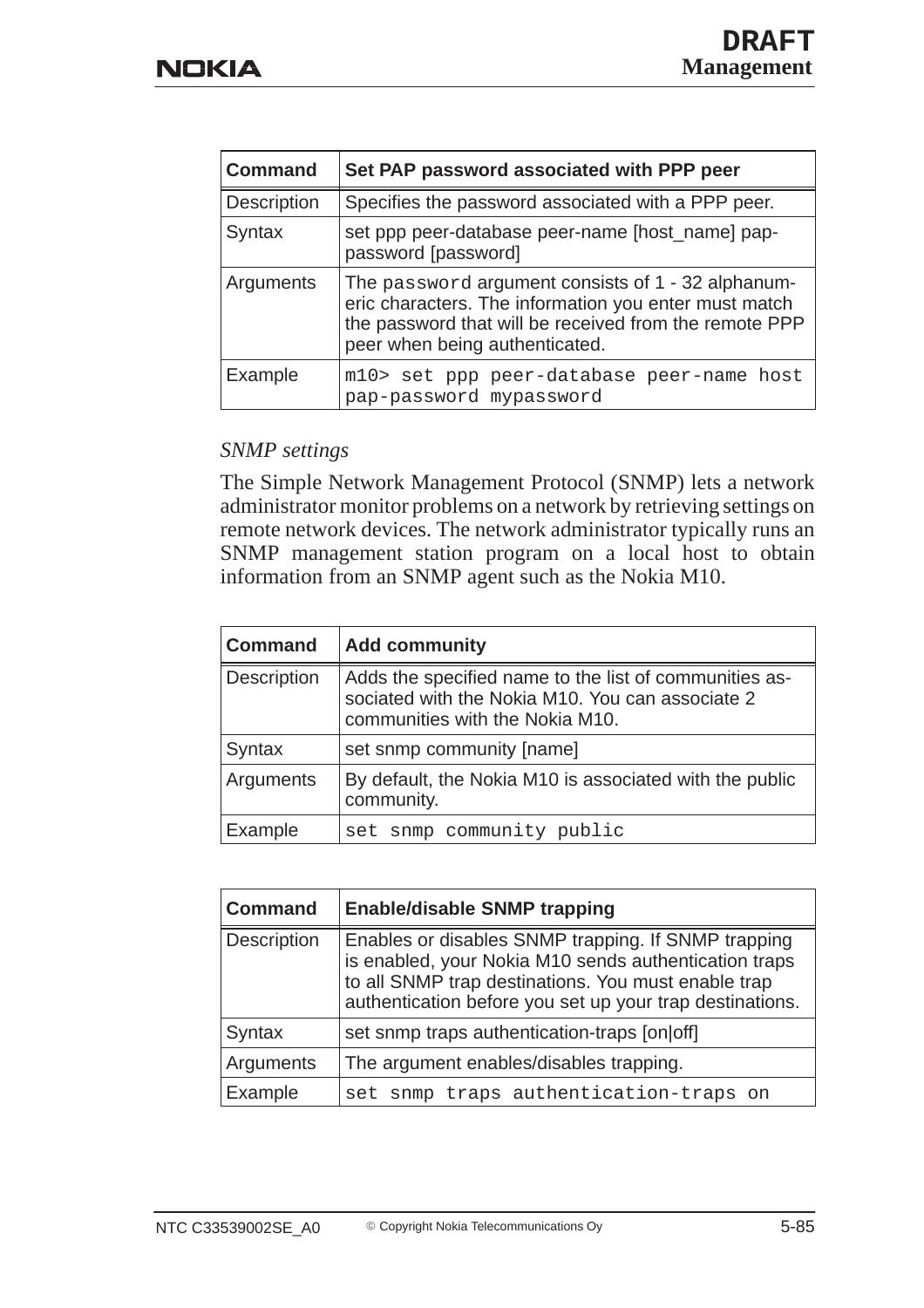| <b>Command</b> | <b>Set SNMP trap destination</b>                                                                                                                                                                                                                                                                                                                                                      |
|----------------|---------------------------------------------------------------------------------------------------------------------------------------------------------------------------------------------------------------------------------------------------------------------------------------------------------------------------------------------------------------------------------------|
| Description    | Identifies the destination of SNMP trap messages.                                                                                                                                                                                                                                                                                                                                     |
| Syntax         | set snmp traps ip-traps [ip_address] {community [com-<br>munity_name]}                                                                                                                                                                                                                                                                                                                |
| Arguments      | The ip-address argument is the IP address of the<br>host acting as an SNMP console. The optional com-<br>munity community_name identifies the name of the<br>Nokia M10's community, which is included in the trap<br>message the device sends to the management con-<br>sole. This name, which is not used for authentication,<br>does not have to match a predefined community name. |
| Example        | set snmp traps ip-traps 192.111.122.1<br>community public                                                                                                                                                                                                                                                                                                                             |

| <b>Command</b> | Set system contact                                                                                                                                                  |
|----------------|---------------------------------------------------------------------------------------------------------------------------------------------------------------------|
| Description    | Identifies the system contact, such as the name, phone<br>number, beeper number, or email address of the per-<br>son responsible for the Nokia M10.                 |
| Syntax         | set snmp sysgroup contact [contact_info]                                                                                                                            |
| Arguments      | You can enter up to 256 characters for the contact-<br>info argument. You must put the contact-info<br>argument in double-quotes if it contains embedded<br>spaces. |
| Example        | m10> set snmp sysgroup contact 51166777                                                                                                                             |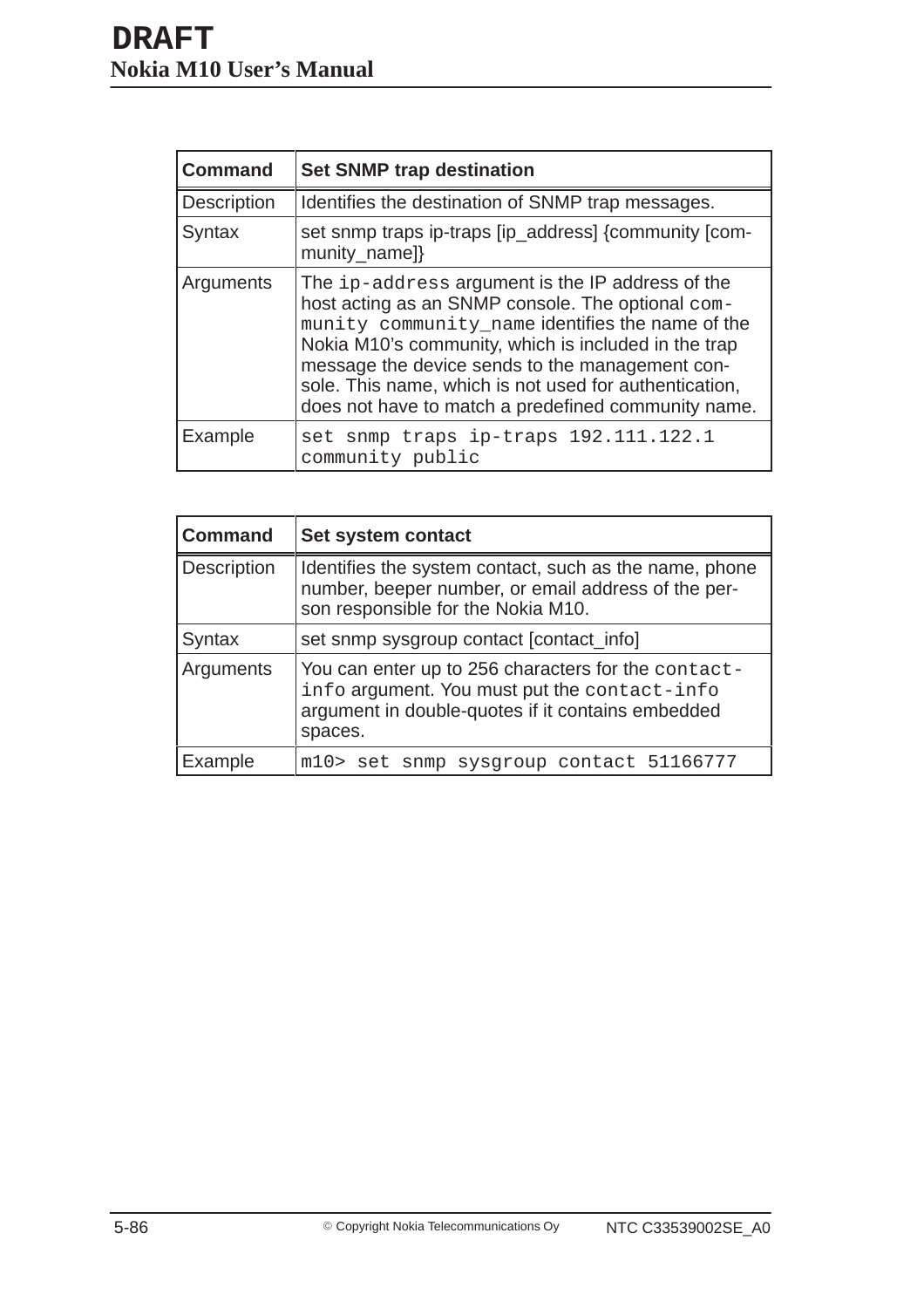## *Pinhole settings*

Pinhole settings are used to configure static entries to NAPT table. It allows the configuring of servers, such as Web-HTTP servers, to LAN which are visible via the WAN interface in cases where NAPT/address mapping is enabled. The settings affect the whole system.

Note If you have a Web server in LAN make sure that it has a different port number than M10's integral Web server. You can change the M10's Web server port through the integral server settings.

| <b>Command</b> | <b>Configure pinhole</b>                                                                                                                                                                                                                                                                                                                                                                                                                                                                                                                                                                                                 |
|----------------|--------------------------------------------------------------------------------------------------------------------------------------------------------------------------------------------------------------------------------------------------------------------------------------------------------------------------------------------------------------------------------------------------------------------------------------------------------------------------------------------------------------------------------------------------------------------------------------------------------------------------|
| Description    | Configures pinhole.                                                                                                                                                                                                                                                                                                                                                                                                                                                                                                                                                                                                      |
| Syntax         | set pinhole item [entry_number] external-port-start<br>[port_number] external-port-end [port_number] protocol<br>[tcp   udp   icmp   pptp] internal-ip [ip_address] internal-<br>port [port_number]                                                                                                                                                                                                                                                                                                                                                                                                                      |
| Arguments      | The entry_number argument defines the unique pin-<br>hole entry number. The sequential values starting from<br>O are accepted. The external-port-start spec-<br>ifies the start of the external port range. The exter-<br>nal-port-end specifies the end of the external port<br>range. Together the external port arguments define the<br>available range of allowed external ports. The proto-<br>col argument specifies the protocol. The internal-<br>ip argument specifies the IP address of the server lo-<br>cated in LAN and the internal-port argument its<br>port. Valid values for port_number are 0 - 65535. |
| Example        | m10> set pinhole item 1 external-port-<br>start 80 external-port-end 80 protocol<br>tcp internal-ip 192.168.1.180 internal-<br>port 80                                                                                                                                                                                                                                                                                                                                                                                                                                                                                   |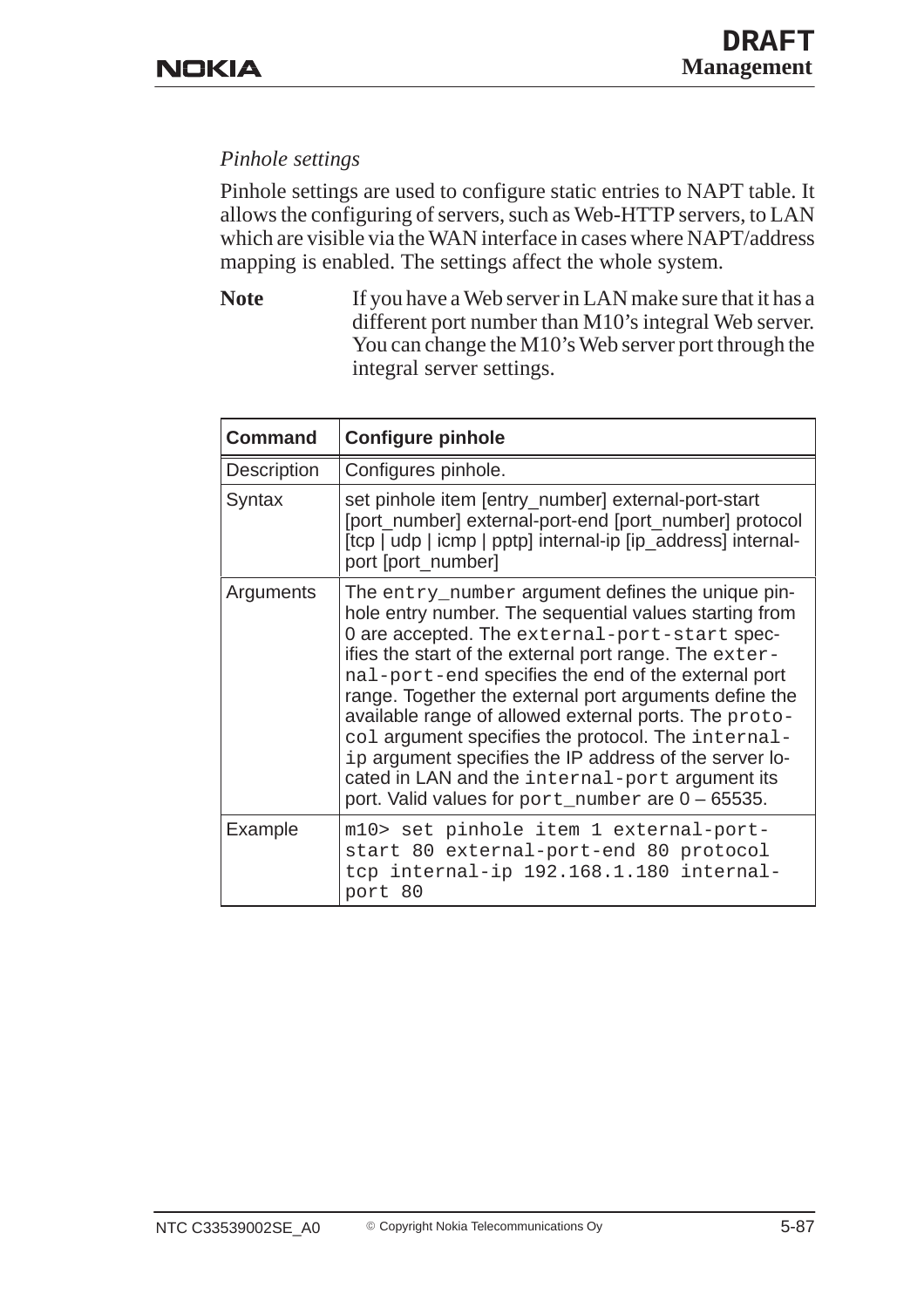| <b>Command</b>     | Set external protocol port number range for WAN                                                                                                                                                                                                      |
|--------------------|------------------------------------------------------------------------------------------------------------------------------------------------------------------------------------------------------------------------------------------------------|
| <b>Description</b> | Sets the the external protocol port number range.                                                                                                                                                                                                    |
| Syntax             | set pinhole item [entry_number] external-port-start<br>[port_number] external-port-end [port_number]                                                                                                                                                 |
| Arguments          | The entry_number argument defines the unique pin-<br>hole entry number. The sequential values starting from<br>0 are accepted. The port_number argument defines<br>the start and end of the external port range. Valid va-<br>lues are $0 - 65535$ . |
| Example            | m10> set pinhole item 1 external-port-<br>start 80 external-port-end 80                                                                                                                                                                              |

| <b>Command</b> | Set protocol                                                                                                                                                                                                      |
|----------------|-------------------------------------------------------------------------------------------------------------------------------------------------------------------------------------------------------------------|
| Description    | Configures the protocol.                                                                                                                                                                                          |
| Syntax         | set pinhole item [entry_number] protocol [protocol]                                                                                                                                                               |
| Arguments      | The entry_number argument defines the unique pin-<br>hole entry number. The sequential values starting from<br>0 are accepted. The protocol argument defines the<br>protocol. Protocols are TCP, UDP, ICMP, PPTP. |
| Example        | m10> set pinhole item 1 protocol tcp                                                                                                                                                                              |

| <b>Command</b> | Set server IP address in LAN                                                                                                                                                               |
|----------------|--------------------------------------------------------------------------------------------------------------------------------------------------------------------------------------------|
| Description    | Configures the server IP address where the protocol<br>defined by the external port number is mapped in LAN<br>port.                                                                       |
| Syntax         | set pinhole item [entry_number] internal-ip [ip_address]                                                                                                                                   |
| Arguments      | The entry_number argument defines the unique pin-<br>hole entry number. The sequential values starting from<br>0 are accepted. The ip_address argument is the IP<br>address of the server. |
| Example        | m10> set pinhole item 1 internal-ip<br>192.168.1.80                                                                                                                                        |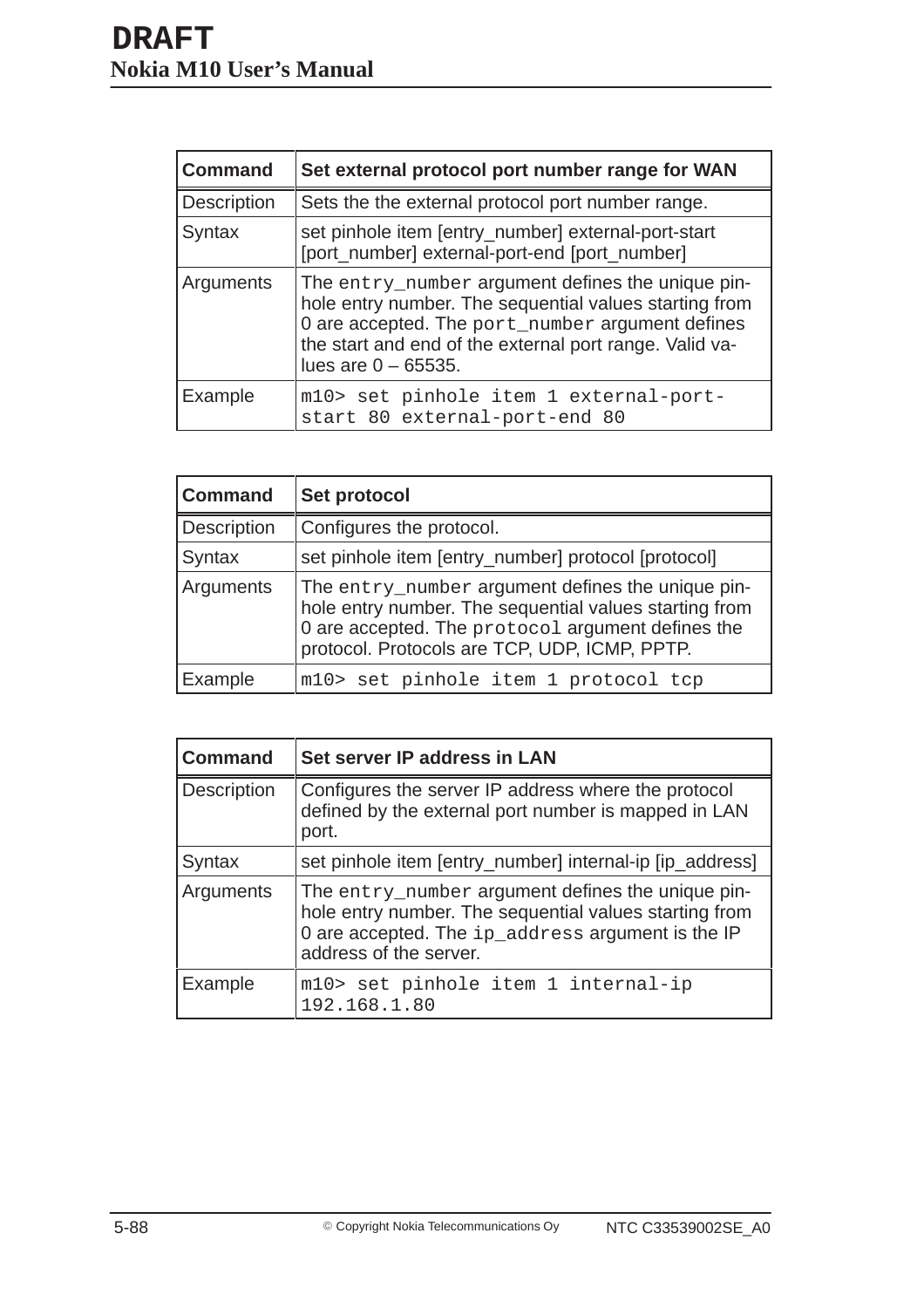| <b>Command</b> | Set server port in LAN                                                                                                                                                                                                                        |
|----------------|-----------------------------------------------------------------------------------------------------------------------------------------------------------------------------------------------------------------------------------------------|
| Description    | Configures the server port where the protocol defined<br>by the external port number is mapped in LAN.                                                                                                                                        |
| Syntax         | set pinhole item [entry_number] internal-port<br>[port_number]                                                                                                                                                                                |
| Arguments      | The entry_number argument defines the unique pin-<br>hole entry number. The sequential values starting from<br>0 are accepted. The internal-port argument spec-<br>ifies the internal port. Valid values for port_number<br>are $0 - 65535$ . |
| Example        | m10> set pinhole item 1 internal-port 80                                                                                                                                                                                                      |

### *Integrated server settings*

These command are used to configure the port number settings of the integrated HTTP and telnet servers in M10. This is needed when Pinhole functionality is used. The default port numbers of the integrated HTTP and telnet servers must be changed if there is, e.g. a Web server in the LAN and it must be accessed from the WAN. In this case the port number of the integrated Web server in M10 must be changed into something other than the default port number 80.

| <b>Command</b> | Set integrated Web server port number                                        |
|----------------|------------------------------------------------------------------------------|
| Description    | Changes the port number of the integrated Web server<br>in M10.              |
| Syntax         | set servers web-http $[0 - 32767]$                                           |
| Arguments      | The argument defines the new port number for the inte-<br>grated Web server. |
| Example        | m10> set servers web-http 81                                                 |

| <b>Command</b> | Set integrated telnet server port number                                        |
|----------------|---------------------------------------------------------------------------------|
| Description    | Changes the port number of the integrated telnet server<br>in M10.              |
| Syntax         | set servers telnet-tcp $[0 - 32767]$                                            |
| Arguments      | The argument defines the new port number for the inte-<br>grated telnet server. |
| Example        | m10> set servers telnet-tcp 90                                                  |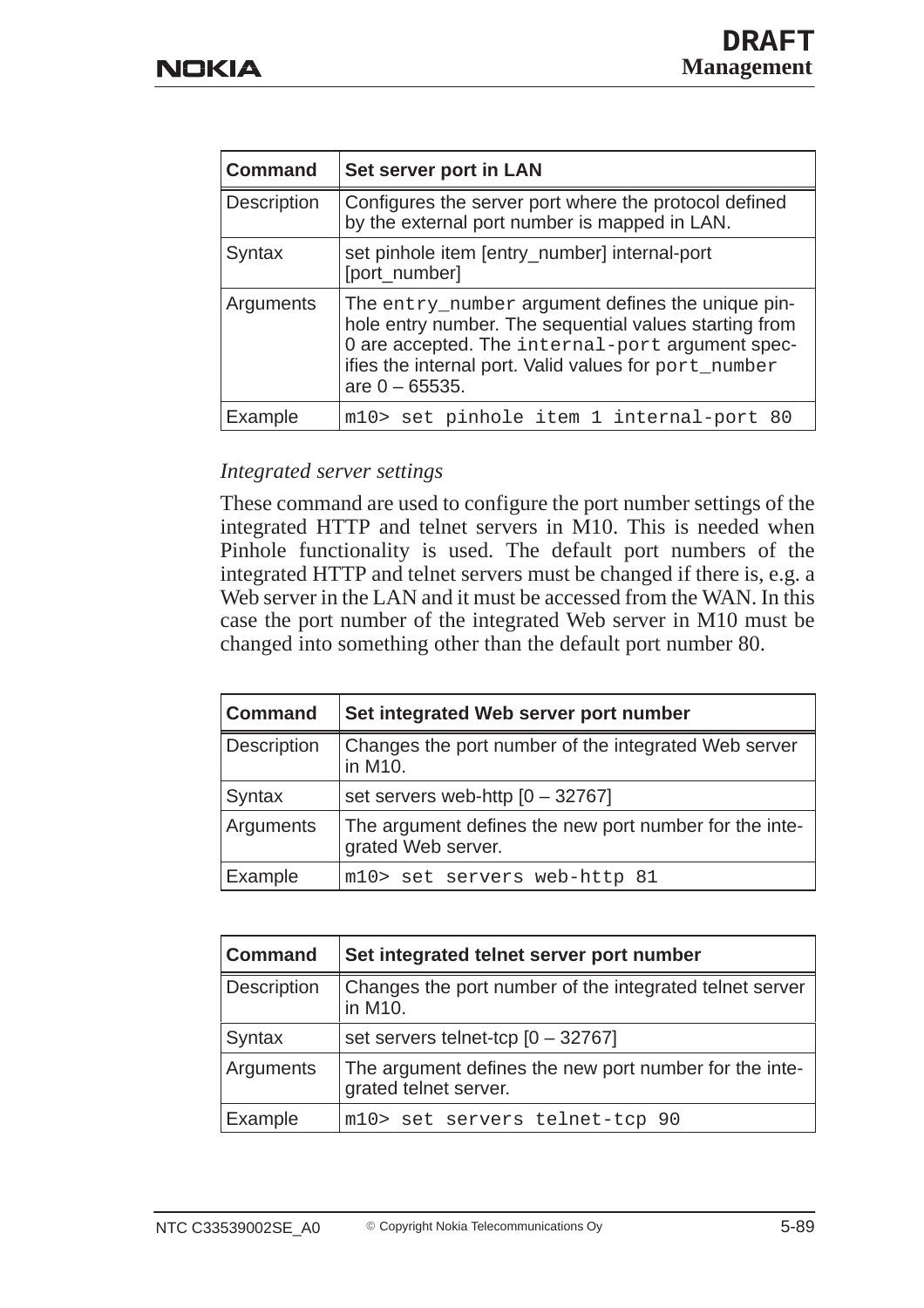# **5.3 SNMP**

The SNMP functionality in Nokia M10 is used only for setting and accessing the system contact information for the unit. Community strings for changing and accessing this information can be set. M10 can be activated to send SNMP traps in case somebody tries to access the unit with a wrong community string.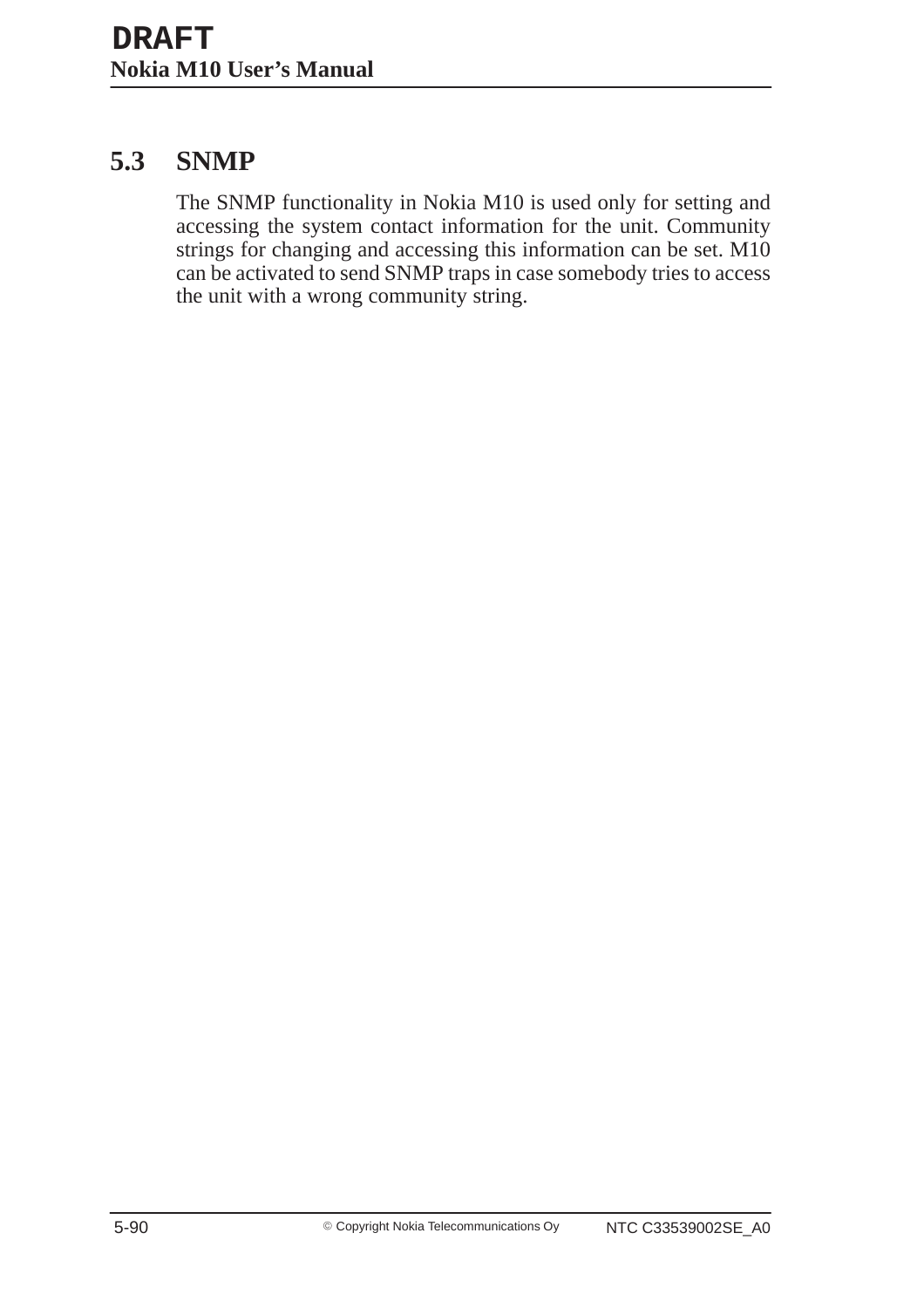# **5.4 Software download**

New software can be downloaded to the Nokia M10 via the 10Base-T Ethernet interface. Nokia M10 uses Trivial File Transfer Protocol (TFTP) to download the software from a TFTP server located in the Ethernet LAN. The downloading is activated from the console port using the CLI. Use the following CLI command to download new software to M10:

install [server\_address] [filename] {confirm}

| <b>Command</b>     | Download software update                                                                                                                                                                                                                                                                                                                                                                                                                                                                                                                                                                                                      |
|--------------------|-------------------------------------------------------------------------------------------------------------------------------------------------------------------------------------------------------------------------------------------------------------------------------------------------------------------------------------------------------------------------------------------------------------------------------------------------------------------------------------------------------------------------------------------------------------------------------------------------------------------------------|
| <b>Description</b> | Downloads a new version of the Nokia M10 operating<br>software from a TFTP (Trivial File Transfer Protocol)<br>server, validates the software image, and programs the<br>image into the Nokia M10 memory. After you install new<br>operating software, you must restart the Nokia M10.                                                                                                                                                                                                                                                                                                                                        |
| Syntax             | install [server_address] [filename] {confirm}                                                                                                                                                                                                                                                                                                                                                                                                                                                                                                                                                                                 |
| Arguments          | The TFTP server must be accessible on your Ethernet<br>network or through one of the active ATM virtual chan-<br>nels and a route to the server must exist. The server<br>address argument identifies the IP address of the<br>TFTP server on which your Nokia M10 operating soft-<br>ware is stored. The filename argument identifies the<br>path and name of the operating software file on the<br>TFTP server. If you include the optional confirm key-<br>word, you will not be prompted to identify a TFTP<br>server or file name. Your Nokia M10 begins the soft-<br>ware installation using its default boot settings. |
| Example            | M10> install 192.168.1.1 m10c_500.d39<br>*** WARNING *** YOU ARE ABOUT TO ERASE<br>AND REPROGRAM THE NOKIA M10'S PERMANENT<br>SOFTWARE STORAGE WITH A NEW SOFTWARE VER-<br>SION OBTAINED VIA THE TFTP PROTOCOL.<br>About to install new Flash EPROM software<br>image:<br>server: 192.168.1.1<br>file: "m10c_500.d39"<br>Do you wish to proceed? (type 'yes' to<br>confirm): yes<br>Installing<br>M10                                                                                                                                                                                                                         |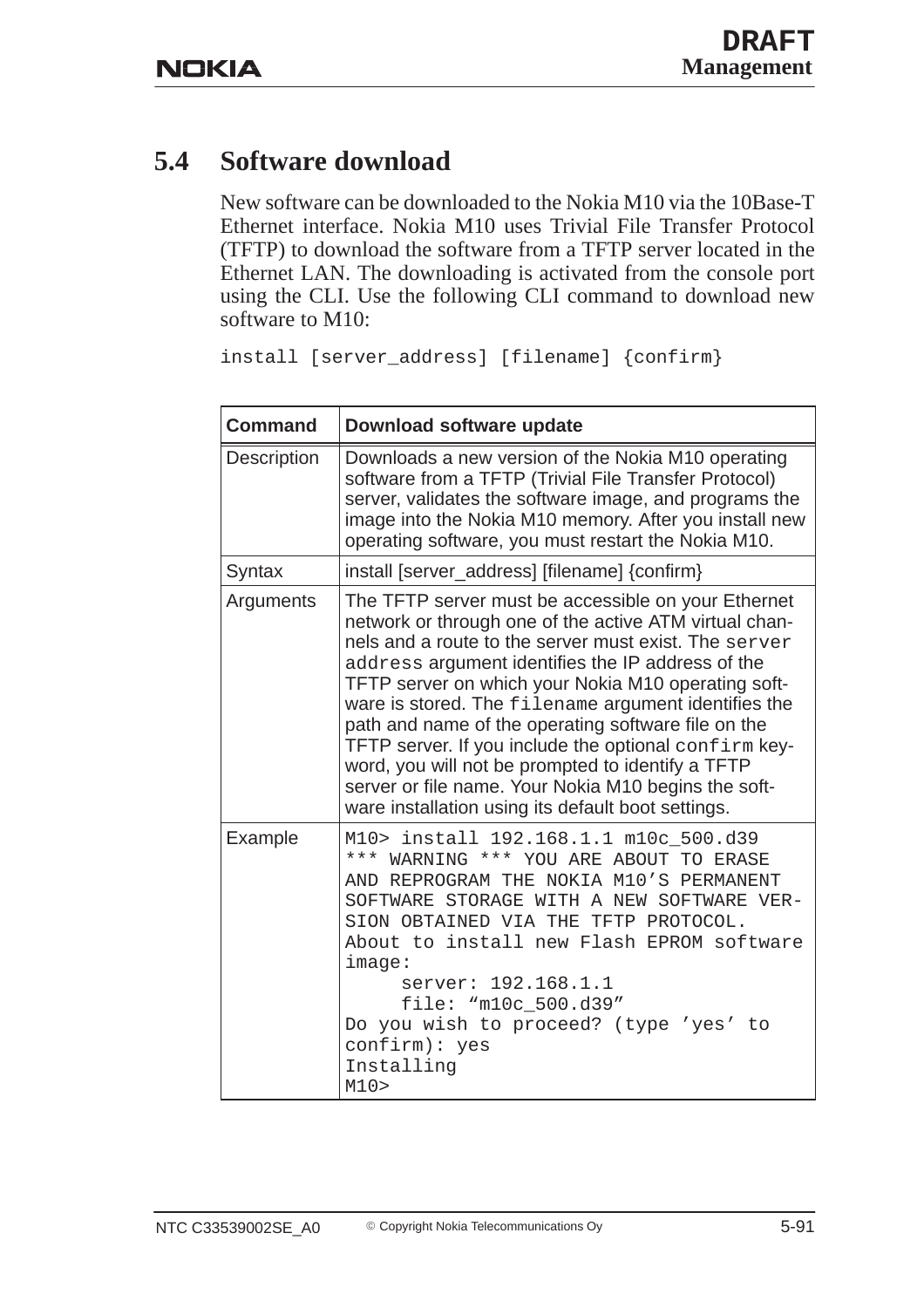# **Chapter 6 How your Nokia M10 works**

This chapter introduces the principles according to which Nokia M10 operates.

# **6.1 ADSL**

ADSL stands for asymmetric digital subscriber line. It is a technology that enables the use of your normal telephone wires for very high speed data transmission. With ADSL technology, you can retrieve data from network through the telephone wires at rates up to 8 Mbit/s and send data at rates up to 1 Mbit/s. The achievable rate depends on the length of the telephone cable from your premises to the central office, as well as noise and disturbances in the cable. The ADSL technology adapts to the line length and other line conditions and adjusts the speed in 32 kbit/s steps.

ADSL is standardized by both ANSI and ETSI. It uses the so-called Discrete Multitone Techniques (DMT). In DMT, the data is sent over the telephone wires in multiple 4 kHz channels. By tuning the use of these channels and the information content of these channels Nokia M10 can adapt to different telephone lines.

# **6.2 ATM and frames over ADSL**

Nokia M10 can carry ATM cells or HDLC frames on the ADSL line. The use of cells or frames depends on the application. When M10 uses ATM, it is possible to have up to eight (8) simultaneous connections to different networks from a single M10.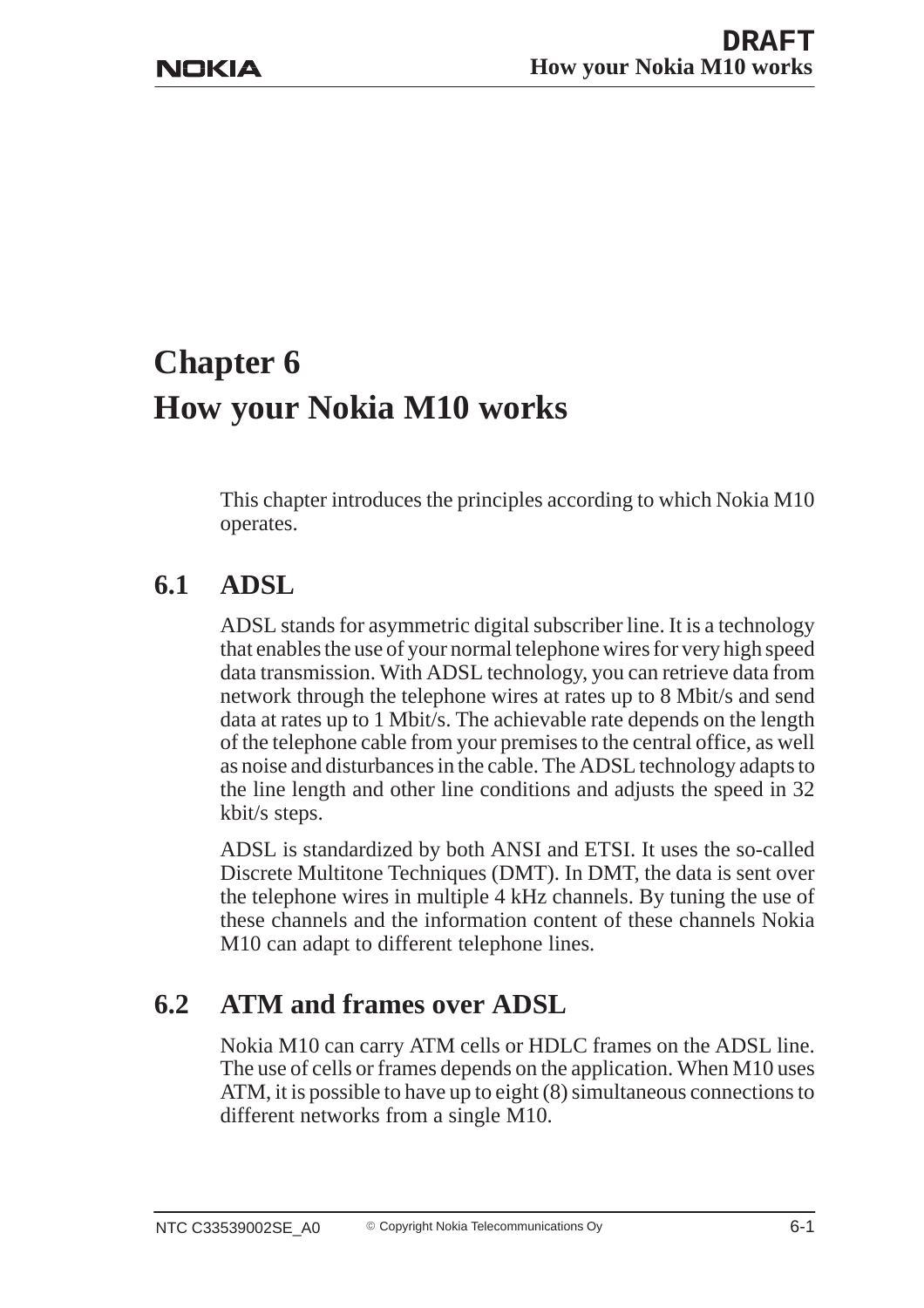# **6.3 Routing and bridging**

Nokia M10 functions as a brouter, which means that it acts as a network router for TCP/IP traffic and as a network bridge for non-routable traffic.

# **6.3.1 TCP/IP routing**

As a router, Nokia M10 keeps track of the networks that are accessible through each network interface. If you have configured your M10 to use the Routing Information Protocol (RIPv1 or RIPv2) Nokia M10 exchanges information with other routers to learn about the best routes to remote networks and to advertise the networks for which the Nokia M10 has the appropriate route.

When M10 receives a TCP/IP packet it looks up the network portion of the packet's destination IP address in its routing table, and then forwards the packet through the network interface that will let the packet reach its destination most efficiently.

## **6.3.2 Static and dynamic routes**

Static routes identify pathways to destination networks that are stable over time or to networks that must always be available, even if a link is not currently open. These static routes let each router recognize how to reach the other, even if one router has not heard from the other recently.

Dynamic routes identify pathways to destination networks that may change over time. Dynamic routes are created and configured when routers broadcast RIP (Routing information protocol) packets advertising the networks they can reach and the distance (number of routers) to each network.

## **6.3.3 Bridging**

Nokia M10 can function as an Ethernet bridge. It can bridge all protocols or all non-routable (non-IP) protocols between all of its interfaces. The user just has to specify which interfaces take part in the bridging function. The bridging function automatically learns the MAC addresses located behind each of its active interfaces and uses that information to filter local traffic at an interface to prevent it from being unnecessarily relayed to other interfaces. For that purpose M10 has a 256-slot MAC address table where it keeps these learned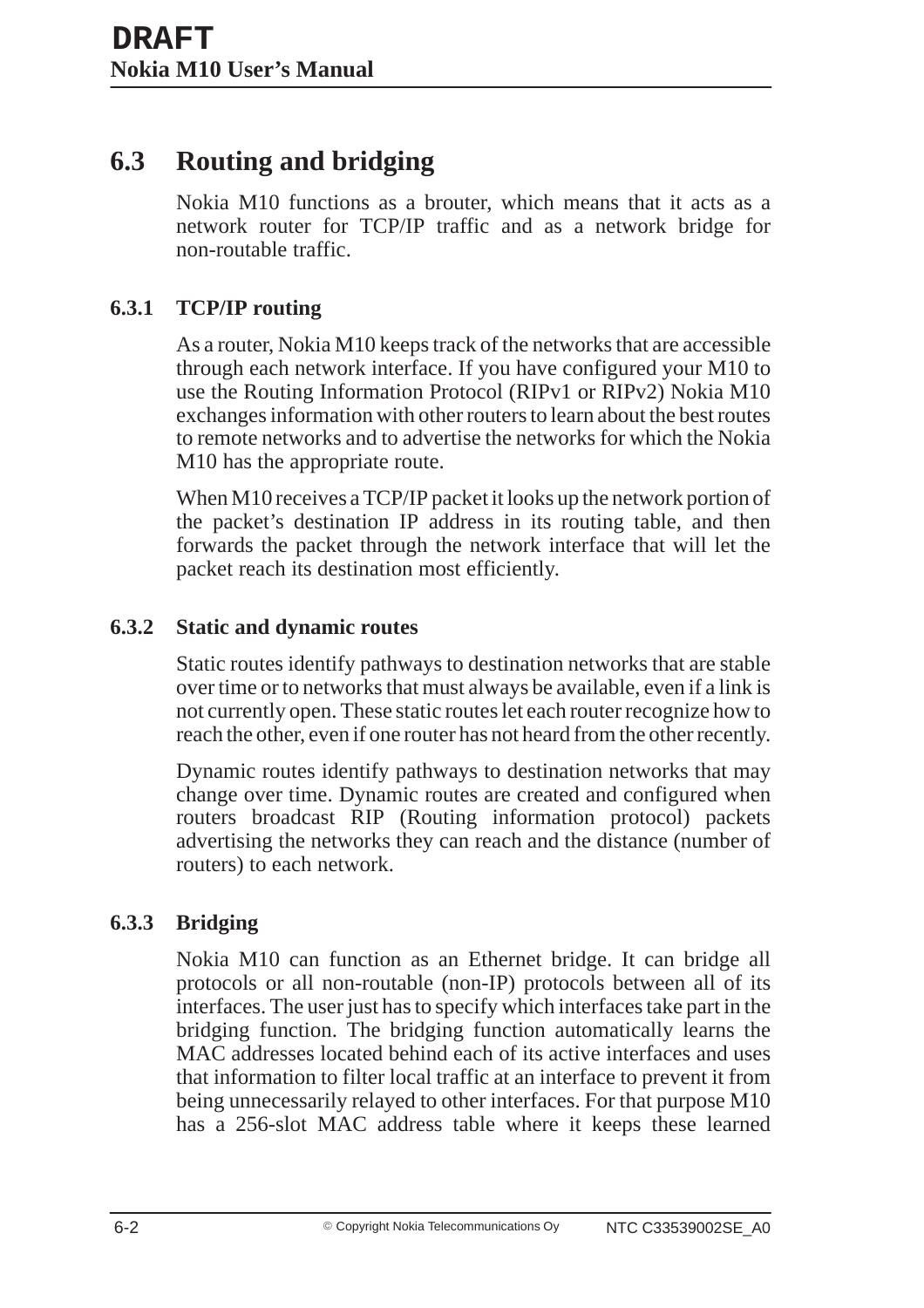addresses. The table entries are also automatically deleted in case the specific address is not detected behind the interface during 10 minutes.

In bridge-only mode a single IP address can be allocated to M10 if a remote management of the M10 is required. The LAN IP address acts as a host IP address in this case.

# **6.4 Network Address Port Translation (NAPT)**

Network Address Port Translation (NAPT) or Network Address Translation (NAT) is used to save IP addresses. When NAPT is enabled the router has only one global IP address (per ATM channel). The LAN port uses private IP addresses which are not seen outside the router (typically 10.0.0.0 or 192.168.x.x). In normal operation NAPT translates the IP addresses and TCP/UDP socket/port numbers between the LAN and WAN interface.



**Figure 6-1** Network Address Port Translation

Normally, when host in the home network sends a packet to the Internet the NAPT adds timestamp, protocol (e.g. TCP, UDP), IP source address and source socket number as well as the IP destination address and the destination socket number into the database. The NAPT creates a new free socket number and replaces the original IP source address and source socket number. When a reply is received from WAN the same table is used to map the IP destination address and destination socket number back to the original one. The entries from the NAPT cache/table are removed when the entry timeouts.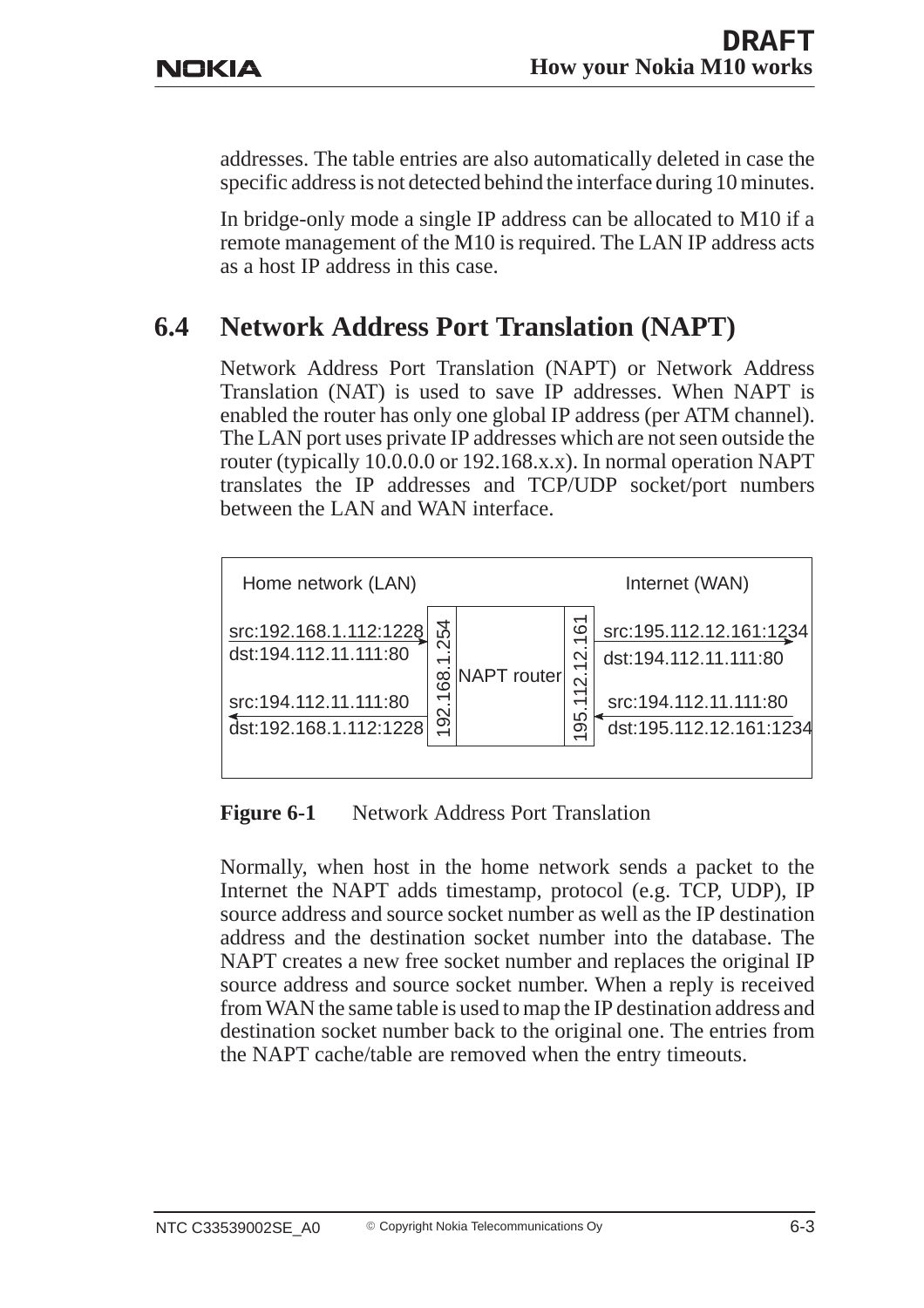## **6.4.1 Pinhole**

The basic NAPT functionality does not allow access from WAN port to host in LAN because the private addresses cannot be seen outside the router. In order to support access from the global Internet to a server in a private subnet the static NAPT mapping is used. In M10 this functionality is called pinhole.

In the static mapping the WAN IP address and service related protocol/destination socket number are mapped to a private IP address and protocol/destination socket number. This functionality allows access from WAN interface to only allowed server/services. If two services, such as HTTP servers in different machines, are located in the same LAN segment they must have different socket numbers so that the NAPT can map the address correctly. Only one server on certain socket number can be used.

# **6.5 IP address management**

IP addresses can be used in two different ways in M10:

- $\bullet$  WAN interface belongs to one logical IP subnet and the Ethernet interface belongs to another logical IP subnet. This is how a normal router operates.
- $\bullet$ WAN port has only one public IP address. The Ethernet interface uses private IP addressing. Network Address Port Translation (NAPT) is used to map the private IP addresses to and from a single public IP address. The operation is analogous to existing dial-up implementation which consumes only a single IP address and is the most efficient way to use IP addresses.

The IP address of the WAN interface can be set statically or dynamically. Dynamic allocation of the IP address using IPCP (IP control protocol) is possible when PPP over ATM AAL5 is used on an ADSL WAN link. This operation preferred when NAPT is used. For bridged WAN encapsulation the DHCP client can be used to retrieve the IP configuration to the WAN port.

The IP address of the Ethernet interface and the subnet must be set statically. However, the built-in DHCP server functionality can be used to allocate an IP address, subnet mask, default gateway and DNS address to host.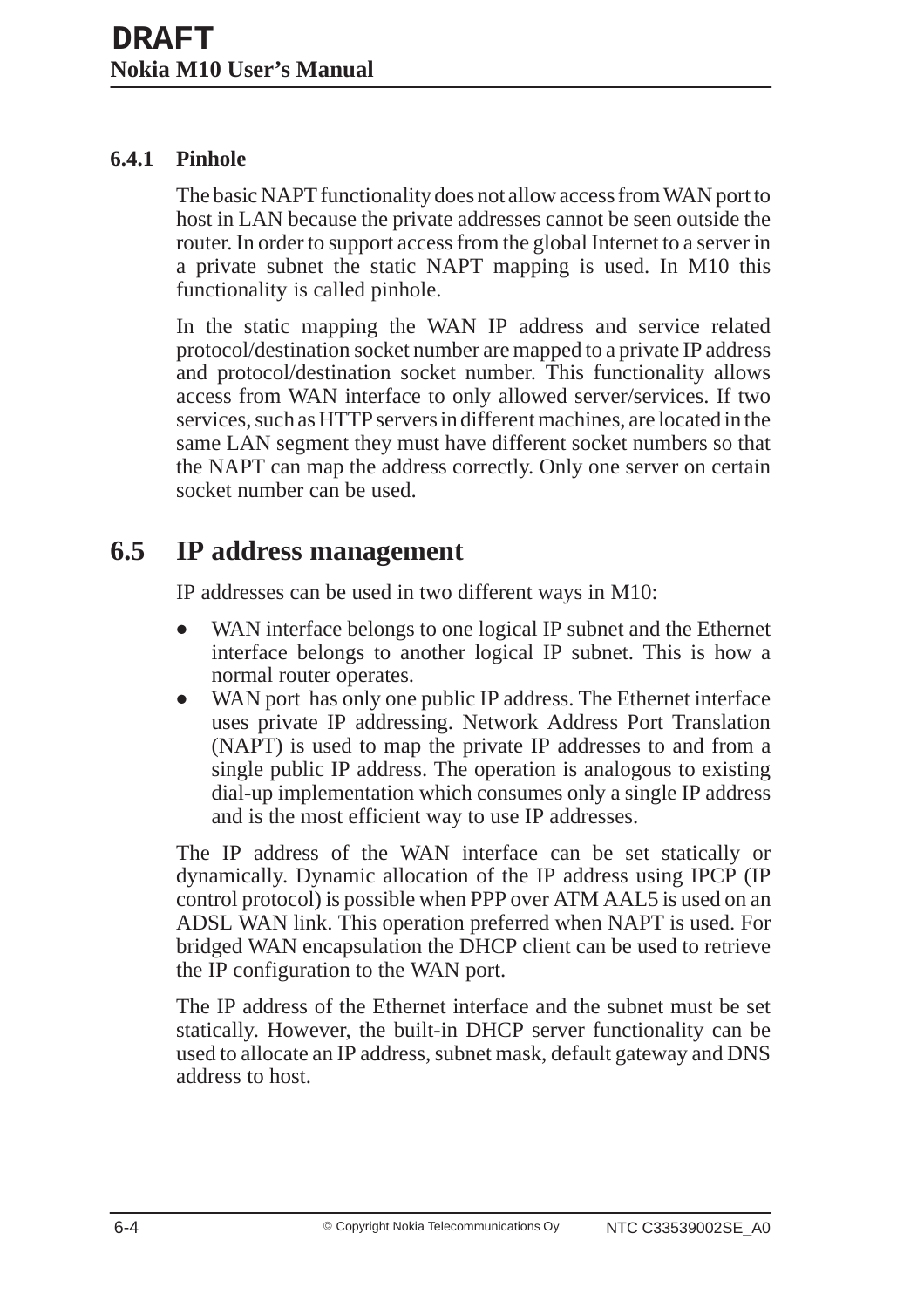When M10 operates in normal routing mode the DHCP request can be relayed to the desired BOOTP/DHCP server. This functionality can be used if DHCP server is located outside M10.

# **6.6 Payload encapsulation**

Both routed and bridged protocols are encapsulated to the ATM uplink using either LLC/SNAP encapsulation (ether-llc or ip-llc) or VC multiplexing (ether-vcmux or ip-vcmux) according to RFC 1483. M10 will alternatively support PPP over AAL5 encapsulation (ppp-vcmux) where both bridged and routed protocols are first encapsulated to PPP (RFC 1661) which is, in turn, encapsulated to ATM according to IETF PPP over AAL5 VC multiplexing.

Typically IP packets are encapsulated directly in the WAN interface using the selected encapsulation method (ip-llc, ip-vcmux, or ppp-vcmux). In some cases bridged encapsulation can also be used for routed IP traffic. In these cases the IP packets are encapsulated in Ethernet MAC frames and the MAC frames are then encapsulated in the WAN interface using the selected encapsulation method (ether-llc, ether-vcmux, or ppp-vcmux). The payload encapsulations are presented in Figure 6-2.

|             |          | AAL5             |
|-------------|----------|------------------|
|             |          |                  |
| ether-llc   | LLC-SNAP | <b>MAC FRAME</b> |
|             |          |                  |
| ether-vcmux |          | <b>MAC FRAME</b> |
|             |          |                  |
| ip-IIc      | LLC-SNAP | IP               |
| ip-vcmux    |          | IP               |
| ppp-vcmux   |          | <b>PPP</b>       |
|             |          |                  |
|             |          |                  |

#### **Figure 6-2** Payload encapsulations

M10 also supports two frame-based WAN encapsulations: Ethernet over HDLC and PPP over HDLC as defined in RFC 1662.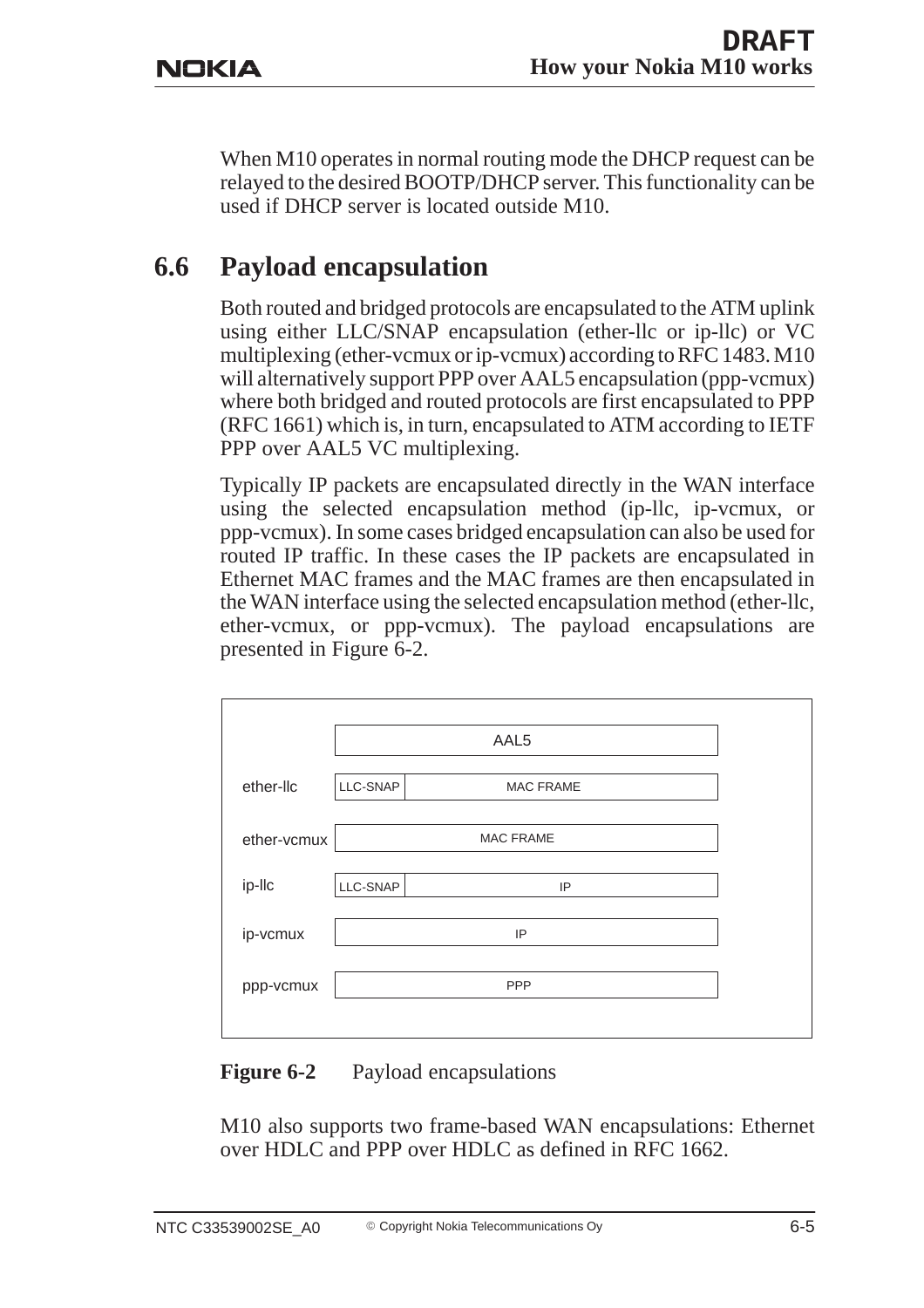# **6.7 Point-to-point protocol (PPP)**

Point-to-point protocol is a set of network protocols which enable you to connect TCP/IP hosts and networks over serial connections.

The nodes at each end of a PPP link are referred to as peers. Unlike client-server networks where one device is responsible of providing services to another, peer-to-peer network peers function as equals providing services to one another as needed.

PPP provides a standard method of encapsulating network protocol information over point-to-point links. PPP defines a Link Control Protocol (LCP) which provides link configuration, peer authentication and link quality monitoring. Finally, PPP includes several Network Control Protocols (NCP) which specify how datagrams for a specific higher level protocol using PPP as a datalink should be encapsulated. Network control protocols establish and configure different network layer protocols, such as TCP/IP.

PPP encapsulation provides transmission of different network layer protocols simultaneously over the same link. Once a PPP link has been established, a PPP peer can negotiate the exchange of TCP/IP, IPX or Appletalk packets over the serial connection. Your M10 supports transmission of both IP (RFC 1332) and Ethernet (RFC 1638) packets over the PPP link.

The setup of a PPP link consists of the following phases:

- $\bullet$ Link establishment
- $\bullet$ Link configuration
- Authentication
- $\bullet$ Network configuration
- $\bullet$ Link up

During the link establishment the Nokia M10 synchronises its ADSL and ATM transmission to open a physical layer connection between Nokia M10 and the remote peer router through the ATM access network. When the physical connection has been established the PPP protocol can actually begin its work.

The next step is the PPP link configuration which is done using a Link configuration Protocol (LCP). It allows optional modifications to the standard characteristics of the PPP link to be negotiated. The negotiable items are the maximum receive unit (MRU), link authentication, etc.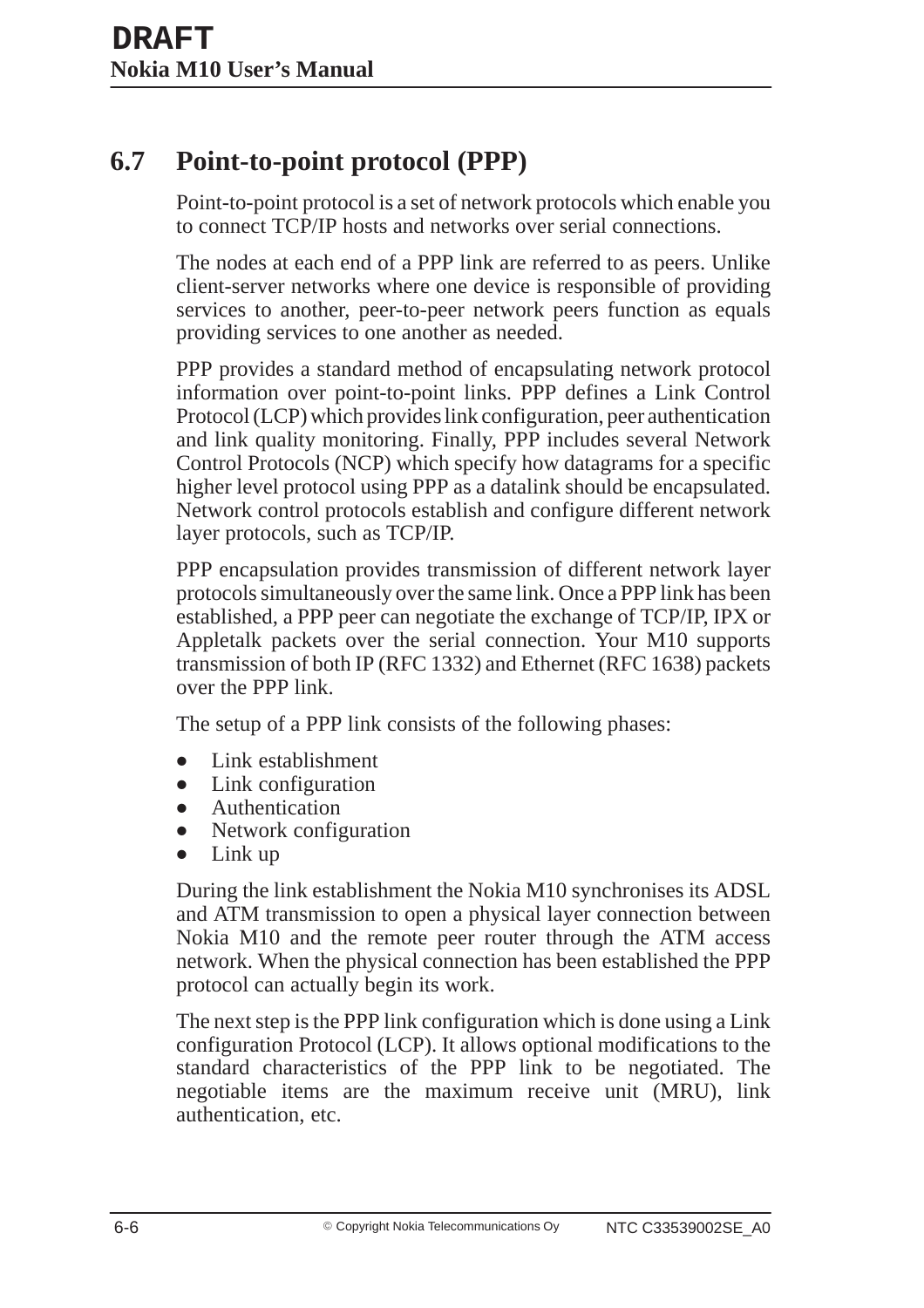After link configuration an authentication is performed using either Password Authentication Protocol (PAP) or Challenge Handshake Authentication Protocol (CHAP) if required or configured. If the authentication succeeds the next step in PPP link establishment is the negotiation of network protocols which will be transferred over the PPP link. After this the link is up and running.

#### **6.7.1 Authentication**

The PPP protocol suite includes two optional authentication methods. Password Authentication Protocol (PAP) and Challenge Handshake Authentication Protocol (CHAP) ensure that unauthorized users do not have access to the network services. By default, authentication is not required as part of the PPP link process. However, if a peer requires authentication, it must negotiate the use of an authentication protocol during the link establishment phase.

The manner in which each peer will authenticate the other is negotiated during the link configuration phase, when each peer specifies whether it requires authentication and, if it does, the authentication method it uses. If a link peer requires authentication, the other peer must submit its name and authentication information before the link can proceed. If the peer fails to send valid authentication information, the authenticator terminates the PPP link.

The authentication method used by one peer can be different from the authentication method used by the other peer. For example, a peer at one end of a link may require authentication while the other end of the link may not. Similarly, one end of a link may use PAP to authenticate peers while the other end uses CHAP.

#### **6.7.2 Network configuration**

M10 supports IPCP and BNCP network control protocols. IPCP network control protocol is used to exchange the IP configuration parameters. Typically IP addresses are exchanged. M10 is also able to retrieve the IP addresses from the far end or allocate an IP address to the far end. M10 also supports IPCP extension for DNS allocation (RFC 1877) that is used to configure DNS servers dynamically.

BNCP is used to establish the bridged PPP connection.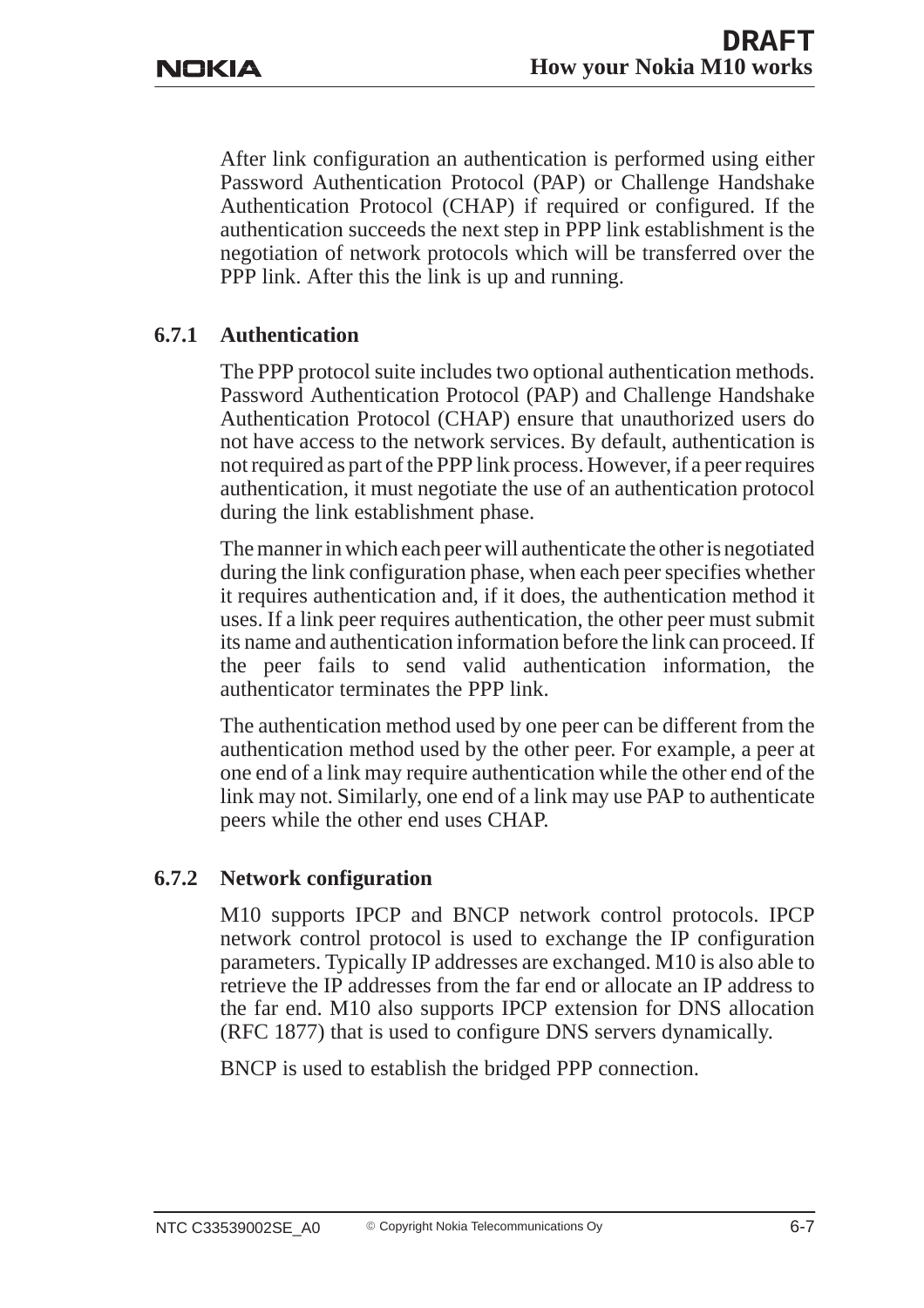# **6.8 Dynamic Host Configuration Protocol (DHCP)**

The Dynamic Host Configuration Protocol allows one host on a TCP/IP network to provide configuration information to other hosts on that network. DHCP is built on a client-server model, where designated DHCP server hosts allocate network addresses and deliver configuration parameters to dynamically configured hosts. When DHCP is enabled, the DHCP client requests configuration information, such as an IP address and network information, from a DHCP server each time it is restarted. The DHCP server responds to the request by sending the client an IP address and information about a network, such as the network's subnet mask, broadcast address, name service information, authentication information, and routing information.

#### **6.8.1 DHCP for LAN clients**

The Nokia M10 can provide addresses for as many as 253 devices on the network connected to its Ethernet port. When M10 receives a DHCP request from a client computer, it determines what address to assign by checking its DHCP lease table to identify an unused address in its DHCP range. When it finds an address that should be free, the Nokia M10 sends a broadcast message on the network to verify that no other host is using the same IP address. If another host indicates that it is using the selected address, the Nokia M10 selects another address and repeats the sequence until it finds an address that is not in use.

Dynamic allocation of IP addresses means that an IP address can be reused when it is no longer needed by the client to which it is assigned. Dynamic IP address allocation is particularly useful in situations where clients connect to a network temporarily or where a site needs to share a limited pool of IP addresses among a group of clients that do not need permanent IP addresses.

#### **6.8.2 DHCP for WAN port configuration**

It is possible to configure Nokia M10 so that it operates as a DHCP client. It can retrieve IP addresses for the ADSL/ATM channels from the network. However, the following requirements must be met:

- $\bullet$  ADSL/ATM channels use VC multiplexed or LLC/SNAP RFC 1483 encapsulations for IP or Ethernet packets.
- $\bullet$  IP address information of the WAN interface has been set to 0.0.0.0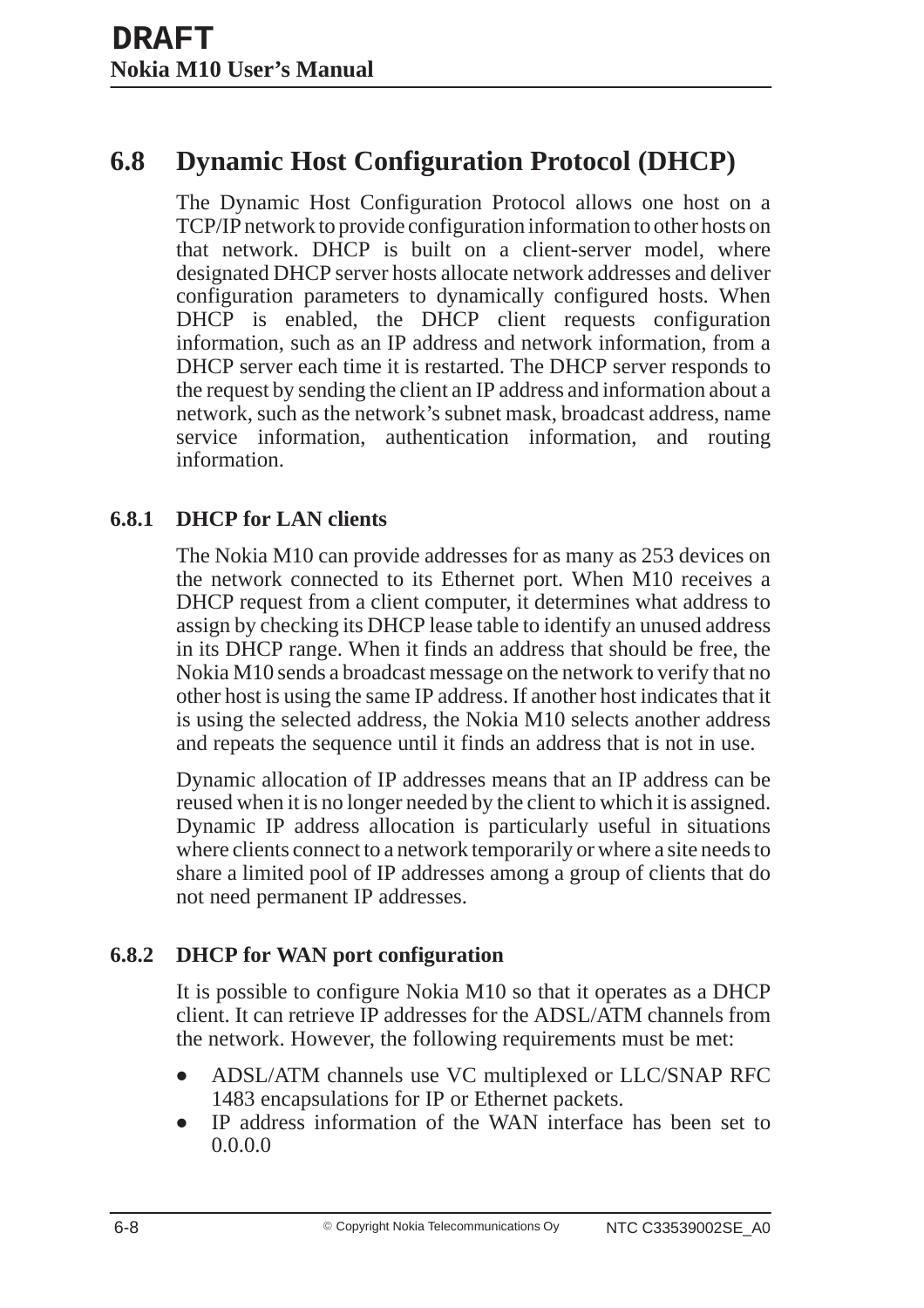Nokia M10 sends a DHCP broadcast message asking configuration information from any available DHCP server. If there is an active DHCP server behind the WAN interface M10 accepts and uses the network configuration settings the DHCP server provides to configure the WAN port parameters.

# **6.9 Domain Name Service (DNS) relay**

Nokia M10 can act as a Domain Name Service relay for the LAN clients. M10 LAN IP address acts as a DNS server address for all hosts connected to the LAN. M10 recognises its own name and responses to name queries with its own name. All other name queries Nokia M10 forwards to a primary or secondary Domain Name Server whose address has been configured to Nokia M10 either dynamically or statically.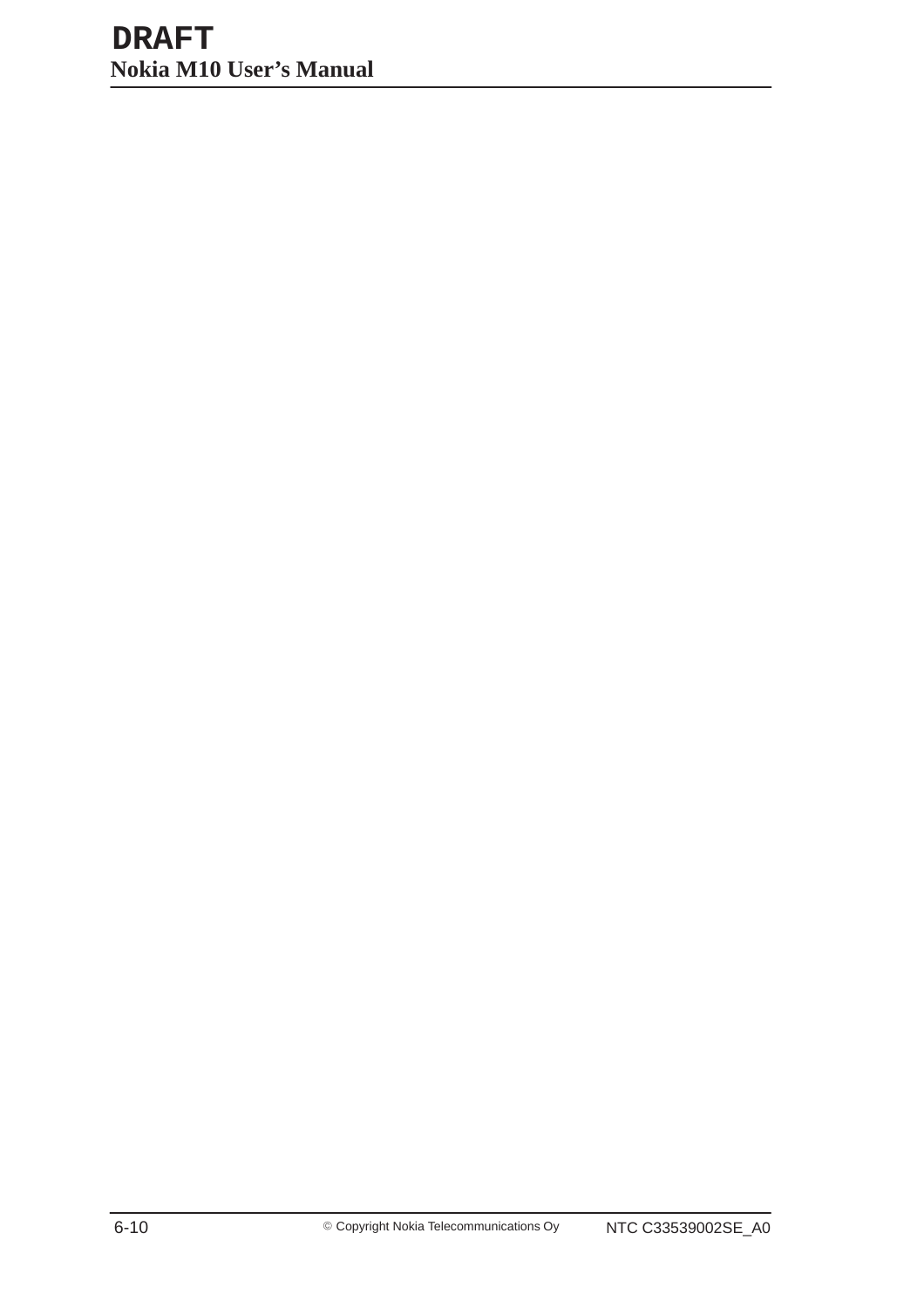# **Appendix A Technical specifications**

# **A.1 Features**

| <b>Software features</b>      |                                                                                      |  |
|-------------------------------|--------------------------------------------------------------------------------------|--|
| <b>Bridging</b>               | Self-learning bridge with 256 MAC addresses                                          |  |
| Routing                       | Static routes, RIP and RIPv2                                                         |  |
| Data encapsulation<br>formats | RFC 1483 IP and Ethernet over ATM PVCs<br>Point-to-point Protocol over ATM AAL5 PVCs |  |
| Protocol conformance          | RFC 1483, PPP over AAL5, ADSL/ATM                                                    |  |
| IP address manage-<br>ment    | NAPT, DHCP server for LAN clients, DHCP<br>client for WAN ports, DNS relay           |  |

| <b>Hardware features</b> |                                |  |
|--------------------------|--------------------------------|--|
| <b>ATM</b> features      |                                |  |
| ATM connections          | PVC, up to 8 channels          |  |
| Service categories       | <b>UBR</b>                     |  |
| <b>ADSL interface</b>    |                                |  |
| <b>Physical layer</b>    | ANSI T1.413 Issue 2 compliant. |  |
| ADSL line connector      | <b>RJ-11</b>                   |  |
| Cabling                  | Standard telephone wiring      |  |
| Data interface           |                                |  |
| Ethernet 10Base-T        | IEEE 802.3, DIX V.2            |  |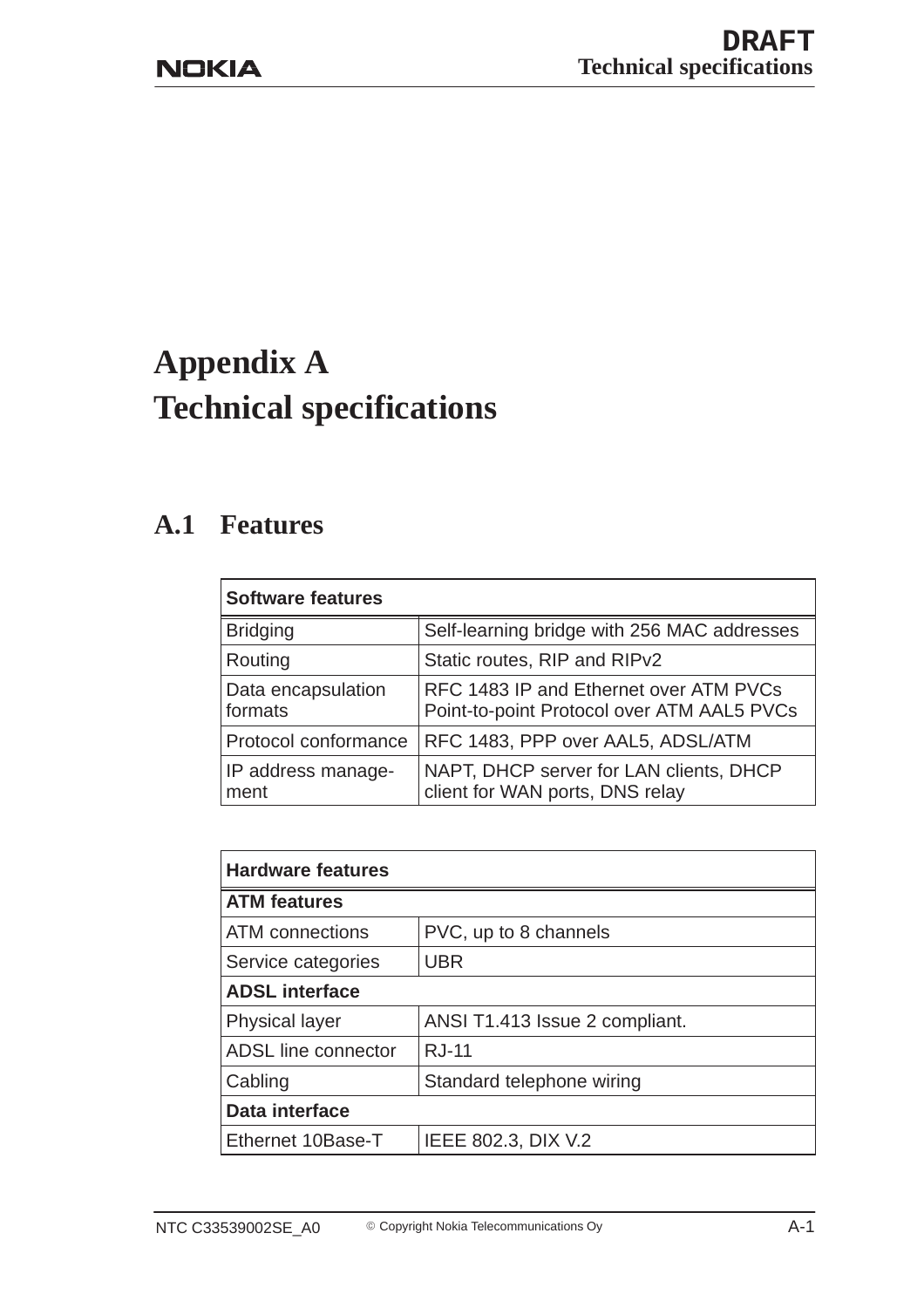| <b>Hardware features</b>   |                                    |  |
|----------------------------|------------------------------------|--|
| Data connector             | <b>RJ-45</b>                       |  |
| Local management interface |                                    |  |
| <b>LMI</b> connector       | <b>RJ-45</b>                       |  |
| <b>Indicator lights</b>    |                                    |  |
| LAN                        | LAN activity, status and collision |  |
| <b>DSL</b>                 | <b>ADSL line status</b>            |  |
| <b>STA</b>                 | M <sub>10</sub> status             |  |

# **A.2 Mechanical construction and power supply**

The M10 ADSL router is a stand-alone device which can also be wall-mounted using a wall-mount kit.

| <b>Mechanical construction</b> |          |  |
|--------------------------------|----------|--|
| Width                          | 294 mm   |  |
| Height                         | 56 mm    |  |
| Depth                          | 237 mm   |  |
| Weight                         | $2.5$ kg |  |

M10 has an in-built power supply. The characteristics of the mains connection are presented in Table A-1.

| <b>Mains connection</b> |              |
|-------------------------|--------------|
| <b>Voltage</b>          | 100  240 VAC |
| <b>Frequency</b>        | 45  65 Hz    |
| Power consumption       | 9 W          |

| <b>Table A-1</b> |  | Mains connection |
|------------------|--|------------------|
|------------------|--|------------------|

# **A.3 Ambient conditions, EMC and safety**

## **Installation environment**

Unit's operating temperature range 0 to 40°C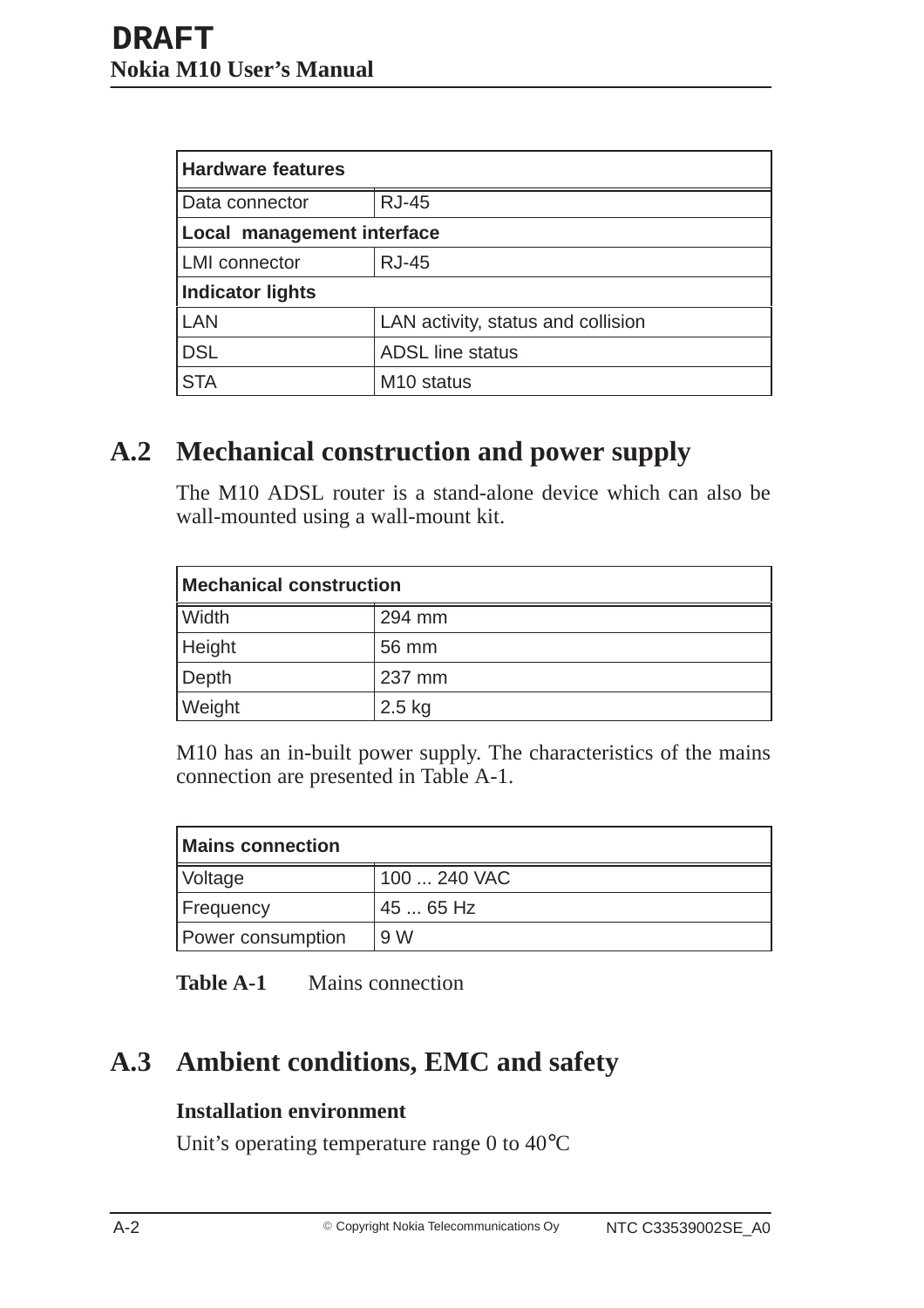Humidity 10% to 90% non-condensing

#### **EMC**

The Nokia M10 complies with the following specifications provided that the device is connected to an earthed socket outlet:

| EN55022 class B | Emission               |
|-----------------|------------------------|
| EN50082-1: 1992 | Immunity               |
| ITU-T K21       | Overvoltage protection |

The Nokia M10 does not require the use of shielded cables.

#### **Safety**

The Nokia M10 complies with the following specification:

EN 60950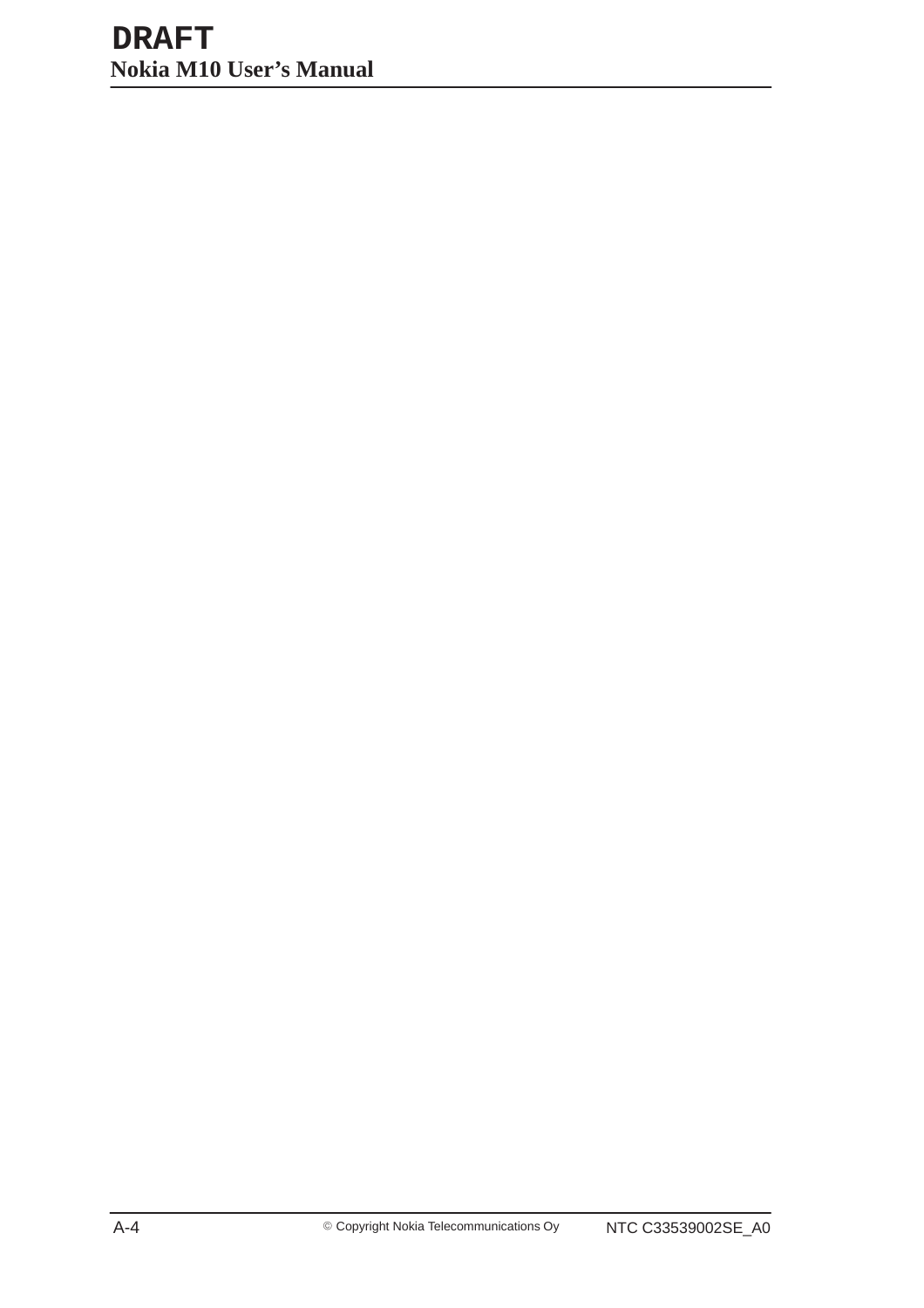# **Glossary**

# **Abbreviations**

| <b>ACT</b>   | Active                                      |
|--------------|---------------------------------------------|
| <b>ADSL</b>  | Asymmetric digital subscriber line          |
| <b>ATM</b>   | Asynchronous transfer mode                  |
| <b>BNCP</b>  | <b>Bridge Network Control Protocol</b>      |
| <b>BOOTP</b> | Bootstrap protocol                          |
| <b>CHAP</b>  | Challenge handshake authentication protocol |
| <b>CLI</b>   | Command line interface                      |
| <b>COL</b>   | Collision                                   |
| <b>DHCP</b>  | Dynamic host configuration protocol         |
| <b>DMT</b>   | Discrete multitone                          |
| <b>DNS</b>   | Domain name service                         |
| <b>DSL</b>   | Digital subscriber line                     |
| <b>DSLAM</b> | Digital Subscriber Line Access Multiplexer  |
| <b>HTTP</b>  | Hypertext transfer protocol                 |
| <b>INA</b>   | <b>Inactive</b>                             |
| IP           | Internet protocol                           |
| <b>IPX</b>   | Internetwork packet exchange                |
| <b>ISP</b>   | Internet service provider                   |
| <b>LAN</b>   | Local area network                          |
|              |                                             |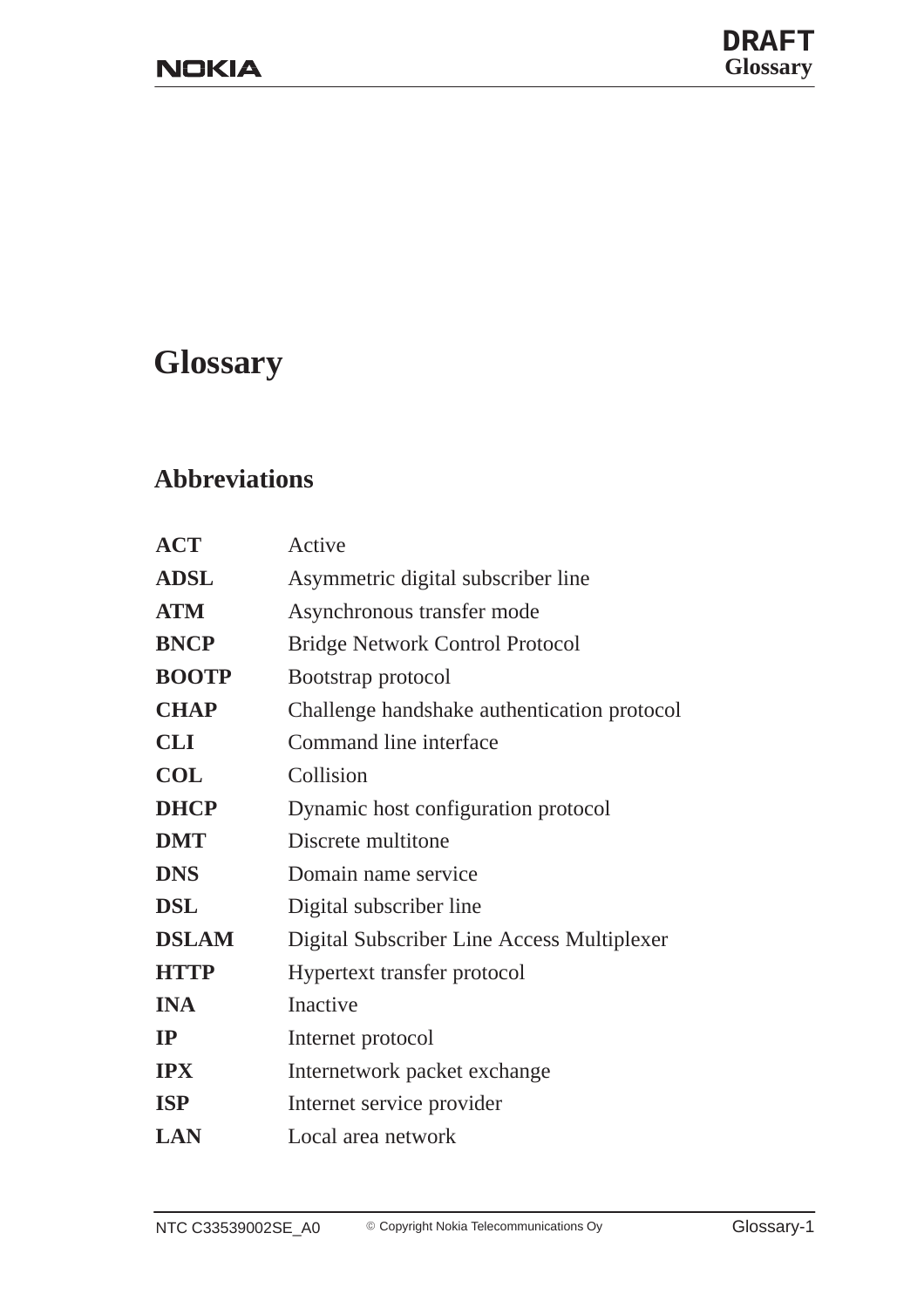| <b>LCP</b>               | Link control protocol                    |
|--------------------------|------------------------------------------|
| <b>LLC</b>               | Logical link control                     |
| <b>LNK</b>               | Link                                     |
| <b>MAC</b>               | Media access control                     |
| <b>MRU</b>               | <b>Maximum Receive Unit</b>              |
| <b>NAPT</b>              | Network address port translation         |
| <b>NAT</b>               | Network address translation              |
| <b>NCP</b>               | Network control protocol                 |
| <b>NVRAM</b>             | Non-volatile RAM                         |
| <b>OSI</b>               | Open System Interconnection              |
| <b>PAP</b>               | <b>Password authentication Protocol</b>  |
| $\overline{\mathbf{PC}}$ | Personal computer                        |
| <b>POTS</b>              | Plain old telephone system               |
| <b>PPP</b>               | Point-to-point protocol                  |
| <b>RAM</b>               | Random access memory                     |
| <b>RFC</b>               | Request for comments                     |
| RIP(v2)                  | Routing information protocol (version 2) |
| <b>SNAP</b>              | Subnetwork access protocol               |
| <b>SNMP</b>              | Simple network management protocol       |
| <b>STA</b>               | <b>Status</b>                            |
| <b>TCP</b>               | Transmission control protocol            |
| <b>UBR</b>               | Unspecified bit rate                     |
| <b>UDP</b>               | User datagram protocol                   |
| <b>VCC</b>               | Virtual channel connection               |
| <b>WAN</b>               | Wide area network                        |
| <b>WWW</b>               | World Wide Web                           |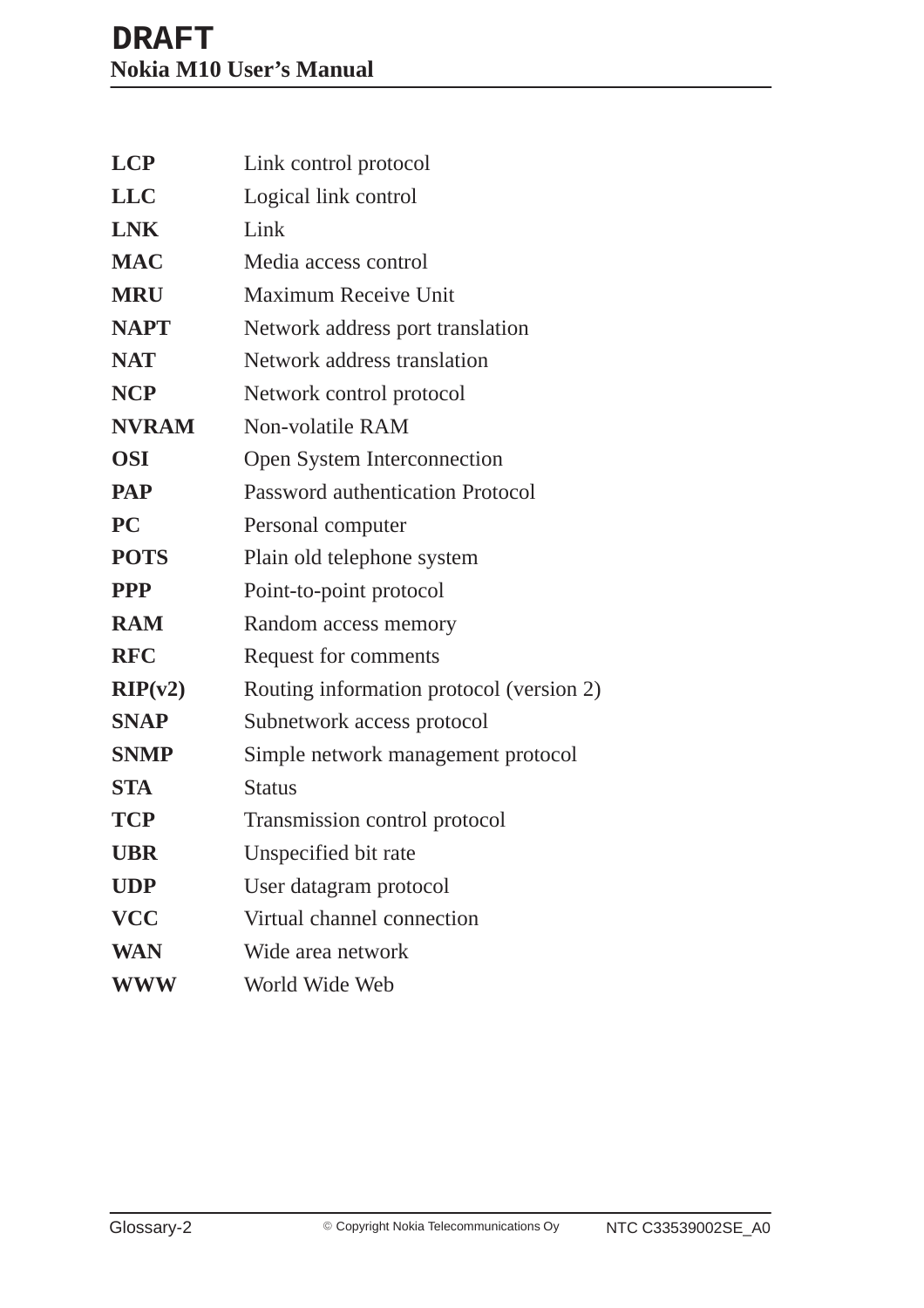# **Terms**

# **10Base-T**

10 Mbit/s Ethernet specification using two pairs of twisted cabling. 10Base-T is a part of the IEEE 802.3 specification.

# **Appletalk**

Series of communications protocols by Apple Computer.

# **ATM access network**

An access network where traffic from the subscribers is multiplexed and forwarded using ATM technology.

# **bridge**

A device that connects two or more physical networks and forwards packets between them. Bridges can usually be made to filter packets, that is, to forward only certain traffic.

# **broadcast**

A packet delivery system where a copy of a given packet is given to all hosts attached to the network.

# **command line interface**

Character-based man-machine interface where a command line ending with <CR> character is used to configure a device. The device interprets the command and returns a character-based response.

# **Config command hierarchy**

A hierarchy of nodes which contain the configurable parameters of M10. It is used to configure M10 through the command line interface. See Root command hierarchy.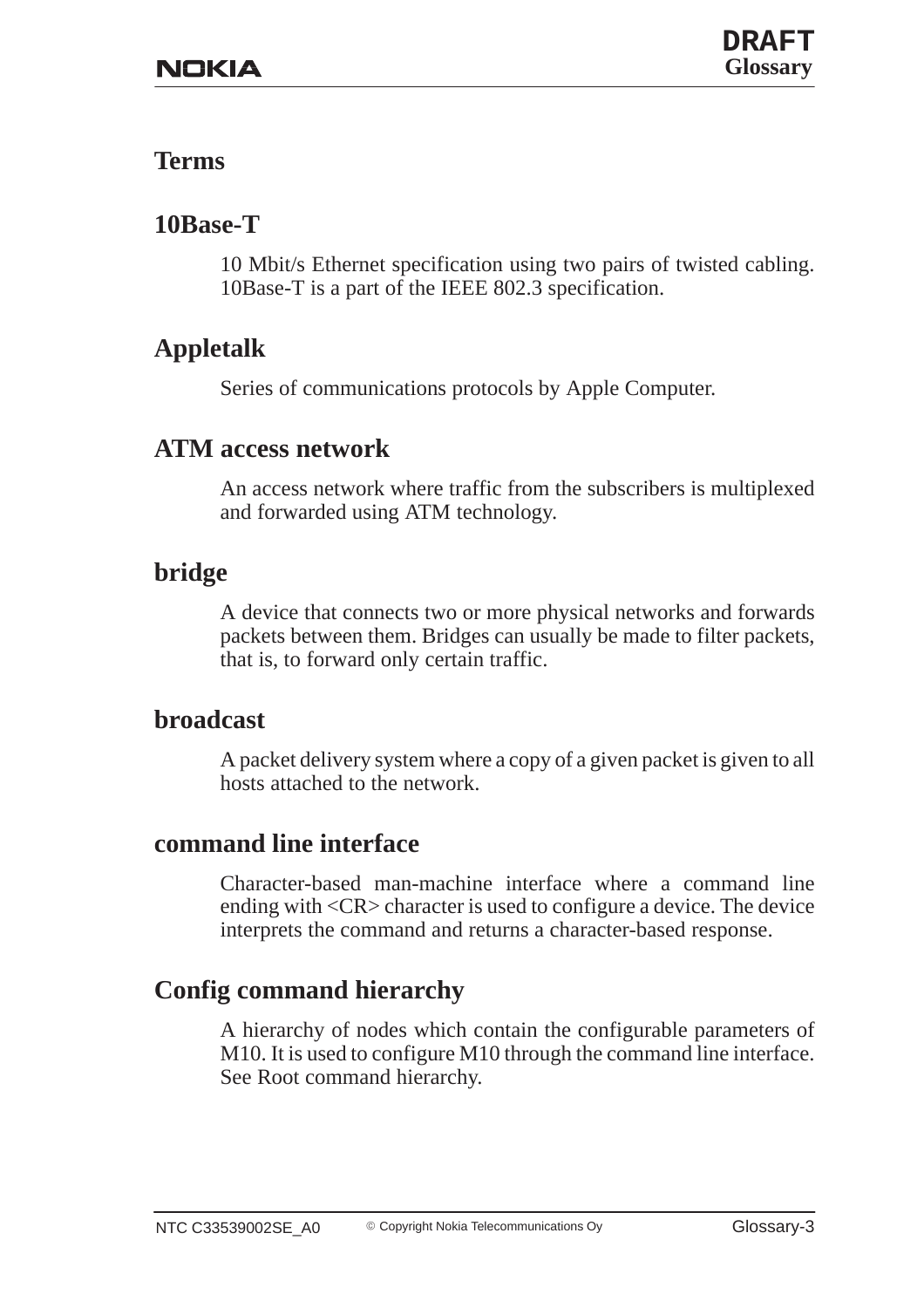# **Digital Subscriber Line Access Multiplexer**

A network element which multiplexes the traffic coming from the high-speed subscriber lines and forwards this traffic to the ATM network.

## **domain name service**

Domain name service (DNS) is used for translating names of network nodes into addresses.

# **dynamic routing**

Dynamic routing maintains information of routes that may change over time. Dynamic routes are created and configured when routers broadcast Routing information protocol packets advertising the networks they can reach and the distance (number of routers) to each network.

## **encapsulation**

Wrapping of data in a protocol header.

# **Ethernet**

LAN specification IEEE 802.3.

# **firewall**

A system or a group of systems that enforce access control between two networks.

# **default gateway**

A default gateway is the router to which M10 will send a packet if it does not know how to reach the packet's destination host.

# **half-duplex**

Communication between terminals one direction at a time.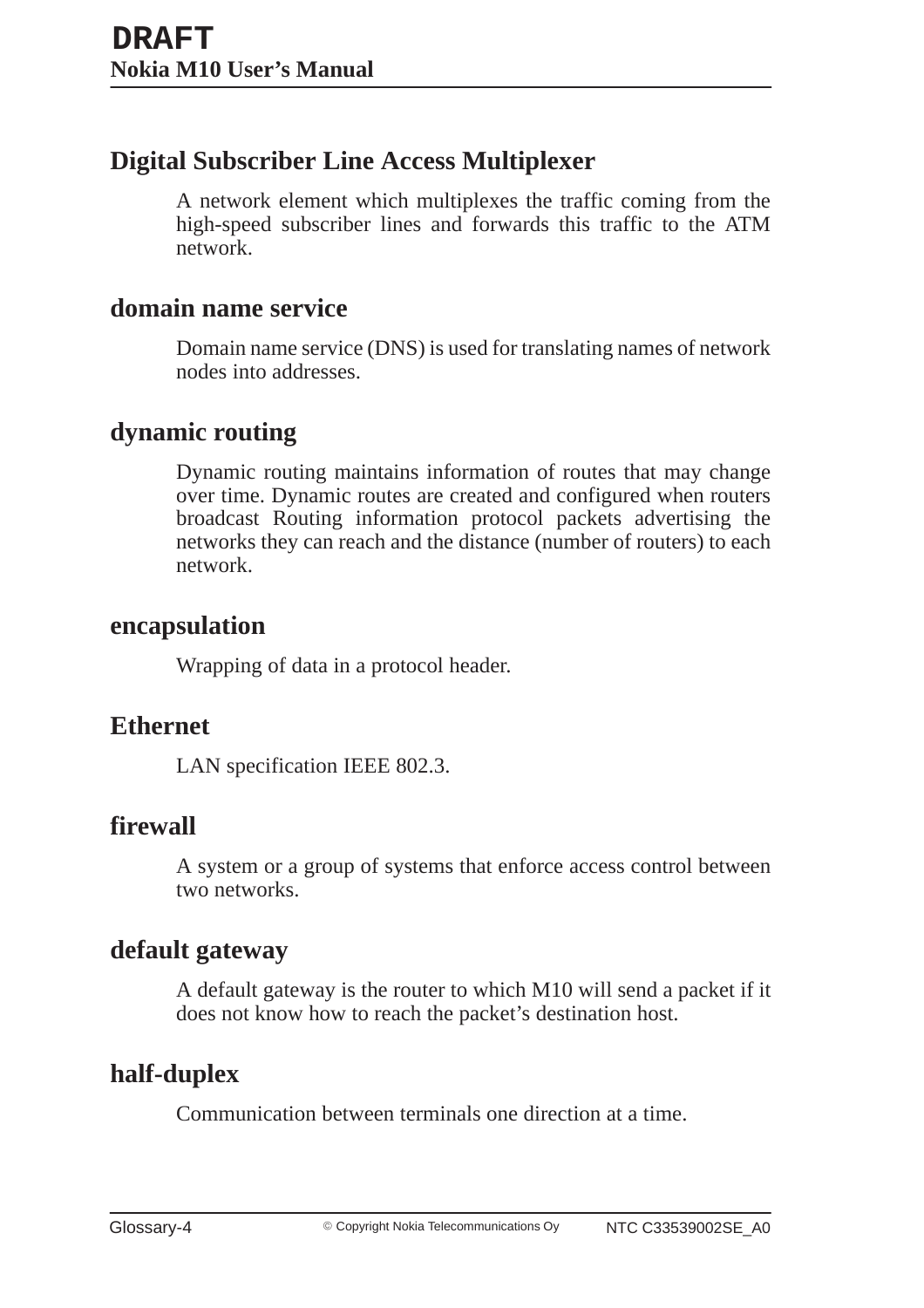### **host**

Computer system on a network.

# **IP network**

Data communications network based on the Internet Protocol.

## **low-pass filter**

Passive filter used for separating the telephone signal from data signals in the digital subscriber line.

# **MAC address**

Ethernet address.

## **multiplexer**

A device where several logical connections are combined into one physical connection.

## **ping**

Packet Internet groper. A program used to test the reachability of destinations by sending them an ICMP echo request and waiting for a reply.

# **POTS filter**

A device used for separating the telephone signal from data signals in the digital subscriber line.

#### **proxy**

A mechanism whereby on system 'fronts' for another system in responding to protocol requests.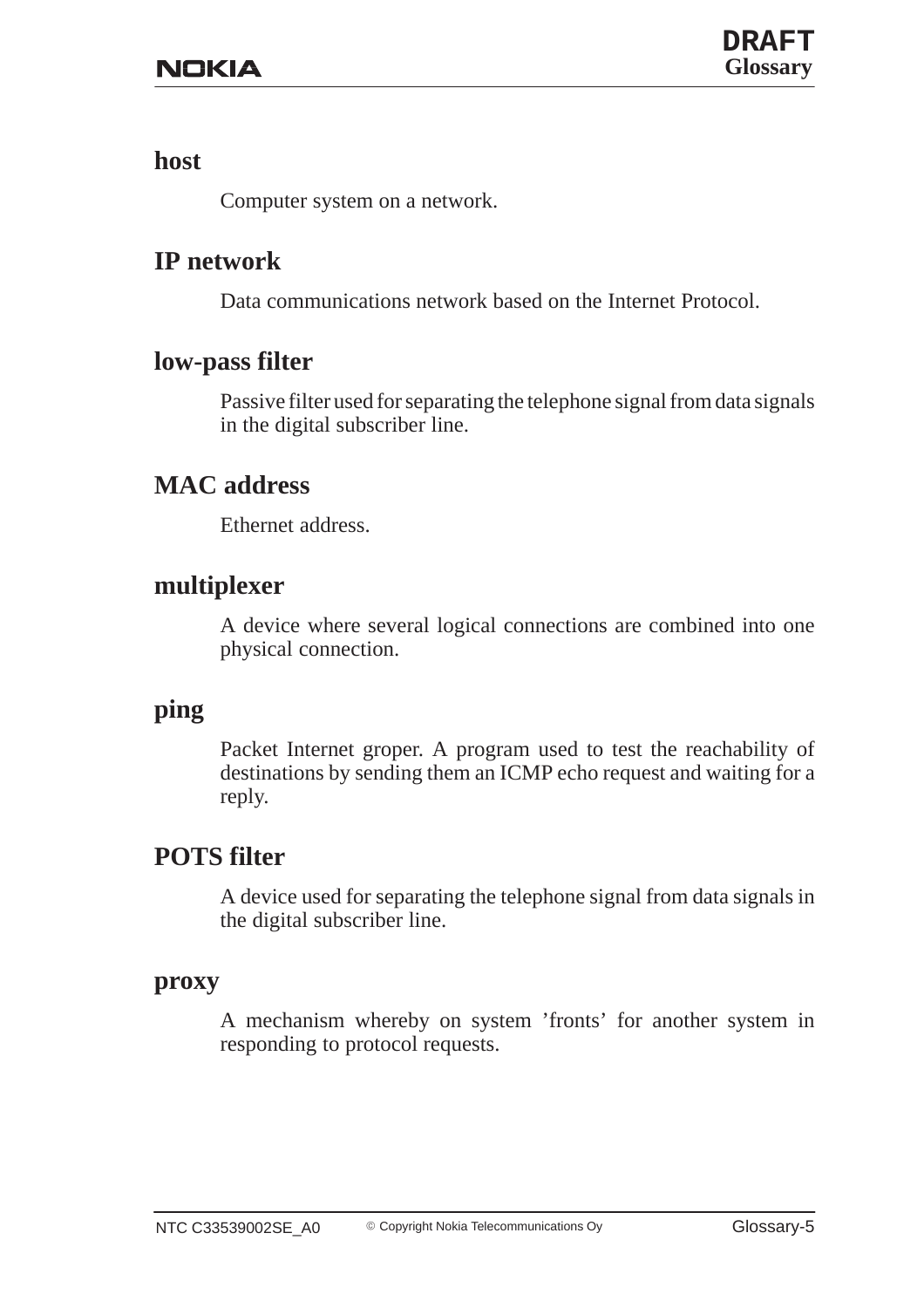# **Root command hierarchy**

A hierarchy of commands used to monitor the performance of your M10, display and reset M10 statistics, and issue administrative commands to restart M10 functions through the command line interface.

#### **router**

A system responsible for making decisions about which of several routes the network traffic will follow.

## **routing table**

A table in a router according to which the routing decisions are made. It contains addresses of other routers and the distance (number of hops) to those routers.

### **serial console connection**

Serial connection behind the hatch in the front panel of M10. It is used for configuring M10 locally.

#### **socket**

In TCP applications socket specifies the TCP service access point defined by the source and destination ports.

## **static routing**

Static routing maintains information of the routes to destination networks that are stable over time or to networks that must always be available, even if a link is not currently open. Static routes must be configured manually into the routing table.

# **subnet mask**

A bit mask used to select bits from an Internet address for subnet addressing. The mask is 32 bits long and selects the network portion of the Internet address and one or more bits of the local portion.